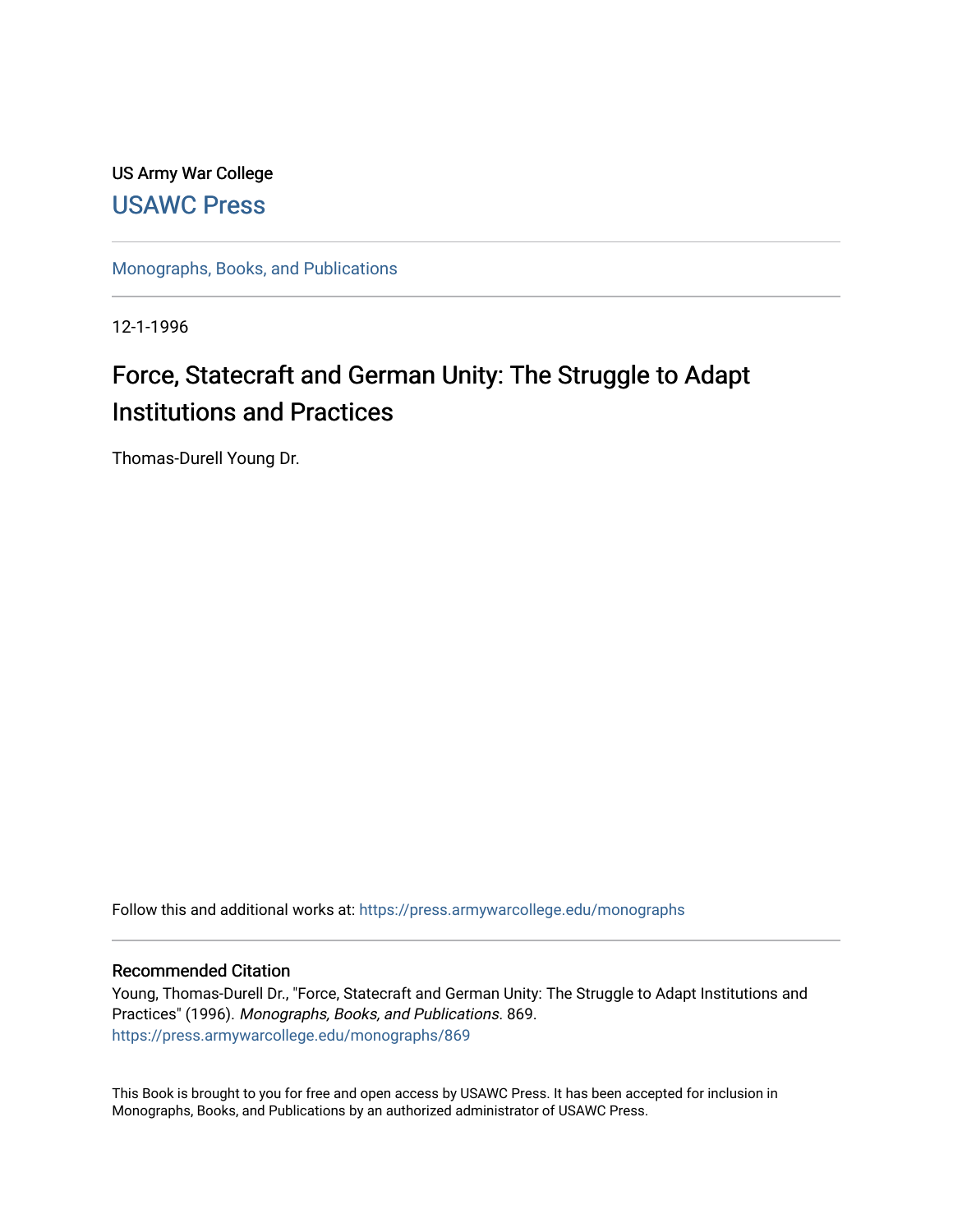# **FORCE, STATECRAFT AND GERMAN UNITY: THE STRUGGLE TO ADAPT INSTITUTIONS AND PRACTICES**

Edited by Thomas-Durell Young

Strategic Studies Institute U.S. Army War College Carlisle Barracks, Pennsylvania 17013-5244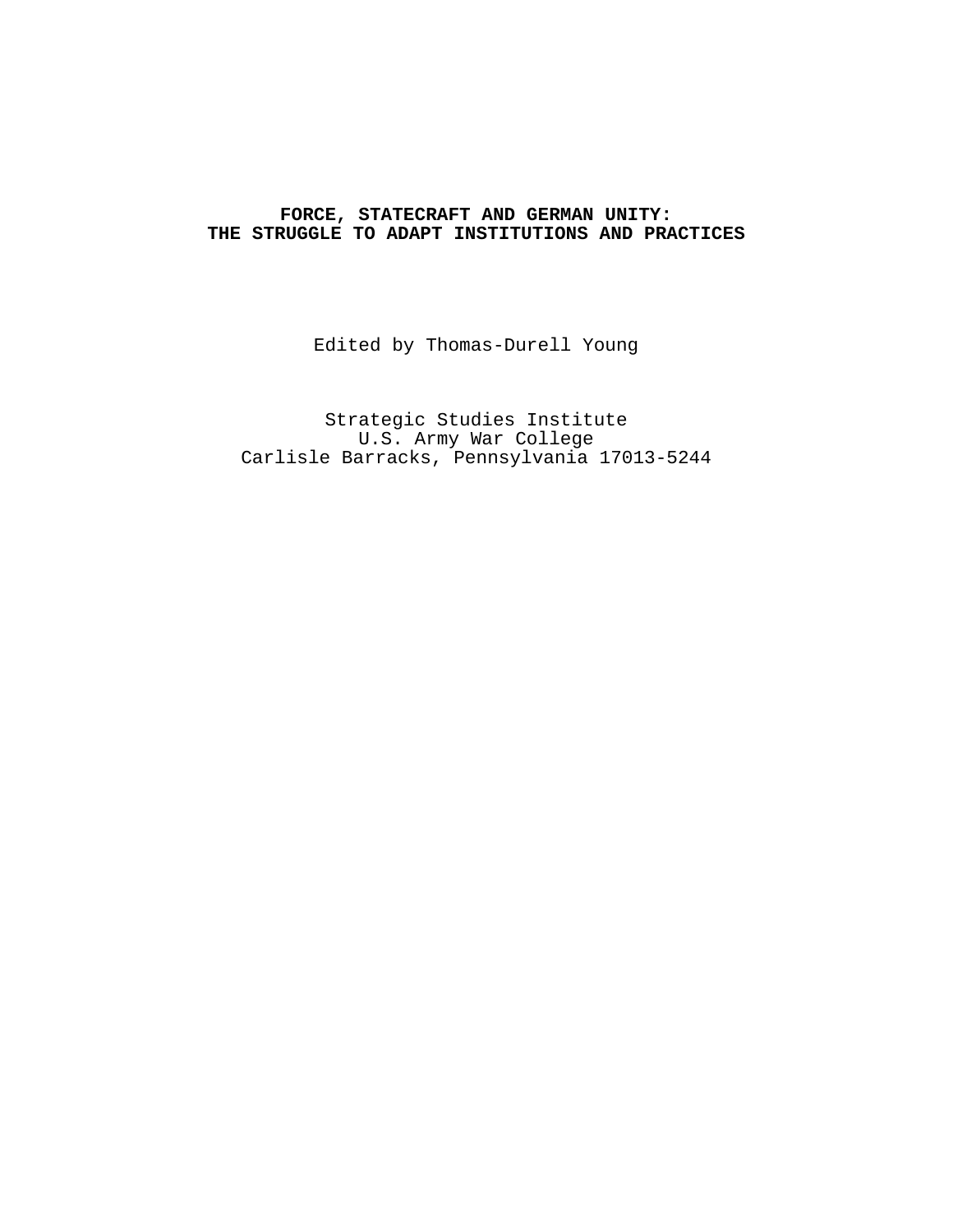A Strategic Studies Institute Publication

Strategic Studies Institute, U.S. Army War College, Carlisle Barracks, PA 17013-5244, USA

The Strategic Studies Institute, co-located with the U.S. Army War College, is the strategic level study agent for the Deputy Chief of Staff for Operations and Plans, Department of the Army. The mission of SSI is to use independent analysis to conduct strategic studies that develop policy recommendations on: strategy, planning and policy for joint and combined employment of military forces; the nature of land warfare; matters affecting the Army's future; the concepts, philosophy, and theory of strategy; and, other issues of importance to the leadership of the Army.

Unless otherwise noted, SSI publications are not copyrighted and may be quoted or reprinted without permission. Please give full publication credit.

Opinions, conclusions, and recommendations expressed or implied herein are solely those of the authors and do not necessarily reflect the official policy or position of the Department of the Army, the Department of Defense, or the U.S. Government. This publication is cleared for public release; distribution unlimited.

First printing, December 1996.

#### **Library of Congress Cataloging-in-Publication Data**

Force, statecraft and German unity: the struggle to adapt institutions and practices / Thomas-Durell Young, editor.

p. cm.

Includes bibliographical references and index.

1. Germany--Military policy. 2. Germany--Foreign relations. 3. Germany--Politics and government--1990- I. Young, Thomas-Durell.

UA710.F56 1996

355'.033043'09049--dc20 96-1610

**CTP** 

For Earlene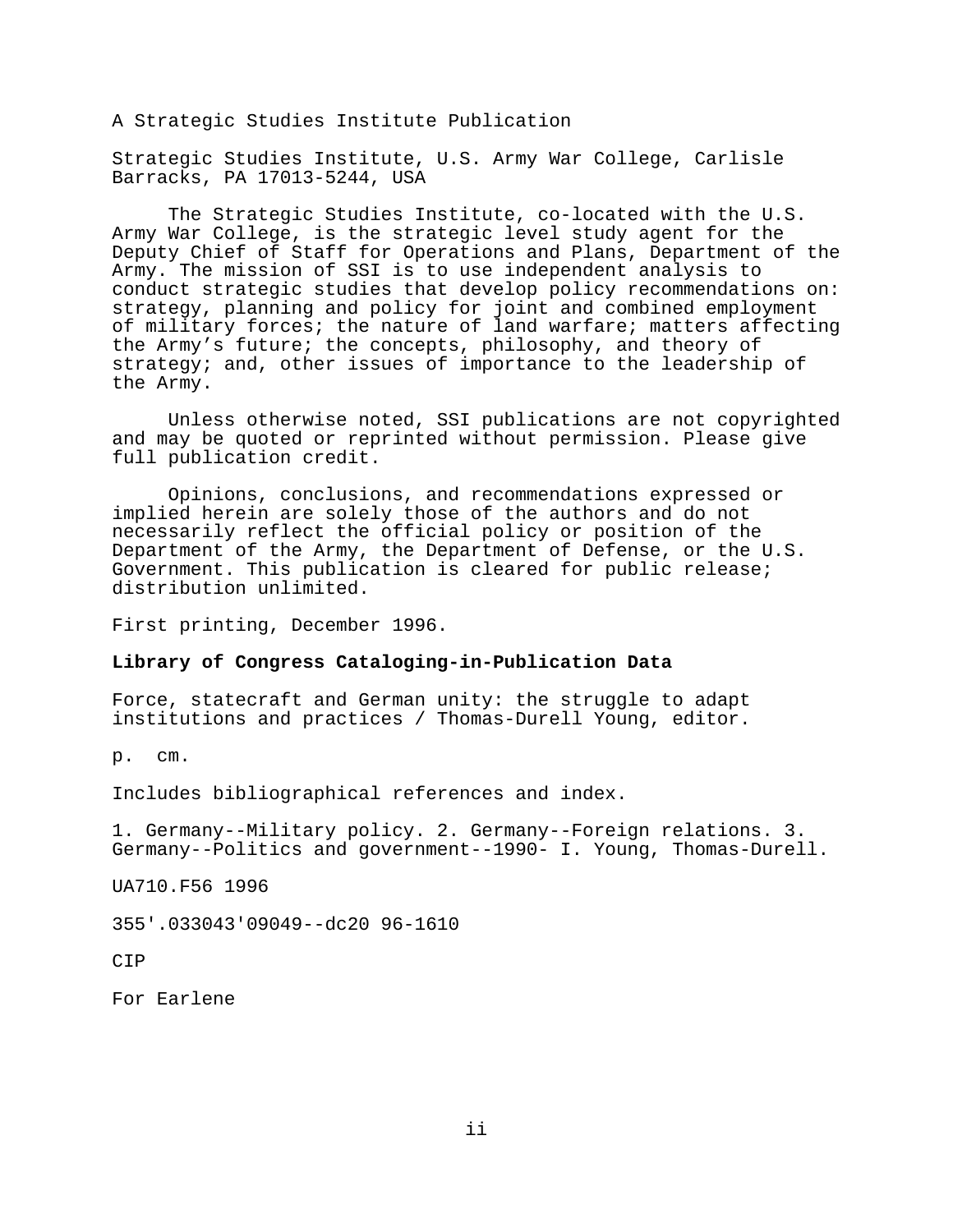#### **Acknowledgements**

This work is the product, in large part, to the efforts and assistance of the Strategic Outreach Research Program Office of the U.S. Army War College. Its Director, Colonel John O'Shea, and its Deputy Director, Major Carl Griffin (and the latter's successor, Major Lisbon Williams), strongly supported the concept of bringing together under one title a series of essays addressing contemporary German statecraft. They were also instrumental in obtaining financial support for this project from the Defense Nuclear Agency. I should like to express my sincere gratitude to Major General Richard H. Chilcoat, Brigadier General John W. Mountcastle, Colonel Richard H. Witherspoon, Colonel William Allen, and Dr. Earl J. Tilford, Jr., for their support and encouragement in this endeavor. Special thanks are due to Professor Donald Abenheim for his insightful foreword, suggesting the title for this compendium, and his overall encouragement. Ms. Marianne Cowling and Lieutenant Colonel Dianne Smith provided excellent editorial assistance in this project, and Mrs. Kay Williams was ever helpful throughout the preparation of this work. Mrs. Mary Jane Semple formatted and composed the text.

Neither this volume, nor the individual essays in it, should be construed as reflecting the official policy or position of the Department of the Army, the Department of Defense, or the U.S. Government. I alone remain responsible for any errors of fact.

Thomas-Durell Young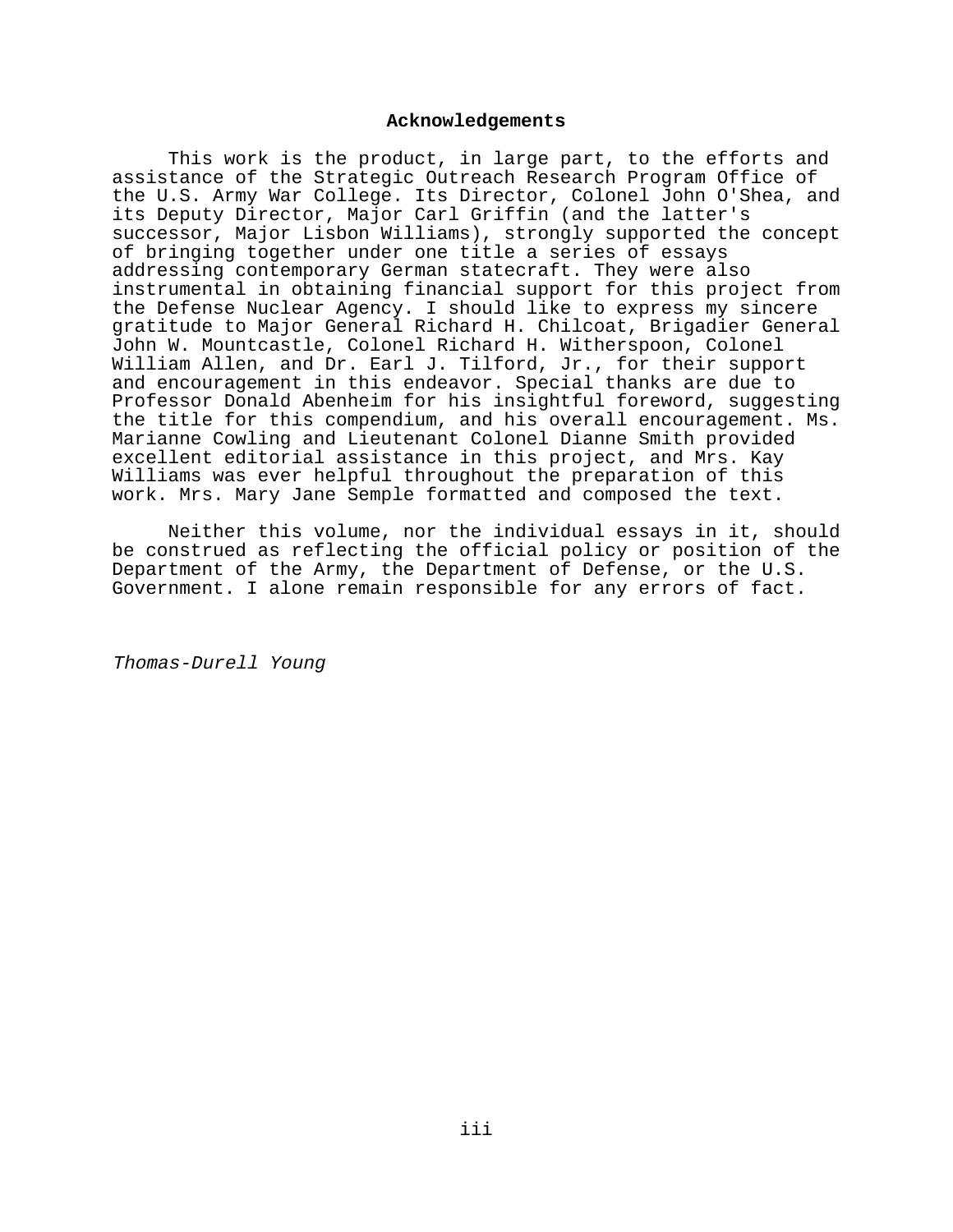# **Select Glossary**

| Bundesministerium der<br>Verteidigung (BMVg)                        | Federal Ministry of<br>Defense                                                        |
|---------------------------------------------------------------------|---------------------------------------------------------------------------------------|
| Bundestag                                                           | Federal Parliament                                                                    |
| Bundeswehr                                                          | Federal Armed Forces                                                                  |
| Bundeswehrplanung                                                   | Federal Armed Forces<br>Master Planning Document                                      |
| Christlich-Demokratische<br>Union (CDU)                             | Christian Democratic Union                                                            |
| Christlich-Sozial Union<br>(CSU)                                    | Christian Social Union                                                                |
| Innere Führung<br>education"                                        | "leadership and civic                                                                 |
| Freie Demokratische Partei<br>(FDP)                                 | Free Democratic Party                                                                 |
| Konzeptionelle Leitlinie zur<br>Weiterentwicklung der<br>Bundeswehr | Conceptual Guideline for<br>the Future Development of the<br>the Federal Armed Forces |
| Sozialdemokratische Partei<br>Deutschlands (SPD)                    | Social Democratic Party of<br>Germany                                                 |
| Sonderrolle                                                         | special role                                                                          |
| Sonderweg                                                           | special way                                                                           |
| Staatsbuger im Uniform                                              | citizen in uniform                                                                    |
| Verteidigungs<br>politische Richtlinien (VPR)                       | Defense Policy Guidelines                                                             |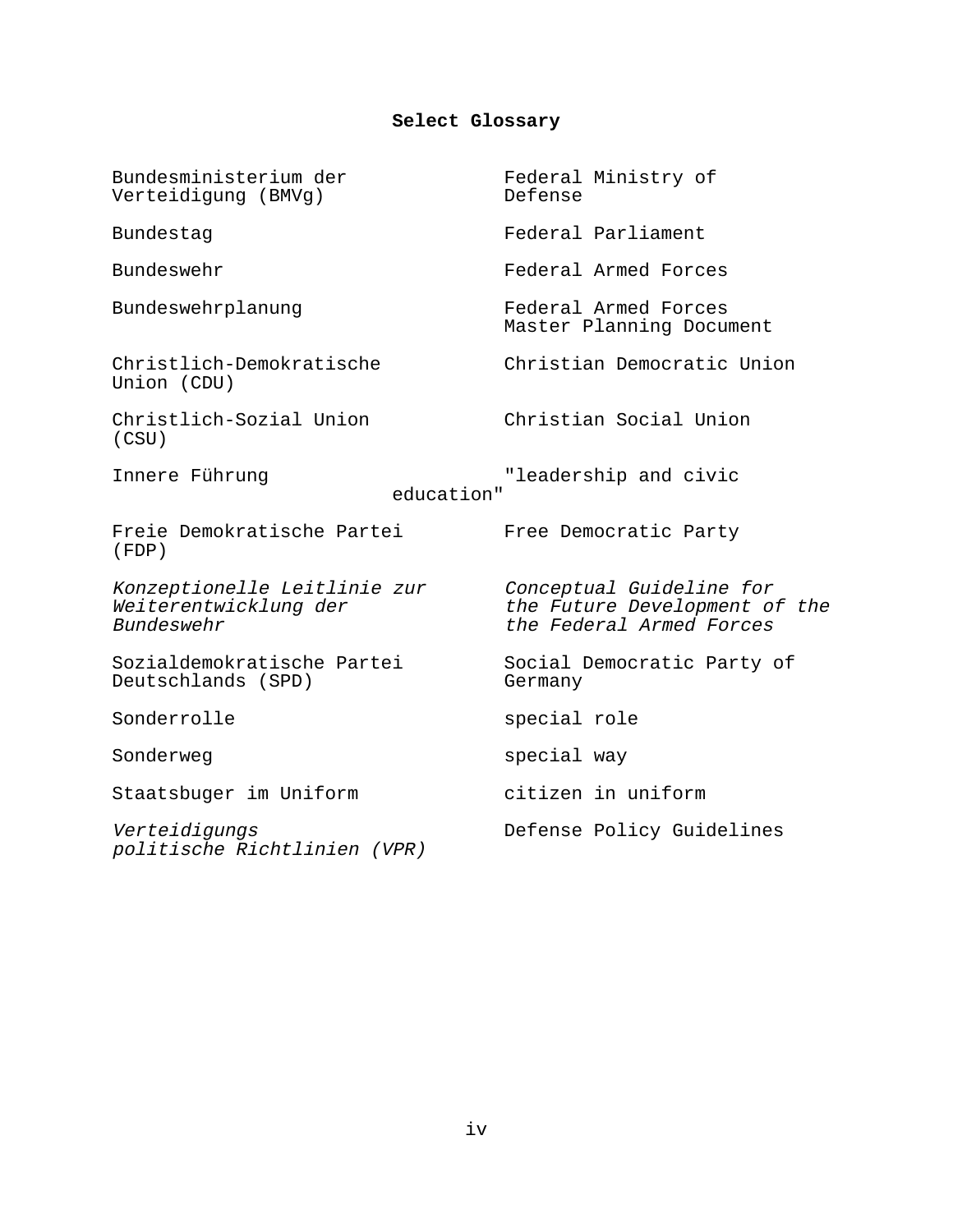#### **FOREWORD**

German Statecraft and Arms at the End of the 20th Century

Surely the beginning of this little collection on German security and defense policy should contain some reflections about the past, present and future of an issue that excites strong sentiments and much confusion in the Atlantic world. The bloodless unification of Germany in 1989-1990 led observers of Central Europe to recall earlier, yet fundamentally different, events in 1870-1871. For a generation of Germans raised in the Borussian school of Prussian-German history (e.g., the historical works of Heinrich von Treitschke), the unification of the empire in 1871 was embodied in a heroic canvas by the Prussian academician and court artist, Anton von Werner. His Proclamation of the German Reich, set in the Hall of Mirrors at Versailles, France, existed in several versions painted from 1877 until 1885. The artist depicted the moment in which Chancellor Bismarck had just finished reading the statement establishing the empire and the assembled officers and officials respond to the call of the Grand Duke of Baden for three cheers for the new Emperor William I. The ensigns behind William lift high the battle flags and standards of their regiments; the officers and officials beneath him raise their spiked and plumed helmets and sabers toward the ceiling as they cheer. As the scholar of German politics and culture, Peter Paret, writes of this painting in his Art as History, "unification and the empire were announced in enemy country, with the ceremonial trappings of war. The new state was born on the battlefield, a fact and an image that were to remain powerful in the history of the empire to the day of its dissolution." Unity in the nineteenth century and the German statecraft that followed from 1890 until 1945 were joined with the fortunes of mostly unlucky or downright disastrous politicians, diplomats and generals. Unity further combined with the troubled character of military institutions in a rapidly industrializing society amid a turbulent international system of states.

The diplomacy of crisis and war that brought Prussian-German unity-in-arms in 1871 contrasts with the statecraft of the Federal Republic from its foundation in the spring of 1949 until the existential crisis of the German Democratic Republic and the onset of the "Two-plus-Four" negotiations in 1989-1990. The latter series of events led to whirlwind unification and to disarmament along the old Atlantic/Warsaw battle lines in Central Europe.

Most important, however, for the subject of this volume, at midnight on October 2/3, 1990, soldiers in uniform were nowhere to be seen in front of the Reichstag as the German black-red-gold flag was hoisted and Federal President Richard von Weizsäcker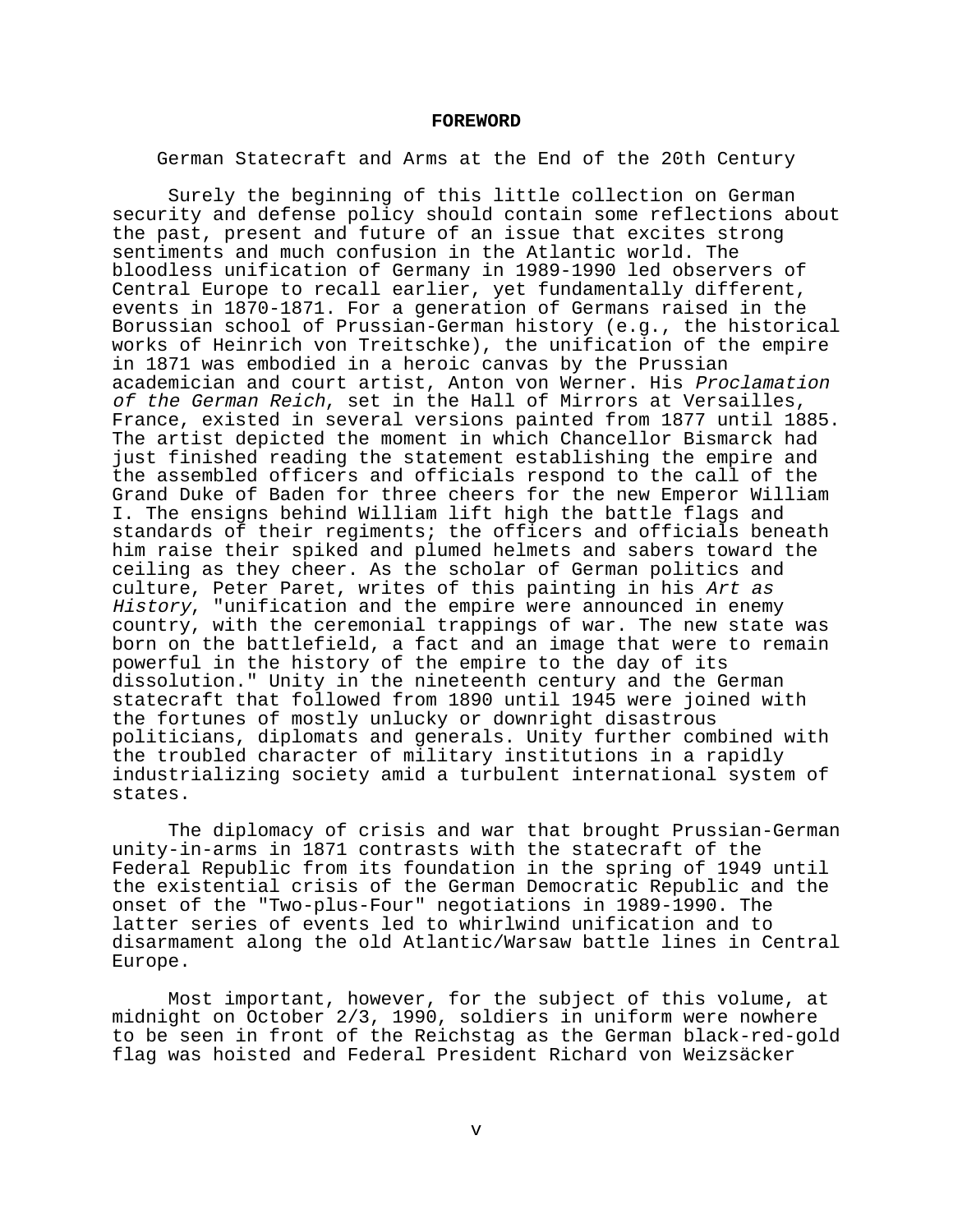read the new preamble to the German Basic Law amid cheers and popping champagne corks. Nor did there follow, as the late Erich Honecker had so often warned in his glory days, a Bundeswehr victory parade of massed battle standards and military bands through the Brandenburg Gate and up Unter den Linden along a path of past victorious Prussian-German armies. All could be thankful that unity in 1990 had proceeded without a latter-day equivalent of the battle of Sedan beforehand.

Sadly, however, the dissolution of the Soviet imperium has brought forth no "perpetual peace," as many had hoped in 1990- 1991. Instead, the reappearance of European warfare has revived the worst of the 17th and 19th centuries and challenged the diplomacy of the fin-de-siecle western democracies to adapt rapidly.

This process of diplomatic, strategic, and indeed collective-psychological readjustment has affected Germany in particular, as this volume attests. The future of war and peace in Europe and the fate of security and defense policy as an expression of Germany's aspirations in the world system of states are subjects for those responsible for Germany's statecraft in parliament, the ministries of government, the political parties, the press, and the armed forces.

Have the euphoria of unity, the vanishing of Cold War restraints, and the return of war to Europe all driven the makers of German external policy to embrace neo-Wilhelmine strivings for world power? Since 1990, critics deplore what they see as a "militarization" of German foreign policy, with soldiers playing far too prominent a role in external affairs--such figures as General Klaus Naumann loom in their view as a kind of latter day General Friedrich von Bernhardi (author of the 1912 work, Germany and the Next War). Or, conversely, has a flaccid and inward looking Germany, indifferent to its responsibilities and envious of Swiss neutrality, grown so effete that Atlantic collective defense teeters on the brink? In the years since 1990 this set of issues became identified in the public mind with the phrases "out-of-area" and "Germany's responsibility," with the security and defense clauses of the German Basic Law, and with "new mission for the armed forces." All this would have remained quite abstract to, and remote from, the broad public had not Iraqi missile barrages at Tel Aviv during the 1991 war and the televised suffering of millions in the war of Yugoslav succession startled Germans out of their complacency.

In a 1994 volume of essays on Germany's new foreign relations from the German Foreign Policy Society, Professor Helga Haftendorn, an outstanding expert, described the Federal Republic as a "Gulliver in the middle of Europe." Germany is hemmed in not only by the immutable circumstances of its geography, namely the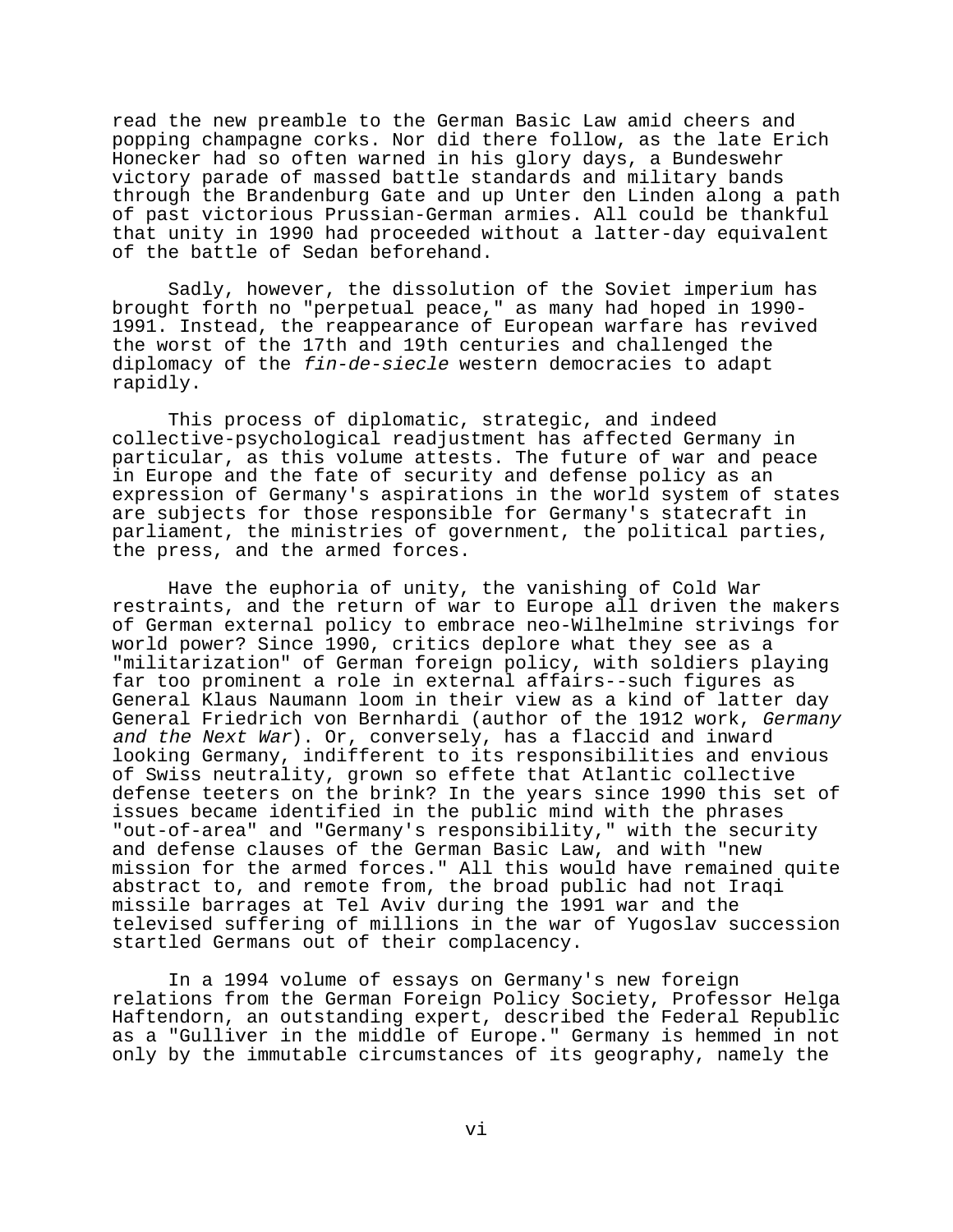deutsche Mittellage (a situation of "being in the middle" that now applies to other central European countries, too), but by the moral and ethical burdens of the past, by their weight on German political culture, and by the fog of peace that obscures the way forward for the continent as a whole.

Yet, from the perspective afforded by six years of the new strategic era, the German Gulliver appears to have freed itself somewhat from the encumbered state that particularly affected external policy in, say, 1991-1993. The 1994 Constitutional Court ruling on the collective security clauses of the Basic Law (Article 24 versus Article 87a) and the 1995-1996 German contribution to the NATO Bosnian Implementation Force stand out in this regard. However halting and incomplete such progress might seem to hard-boiled American observers of strategy who desire a more muscular German bearing of the collective defense burden in its pan-European dimension and beyond, this effort nonetheless deserves recognition in the United States. Such a generalization applies especially to members of the U.S. armed forces, who are likely to read these lines and to have a vital interest in the subject matter.

One can venture the following historical-political observation: the evolution of German security and defense policy since 1989--with its stops and starts--has more or less adhered to a pattern of making-strategy-in-a-democracy which has been visible since the beginning of the republic in 1949. In this regard, the Federal Republic has distinguished itself greatly from the ill-fated first German republic of 1918-1933, which never achieved a harmony between the elements of mass politics, statecraft, and armed force--something, in the end, which eluded the German Democratic Republic, as well.

The transformation of German defense since 1989 sparked a great, albeit incomplete, debate in government, society, and the military (the latter surely apart from neither government nor society) about power in the state, the efficacy of armed force, the legacy of war and totalitarianism, and Germany's role in collective security and collective defense. This process has resulted in a series of "small steps" (and perhaps a few missteps) by the Kohl government toward a more "responsible" security and defense policy, with a reform of the Bundeswehr in line with new NATO strategy and operations that has been anything other than a "militarization of German foreign policy." Even among those skeptical about such changes of arms and the state, a rough convergence of views has emerged in the society of 1995- 1996 about the necessity for a new German role within United Nations (UN) collective security and North Atlantic Treaty Organization/West European Union (NATO/WEU) collective defense. This generalization applies particularly to certain leading personalities of the Left.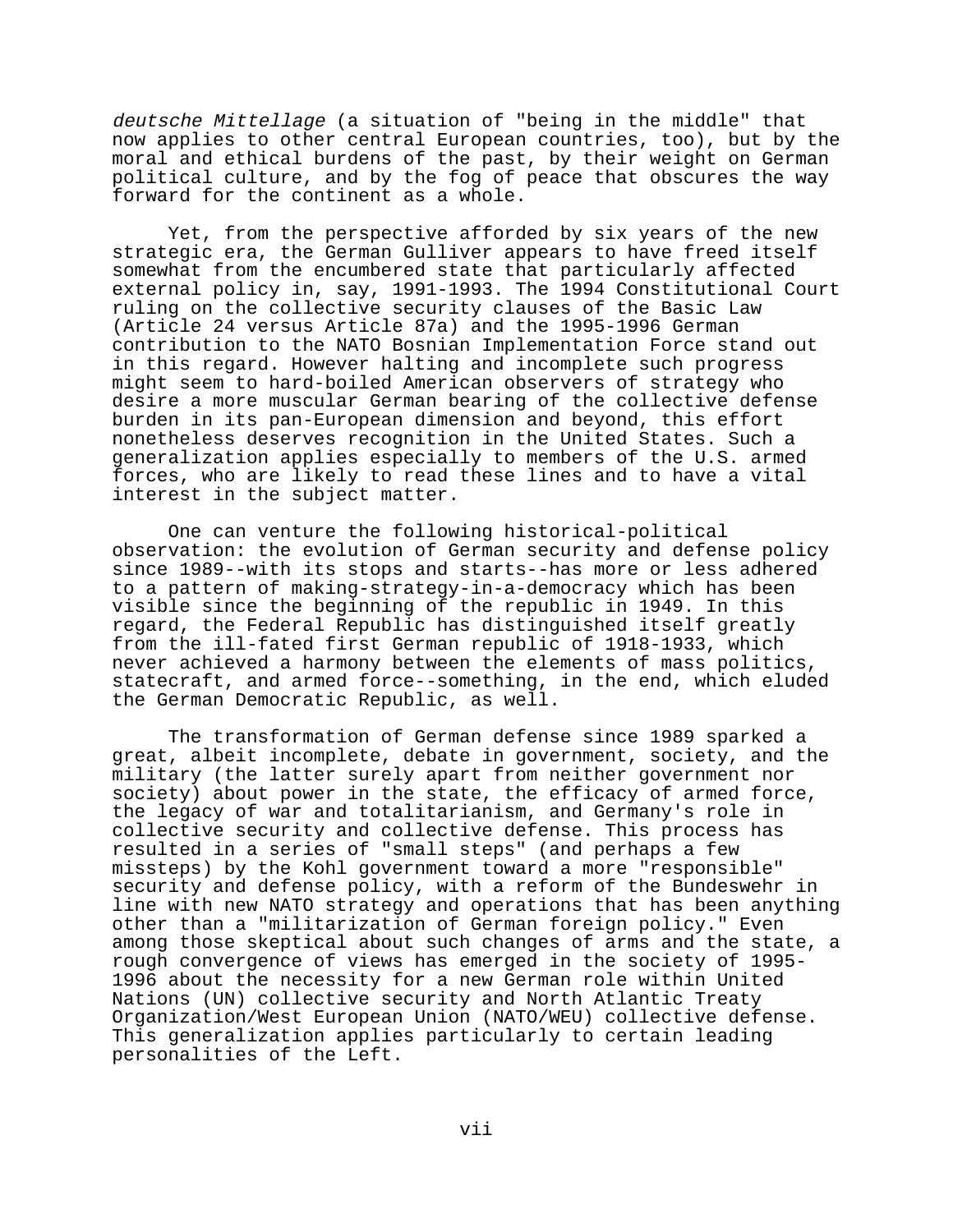To be sure, specific circumstances of this strategic debate after 1989--national unity, the disappearance of the NATO/Warsaw Pact hosts, reductions in German force structure amid a widening extra-European strategic horizon, and, most important, a reappearance of actual warfare--differ from earlier episodes. This most recent debate about force and statecraft has brought into play actors in state and society within a general pattern of domestic strategic interaction, if one can wield such a cumbersome phrase. This pattern of interaction has been present at least in four earlier instances. In their sum, these five episodes characterize Federal German statecraft and strategy before 1989 and after. This subject in its full dimension is not fully exhausted by the now popular term "policy of reticence."

The first of these great strategic episodes arose from the foundation and subsequent armament of the Federal Republic of Germany in the era 1949-1955. This period corresponded to the multinational effort to add the "O" (that is, organization) to the North Atlantic Treaty. The forging of the practices of Atlantic collective defense marked the first trials of the second German democracy. The Bonn government avoided the perils that befell the men and women of Weimar. The Adenauer government embraced the integration of Federal Germany into the West by means of a union of policy, arms and society that held up despite national division, life on the nuclear front line and the weight of the Nazi past.

Indeed, no sooner had this first, opening phase passed, than a second period of trial and debate (1956-1961) ensued about the Anglo-American nuclear strategy of massive retaliation as it applied to continental Europe and dual-use weapons for the Bundeswehr. This episode, too, ended without a Weimar-style parliamentary crack-up with worrisome implications for Federal Germany's position in Europe. Rather, a kind of national and international consensus about security emerged from the smoke and noise at the end of the 1950s. This agreement was only to be tested yet again by a series of civil-military events in the 1960s that concerned the spirit of the army, the mission of the Bundeswehr, and aspects of the alliance's nuclear and conventional strategy of "flexible response." The strategic interaction of state, society and arms underwent continual testing from the latter half of the 1970s until the mid-1980s in strife that resembled rather too closely the first episode of 1949-1955.

A brief third phase of debate surrounding the neutron bomb struggle of the Carter/Schmidt years (1976-1977) immediately preceded the fourth instance, where nuclear weapons once again caused West Germans to reflect and debate their country's role in Atlantic security. The last great nuclear confrontation of the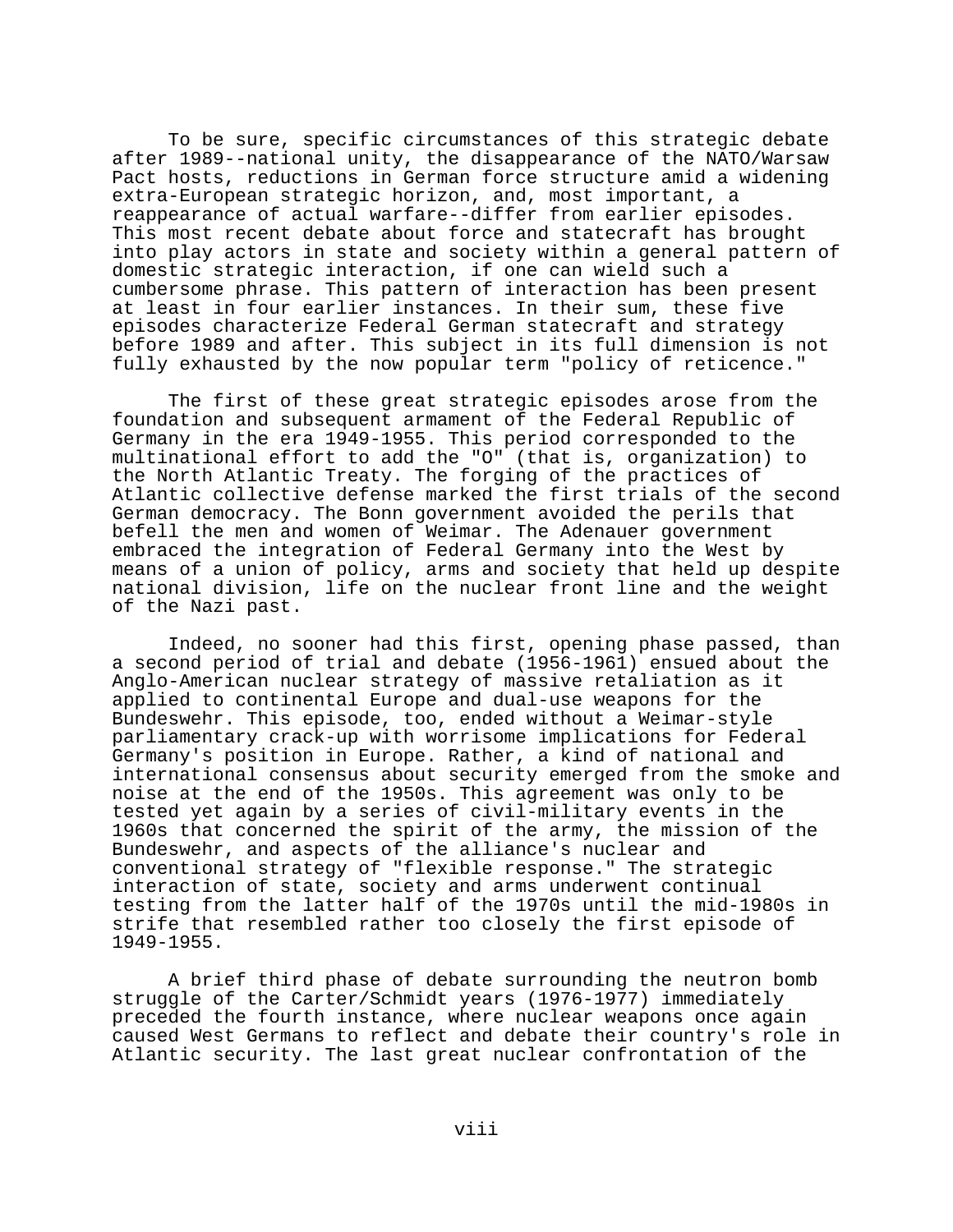Cold War erupted in the late 1970s over NATO Intermediate Nuclear Forces. This event greatly unsettled Federal Germany, and, in a fateful way, East German society. The episode ended in the steadfast solidarity of the West, with the failure of Soviet nuclear intimidation in the mid-1980s, and with the rise of enduring, popular opposition in the German Democratic Republic that bulked large as an agent of change. The full repercussions of the struggle--the 1988-1989 fight over the Follow-On-To-Lance missile--were felt in Germany until shortly before unification itself.

The fifth episode that followed unity has roughly conformed to the above pattern. The external strategic circumstances, as delineated above, have surely changed, but the basic questions of war and peace, of national purpose and conscience, and of the role of force in policy generally recall the earlier episodes that have been marked by a great soul-searching, a slow crafting of democratic consensus, loud protest by dissenters, and the embrace of multilateral, multinational interest. With certain exceptions, the groups in a united Germany that pose these questions and those who proffer an answer display more continuity with the world before 1989 than they betray some radically new approach to policy and strategy. Manifestly, all concerned show none of a neo-Wilhelmine, neo-Tirpitzian or neo-Ludendorffian longing for world power on the old scale a la 1900; nor is there visible a neo-Seecktian policy that pits both sides against one another as in the darker moments of the Weimar Republic. The debate on new missions for the Bundeswehr since 1990, and the nature of war and peace in Europe and beyond, has a somewhat familiar ring to anyone who has reflected on the civil-military conflicts of the Federal Republic and the making of Atlantic strategy since 1949.

This generalization should form a source of confidence to skeptical Americans, who as a rule have little familiarity with the events described above. Since the early 1960s, too few American observers of policy have given enough attention to the workings of diplomacy and strategy amongst the Atlantic democracies. While such alliance studies enjoyed some pride-ofplace in the first decade and a half of the Soviet-American antagonism, they were later dwarfed by the superannuated enterprise of Cold War Moscow numerology. The latter came to over-value the role of technology, to ignore sources of Western strength, and to forget that great power competition in the Euro-Atlantic realm remains prone to such historical forces as the role of personality, contingency, and exhaustion. Granted that the problem of relations amongst the leading democracies has assumed a centrality in today's collective security and collective defense in the face of actual warfare, the contributors to this volume deserve great credit for their constancy and intelligence in putting these issues of force and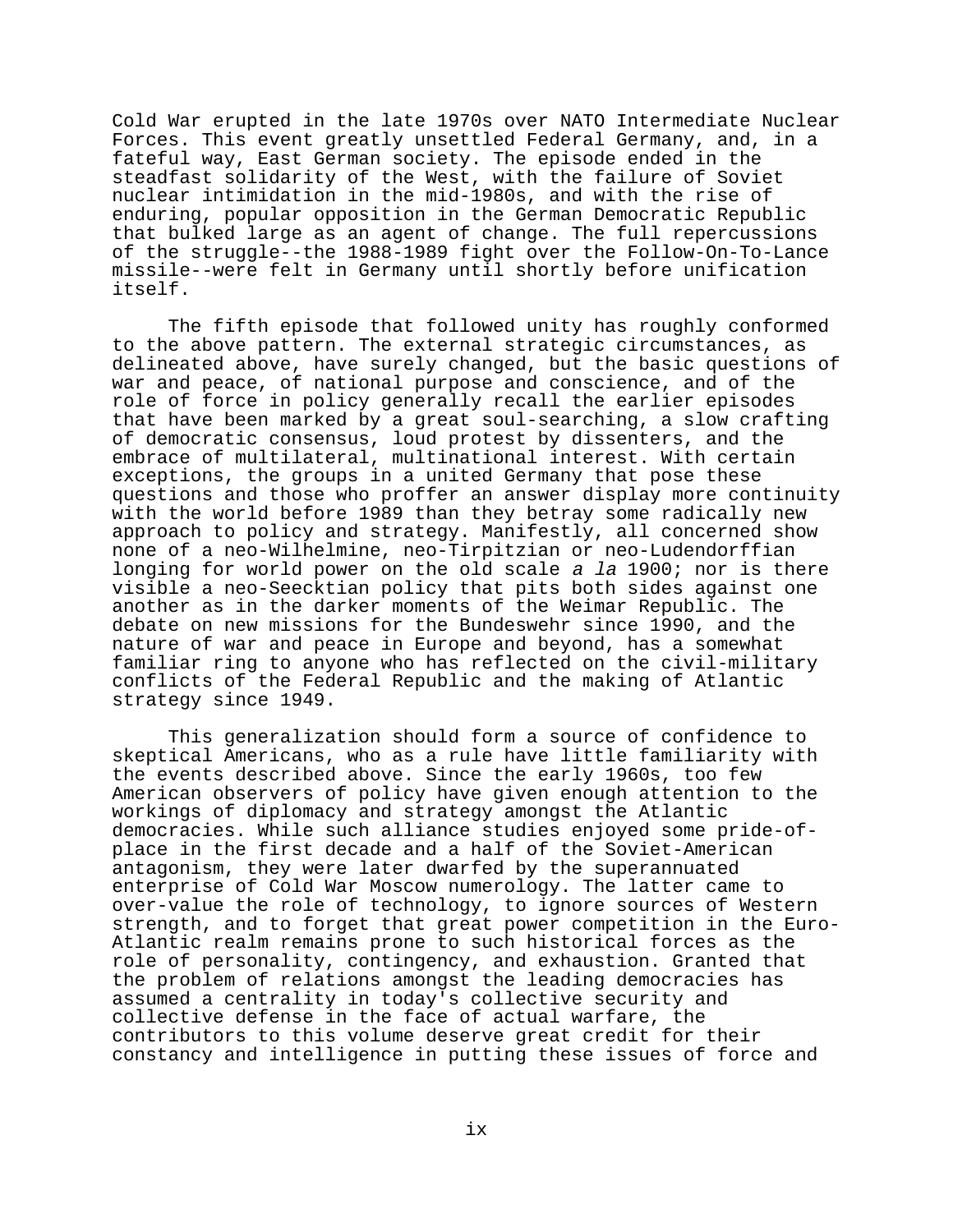statecraft before a wider audience.

Donald Abenheim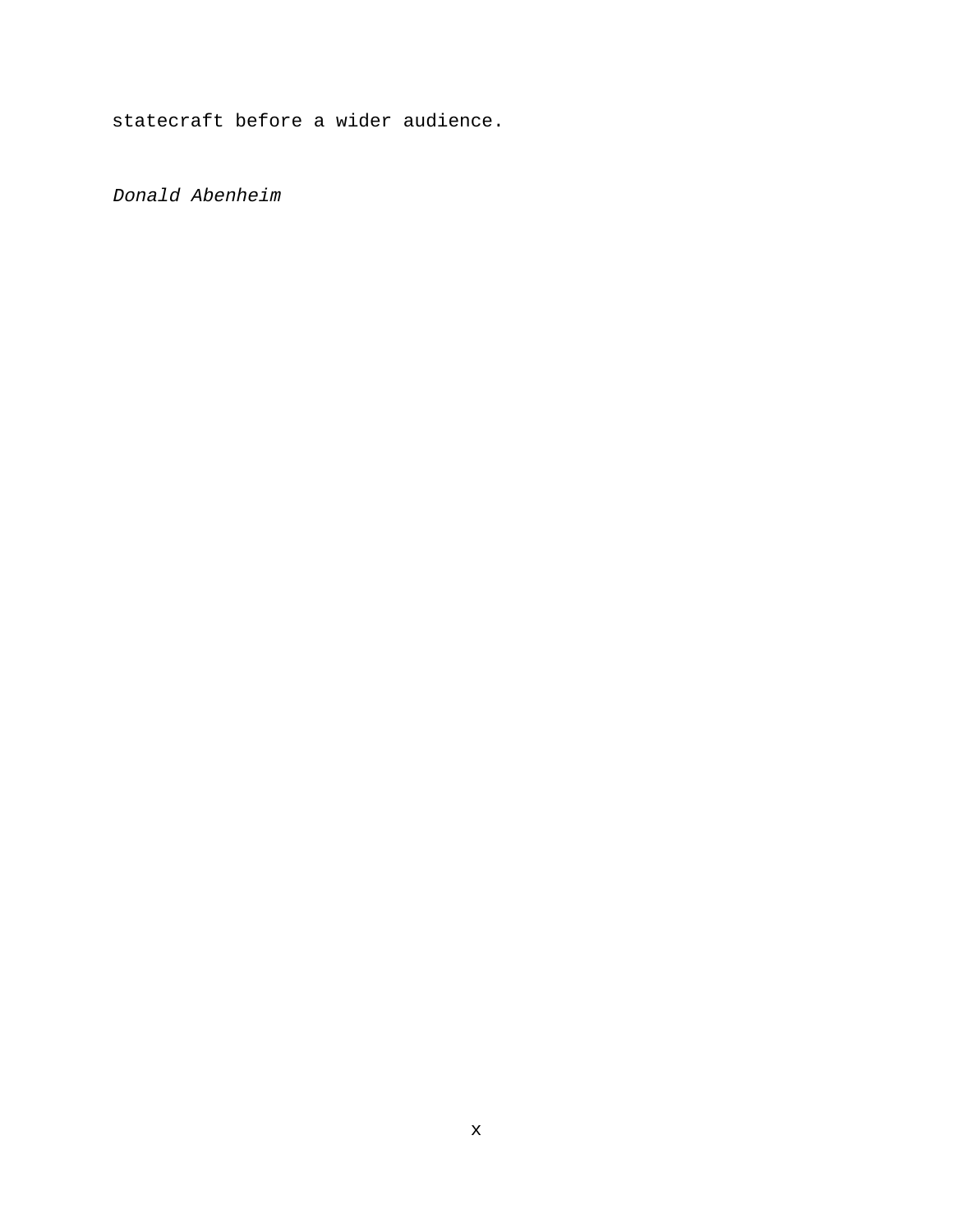#### Introduction

#### Thomas-Durell Young

Since the unification of Germany on October 3, 1990, the question of how Bonn will conduct its foreign and defense policies continues to be posited. Gone are the days when Paris "led" Western Europe and the Federal Republic of Germany tacitly accepted its supporting role. The Federal Republic now has all the composite elements to be a Great Power, with the exception of its own nuclear arsenal. Nonetheless, Bonn possesses the largest economy and population in Western and Central Europe, and plans to maintain the largest peacetime military establishment east of the Bug River. Even if Germany were to eschew any Great Power ambitions, it no longer has the luxury of denying either to itself or its allies that it does have important international responsibilities to which it must be prepared to contribute.

One would expect that given the return of full sovereignty from the wartime powers to the Federal Republic at unification, Bonn's foreign policy and defense planning would have changed to reflect Bonn's new status. In fact, some well-regarded German analysts have written that Germany is on the path to normalizing its foreign policy<sup>1</sup> (as evinced, some would argue, by the recent consensus in Bonn to participate in peace support operations under the aegis of the United Nations).<sup>2</sup> Yet, since unification Bonn's foreign and defense policies have not exhibited a significantly new independent character. In fact, German officials have been slow to cast off their cautious approach to foreign affairs and defense policy.

The Federal Republic continues to insist on formulating its foreign and defense policies within the confines of the North Atlantic Alliance and the emerging European Union's Common Foreign and Security Policy. Simply stated, a closely integrated approach with its NATO allies when exercising national power (as has been the case since the founding of the Federal Republic in 1949), continues overwhelmingly to characterize German foreign and defense policy making. Moreover, Bonn exhibits no indications of changing its traditional, and at times cumbersome, consensus policy-making process in security and foreign affairs. $^3$  At the same time, German policies and attitudes toward the use of its national power have slowly changed since 1990, however subtly. While perhaps a unique example, Bonn's approach toward the recognition of the republics of Slovenia and Croatia in December 1991 demonstrates that Bonn is capable of pursuing national policies, which may be at variance with its allies.<sup>4</sup>

It is this uneven, and at times confusing, record of German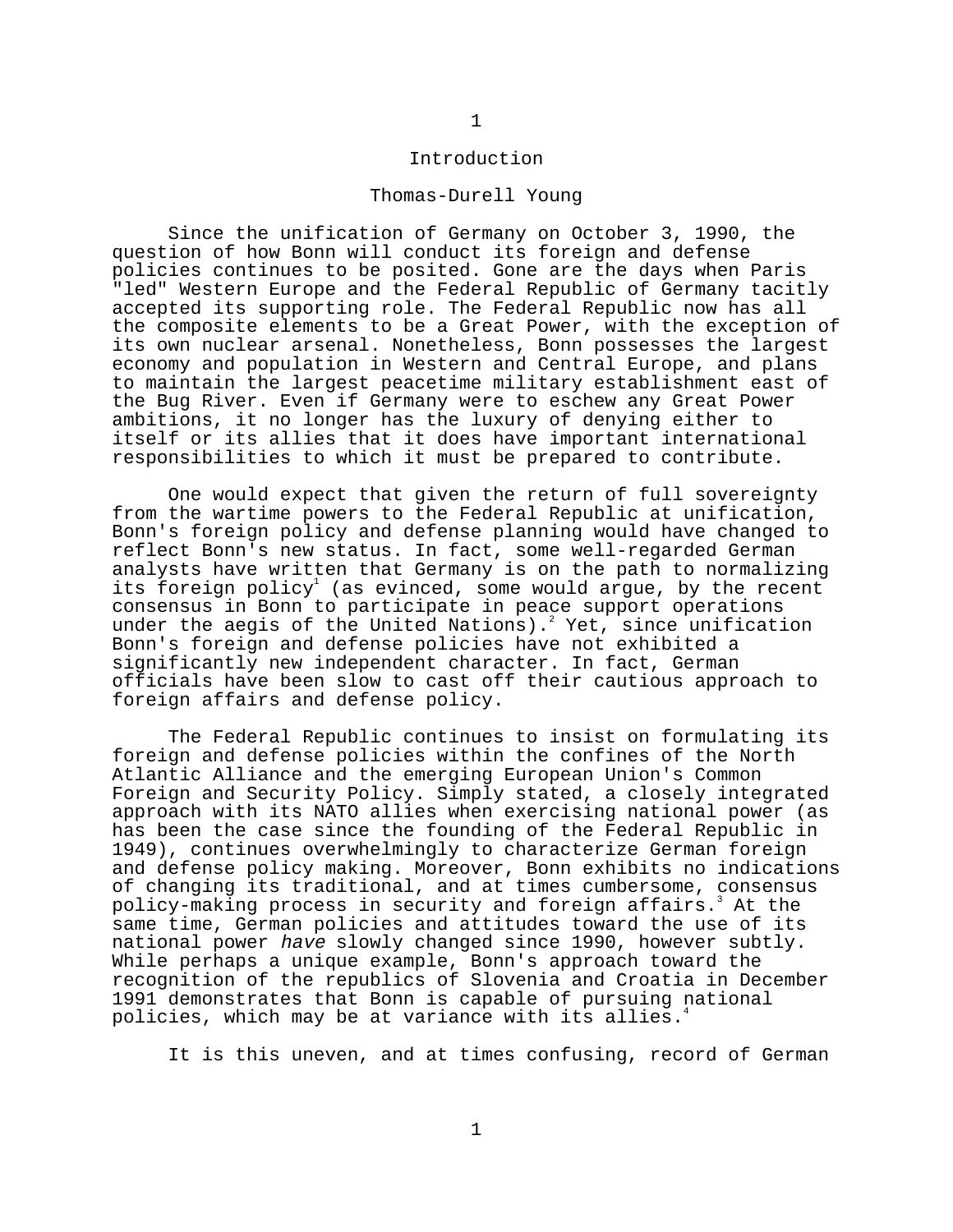foreign and defense policy formulation and policies exhibited since unification that requires study and reflection. The intended purpose of the essays included in this compendium is to address specific aspects of German statecraft and the use of national power in the post-Cold War era. If there is any consensus amongst the authors of the essays presented here, it is that the Federal Republic has yet to come fully to terms with its new status in Europe and the world. Indeed, the modalities and approaches to external policy practiced by Bonn often seem familiarly reminiscent of those of the Federal Republic pre-1989. By this, among many politicians and officials, one can discern a residual degree of uncomfortableness in even acknowledging, let alone dealing effectively with, Germany's new status. The protracted debate within the Bundestag leading up to the December 1996 decision allowing the Bundeswehr to participate in the NATO Stabilization Force in Bosnia is a clear manifestation of the lingering difficulties the Federal Republic faces when addressing the use of military force.<sup>5</sup>

The first essay by Franz-Josef Meiers assesses the domestic political debate in Bonn over the issue of German participation in "out-of-area" military operations. He provides an informative survey of German policy prior to unification (its Sonderrolle in Europe and the North Atlantic Alliance), followed by an assessment of the events of the early-1990s which transformed the German debate on security matters. Dr. Meiers next explains, in detail, Bonn's difficulties in addressing efficiently the question of participation in UN-sanctioned peace support operations. Based on his case study, he concludes that Germany is not yet ready to be a "partner in leadership" due to its lack of internal political consensus on Germany's future role.

Karl-Heinz Kamp addresses the all-but-ignored issue of German policy toward nuclear weapons in Europe. That an issue which so dominated the German domestic political debate for so long is now largely publicly ignored, is remarkable. The author first assesses the highly complex history of German nuclear policy dating back to the 1950s. Dr. Kamp then reviews current official German views on European initiatives and policies for nuclear cooperation and identifies possible future German policies toward nuclear forces in Europe. He concludes that even if the Federal Republic finds itself without a credible US or European nuclear deterrent, Bonn would not be likely to develop nuclear weapons unilaterally. Given the extreme sensitivity in Germany to military power in general, and nuclear weapons in particular, Bonn could be expected simply to redefine what constitutes the necessary basis for a credible deterrent guarantee.

In my own contribution to this compendium, I address how the ruling coalition has conducted defense planning. The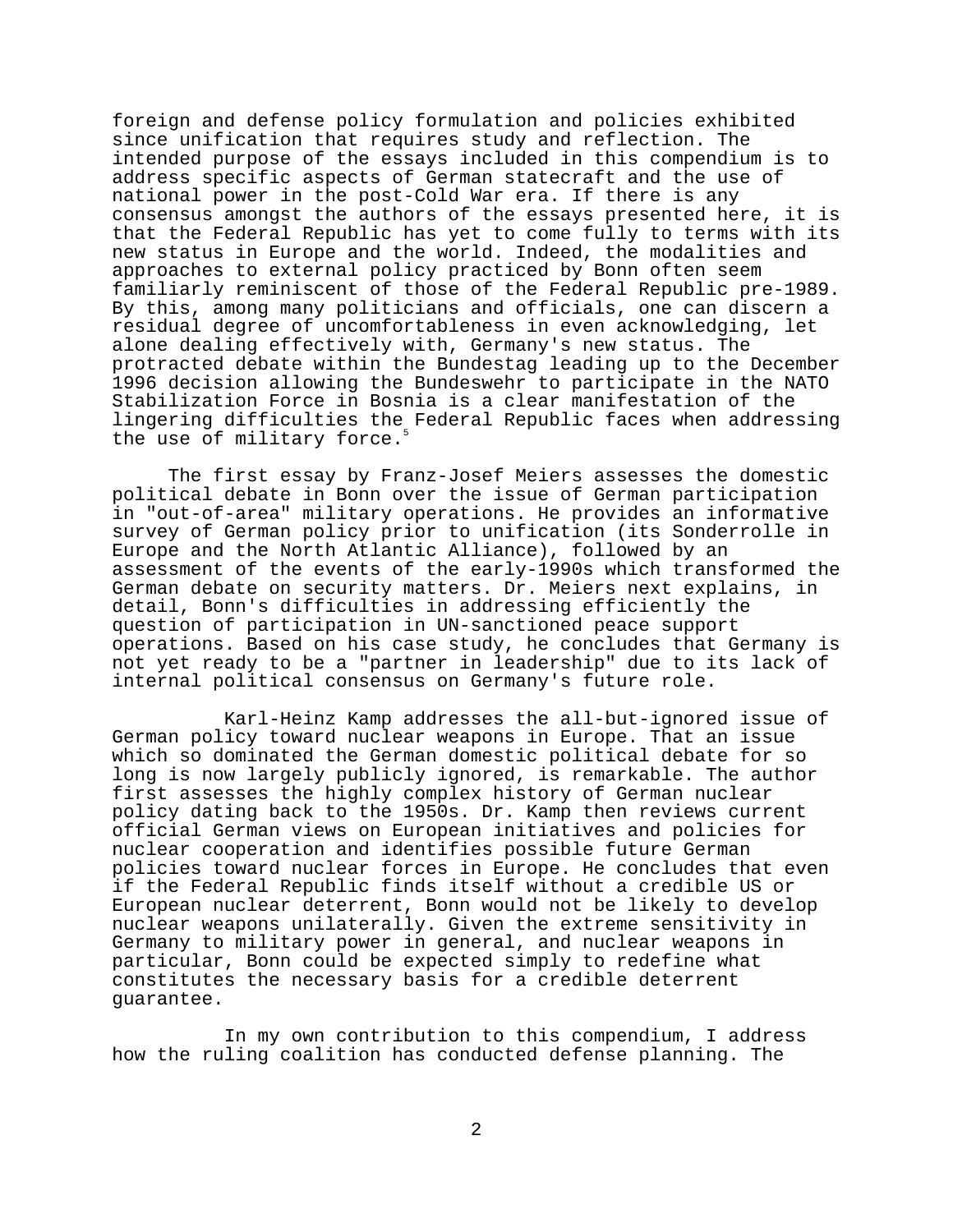essay argues that since 1992 the government has undertaken to restructure the Bundeswehr for new missions, absent a needed review of the armed forces' bases for legitimacy in German society. Fundamental to my criticism of the current coalition government's policies are the problems facing the future viability of conscription, its role in ensuring the Bundeswehr remains closely tied to German society, as well as its implications for current defense planning. In short, the government's incremental approach toward participation in peace support operations has not been matched with an equally important policy of addressing the armed forces' "spiritual" legitimizing basis in German society. The ensuing result of this failure to build new consensus is the growing unwillingness on the part of young men to undertake military service.

Robert Dorff presents an in-depth analysis of the recent German debate over participation in peace support operations. He examines the stated policies of the ruling coalition, the principal influences on policy, and the key political and institutional actors in the Federal Republic on this issue. Dr. Dorff concludes that German policy toward, and public support of, participation in these new military missions have moved Germans toward an acceptance of the need to undertake such operations. However, he cautions against reading too much into this observation. The Bosnian crisis, which has largely forced Bonn and the German public to decide on participation in such operations, is somewhat unique (i.e., Bonn's early recognition of Slovenia and Croatia in 1991 being a contributing factor in creating the conflict). Given continued German uneasiness in addressing directly such military missions, Bonn's decision to join multilateral peace support operations will only occur on a case by case basis, with full participation by the Bundestag in reaching consensus for such a decision.

The last essay is a translation from the original German of Michael J. Inacker's "Macht und Moralität: Uber eine neue deutsche Sicherheitspolitik" (Power and Morality: On a New German Security Policy). His message is that Germany can no longer avoid confronting the fact that, as a sovereign nation, it must begin to address openly the question of its own national interests and security objectives. Moreover, as a product of this needed reflection, Bonn must address concomitantly the need for a national defense policy. In a word, the Federal Republic's "singularization" of the Cold War has become a self-imposed constraint and that must be lifted. An important aspect of this essay is its forthright admonishment of German officials for not publicly articulating national interests, as well as understanding the use of military power. While uncomfortable for many, particularly readers in Germany, such a reasoned thesis needs circulation in the non-German-speaking world so as not to encourage its misunderstanding, which could imply a call for a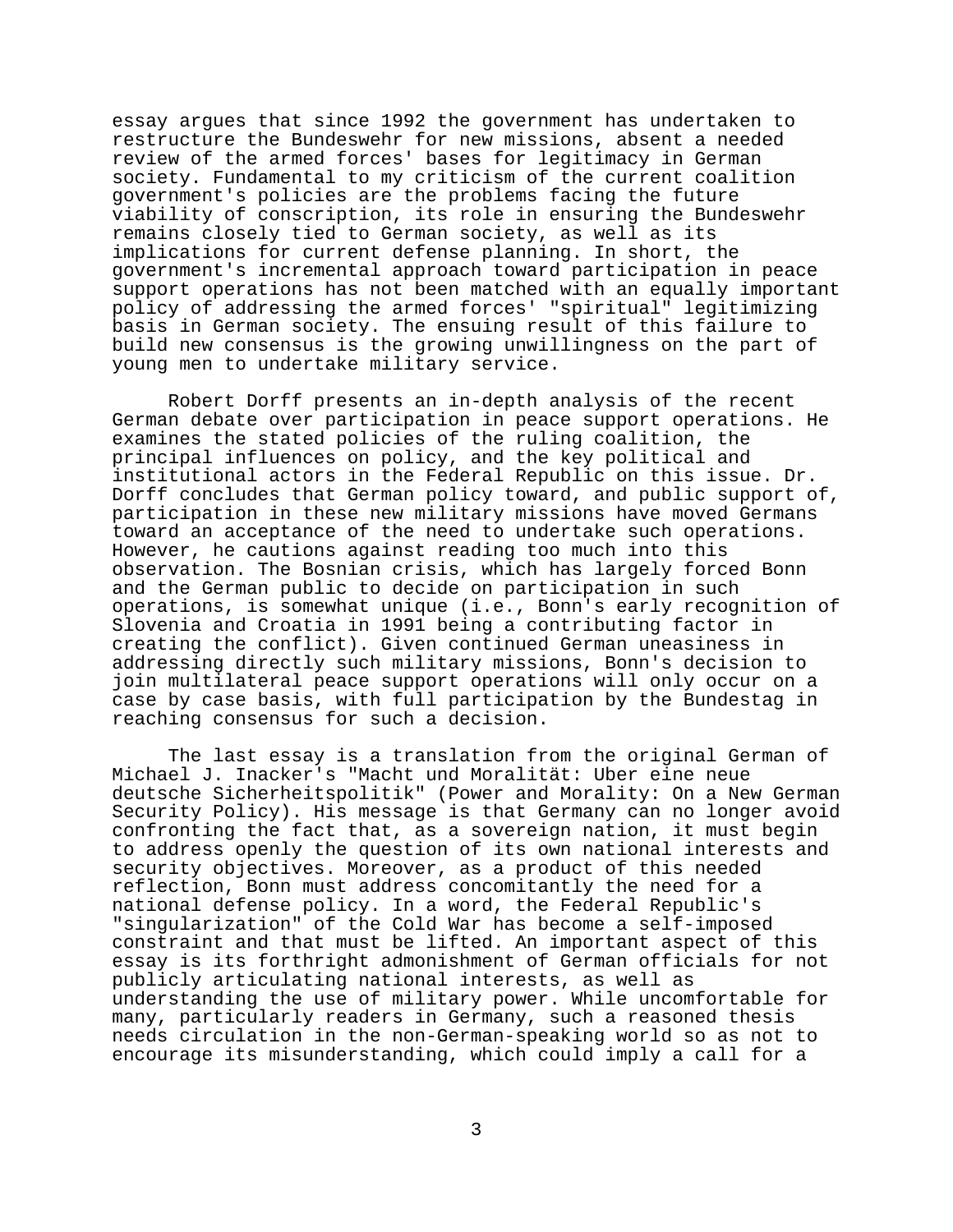return to nationalistic atavism. In short German "national interests" and "patriotism" are not, by definition, inimical to greater Western values and interests.

From a review of the above *précis* of these essays, one can make two general observations concerning Bonn's ongoing attempt to adapt institutions and practices. First, confusion in German policy making is clearly a manifestation of officials largely navigating in a little-known policy milieu. Realpolitik, let alone Machtpolitik (either as mere terms, let alone as concepts) are neither freely used in "polite" political discord in Germany, nor widely contemplated. As a result of a wide-spread political culture governed by self-restraint, confronting difficult issues in their proper context has made decision making frequently complicated and confusing to outside observers. What we are presently witnessing is a learning period in German external policy making, with all of its attendant errors. It is an open question how long this educational process will last or if the German body politic is prepared for such straight forward discussion.

Second, perturbations in policy formation are partly a result of Bonn's approach to foreign and security policies which remains exclusively defined and expressed by the German government in the context of the North Atlantic Alliance and the emerging European Security and Defense Identity. Indeed, there is no sizeable political bloc in the Federal Republic that argues otherwise. In consequence, there is no evidence that Bonn is prepared to consider adopting a national approach to national security.

In sum, German statecraft has the unenviable task of legitimizing its new national status, not only before its allies and neighbors, but also before a skeptical German public. Given the history of statecraft in a unified Germany, this will surely be a difficult and potentially time-consuming process. To the Federal Republic's credit, one must recall that, unlike previous historical experiences, contemporary German democratic traditions and institutions are universally accepted in Germany, and they have been tested. Thus, the key challenge to German officials is to exercise effectively national power, and thereby contribute to the growing domestic and international legitimacy of Germany's new status.

#### **Notes**

Author's note: I would like to express my sincere gratitude to Dr. Robert Dorff for his excellent comments made on a draft of this chapter.

1. See, for example, the essay of Philip H. Gordon, who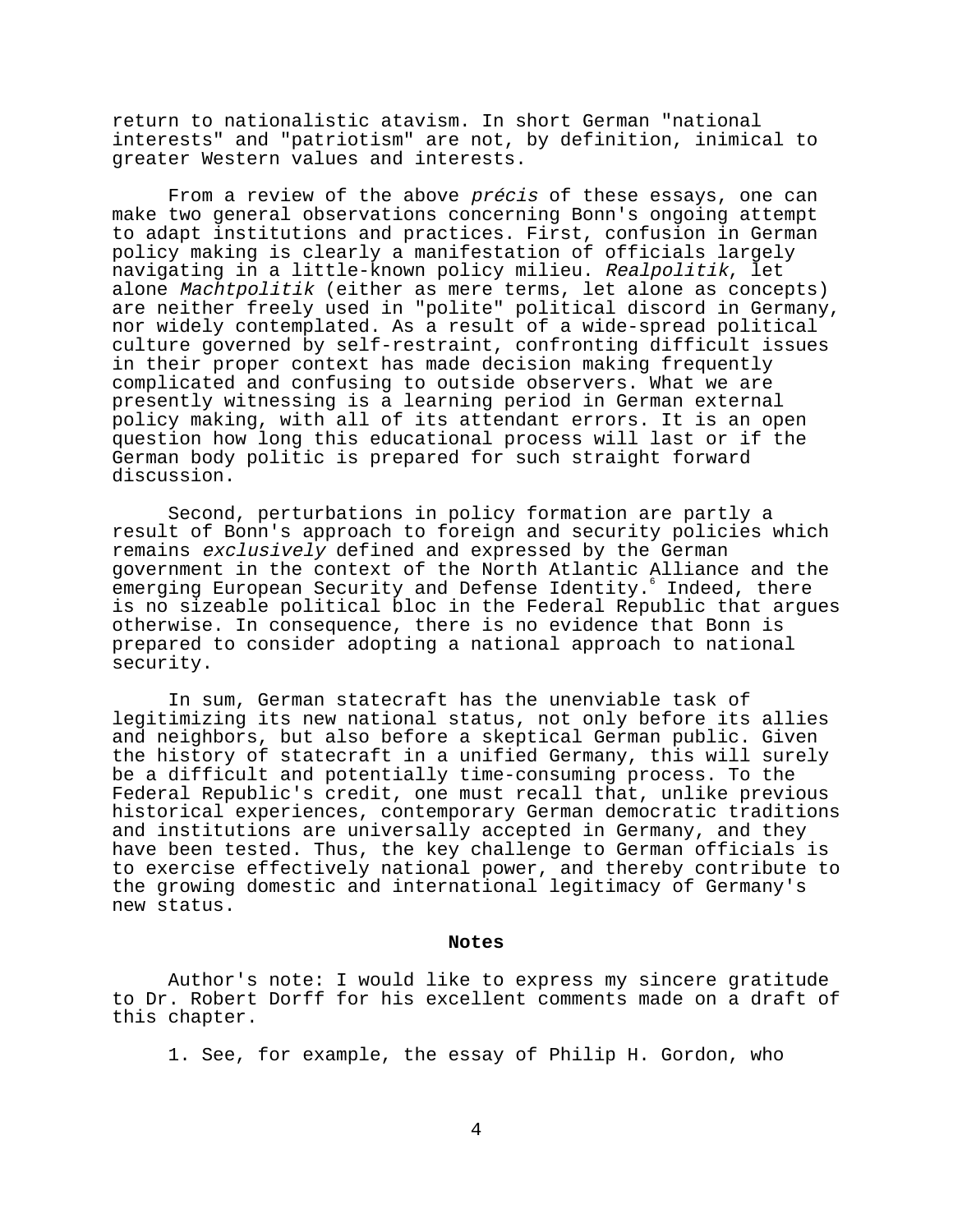argues that the process has already begun in the Federal Republic. Philip H. Gordon, "The Normalization of German Foreign Policy, Orbis, Vol. 38, No. 2, Spring 1994, p. 241.

2. See Ronald D. Asmus, Germany's Contribution to Peacekeeping: Issues and Outlook, Santa Monica, CA: RAND, 1995, pp. vii-viii.

3. For an excellent study of this fundamental characteristic of German foreign and security policy making, see Clay Clemens, "A Special Kind of Superpower? Germany and the Demilitarization of Post-Cold War International Security" in Gary Geipel, ed., Germany in a new Era, Indianapolis, IN: Hudson Institution, 1993, pp. 199-240.

4. For background on this issue, with particular emphasis on the role played in German calculations by internal political considerations, see Hans-Jurgen Axt, "Hat Genscher Jugoslawien entzweit? Mythen und Fakten zur Aussenpolitik des vereinten Deutschlands," Europa-Archiv, Vol. 48, No. 12, June 25, 1993, pp. 351-360.

5. The Washington Post, December 16, 1996.

6. See der Bundesminister der Verteidigung, Verteidigungspolitische Richtlinien, Bonn, November 26, 1992, point 8, pp. 4- 5; Federal Ministry of Defense, White Paper 1994: White Paper on the Security of the Federal Republic of Germany and the Situation and Future of the Bundeswehr, Bonn, April 5, 1994, point 312, p. 41.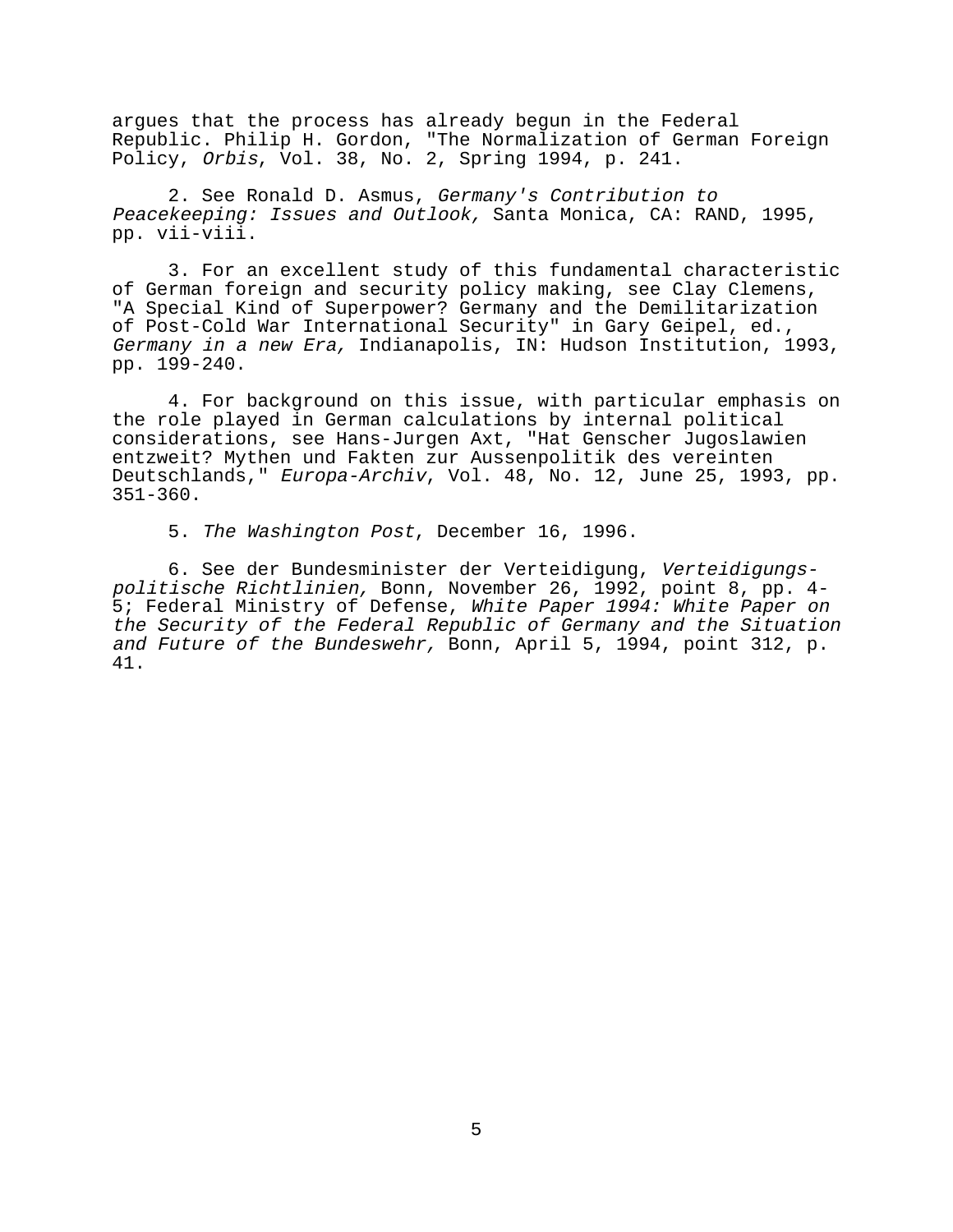# **GERMANY'S "OUT-OF-AREA" DILEMMA**

#### Franz-Josef Meiers

One of the most contentious issues in the debate over Germany's new foreign and security policy is how a unified Germany should define its national interests and its international role. Germany's changing role within the traditional Euro-Atlantic base raises the question whether the Germans are willing to assume a greater international role and to bear the burden of these new global responsibilities even though the country lacks a tradition as an exporter of security and has a strong aversion to military means.

Contrary to the rather optimistic assessment of an "emerging new consensus in favor of a German military role" that makes "German participation in future peace support operations as well as combat operations beyond Germany's borders no longer a question of whether but 'when, where and how',"<sup>1</sup> I will argue that Germany is still far from being a "normal" international actor. The public, political parties, and the government are still uncomfortable with the country's leading international security role. There is a deep-seated aversion in Germany to power politics in general and the use of military force in particular. Politically and psychologically, Germany is not yet suited to take on the role and the responsibilities placed on it by its partners and allies. It will take a long time before Germany reconciles itself to the eventual use of military force in the post-Cold War world. The 1994 Constitutional Court's ruling notwithstanding, Germany's geopolitical maturation will be a domestically controversial process because the Federal Republic emerged precisely with the aim of abstaining from global engagement. As the reaction to the war in Bosnia demonstrates, Germans are still very reluctant to exercise military power in UN-authorized peacekeeping missions.

## **The End of Germany's "Sonderrolle"**

Post-unification Germany has maintained the foreign and security policy orientation and principles of the old Federal Republic, dating back to the 1950s, i.e., firm integration in a Euro-Atlantic framework. At the same time, unification has left the country at the center of Europe with the daunting challenge of defining its new role within these multilateral structures. The old Federal Republic was more a beneficiary of the Cold War's global security and stability than a contributor to it. Situated on the fault line of East-West confrontation, Germany's defence posture was geared heavily towards Alliance integration and Soviet containment. Since NATO's principal raison d'etre was the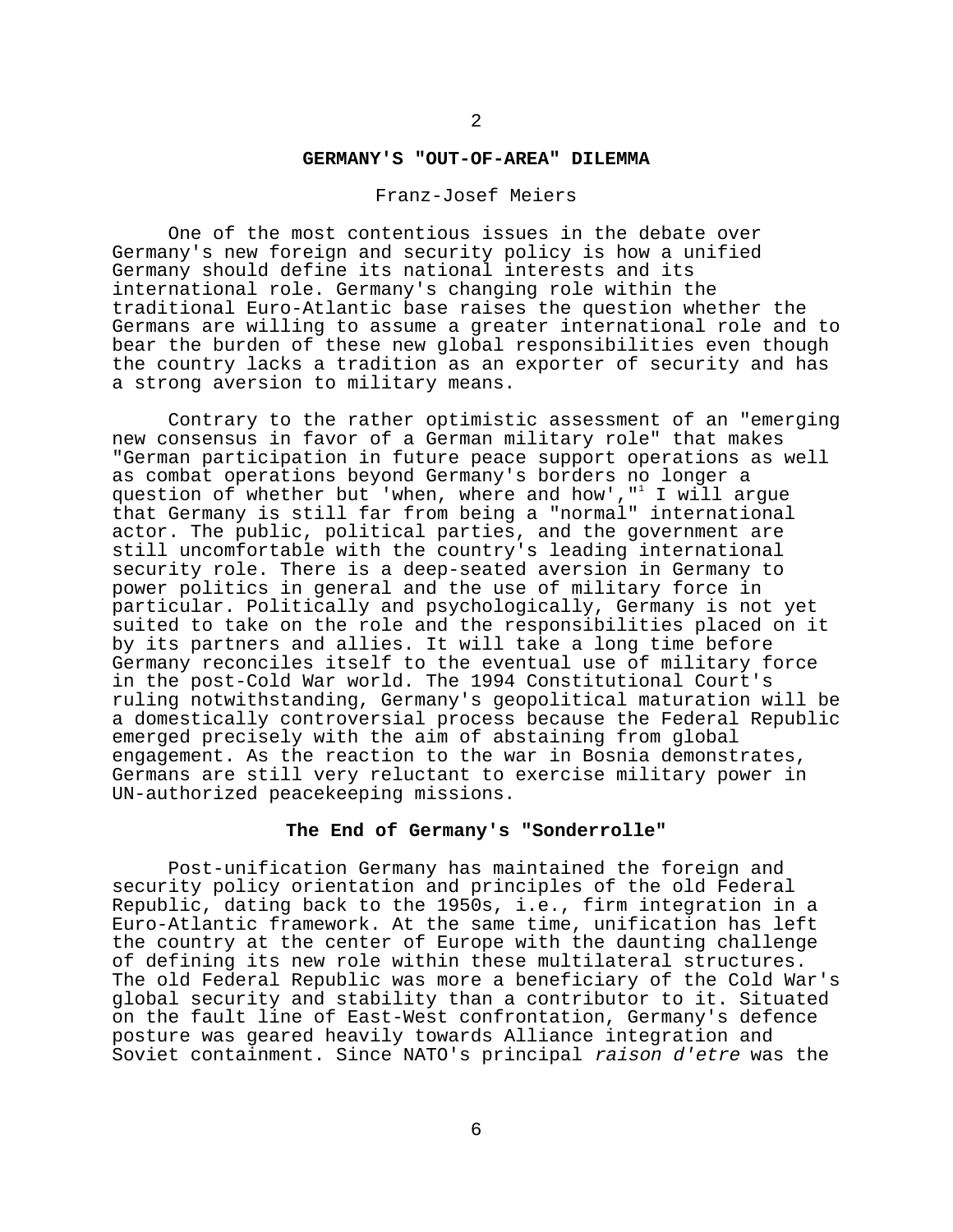same as West Germany's security goals (protection from the Soviet threat), Bonn's security policy became synonymous with Alliance policy. As its security interests were limited to self-defense within the NATO framework, it lacked a global view of security policy and did not develop security interests beyond the defence of its homeland. The Cold War allowed the Federal Republic to survive in a kind of geopolitical cocoon, sheltered from having to deal with broader security and geopolitical issues dealt with by its major allies. Bonn's foreign policy, therefore, was guided by the notion that the world expected nothing more from it than to keep a low profile in crises and to remain peaceful.

The end of the Cold War and unification have forced Germany to rethink basic assumptions that have guided the Federal Republic's foreign policy for more than four decades. First, united Germany is no longer the front-line consumer of security. For united Germany, the end of the Cold War means the end of a convenient dependence upon others. Because of its economic strength and geographic position Germany is no longer the consumer but potentially the major producer of security in Europe.

Second, the traditional parochial security policy limited to self-defense no longer complements Germany's commitment to multilateral security structures. Multilateralism has ceased to be a pretext for national abstention. Unified Germany has to define its international role and responsibility in different terms from that of the pre-1990 Federal Republic.

Third, while Germany's external dependencies have been decisively reduced, the external demands on it have grown. German foreign policy is approaching a period in the 1990s in which it has to accept broader international responsibilities commensurate with its economic and political weight. $^{\text{7}}$  Thus, Germany has to prepare itself for 'fair participation'<sup>3</sup> in international affairs. It can no longer play a 'free-rider' role, as President Roman Herzog pointed out in a speech in Bonn on March 13, 1995, "Germany belongs to the concert of the great democracies, whether it likes it or not; and if one of these democracies stands aside, it is inevitably not only doing harm to the others but in the end to itself."<sup>4</sup>

The central message from President Clinton during his Berlin visit in July 1994 was that Germany should play an active and constructive role on the world stage. Echoing many of the themes set out in a speech by his predecessor George Bush in Mainz in late May 1989, he expects Germany to take on the burdens of this new leadership role, "I do hope that we will have the benefit of the full range of Germany's capacities to lead." He said in an interview, "I do not see how Germany, the third biggest economic nation in the world, can escape a leadership role . . . [it] has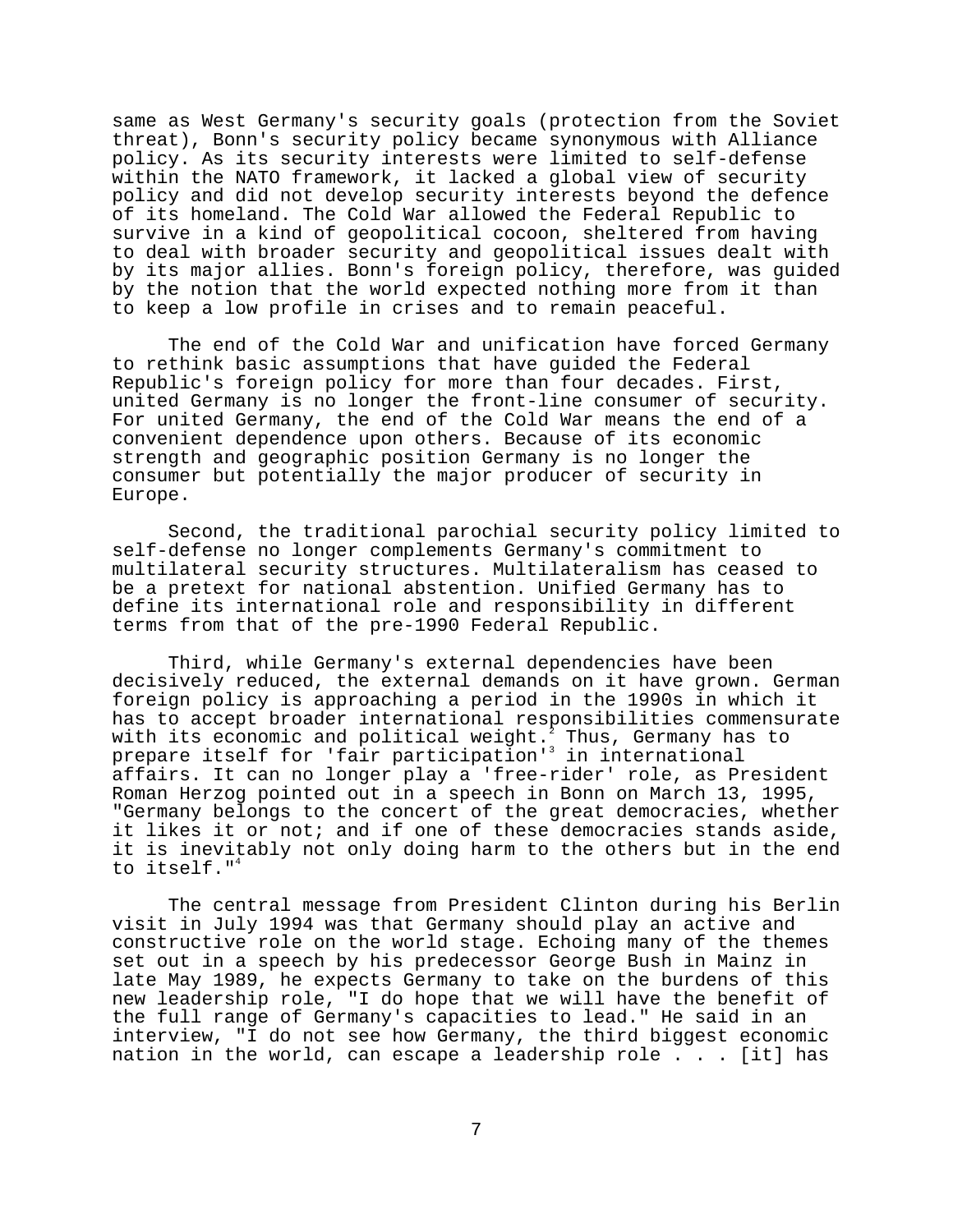no other choice but to assume a leadership role. Germany cannot withdraw from its responsibility."<sup>5</sup> The US Senate, in a resolution adopted by 96-1 on 1 February 1994, insisted that Germany should "participate fully in international efforts to maintain or to restore international peace and security."<sup>6</sup>

Several events have seemed to confirm the expectation that the Bonn Government is prepared to assume a wider German role in international security affairs:

• The Defense Planning Guidelines of the Bundeswehr (November 1992)<sup>7</sup> and the Defence White Paper (April 1994) define the main role of the Bundeswehr in crisis and conflict management situations as going beyond the remit of the present NATO zone.

• The ruling of the Federal Constitutional Court in Karlsruhe (July 1994) removed "any constitutional objections" to German participation in UN authorized peacekeeping and peacemaking operations. It clarified the constitutional basis for the participation of Bundeswehr troops above and beyond the defence of Germany and the NATO area.<sup>9</sup>

• Chancellor Helmut Kohl, speaking at the final departure of Allied troops from Berlin in September 1994 said,

We will never forget what our American, British and French friends have done for us. You, in turn, can rely on us. Germany will not stand on the sidelines where peace and freedom in the world are at stake. We Germans are aware of our responsibility and will fulfil it alongside our partners.<sup>1</sup>

• The CDU/CSU/FDP "Coalition Agreement for the 13th Legislative Period of the German Bundestag" stipulated, "In the future Germany will, in principle, take part in international community measures aimed at maintaining world peace and international security within the scope of collective security systems."<sup>11</sup>

## **The Culture of Restraint**

The Constitutional Court ruling of July 1994 freed Germany from constitutionally mandated military abstention, but it raised a political dilemma at the same time. Although German troops are cleared to join international peace missions, the legal ruling does not necessarily translate into wider political and popular support in Germany for sending soldiers abroad. The government must now decide what the Karlsruhe decision means in practical terms. For whom and with what military means should responsibility be assumed? Which priorities and national interests are worth defending in UN-authorized military missions?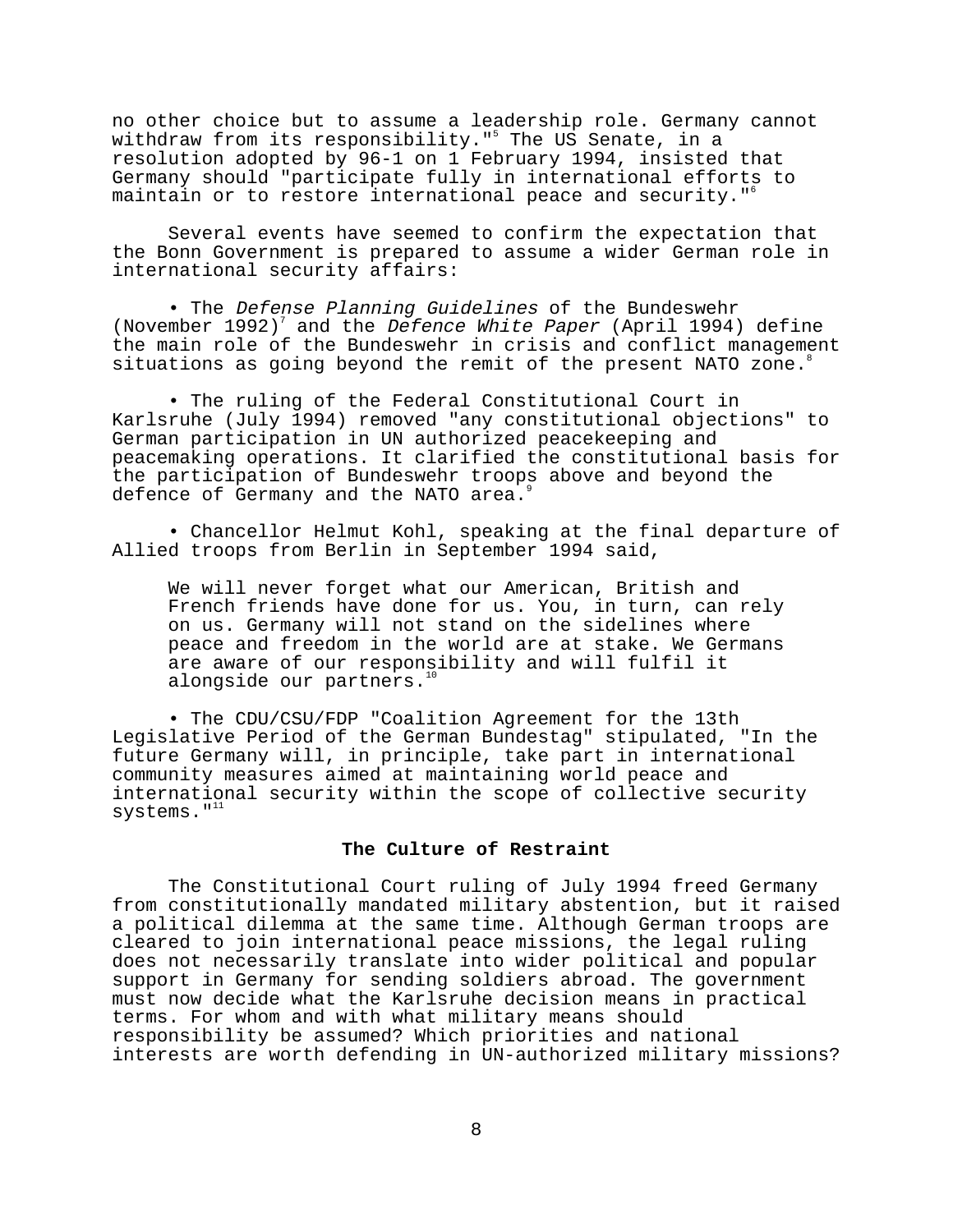The irony of the Karlsruhe decision is that it has been greeted with far more caution within Germany--on both sides of the political spectrum--than among Germany's allies.

The contentious debate over Germany's new international role and responsibilities has evolved around two opposing ideas: on the one hand, the insistence that Germany must accept a leadership role and on the other, what German Foreign Minister, Klaus Kinkel, has termed its "culture of restraint", the reluctance to use military force at all in the pursuit of goals beyond national self-defense.

The political parties and the public remain very cautious about the circumstances in which German troops can and will be used in the future in support of UN peace operations. Kinkel summed up the deep-seated reluctance of Germans to use force,

the culture of restraint which we displayed in our foreign and security policy after the Second World War, must absolutely be kept. There will be no militarization of German foreign policy: the culture of restraint will be maintained. Foreign and security policy normalization does not mean playing the role of world policeman, it does not mean that German soldiers will be sent everywhere where it is burning. There will be no automatism for German participation. Its military options will remain limited in factual and political terms.<sup>12</sup>

As in the past, "Germany should pursue a primarily 'non-military' foreign policy".<sup>13</sup>

No other issue demonstrates Germany's enduring military reticence than the reluctance of the Kohl government to send German troops to Bosnia. They also reveal deep splits within the Kohl government, notably between the Foreign Office and the Defence Ministry, and a lack of consensus among Germany's main political parties about Germany's military role in the post-Cold War era.

## **The Bosnia Dilemma**

Only six months after the Karlsruhe ruling the Kohl government was approached by Supreme Allied Commander Europe (SACEUR) General George Joulwan to provide troops for the eventual withdrawal of the UN Protection Force (UNPROFOR) troops from Bosnia. The Bosnia issue revealed a cautious use of the newfound freedom by the Kohl government to deploy the Bundeswehr abroad. The major opposition party, the Social Democratic Party (SPD), used the Bosnia debate to rule out any Bundeswehr participation in peace enforcement operations and to propose a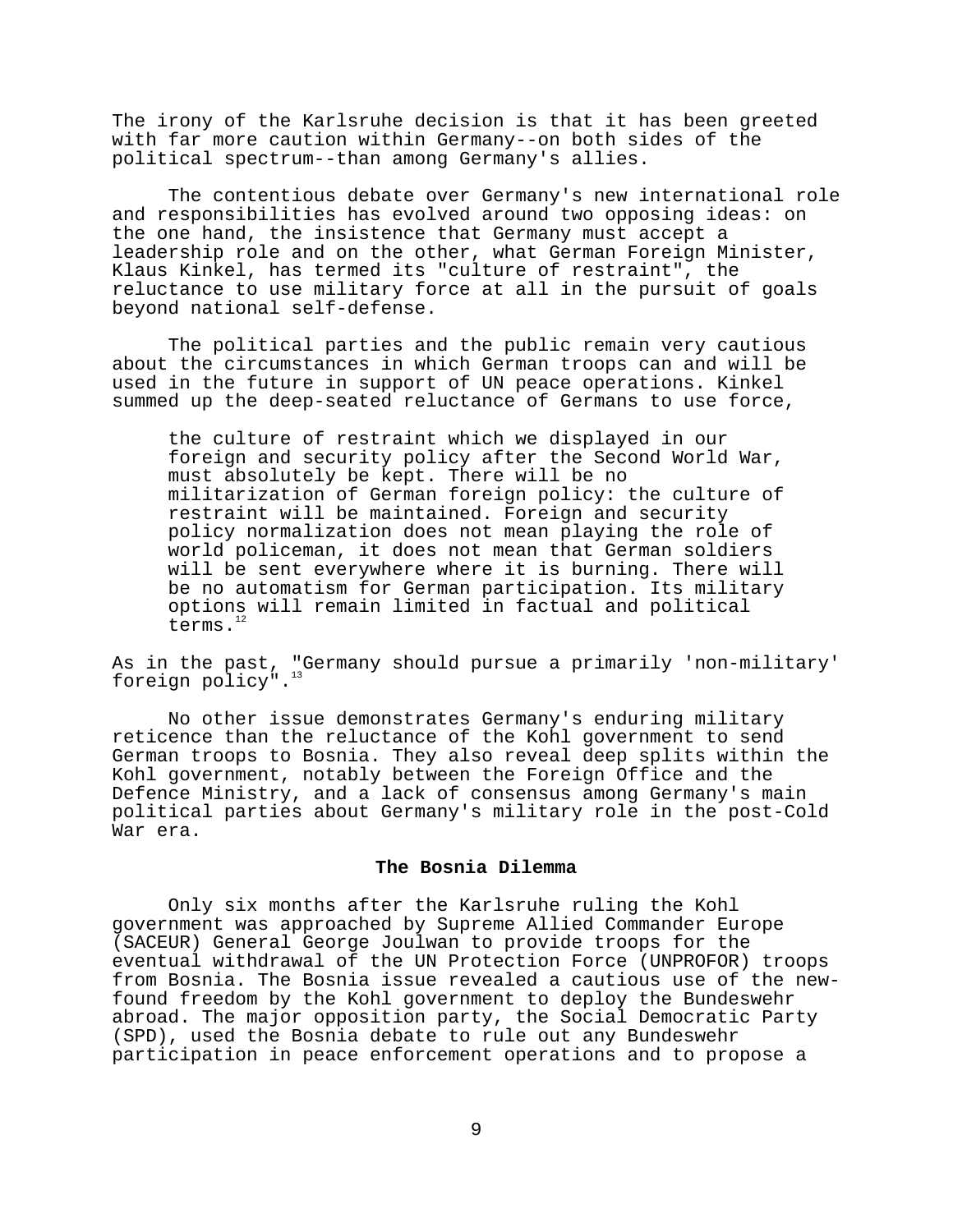highly restrictive policy for a participation of the Bundeswehr in international peacekeeping operations. Finally, the Bosnia episode also brought to the surface a widespread apprehension within the public against the use of military force.

On December 21, 1994, the German government announced that it would, in principle, be willing to provide German forces if a NATO evacuation of UN peacekeepers from Bosnia proved necessary. The Kohl government qualified its pledge by noting that it would only provide logistical assistance and combat air cover. No German ground troops would participate in such an operation.<sup>14</sup>

The dramatic deterioration of the situation in Bosnia since May of 1995 confronted the Bonn government with a dilemma which it tried to avoid with its limited diplomatic means: it made German military engagement in former Yugoslavia inevitable. This dilemma raised a fundamental question about the ultimate intention of the Kohl government: is it truly committed to protecting the withdrawal of allied forces from Bosnia under any circumstances, or did it accept the commitment only on the premise that a continued UNPROFOR presence in Bosnia and Croatia would render its troop offer no more than a promissory note? In other words, is the real goal of German foreign policy to prevent a situation emerging in Croatia and Bosnia that would force it to honor a commitment it never thought would become reality?

The renewed hostilities throughout Bosnia turned the calculation of the Bonn government upside-down. At a far earlier moment than envisaged the Kohl government found itself compelled to pledge military assistance for the regrouping and reinforcement of the UN blue helmets in Bosnia in order to keep a more robust UNPROFOR there.<sup>15</sup> The government's \$240 million plan includes the transfer of a dozen transport planes and 14 military jets to the NATO base in Piacenza in northern Italy. A force of 1,000 maintenance crewman, support personnel and pilots accompanied the aircraft to Italy, while another 500 German military medical personnel, together with French troops, have set up a field hospital at the Croatian port of Split. No German ground troops were sent to Bosnia in support of the UN Reaction Force.<sup>16</sup> In a historic vote, a parliamentary majority approved the cabinet's decision on June 30, 1995; 386 parliamentarians voted in favor of the government's proposal, 258 against it and 11 abstained.

Even though the German electronic combat and reconnaissance (ECR) Tornados were fully integrated into NATO air forces, the actual use of German fighter jets was severely restricted by two important parameters.

First, the mission of German ECR Tornado jets was limited to secure the restructuring of UN forces in Bosnia and, when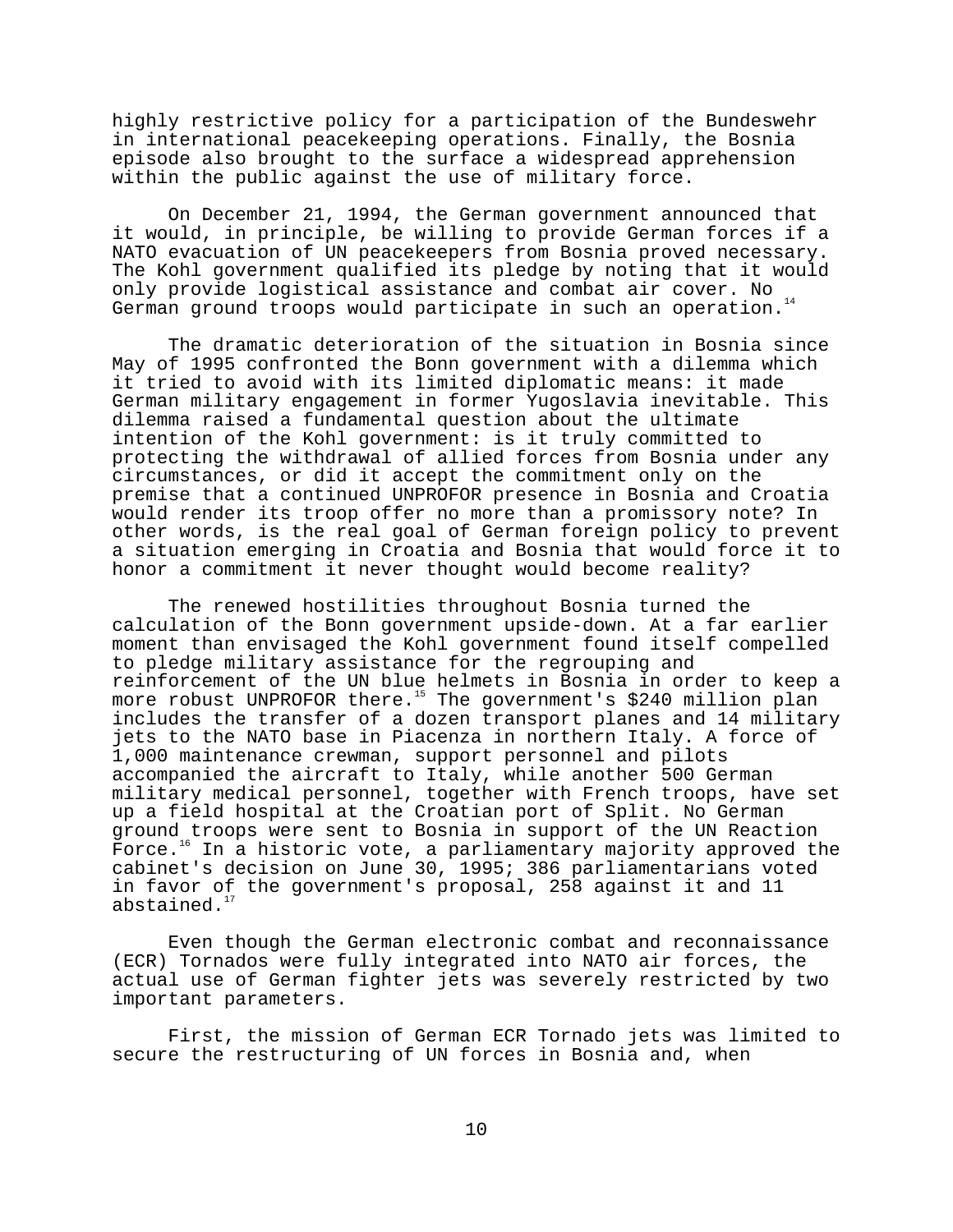necessary, to take out Serb surface-to-air missiles sites if ordered by the UN and agreed by NATO. German Tornado jets could not participate in any "muscular" air-strikes against Bosnian Serb positions or in any other UN-authorized operation like Operation DENY FLIGHT. The mission was strictly confined "to protect and assist NATO warplanes flying close air support for the UN Reaction Force" of French, British and Dutch troops in Bosnia, as the Bundestag resolution of June 30, 1995 stipulated. Air Force General Walter Jertz was the government's watchdog in Piacenza to make sure that the parliament's restrictive condition was painstakingly observed.

Second, the strict rules for Germany's first postwar combat involvement insisted that warplanes "protect and assist" the UN Reaction Force only when attacked and not when engaged in offensive operations against a war party, i.e. the Bosnian Serbs, in retaliation to a provocation. Federal Defense Minister Volker Ruhe, in a speech to the Bundestag on June 30, 1995, reaffirmed that German Tornados would "only" be used "if there is an aggression on the ground, namely an attack against the blue helmet troops." German Tornados would then "protect" fighter jets of other nations requested to defend the blue helmets on the ground. He added, "protection and escalation exclude each other." $19$ 

In addition, the German government was anxious to avoid the prospects of German aircrews being drawn into more intense hostilities. German Foreign Minister Klaus Kinkel warned against military operations that would make matters only worse. "It is not so easy to resolve this situation and so we must above all keep calm, $\overline{\phantom{a}}$  he said.<sup>20</sup> When the German Tornado jets arrived in northern Italy on July 21, 1995, he declared that German fighter jets would not participate in NATO air strikes aimed at protecting the UN safe zone of Gorazde. "German Tornados will be involved in actions of the UN Reaction Force. This could be the case in Sarajevo."<sup>21</sup> The use of German Tornados in air strikes against Serb positions threatening the UN safe zone of Bihac were "apparently excluded" as well, an unnamed source in the Federal Ministry of Defense declared. $^{22}$  The successful Croatian offensive in the Kraijna region ended the siege of the UN-designated safe zone and thus rendered NATO air strikes a remote possibility. As Kinkel concluded, "NATO has extended the red line to Bihac. It must be seen if it becomes relevant because the Croats together with the Bosnians . . . have partly ended the long siege of Bihac." $^{23}$ 

Thus, the narrowly defined circumstances under which German fighter jets were allowed to participate in NATO-run air raids raised questions whether they would ever take part in operations other than "exercises" as Ruhe announced during a visit to the NATO airbase in northern Italy on August 9, 1995.<sup>24</sup> Given the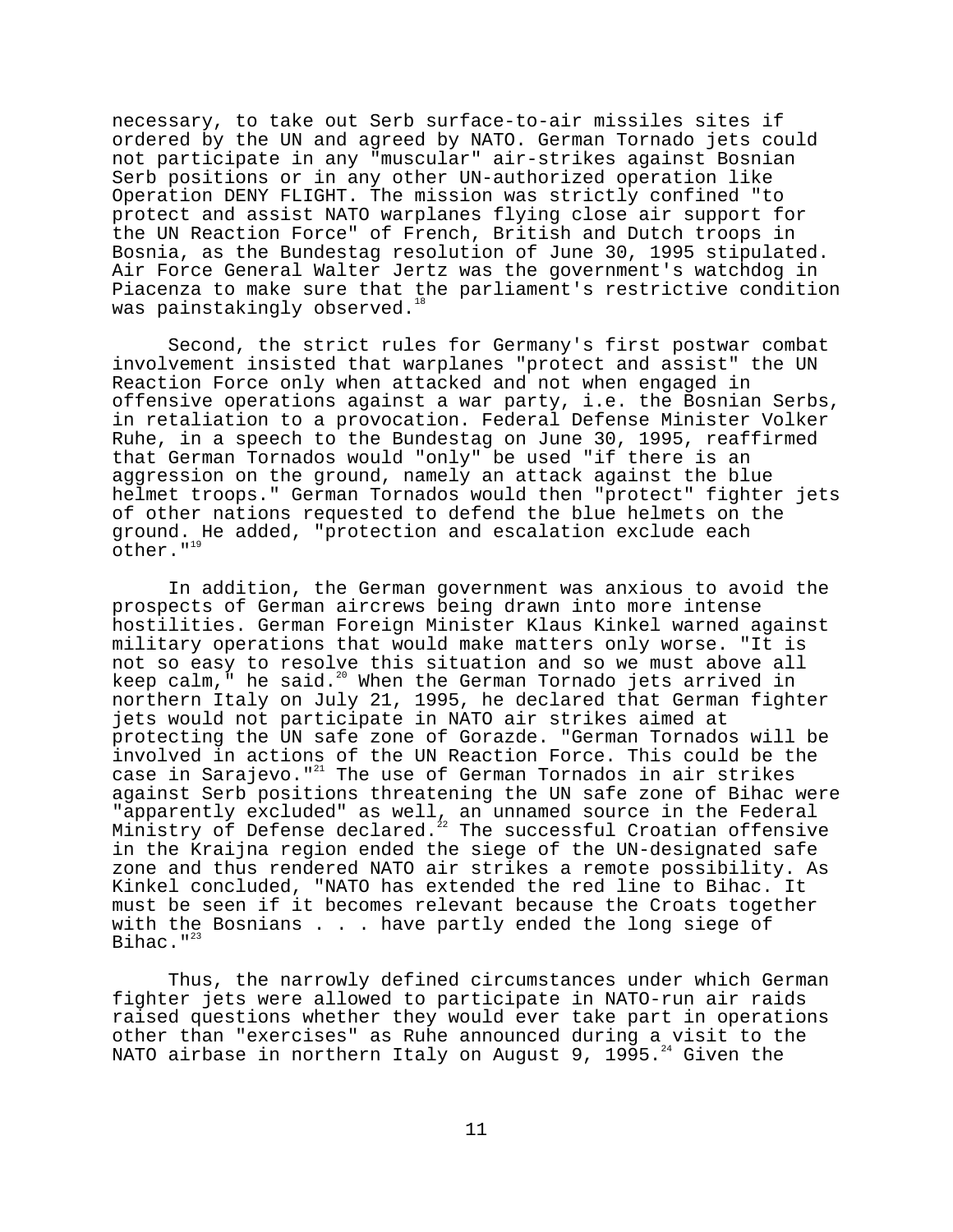uncertainty surrounding a potential combat mission of German ECR Tornados in Bosnia, NATO commanders ordered allied fighter jets to accompany German fighter jets over Bosnia. Given these restricted circumstances under which Germany ECR Trnados would be engaged, NATO commanders ordered allied fighter jets to accompany German fighter jets over Bosnia.<sup>25</sup> They would have taken over the task assigned to the Tornados in case German aircrews had to veer off for political reasons.<sup>26</sup> Coming as no surprise, NATO planners did not call for German fighter jets to support an extended and protracted air campaign against Serb military sites across Bosnia on August 30, 1995. Had NATO commanders asked for ECR Tornados, Air Force General Jertz would have had no other choice than to decline such a NATO demand because the mission of NATO fighter jets was not to protect the UN Reaction Force but to strike independently against Serb military sites.

The irony of NATO's operation called DELIBERATE FORCE was that it left the German ECR Tornados with no mission. NATO fighter jets largely wiped out Serb air defense radars and surface-to-air-missiles sites in Bosnia--the principle targets of German ECR Tornados. As Admiral Leighton W. Smith said, "We have been very effective in reducing the effectiveness of their integrated air defense systems."<sup>27</sup>

While public attention was exclusively concentrated on potential ECR Tornado combat missions, it missed the primary importance NATO attached to the six reconnaissance Tornados. Two reconnaissance Tornados, together with three supporting ECR Tornados, were called by NATO commanders on September 1, 1995, to fly the country's first combat mission since World War II taking reconnaissance photos over Serbia, but not firing any shots. Instead of supporting for the UN Reaction Force, the ECR Tornados' mission in effect was limited to protecting German reconnaissance Tornados flying surveillance flights over Bosnia under combat conditions since August 7, 1995.<sup>28</sup>

Confronted with the question of whether or not German ground troops should participate in the peace Implementation Force (IFOR) under NATO command in Bosnia, the Kohl government opted for a policy that put quantitative and qualitative restrictions on any potential German ground involvement in former Yugoslavia, which, as in the past, emphasized the risk-minimizing role of German troops. Referring to Germany's historical burden, Federal Defense Minister Volker Ruhe opposed the dispatch of German ground combat forces because they would be exposed to greater risks than troops from other countries. He did not, however, exclude a supporting role for the Bundeswehr outside of Bosnia. If a peace implementation force were to be sent to Bosnia, "Germany will no doubt demonstrate solidarity, but in the appropriate form." Foreign Minister Klaus Kinkel opposed the dispatch of German ground combat forces to Bosnia as well,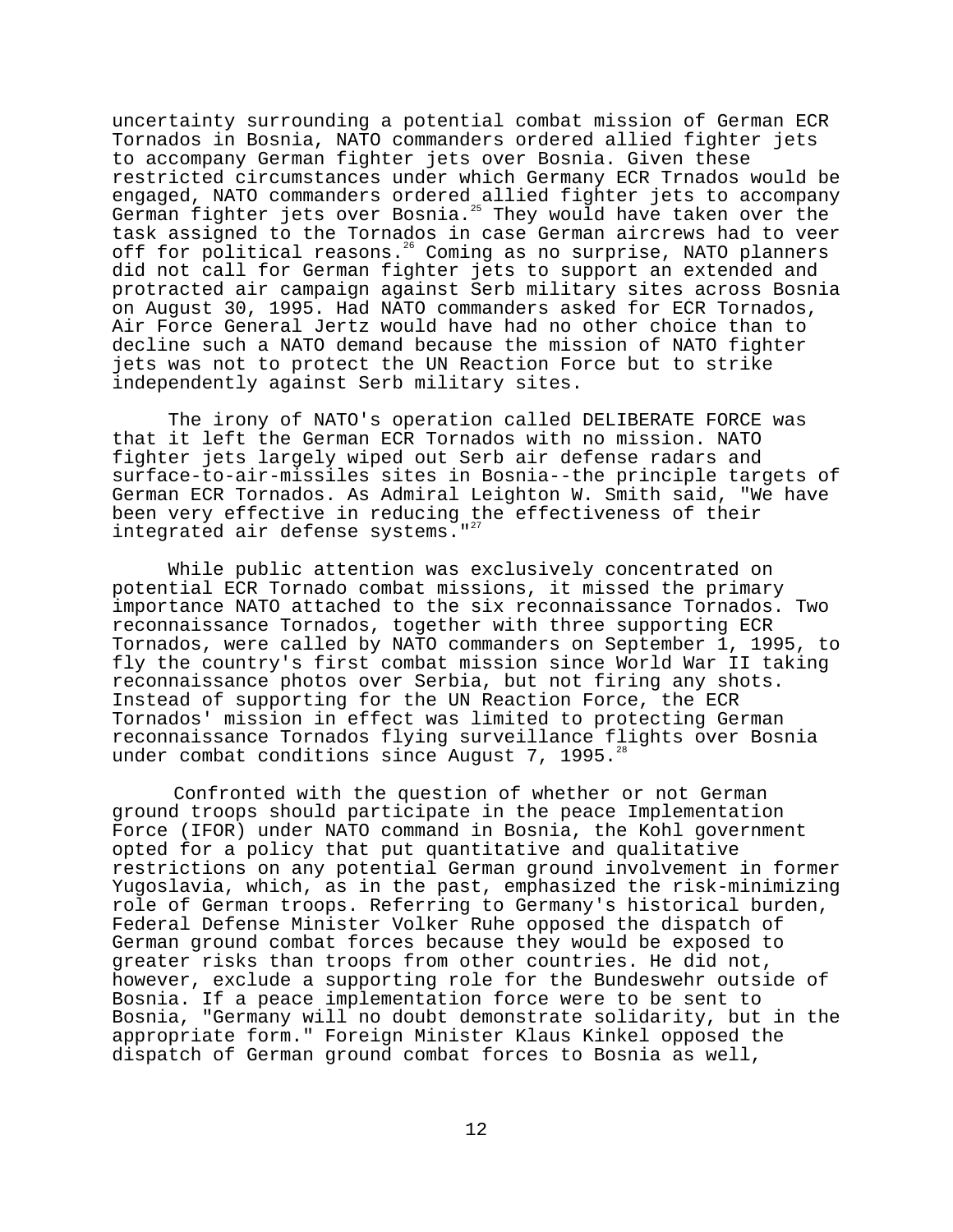although he could conceive of a mission for German transport, logistical, and engineer units in Bosnia. "We will not say no. But we will contribute what is possible for us," he said.

On October 24, the Cabinet approved the deployment of about 4,000 logistical, medical and airborne troops in the Bosnian peace implementation force which would be stationed outside Bosnia, but could, if necessary, operate within Bosnia. The troops would be sent for a period of twelve months. Federal Defense Minister Ruhe characterized the German contribution as follows, "It is crucial that no German soldiers will be stationed between the conflicting parties in Bosnia; instead they will provide the logistical support for NATO troops from the rear. By that German soldiers will not bear an extra risk and will not become the problem. Logistically, they will play a decisive role for NATO." $^{29}$ 

Following the recommendations of NATO defense ministers and the North Atlantic Council, the Kohl government, on November 28, 1995, approved the deployment of 4,000 troops as part of the 60,000-strong multinational peacekeeping force; depending on the situation on the ground, "additional forces could be provided." They are largely made up of logistical, medical, engineer, and transport units, stationed in northern Italy and Croatia. They would enter Bosnia occasionally to transport the wounded to the Merna-run hospital near Split and to provide the peacekeeping troops in the British sector with supplies.

NATO can only make use of German troops on the basis of bilateral agreements between Bonn and Brussels. The Alliance has been granted competencies connected with "operational control" and not with "operational command," which is directly exercised by the Federal Defense Minister. The German involvement will be limited to one year. It will not include ground combat missions.<sup>30</sup> In response to a remark of General Klaus Naumann who characterized the Bundeswehr mission in Bosnia as "a combat mission", Ruhe clarified, "We don't go to war. At issue is the enforcement of the Dayton peace accord. It is essentially a logistical task we assume. We will fight when attacked."

In opposition to the vote on June 30, 1995, there was a broad consensus among the major political parties about the need to contribute to NATO's efforts to enforce the Dayton peace accord in Bosnia. Following a calm debate, the Bundestag, on December 6, 1995, backed by a large majority the deployment of 4,000 German troops in former Yugoslavia. The government resolution was carried by 543 of the 656 votes cast.<sup>32</sup>

The main opposition party in the Bundestag, the SPD, seemed to have moved in the direction of the government's position on the participation of German troops in a NATO-led peacekeeping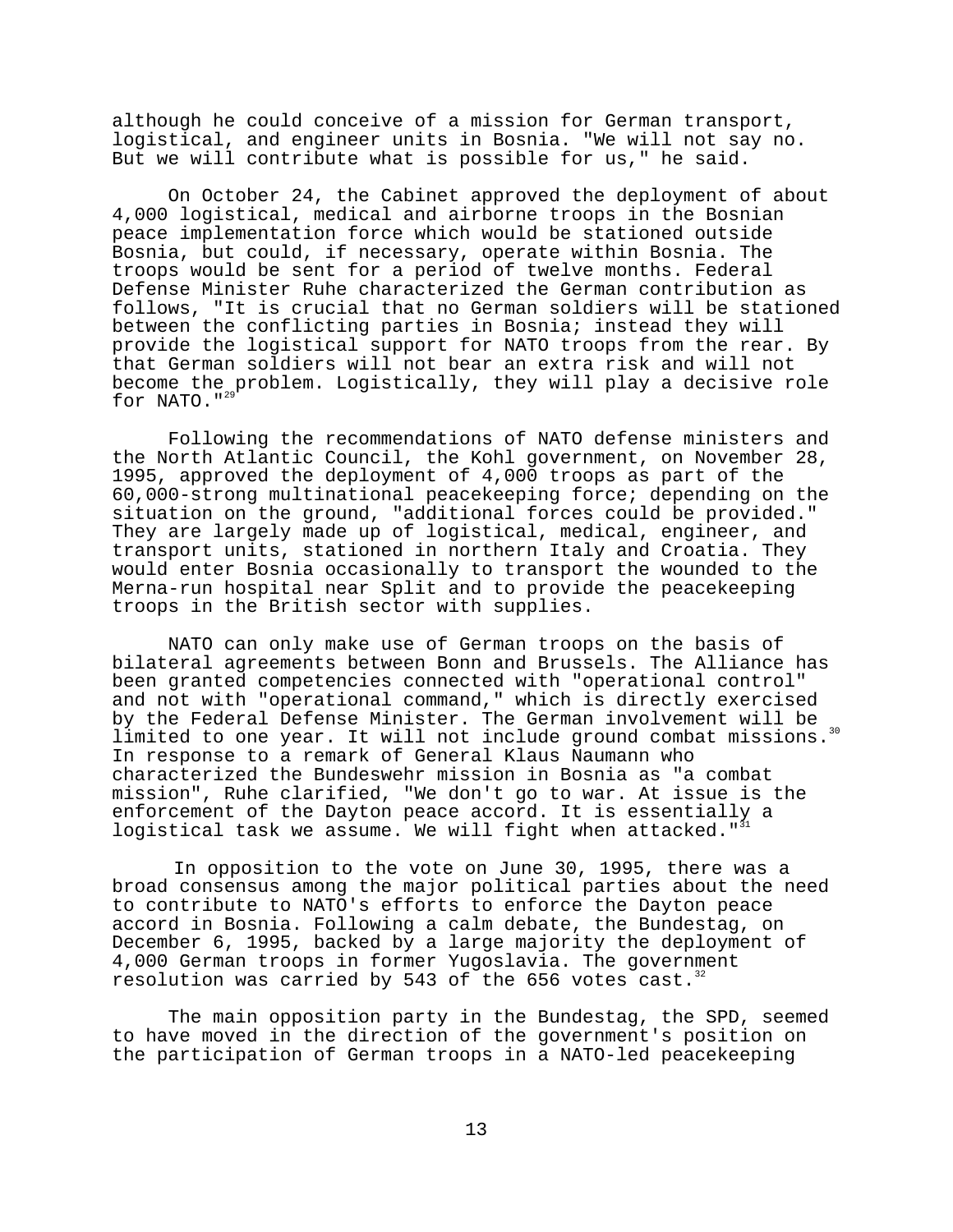operation in the former Yugoslavia. After a broad majority of the SPD parliamentarian group had voted against the government's proposal of sending German troops to former Yugoslavia in support of the newly set up UN Rapid Reaction Force, SPD deputies began to reconsider their position.<sup>3</sup>

The new position was set out in a position paper of the SPD parliamentarian group entitled "On the Participation of the Federal Republic of Germany in the Peace Process in Former Yugoslavia." The paper stated, "The Federal Republic will support the military enforcement of the peace accord with medical, engineer, and logistical troops as well as transport and reconnaissance airplanes. The German units will not be given a combat mission."<sup>34</sup> The paper was an attempt to smooth over the cracks within the party. By having deliberately excluded the controversial ECR Tornado issue, the paper left the fundamental problem unresolved: If and to what extent could military combat operations become instruments of Germany's foreign and security policy?<sup>35</sup>

The eventual comprise formula that allowed SPD parliamentarians to back the government's position promises to be more a "rhetorical smoke screen" than a clear answer to the fundamental question of whether the Bundeswehr can eventually participate in UN-authorized peace enforcement operations in and outside of Europe. Instead, the SPD insisted that the role of the Bundeswehr should be strictly limited to traditional consensual peacekeeping missions under a clear UN mandate and the territorial defense of the Federal Republic. It is still opposed to a move toward German participation in peace enforcement operations and other non-Article V missions.

Hence, a broad majority within the SPD still embraces the notion of Germany as a civilian power that could eschew traditional military power and turn its "culture of restraint" into a political asset. The position taken by an overwhelming majority within the SPD in the Bosnia debate is the culminating point of a process which had started with the dispute over the deployment of US medium-range nuclear missiles in Europe in the mid-1980s. It has resulted in a systematic de-legitimation of central elements of German security policy.<sup>3</sup>

A more activist role on the world stage also clashes with a widespread sentiment among the German public that is opposed to seeing the country ever develop a military role or a power projection capability again. Major segments of the public harbor a deep aversion against everything that smacks of power politics and show a clear preference for non-military instruments of a civilian power, i.e. for compromise and multilateralism. $37$  Public support for an international leadership role is still defined in terms of "Switzerlandization." Switzerland is the preferred role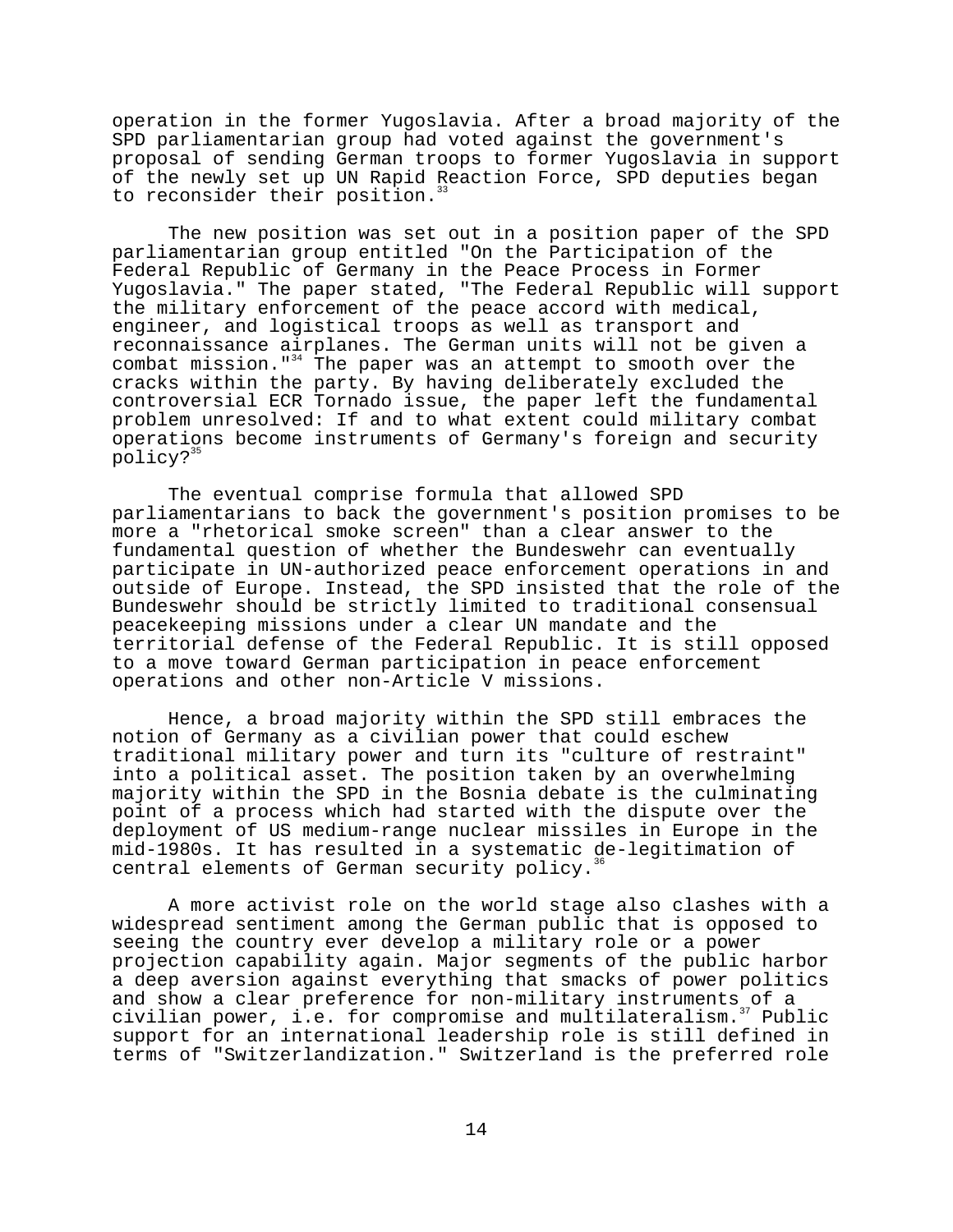model for Germany, demonstrating its twin desires to promote the values of a civilian power and strict military abstinence.<sup>36</sup>

A recent RAND survey clearly documented both the traditional narrow view of NATO's purpose and the deep-seated "culture of restraint" in the German mind. There is still a widespread notion within the public that the Alliance is designed to protect Germany against an external threat. While a majority supported NATO involvement in new crises on Europe's periphery (74 per cent), more than half of those polled (55 per cent) agreed that the Bundeswehr's role should remain limited to territorial defense and that Germany's allies must assume responsibility for such missions themselves. The public prefers a division of labor whereby Germany assumes greater responsibility but refrains from any military involvement other than self-defense, which is left to the allies, notably the United States. One survey participant stated, "War is something we leave to the Americans."<sup>39</sup>

Another nation-wide poll, conducted by "Infratest Burke Berlin" for the RAND Corporation and the Friedrich-Naumann Foundation after the October 1994 elections, revealed strong support (up to 75 per cent) for using military force for humanitarian and traditional peacekeeping. Support for action declined, however, when specific scenarios, including combat missions, were put to Germans. The public and the leadership support "engagement in principle, but seem to shy away when presented with involvement in specific scenarios."<sup>40</sup> A survey conducted by "Infratest-Studie" for the Suddeutsche Zeitung in 1995 revealed a clear majority of Germans (63 percent) were still opposed to the use of military power for any purposes whatsoever. The results imply that a decision by any government to send German troops abroad "will meet strong resistance with the public."<sup>41</sup>

In sum, the Karlsruhe ruling notwithstanding, the government, the main political parties and the public remain very reluctant and reticent when confronted with external demands to contribute German troops to international peace missions as the reaction to the war in Bosnia aptly demonstrates. Like the Clinton administration, the Kohl government tried to satisfy two audiences with diametrically opposed goals--the NATO allies and the German public. In the end, the Kohl government restricted German military engagement in former Yugoslavia in such a way as to minimize its potential fall-out at home.

In short, neither the Kohl government (which is too concerned about preserving its diminished power base at home), nor the SPD (with its strong aversion to power politics and the use of military), are willing to support the "full participation" of German forces "in international efforts to maintain or restore international peace and security,  $142$  and to reconcile the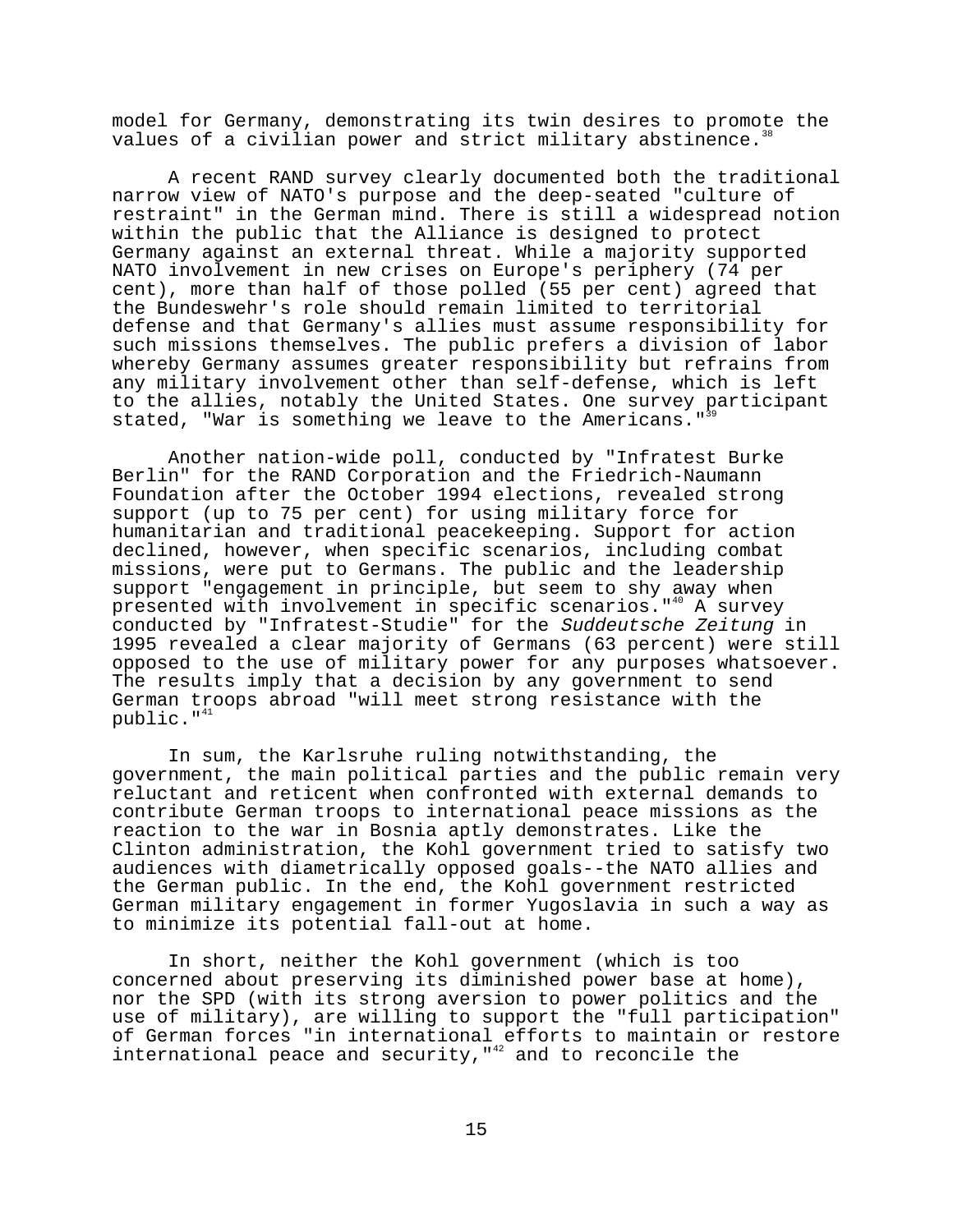country's new international responsibilities with a public still clinging to the notion of a civilian power.

#### **On the Way to Geopolitical Maturation?**

Germany's foreign and security policy still has to overcome a number of structural hurdles at home and abroad if it is to assume the new international leadership role commensurate with its political and economic weight as well the expectations of its allies. The challenge for Germany is to reconcile external expectations with internal preparedness to accept its changing international role.

The closer Germany moves toward military involvement, the more it will be confronted with problems familiar to other Western governments, i.e., the gnawing questions about exactly where and when to use its armed forces in out-of-area missions. Countries that have fewer constraints on their global role, like the United States, have also been reluctant to use military force to tackle conflicts confronting the international post-Cold War agenda. A pattern is emerging in the post-Cold War world where there is an unwillingness among Western countries to get bogged down in conflicts where no compelling vital security interests are at stake.<sup>43</sup> Germany shares with its partners, notably the United States, the problem of having to redefine its foreign policy priorities at a time when the public is more concerned about domestic problems.

Three conclusions can be drawn for Germany's future foreign and security policy:

First, Germany will only assume a larger share of responsibility for solving international problems and settling conflicts within the context of Euro-Atlantic integration. Because of its past history and its geography, Germany can only act in concert with its partners in NATO and the EU, never alone. Thus, the normalization of German foreign and security policy, even half a century after the end of the Second World War, does not mean that Germany will become similar to France or Great Britain in the political-military field. "We must find our own style," Federal Defense Minister Volker Ruhe said when visiting the German hospital in Split in late August 1995. "We cannot copy the French or the British."<sup>44</sup>

Second, Germany's evolving role in international peace missions follows the position set out by international organizations, such as the UN, or its partners in the Alliance. Germany's leadership role is reduced to reactive behavior. It will be slow to take the initiative and it will only respond to external demands. If allied governments are hesitant to engage, Bonn will follow suit. As a corollary, German forces can only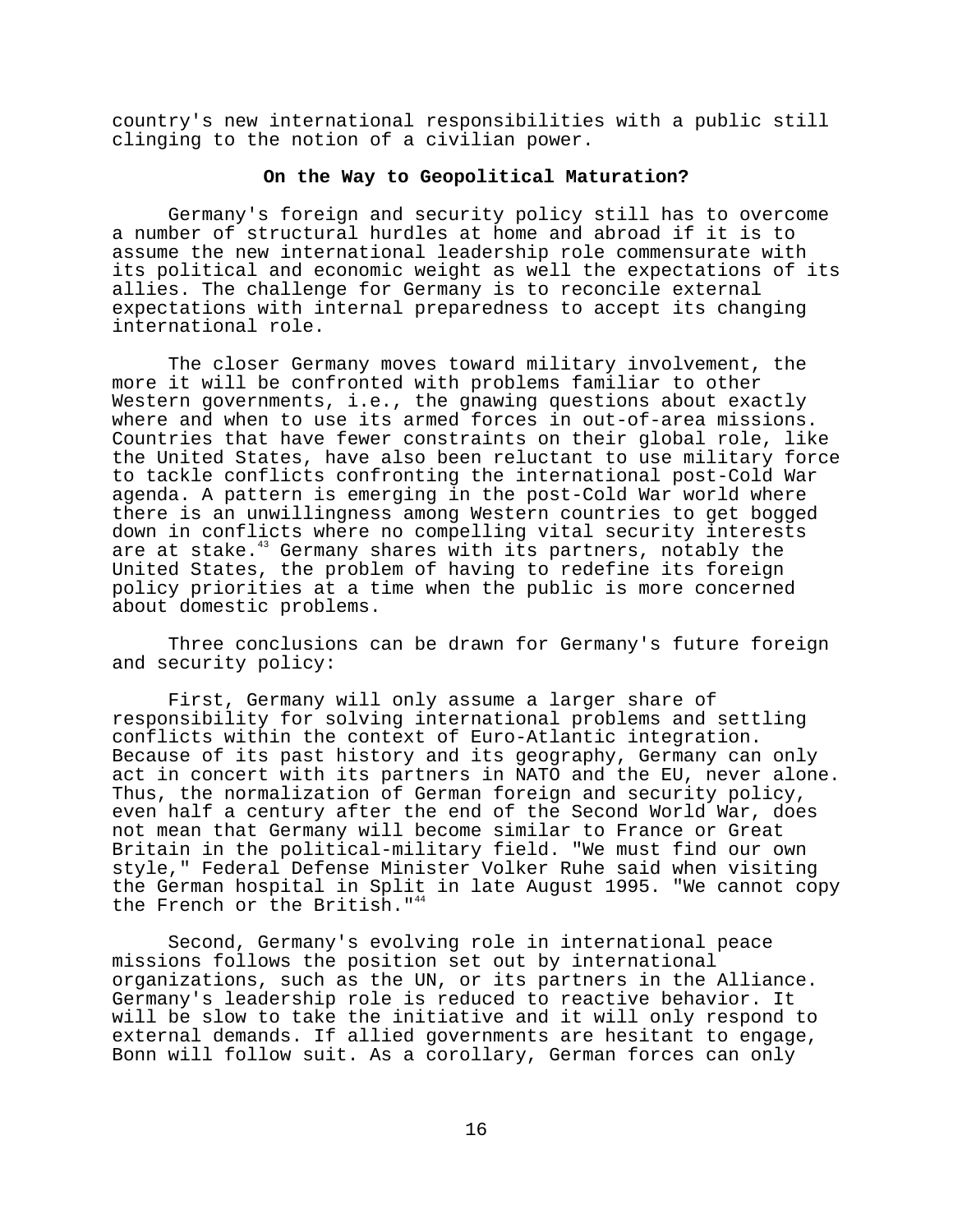participate in UN authorized peace missions in conjunction with allied forces, never on its own or with non-NATO countries.

 Third, only when the German government feels a higher purpose is at stake, such as Germany's reliability and credibility or the cohesiveness of the Alliance, does it feel compelled to commit German troops for international peacekeeping missions, but on a quantitatively and qualitatively limited scale, and only then in a risk-minimizing role, as in the case of a regrouping of UNPROFOR troops in Bosnia or to support their possible withdrawal.

#### **Conclusion**

United Germany is not a prime candidate for a "partner in leadership." Neither the Kohl government (which is too concerned about preserving its diminished power base at home to engage in a broad discussion about Germany's new military tasks abroad), nor the SPD opposition (with its strong aversion to power politics and the use of military force), are prepared to exercise leadership at home and reconcile the growing external demands with the deep-seated culture of restraint within broad parts of the public. The reaction to the inquiries for Bundeswehr participation by the SACEUR and UN Secretary-General demonstrate how reluctant and reticent the government and the major opposition party are when confronted with external demands to contribute German troops to international peace missions.

Adopting a passive strategic role as during the Cold War will not be a cost-free policy. It will have serious ramifications for Germany's foreign and security policy and its ability to influence its external environment.

• It will diminish Germany's influence within NATO and relegate it to observer status; "decisions are taken by political players, not by political observers," as Ruhe observed.<sup>4</sup>

• It may evoke Germany's "Sonderrolle," which might be perceived as a return to a historically precarious "Sonderweg," reawakening fears amongst its neighbors that Germany is striving for national independence of action again.<sup>4</sup>

• It will cast both the political and strategic rationale for NATO's new role in the post-Cold War world and the deepening of the EU's integrative processes into question, notably the development of a common foreign and security policy. A constructive role played by Germany is essential to the realization of both ambitious processes.<sup>4</sup>

In short, Germany's evolving international role will be exercised in different terms from the parochial "trading state"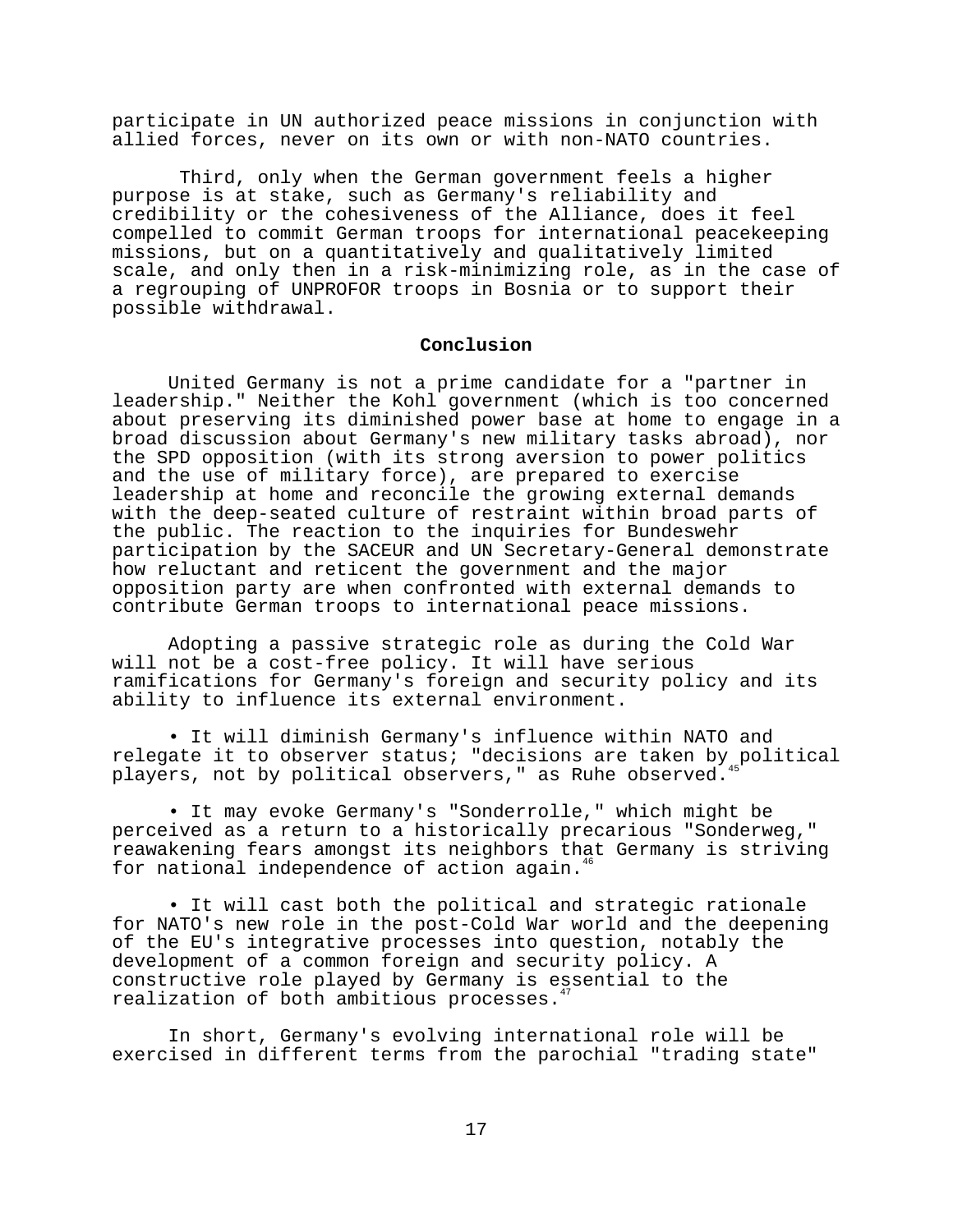of the Cold War. The country of 80 million people in the center of Europe can no longer shy away from the military responsibilities imposed on it as a normal power.<sup>48</sup> This "normalization" confronts Germany with a double task: to accept the risks and burdens resulting from these broader tasks, and to reconcile this activist international role with a public still clinging to the notion of a civilian power.

The Bonn government can no longer ignore the necessity to assume a greater share of new international responsibilities commensurate with its resources and geopolitical position. Germany's international credibility, reliability and predictability will suffer seriously if the country remains in a cocoon and leaves it to its allies to bear the burden and to accept the sacrifices of making the post-Cold War world safe for democracy, human rights and peace, the core principles of Germany's value-oriented foreign policy.

#### **Notes**

1. Ronald Asmus, Germany's Contribution to Peacekeeping - Issues and Outlook, Santa Monica, CA: RAND, 1995, pp. viii, xii, 2. Prof. Michael Sturmer, Director of Stiftung Wissenschaft und Politik, a think tank in Ebenhausen near Munich, concludes, "We have moved a great deal and I think that this battle (of changing public attitudes) is almost won." Quoted in Joseph Fitchett, "Germany Adjusts to New Role for Armed Forces," International Herald Tribune (Paris), April 3, 1995. See also Philip H. Gordon, "The Normalization of German Foreign Policy," Orbis, Vol. 38, No. 2, Spring 1994, esp. p. 241; Josef Joffe, "With Its Western Alliance at Stake, Germany Becomes Responsible," International Herald Tribune (Paris), December 22, 1994; and, Elizabeth Pond, "Wer spricht noch vom Schneckentempo?" Die Zeit (Hamburg), September 15, 1995.

2. See Timothy Garton Ash, "Germany's Choice," Foreign Affairs, Vol. 73, No. 4, July/August 1994, pp. 72-73.

3. Volker Ruhe, "Shaping Euro-Atlantic Policies: A Grand Strategy for a New Era," Survival, Vol. 35, No. 2, Summer 1993, p. 130.

4. See Roman Herzog, "Die Globalisierung der deutschen Aussenpolitik ist unvermeidlich," Bulletin, No. 20, Bonn: Presseund Informationamt der Bundesregierung, March 15, 1995, p. 162.

5. Suddeutsche Zeitung (Munchen), July 4, 1994.

6. See US Congress, Congressional Record Proceedings and Debates of the 103d Congress, 2d Session, Cohen Amendment No. 1318, Department of State Authorization Act, Washington, DC: US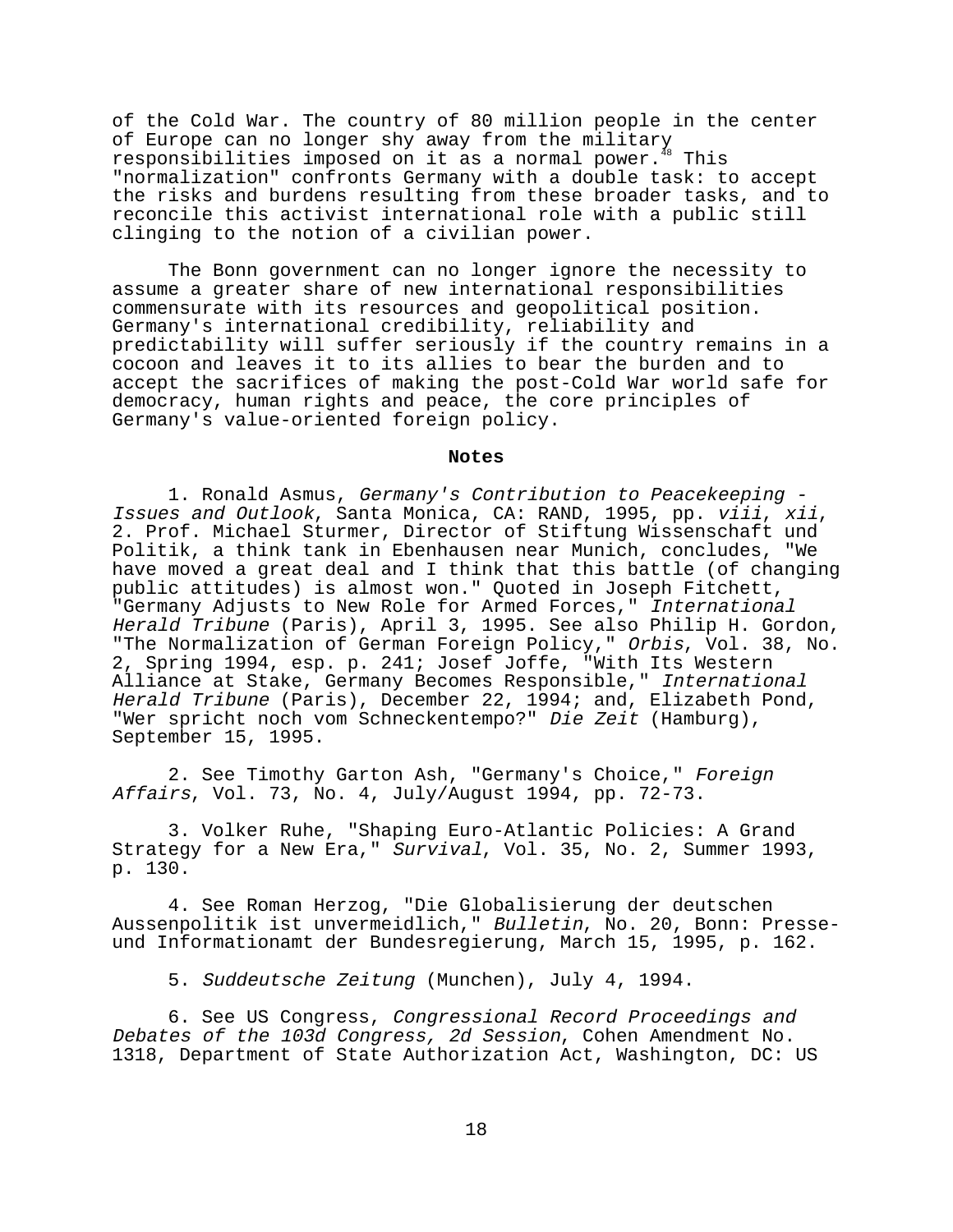Government Printing Office, January 31, 1994, pp. S399-S402, S424-S426.

7. Der Bundesminister der Verteidigung, Verteidigungspolitische Richtlinien, Bonn, November 26, 1992.

8. See Weissbuch 1994, Bonn, BMVg, 1994, esp. pp. 88-96.

9. Frankfurter Allgemeine Zeitung, July 13, 1994; and, Klaus Kinkel, "Peacemaking Missions: Germany can now play its part," NATO Review, Vol. 42, No. 5, October 1994, p. 3.

10. For the Kohl address see, Europa Archiv, Vol. 49, No. 19, October 10, 1994, D. [Documentation], pp. 562-564.

11. Coalition Agreement for the 13th Legislative Period of the German Bundestag, Chapter VIII: "European and Foreign Policy, Security and Defense, Part C. Federal Armed Forces," Bonn, November 1994.

12. Frankfurter Allgemeine Zeitung, April 18, 1994, and July 13, 1994; and Kinkel, "Peacekeeping Missions," p. 4.

13. Wolfgang Ischinger and Rudolf Adam, "Alte Bekenntnisse verlagen neue Begruendungen," Frankfurter Allgemeine Zeitung, March 17, 1995. Mr. Ischinger is the new Political Director within the German Foreign Office and former head of the Planning Staff; Mr. Adam works for the Planning Staff.

14. For a detailed account see Franz-Josef Meiers, "Germany: The Reluctant Power," Survival, Vol. 37, No. 3, Autumn 1995, esp. pp. 85-87.

15. Under pressure of Germany's major allies, France and Great Britain, the government changed its mind and offered Bundeswehr troops to protect a regrouping of UN blue helmets in Bosnia. Days before the government had reaffirmed its original position to send German troops only to former Yugoslavia to protect the retreat of UN blue helmets from Bosnia. See Suddeutsche Zeitung (Munchen), May 30, 1995, and June 1, 1995; Frankfurter Allgemeine Zeitung, June 2, 1995, June 3, 1995, and June 9, 1995.

16. Suddeutsche Zeitung (Munchen), June 22, 1995; Frankfurter Allgemeine Zeitung, June 22, 1995; Neue Zurcher Zeitung, June 22, 1995; and, Frankfurter Allgemeine Zeitung, June 27, 1995.

17. Frankfurter Allgemeine Zeitung, July 1, 1995; International Herald Tribune (Paris), July 1-2, 1995, "Bundeswehrsoldaten koennen nach Ex-Jugoslavien," Woche im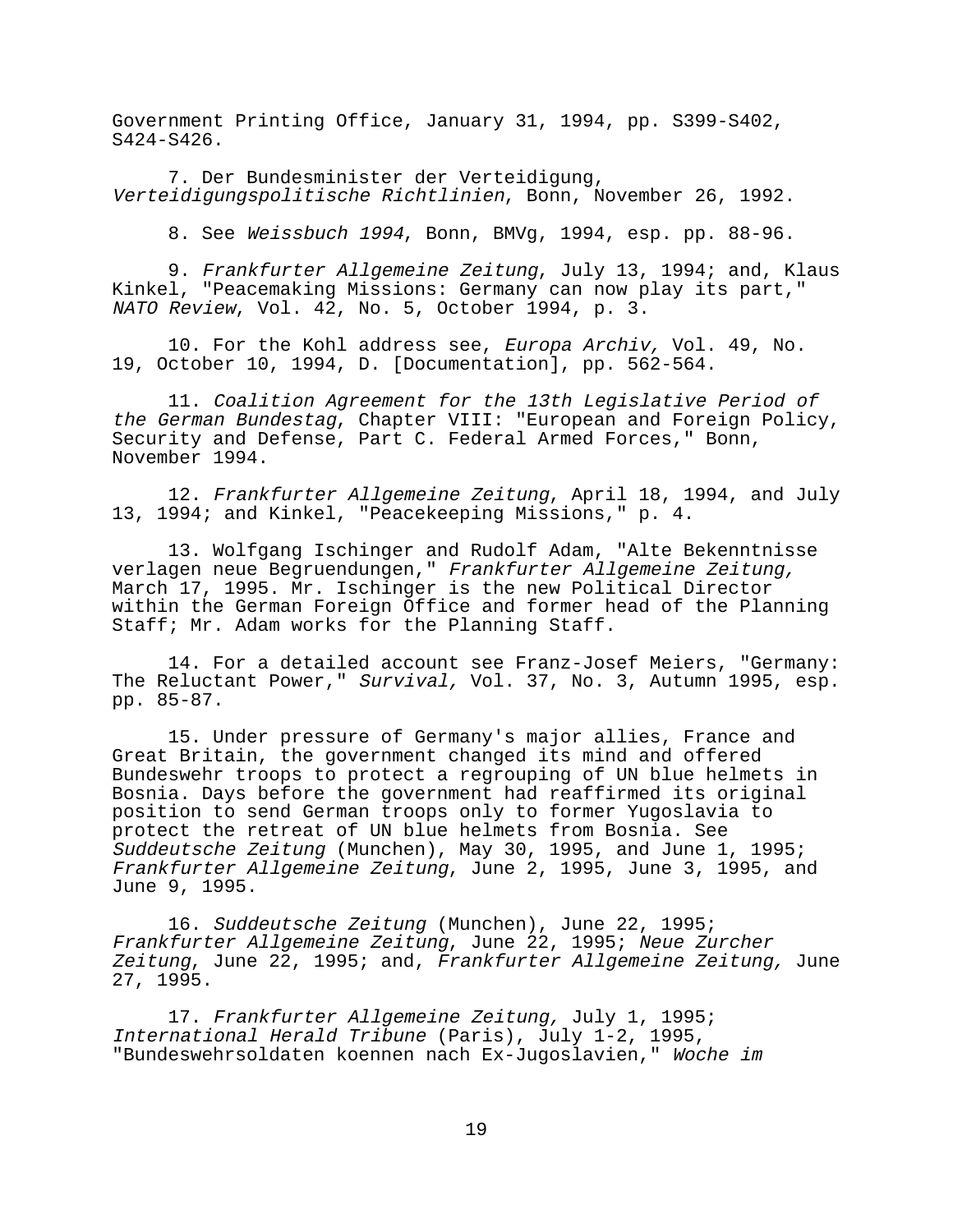Bundestag, Vol. 25, No. 13, July 5, 1995, p. 53; and, Frankfurter Allgemeine Zeitung, July 18, 1995.

18. Frankfurter Allgemeine Zeitung, June 27, 1995; Neue Zurcher Zeitung, June 27, 1995; Suddeutsche Zeitung (Munchen), July 20, 1995; August 4, 1995; and, August 31, 1995; and, Frankfurter Allgemeine Zeitung, August 31, 1995.

19. See Deutscher Bundestag, Stenographischer Bericht, 48th Session, Bonn, June 30, 1995, p. 4000 (B).

20. International Herald Tribune (Paris), July 19, 1995.

21. Suddeutsche Zeitung (Munchen), July 24, 1995.

22. Suddeutsche Zeitung (Munchen), August 2, 1995.

23. See Kölner Stadtanzeiger, August 9, 1995; and, Frankfurter Allgemeine Zeitung, September 1, 1995.

24. See International Herald Tribune (Paris), August 10, 1995; and, Suddeutsche Zeitung (Munchen), June 17-18, 1995.

25. "NATO Planug fur politische Hindernisse beim Einsatz deutscher Tornados," Neue Zurcher Zeitung, August 12-13, 1995; and, "Deutsche wurden nicht angefordert," Suddeutsche Zeitung (Munchen), August 31, 1995.

26. Neue Zurcher Zeitung, August 12-13, 1995; and, Suddeutsche Zeitung (Munchen), August 31, 1995.

27. See International Herald Tribune (Paris), September 1, 1995; Suddeutsche Zeitung (Munchen), August 31, 1995; and, Frankfurter Allgemeine Zeitung, August 31, 1995.

28. See International Herald Tribune (Paris), September 2-3, 1995; Frankfurter Allgemeine Zeitung, September 2, 1995; Suddeutsche Zeitung (Munchen), September 2-3, 1995; Neue Zurcher Zeitung, September 2-3, 1995; Le Monde (Paris), September 3-4, 1995; "Peitsche und Zuckerbrot," Der Spiegel (Hamburg), September<br>4, 1995, esp. pp. 22-23; Frankfurter Allgemeine Zeitung, September 4, 1995; Suddeutsche Zeitung (Munchen), September 4, 1995 and September 5, 1995; and, Neue Zurcher Zeitung, September 5, 1995.

29. See Frankfurter Allgemeine Zeitung, October 25, 1995; Neue Zurcher Zeitung, October 25, 1995; Le Monde (Paris), October 25, 1995; and, Fernsch- und Hörfunkspiegel Inland I, Press- und Informationsamt der Bundesregierung, No. 205, Bonn, October 25, 1995, pp. 1-2.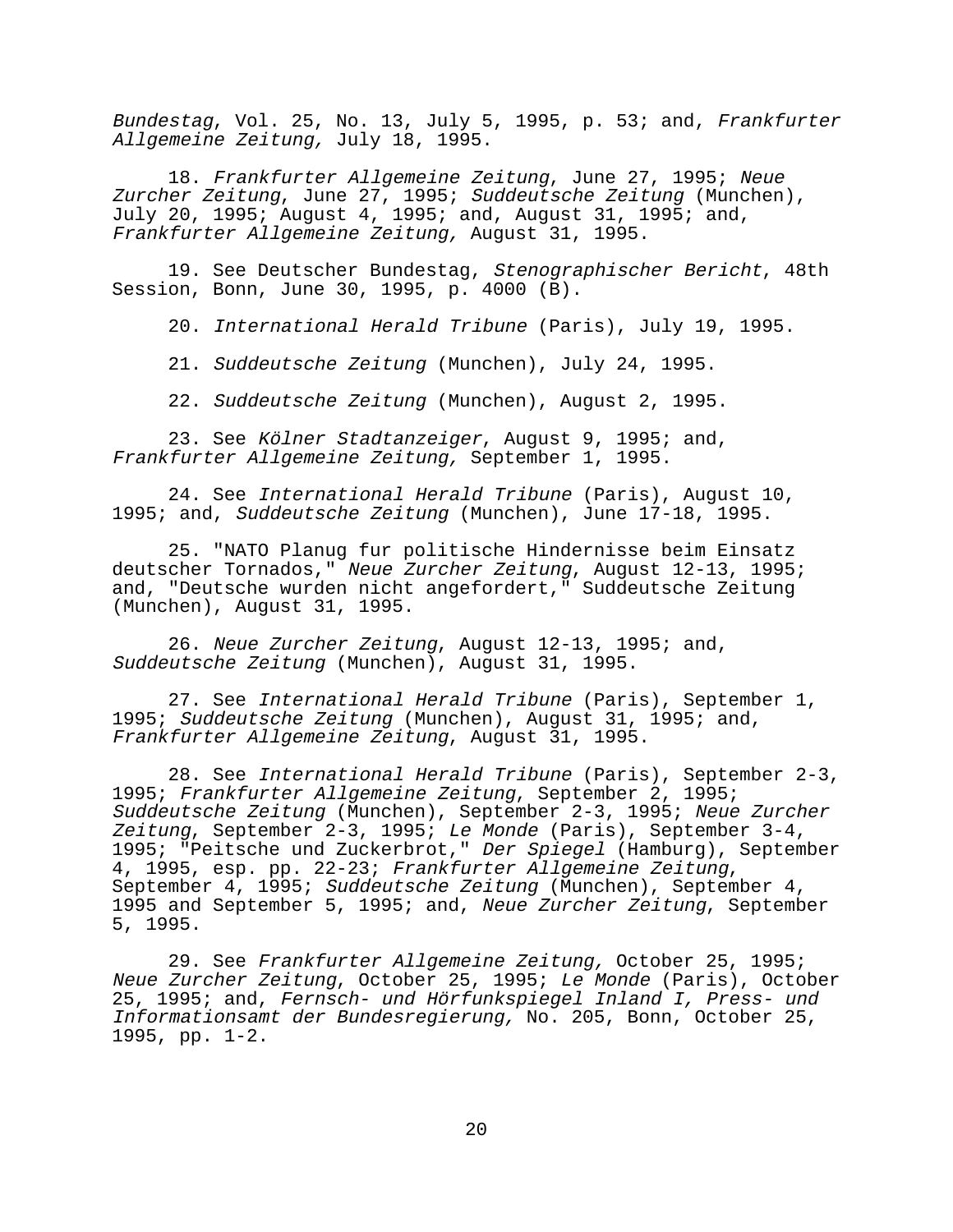30. See Frankfurter Allgemeine Zeitung, November 29, 1995, and December 13, 1995; Suddeutsche Zeitung (Munchen), November 29, 1995; and Neue Zurcher Zeitung, November 29, 1995.

31. In a "ZDF" interview General Naumann said, "This is clearly a military mission. This is a mission based on Chapter VII of the UN Charter and thereby that what we call a combat mission." Ruhe qualified the general's assessment as "misleading" because the NATO-led peacekeeping operation in Bosnia, as opposed to "Operation DESERT STORM," has been endorsed by all three conflicting parties. General Bagger, who succeeded General Naumann in early February 1996, declared that the Balkan mission would "a priori not be a combat mission." Following Ruhe's statement, he underlined that German troops would be part of an international peace force and not a party to the conflict. See Fernseh-Hörfunkspiegel I, Presse- und Informationsamt der Bundesregierung, No. 234, Bonn, December 5, 1995, p. 13; and No. 235, December 7, 1995, p. 2; Frankfurter Allgemeine Zeitung, December 6, 1995; and, Neue Zurcher Zeitung, December 22, 1995.

32. Frankfurter Allgemeine Zeitung, December 7, 1995, Suddeutsche Zeitung (Munchen), December 7, 1995; Neue Zurcher Zeitung, December 5, 1995; and Woche im Bundestag (Bonn), No. 23/1995, p. 49.

33. During the debate in the Bundestag, Gunter Verheugen, deputy head of the SPD parliamentarian group, accused the Kohl government of bringing Germany into a "pre-Vietnam situation," in which the country "could slip ever deeper into the grey zone between peacekeeping and warfighting." See International Herald Tribune (Paris), July 1-2, 1995; and Frankfurter Allgemeine Zeitung, July 26, 1995.

34. "SPD Stimmt Regierungspolitik zu," Frankfurter Allgemeine Zeitung, October 26, 1995.

35. "Das militärische fortmarginalisiert," Suddeutsche Zeitung (Munchen), October 26, 1995.

36. See Hartmut Soell, "Die inneren Blockaden bei der SPD," Frankfurter Allgemeine Zeitung, August 18, 1995.

37. The term "civilian power" describes a set of foreign policy roles which includes a general willingness to accept international interdependence, a strong preference for multilateral security arrangements, the settlement of conflicts by negotiation, compromise and mutual adjustment, and a general orientation towards economic means and goals in external relations. See Hanns W. Maull, "Germany and Japan: The New Civilian Powers," Foreign Affairs, Vol. 69, No. 5, Winter 1990/91, pp. 91-106.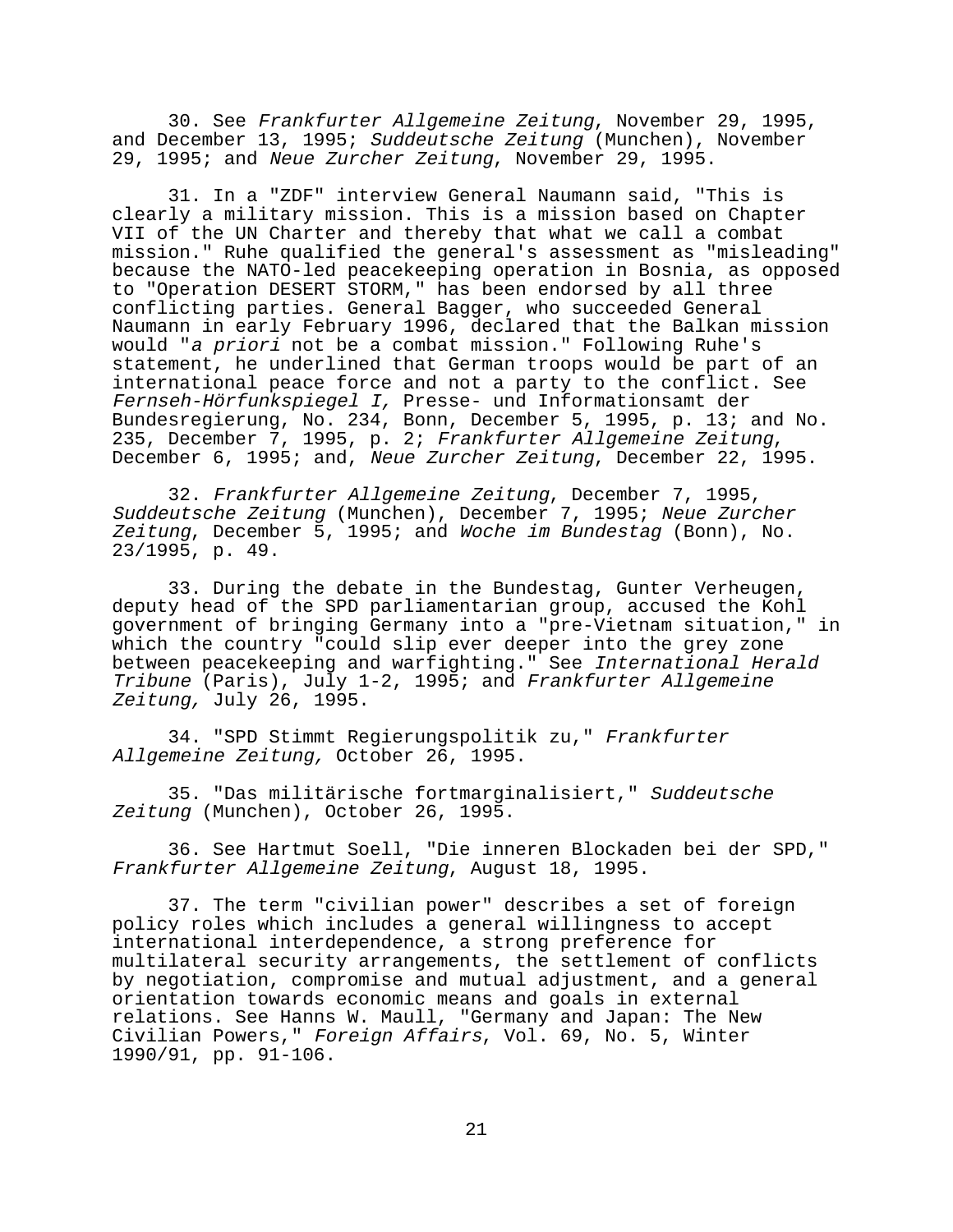38. See Peter Meroth, "Den Staat, den wir uns wuenschen," Suddeutsche Zeitung Magazine (Munchen), December 16, 1990, p. 8ff.

39. See Ronald Asmus, Germany in Transition: National Self-Confidence and International Reticence, Santa Monica, CA: RAND, 1992; idem, German Strategy and Public Opinion After the Wall 1990-1993, Santa Monica, CA: RAND, 1994; and, Hans-Viktor Hoffmann, Demoskopisches Meinungsbild in Deutschland zur Sicherheits-und Verteidigungspolitik 1993, Academy of the Bundeswehr for Information and Communication: Strausberg, Germany, 1994, esp. pp. 148-156.

40. Ronald Asmus, Germany's Geopolitical Maturation: Public Opinion and Security Policy in 1994, Santa Monica, CA: RAND, January 1995, p. 48. For public support of Bundeswehr participation in a series of hypothetical conflict scenarios involving specified countries, see pp. 41-46. See as well, idem, "Kein Kult der Zuruckhaltung mehr," Frankfurter Allgemeine Zeitung, April 11, 1996; and, idem, "In Germany the Leadership's Vision Goes Beyond the Border," International Herald Tribune (Paris), April 14, 1996.

41. See Kurt Kister, "Kriege sollen die anderen Fuhren," Suddeutsche Zeitung (Munchen), January 19, 1996.

42. See Cohen Amendment No. 1318 to the State Department Authorization Act, Congressional Record, January 31, 1994.

43. Stanley Sloan, "From US Deterrence to Self-Deterrence," The Christian Science Monitor (Boston), May 3, 1994; and, idem, The United States and the Use of Force in the Post-Cold War World: Toward Self-Deterrence?," Washington, DC: Library of Congress, Congressional Research Service, July 20, 1994.

44. Quoted in Stefan Kornelius, "Die Entdeckung des Feldherrn," Suddeutsche Zeitung (Munchen), August 30, 1995.

45. Volker Ruhe, "Shaping Euro-Atlantic Policies: A Grand Strategy for a New Era," Survival, Vol. 35, No. 2, Summer 1993, p. 130.

46. "Welche Rolle fur Deutschland," Neue Zurcher Zeitung, June 25-26, 1992.

47. Defense Minister Ruhe described Germany's plight as follows, "There will never be a common foreign and defense policy, nor a European Defense nor an effective crisis management policy in the Alliance so long as Germany must regularly note its reservations regarding the use of force." Volker Ruhe, "Deutsche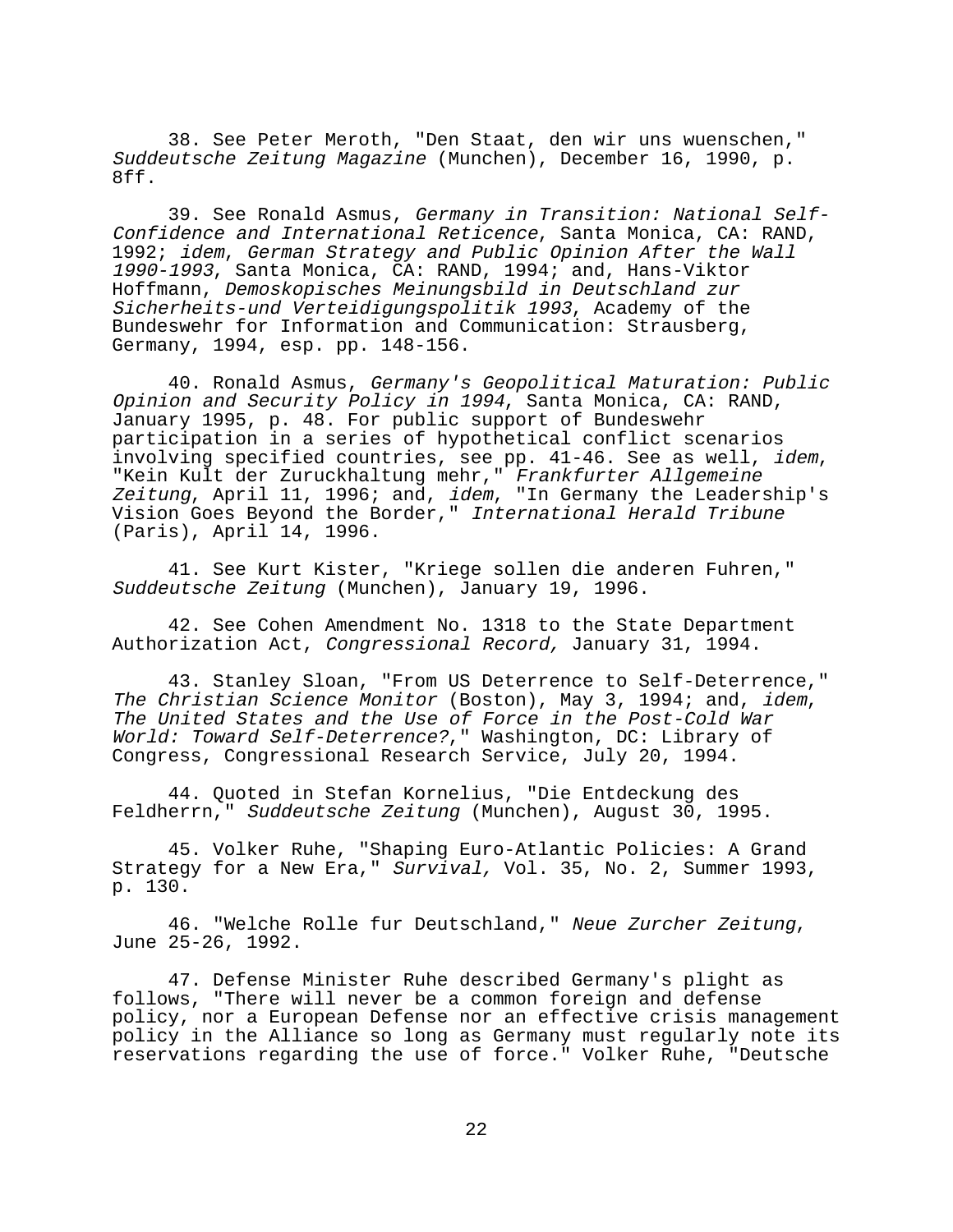Sicherheitspolitik vor neuen Aufgaben," Speech before the annual Kommandeurstagung, Mainz, October 1993, in Bulletin, Press- und Informationsamt der Bundesregierung, Bonn, October 8, 1993.

48. See Karl Kaiser, "Das vereinigte Deutschland in der Weltpolitik," in Karl Kaiser and Hanns W. Maull, eds., Deutschlands neue Aussenpolitik, Band 1: Grundlagen, Munchen: R. Oldenbourg Verlag, 1994, esp. pp. 8-14. See also Wilfried von Bredow and Thomas Jäger, Neue deutsche Aussenpolitik. Nationale Interessen in internationalen Beziehungen, Opladen, Germany: Leske + Buderich, 1993, esp. pp. 85-91; and, "Vor einer neuen deutschen Aussenpolitik," Internationale Politik, Vol. 50, No. 4, April 1995, esp. pp. 12-21, 26-50.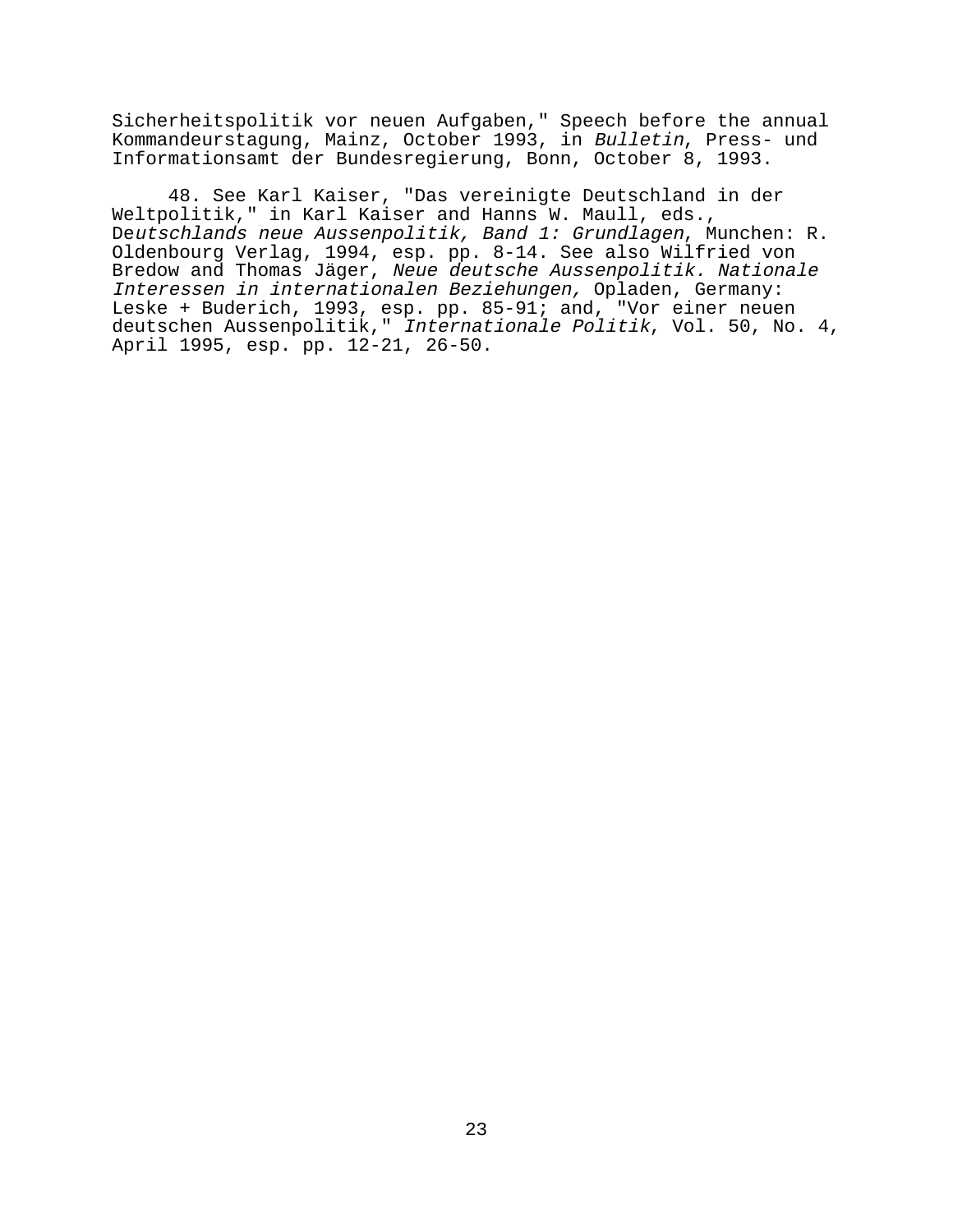#### **GERMANY AND THE FUTURE OF NUCLEAR WEAPONS IN EUROPE**

#### Karl-Heinz Kamp

Notwithstanding the fact that nuclear weapons have lost much of their relevance in the post Cold War era, they are still the object of heavy disputes on both sides of the Atlantic. One central issue is the question whether nuclear weapons should have a future role at all. The strategic community in the United States is particularly eloquent in arguing the pros and cons of nuclear deterrence as a means of maintaining stability in a world with an increasing number of nuclear players. $^{\rm l}$  A second dimension of the current nuclear debate is the problem of how to arrange nuclear deterrence in the future. This is of particular importance for the European nuclear and non-nuclear states. The ongoing process of creating a true European Union, including a European Security and Defense Identity, will lead sooner or later to the question of how to integrate the "nuclear element" in a future European security structure.

Europe's nuclear powers, France and Great Britain, have already debated on higher political levels the idea of a coordinated European nuclear defense posture quite frequently. Since 1989, French officials have brought up the concept of a European nuclear capability time and again. They have focused their argument primarily on the necessity to have an alternative if the United States should reduce its (nuclear) commitments for the European allies, and also to some extent to prevent Germany from acquiring nuclear ca pacities of its own.<sup>2</sup> Great Britain has approached the concept of European nuclear cooperation, not as an alternative to the existing American nuclear umbrella, but as a supplementary contribution to the overall capacities of the Western Alliance.

In July 1993, President François Mitterrand and Prime Minister John Major announced a decision to make permanent an Anglo-French Joint Commission on Nuclear Policy and Doctrine, a body that had been established on a provisional basis the previous autumn. But the European "nuclear question" is not limited to Europe's nuclear powers alone. Fundamental changes in the European security landscape make a broader debate inevitable. Such a wider discourse has to include the non-nuclear weapons states as well since the concept of extended deterrence, i.e., the nuclear umbrella provided by nuclear powers for their nonnuclear allies, will require some fundamental redefinitions. This holds particularly true for Germany because no effort to build a Western European defense identity can disregard Bonn.

In Germany itself, however, nuclear weapons and their role

3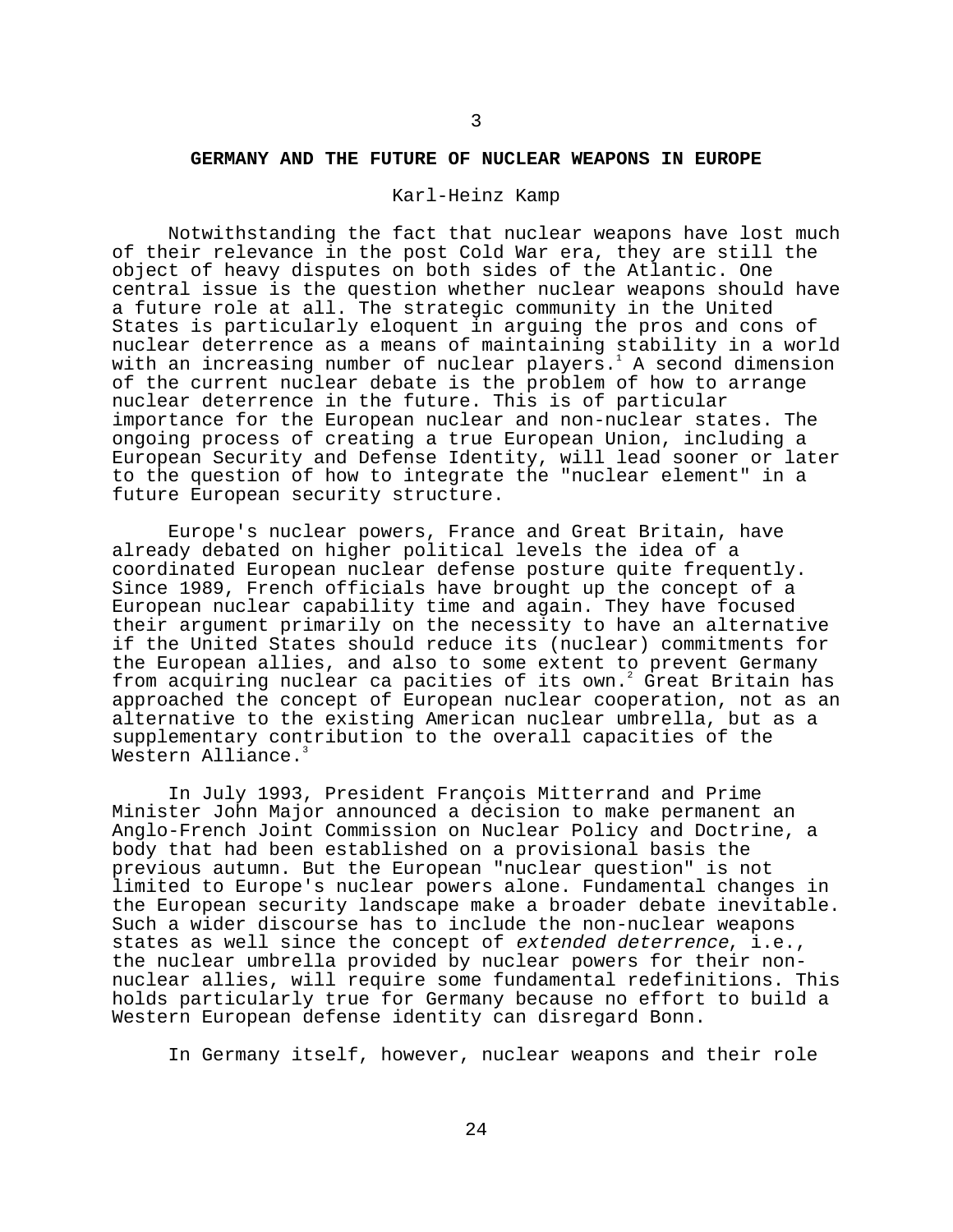in the framework of a common European defense structure have been a non-issue, at least since unification in 1990. There has been hardly any speculation--let alone a substantial debate--on the future of nuclear forces in European security, neither in the public, nor in political or academical circles. The few official statements from the governing parties only point out that Germany, as a non-nuclear state, will continue to rely heavily on the nuclear protection by US extended deterrence capacities.<sup>4</sup> In addition, the parliamentary opposition of the Social Democratic Party (SPD) and Greens is still heading for a nuclear-free world and, therefore, opposes any concept of nuclear cooperation in Europe in principle. Not even the 1995 Nonproliferation Treaty (NPT) extension conference and the question of whether Germany should opt for an indefinite extension of the NPT, which would further cement Germany's non-nuclear status, has found significant interest in the public. In fact, there has been a broad consensus amongst the major political parties in favor of an indefinite extension of the nonproliferation regime.

Such a harmonious decision is surprising for a country, which had in the mid-sixties expressed more reservations towards the NPT than any other of the approximately 100 non-nuclear signatory countries of that treaty. What is even more surprising is the fact that, at present, hardly any Germans care much about nuclear weapons: this in a country that had faced bitter nuclear controversies and public uproar throughout the 1980s. In light of this present "nuclear apathy," it is hard to discern any evidence that Germany's allies and neighbors, might sooner or later try to bolster its political status by striving for a national nuclear weapons posture.<sup>6</sup>

These concerns, sometimes expressed in semi-official political statements, are not only based on the fact that Germany, as a highly industrialized country, has all the technical capabilities and skills necessary to manufacture nuclear weapons, but also on political and historical considerations.7 Notwithstanding Germany's constant pledges to stick to its non-nuclear status, Germany's past nuclear policy always tried to keep the "nuclear option" within a broader European framework. This had been one major reason for the German hesitance in joining the nonproliferation regime. No other nonnuclear weapons state had exercised so much influence on the formulation of the NPT during its negotiation phase. But, this alleged nuclear ambition did not correspond with the "nuclear allergy" which became virulent in German society not too long after the beginning of violent protests against civil nuclear energy in the 1970s.

German unification could by no means overcome this ambivalence. Indeed, it even augmented this by creating a dichotomy of nuclear allegations from abroad and strict nuclear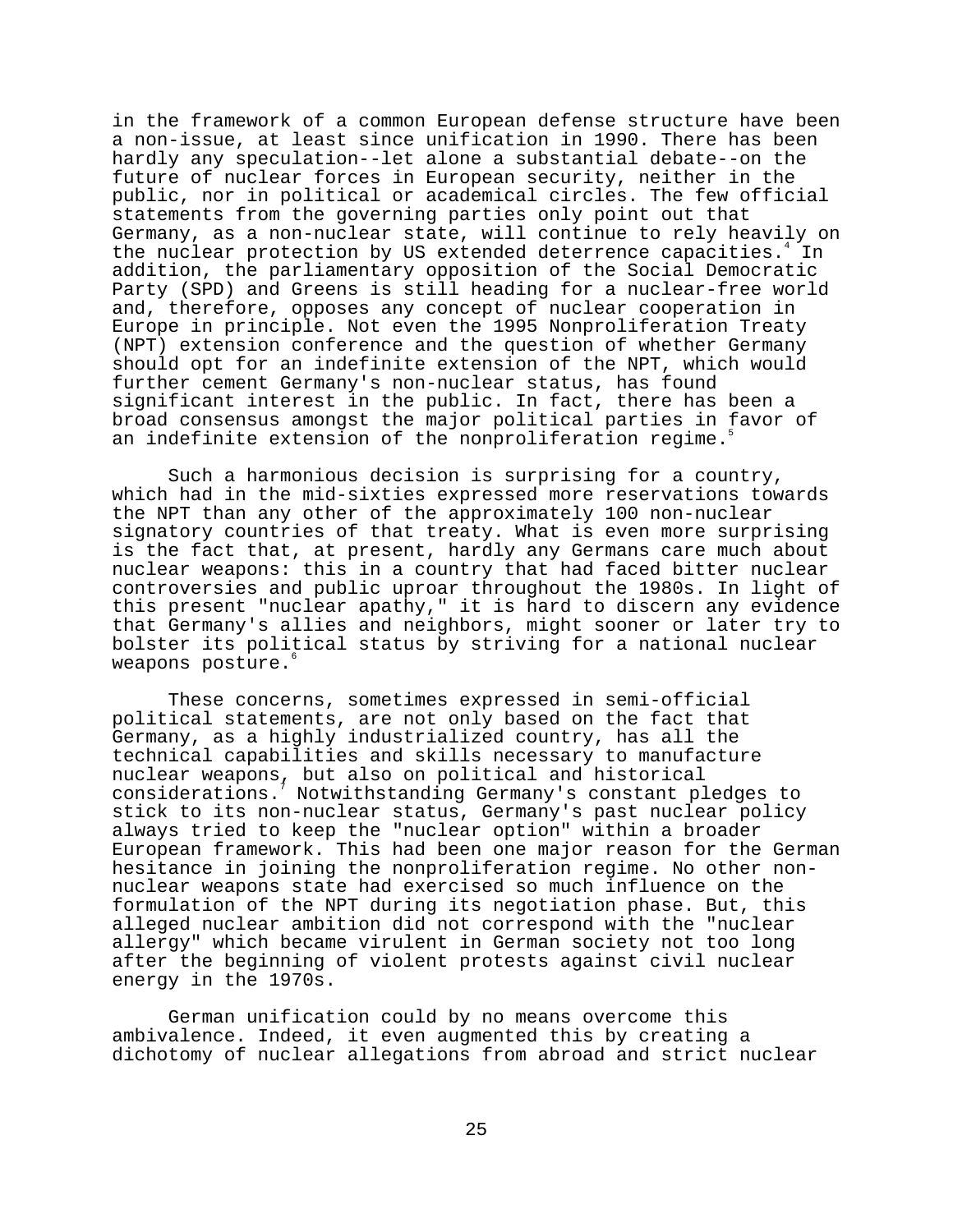renunciation at home. On the one hand, Germany's newly gained sovereignty and its growing awareness of increased leverage in international politics nourished the suspicions of those who were afraid of a nuclear-armed Germany as the dominating power in Western Europe. But, on the other hand, the integration of 17 million Germans from the former German Democratic Republic, indoctrinated over decades against (Western) nuclear forces by communist propaganda, surely increases the overall nuclear skepticism within the German society.

This essay will consider Germany's possible future "nuclear policy," particularly with regard to the role of nuclear weapons in a more integrated Europe. In order to throw light on this complex and contradictory issue, this article will start with an analysis of Germany's past nuclear policy. A second section will deal with the present German views on European nuclear cooperation. Finally, some hypotheses will be developed on the future German position toward nuclear forces in Europe.

# **Germany's Nuclear Policy**

Right from its inception as a state, the security of the Federal Republic of Germany was crucially dependent on the North Atlantic Alliance and thus primarily on the political, military, and economic power of the United States of America. The guiding principle of Western security policy has been the idea of nuclear deterrence, i.e., the idea of convincing a potential opponent that the costs of any aggression in terms of nuclear destruction are likely to exceed any benefits that might follow. But this concept of nuclear deterrence is plagued by a couple of inconsistencies and paradoxes, which made it vulnerable to harsh criticism by its opponents. Most importantly, nuclear deterrence not only provides the chance of preventing political conflict from turning into military violence, but it also implies the possibility of destruction and devastation on a global scale. Both possible outcomes are opposing sides of the same coin.

 But for Germany, the dilemmas have been even more specific. On the one hand, the nuclear umbrella of US-extended deterrence was of paramount importance for West Germany's security, but at the same time Germany would become a prime nuclear target in any major East-West campaign. Because of its geostrategic position any Soviet nuclear strike against the West would have hit Germany first of all. It was an undeniable fact that even a conventional war in Europe would have cataclysmic consequences for a highly industrialized and densely populated country like Germany. This led to a long held German policy on a strategy of the early and massive use of nuclear weapons, in spite of all the catastrophic ramifications of such an option.

Moreover, Germany insisted on a massive American nuclear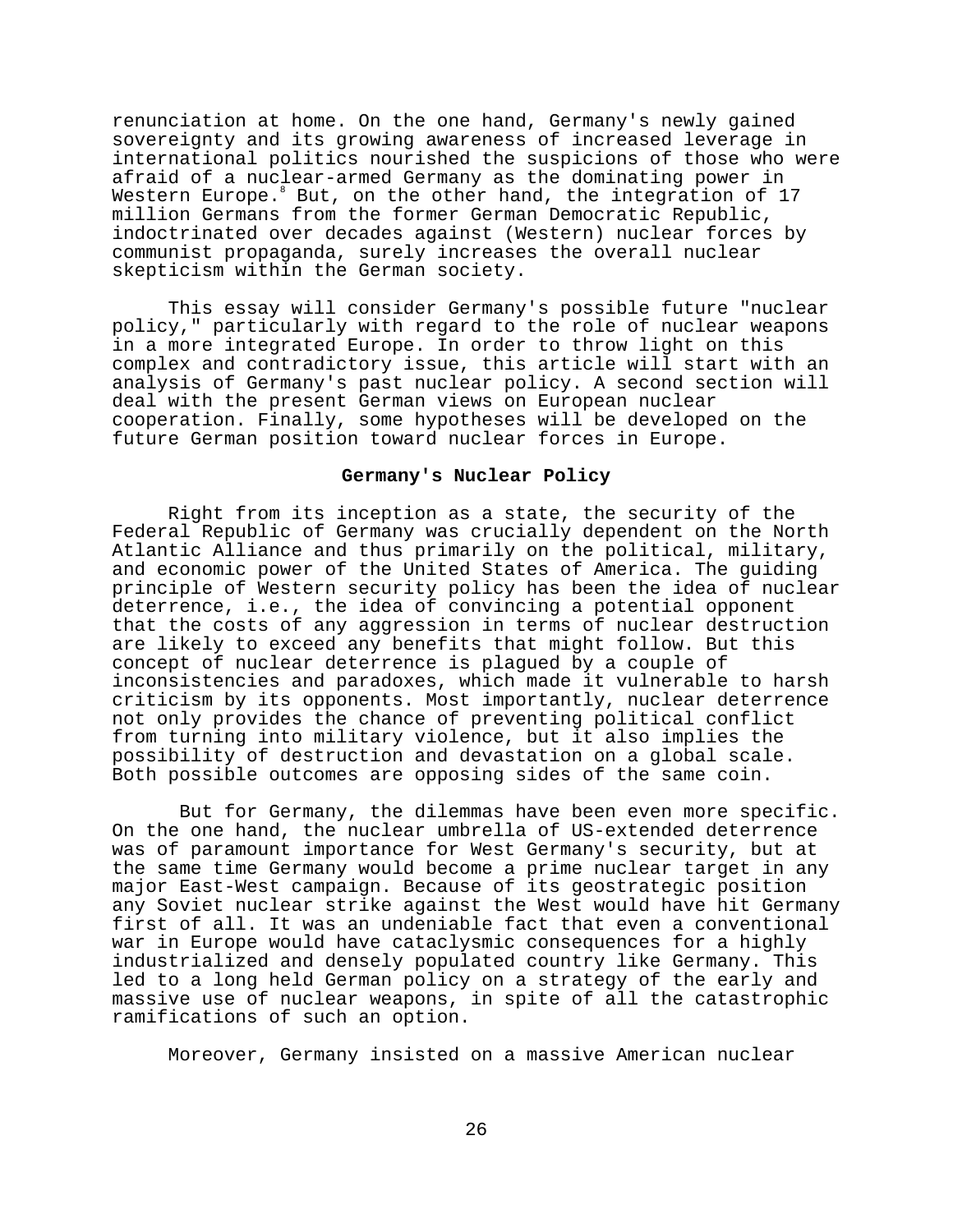presence in Europe, including the deployment of a substantial number of nuclear weapons on German soil, because this was seen as increasing the credibility of the US nuclear commitment. But at the same time, some observers suspected that US nuclear weapons might be used to execute "limited nuclear options" against the Warsaw Pact, with the possible result of a limited Soviet nuclear retaliation confined to Europe.<sup>10</sup> Hence, it remained unanswerable, whether American nuclear weapons on German soil were a means of transatlantic coupling, or would have in fact decoupled American and European security in the sense that Germany had become the "nuclear playground" for a superpower conflict.

These contradicting and paradoxical implications of nuclear deterrence caused somewhat ambivalent reactions on the German side and led to a two-layered nuclear policy. Given the very special situation as a divided country, located at the frontline between East and West in a bipolar world, Germany's nuclear policy constantly manifested itself in two different strings: nuclear renunciation on the one hand and the desire for nuclear participation on the other. The categorical plea to stick to a non-nuclear status was a logical consequence of Germany's postwar position as a destroyed and occupied country. The constant request for at least some influence on the nuclear policy of its allies, however, stemmed from the realization of being the first victim of a major conflict between NATO and Warsaw Pact.

In the late 1940s it became obvious to the West that the military challenge of a strong and hostile Soviet Union required the embedding of a rearmed Germany in a common Western defense structure. But it was clear, right from the beginning, that any German military contribution could only be a conventional one. Not only because there was by far not enough confidence in the new nation that emerged from the ruins of Nazi-Germany, but also because the United States at that time tried to retain its nuclear monopoly as long as possible, and steered a strict course on nonproliferation. From the very moment the Soviet Union broke the US nuclear exclusiveness, American efforts of hedging the spread of nuclear weapons became directed against the European allies and China.

 In the course of the negotiations on Germany's membership in NATO, Chancellor Konrad Adenauer made a significant speech at the London Nine Powers Conference in October 1954, stating that Germany would not produce atomic, biological or chemical weapons on its territory.<sup>11</sup> This was much less an expression of intentions than a mere description of facts, since Germany had no realistic prospects of producing these devices in the following years anyway. But it was a necessary precondition for Germany's admission to NATO in May 1955.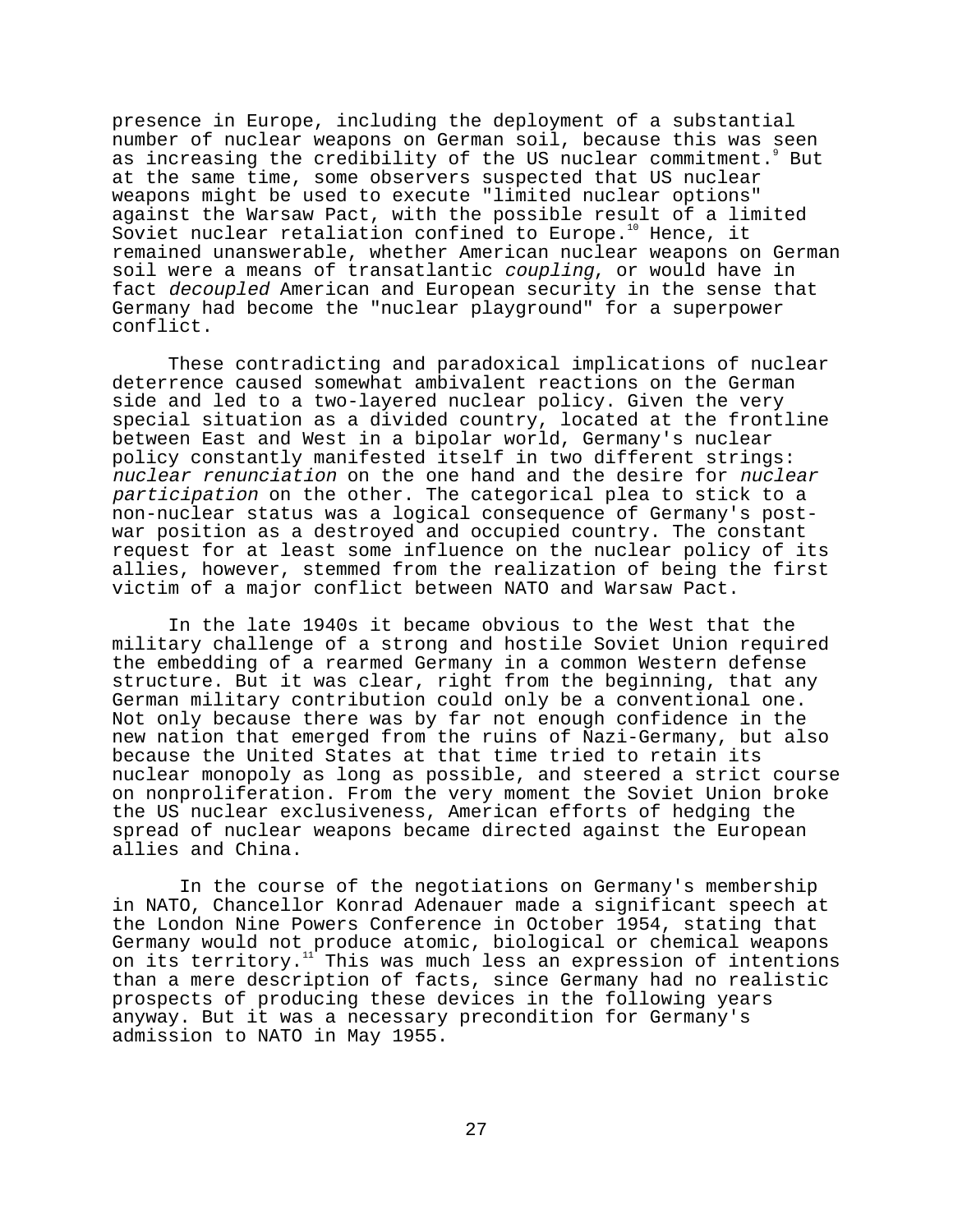On closer look, the German plea was a limited one, which only inhibited the production of atomic weapons in West Germany and not the possession of these devices in general. That sophisticated distinction became relevant, when in late 1957, France suggested Franco-German-Italian nuclear cooperation including military nuclear research. In the course of these negotiations, the three partners agreed that a cooperative production of nuclear weapons on French or Italian soil would not be barred by existing armament restrictions on Germany. Even when that project failed in the end, mostly due to French domination in the triad and American opposition, it was a clear-cut signal that a German nuclear option was at least theoretically possible.<sup>12</sup>

Allied fears of the implications of Germany coming close to the nuclear "button" were also at stake in the controversy on NATO's Multilateral Force (MLF), officially suggested by the United States to NATO in February 1963. For Germany, the American proposal to create a integrated nuclear structure by assigning Polaris A-3 nuclear missiles to a multinational NATO fleet opened two compelling options. First and foremost, the MLF could fasten the ties between Europe and the United States by bolstering NATO's cohesion and it might also enhance the credibility of the US commitments for their Western allies. Second, multinational nuclear forces could increase German political influence in NATO and on US nuclear planning procedures.

It is important to note, however, that the goal of gaining leverage in nuclear matters was seen more as a side effect of the predominant German interest in solid transatlantic relations being a crucial precondition for Germany's overall security. Some allies, though, notably Great Britain, expressed quite bluntly their reservations to a German finger close to the nuclear trigger. This skepticism to Germany "entering the nuclear club from the back door" seemed to be all the more strange, since the MLF was originally designed by the United States exactly to prevent Germany from demanding its own nuclear posture. In any case, the fact that MLF failed in the end was not the least due to subliminal objections to a German voice in nuclear matters among its alliance partners.

The question of the "German nuclear option" also came up during the German domestic debate on the Nonproliferation Treaty in the second half of the sixties. Notwithstanding Germany's support of the idea of nonproliferation in principle, there was substantial resistance to a American/Soviet/British accord on limiting the number of nuclear weapons states to the existing ones. Four major reservations came up against the NPT from different segments of the German political spectrum:

1) There was general skepticism amongst the Europeans toward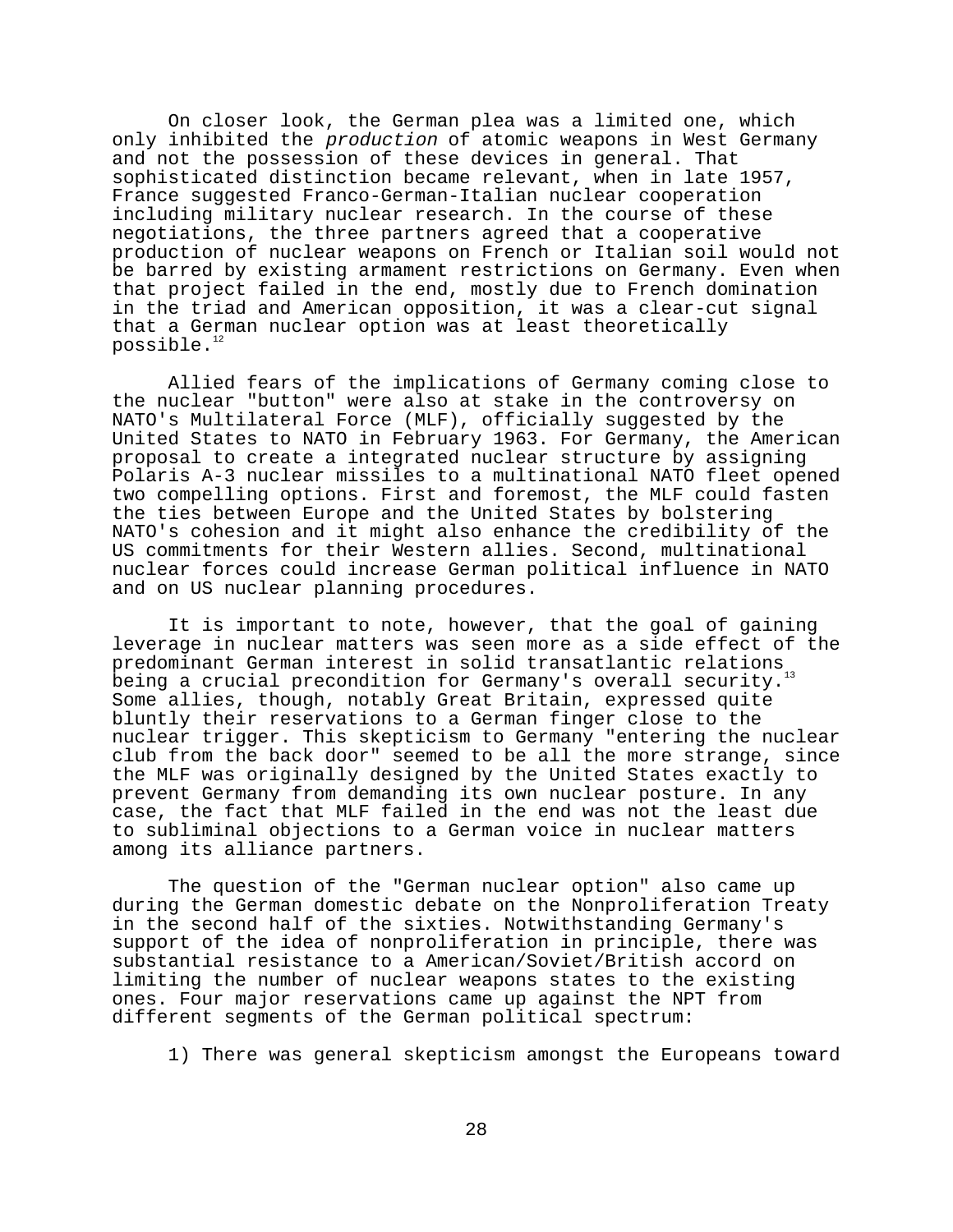any major superpower agreement. Every accord fuelled old and subliminal anxieties that the United States and the Soviet Union might come to some tacit arrangement to limit any major East-West conflict to the European battlefield by deliberately excluding their own territory.

2) The fact that the NPT aimed at codifying permanently the inferior status of the nuclear "have nots" led to some overreactions from some Germans, who misinterpreted the NPT as a "second Versailles" that would discriminate against Germany--the third largest industrial power in the world.

3) With regard to its non military implications, the NPT was hysterically characterized as another "Morgenthau-Plan," controlling Germany's nuclear fuel supply and presumably hampering the German nuclear power industry.<sup>1</sup>

4) There was some anxiety that a non-proliferation regime might preclude further European integration which envisaged a "United States of Europe" requiring the option to set up a European nuclear posture.

These German concerns, some of them justified, some simply overinterpreted, were constantly communicated to the US administration. In the course of the transatlantic debate, some of these concerns made their way into new drafts of the treaty. When Germany finally signed the NPT on November 28, 1969, the German government added a set of clarifications and prerequisites to the NPT which were not disputed by the other signatory countries.<sup>15</sup> Among other things, Germany stated that it would expect further protection by NATO, and presumed that the NPT would not hamper further European integration. This was a clear hint to the nuclear aspects of European integration, i.e., the possibility that a United Europe might become a nuclear player.16

With these German amendments it became evident that the German renunciation of nuclear weapons, albeit undisputed, was seen as conditional.<sup>17</sup> In addition, a German nuclear option, at least in a European framework, had been retained.<sup>18</sup> With regard to this conditionality it has been frequently argued that German insistence on the possibility of a European nuclear option was nothing else but a fig leaf for the hidden desire for a national nuclear weapons capacity.<sup>1</sup>

But such a conclusion seems to be inconsistent with the fact that the so-called "European clause" within the NPT was supported throughout the political spectrum involved in the ratification debate in the German Bundestag. It will be difficult, however, to label former-Federal Chancellor Willy Brand (SPD) and Gerhard Schröder of the Christian Democratic Union (CDU), who was a former German foreign minister and then chairman of the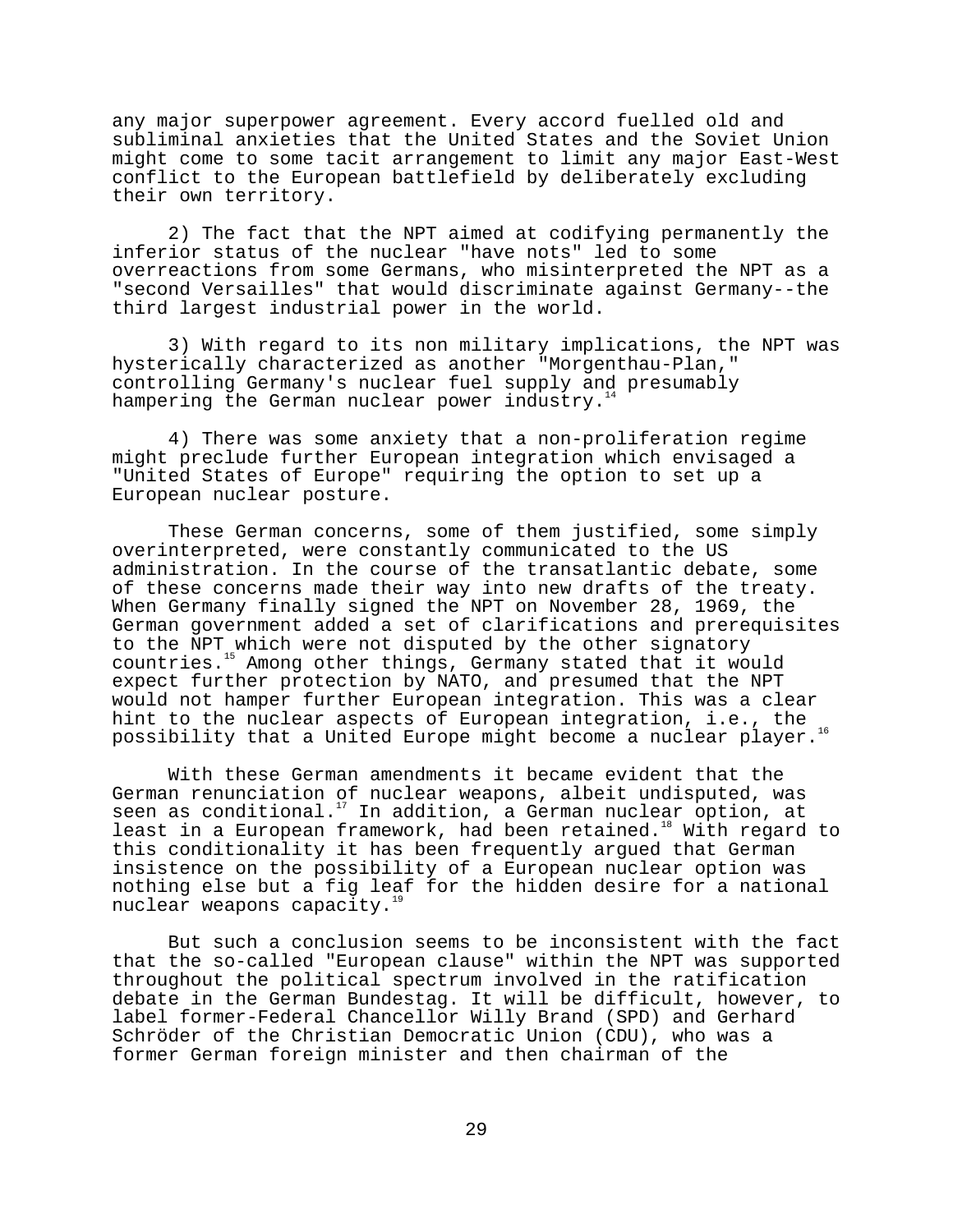Parliamentary Committee on Foreign Relations, both of whom cooperatively drafted the official declaration of the German government to the NPT and to the European nuclear option, as proponents of an independent German nuclear force.

Even under the assumption that at least some German politicians at that time thought in terms of keeping the national nuclear option open, this view has changed significantly over the years, particularly because of the anti-nuclear movements throughout the 1980s. As a result, when Germany, in the course of the "Two-plus-Four Negotiations" on German unification in 1990, repeated its pledge to refrain from the production and possession of weapons of mass destruction, it referred to the conditions formulated in connection with Germany's adherence to the NPT in 1990 and thereby confirmed the "de jure conditionality" of Germany's non-nuclear status. There is no doubt, however, that the 1990 declaration on Germany's nuclear abstinence is much more restrictive when compared to the statement by Chancellor Konrad Adenauer more than three decades earlier. While Adenauer asserted in October 1954 that Germany would not produce ABC-weapons on its territory (without explicitly excluding the at least theoretical option to produce nuclear devices elsewhere), the "Two-plus-Four Formula" states clearly that Germany will neither produce nor possess nor control nuclear, chemical, or biological weapons. This leaves hardly any politically realistic legal loophole for an independent German nuclear force, at least in currently foreseeable circumstances.

The second string of German nuclear policy, the continuing German desire for nuclear participation, was a logical consequence of Germany's perceived position as a potential nuclear battlefield. The first American nuclear weapons were deployed in Germany in 1953 without the immediate knowledge of the German government. But the real "nuclear shock" came for the German public and for the government just after Germany's admission to NATO. In 1955 NATO executed the exercise CARTE BLANCHE in Europe, assuming the detonation of 355 nuclear weapons on German and French soil. The devastating results were extensively reported in the German press: 1.7 million people immediately killed and 3.5 million seriously injured, if the nuclear use really had been executed.<sup>20</sup> For the first time the German public and decisionmakers were painfully forced to realize the German nuclear dilemma. Unlike previous German assumptions that in case of war nearly all of the Western nuclear warheads were aimed on targets in Eastern Europe or within the Soviet Union, people realized the horrible dimension of any military conflict fought with short-range nuclear weapons in Europe.

It is worth noting, however, that the traumatic carte blanche experience did not lead the Adenauer government to state a fundamental disapproval of American nuclear weapons on German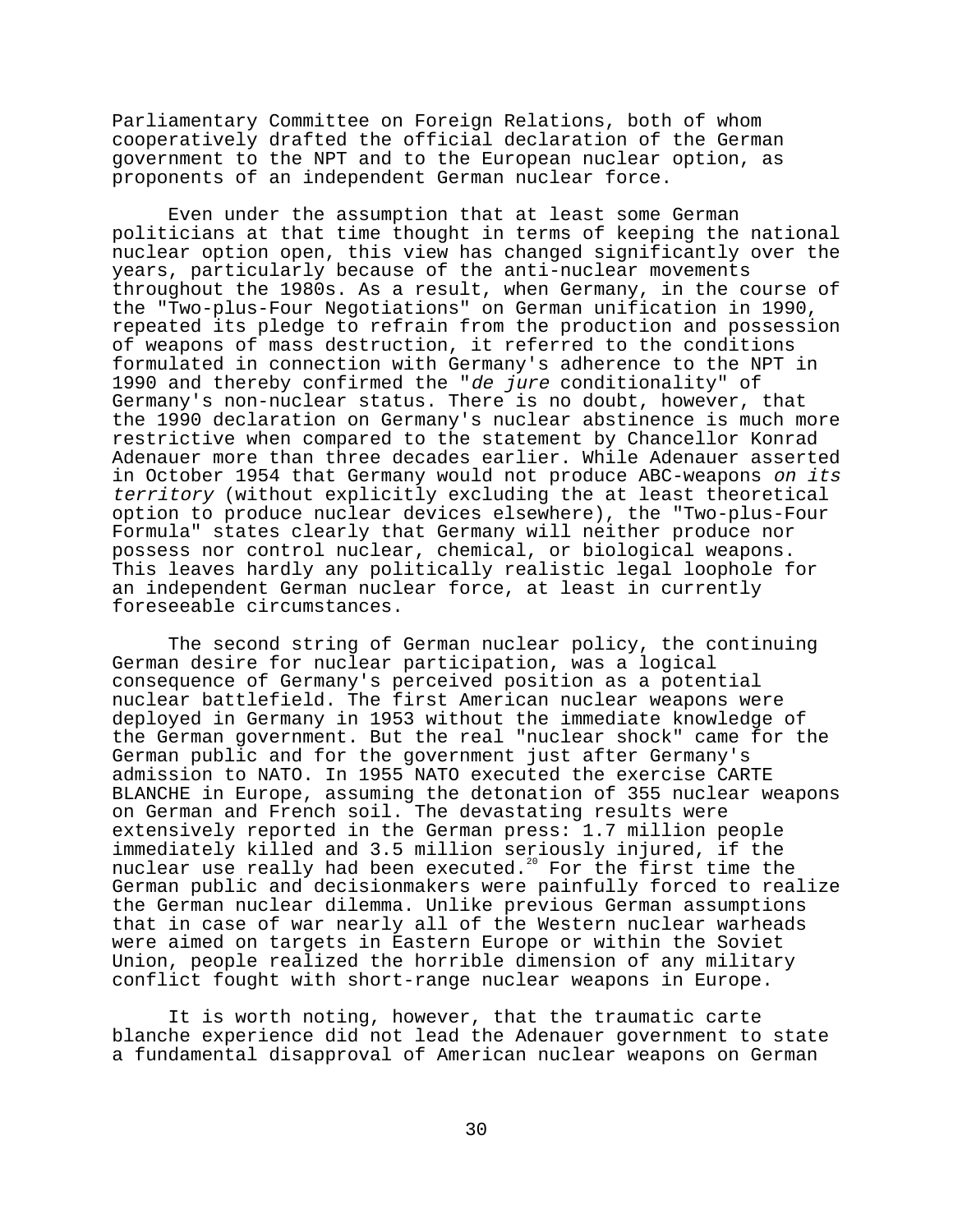soil. The reasons for the ongoing support for the "nuclearization" of Germany (in geographical terms) at least in the government were manifold. On the one hand, American military strategy had put more and more emphasis on nuclear weapons, thus determining the strategies of its European allies. On the other hand, nuclear weapons promised to provide "more bang for the buck" for all NATO countries. This was important for a conventionally armed country like Germany, already facing tremendous problems to meet NATO's force goals.

The announcement of the "Radford Plan" by the US Administration in 1956, to reduce US Army troops in Europe and the United States by 800,000 men due to budgetary reasons convinced the Europeans, particularly the Germans, of the idea to replace (costly) manpower by nuclear firepower. $^{21}$  But this forced the German public to confront a crude reality: to be endangered most directly by those weapons which were preferred for political and economical reasons. For the German public the easiest way out of such a paradoxical situation was psychologically to repress the bitter truths of nuclear deterrence.

This nuclear indifference is documented in the fact that from the end of the 1950s no public protest or criticism against NATO's nuclear posture came up in Germany for nearly two decades. This is even more astonishing as Germany constantly had to bear the brunt of NATO's nuclear strategy. Even in the early 1980s, the partly violent agitations of the German "Peace Movement" against the deployment of intermediate nuclear forces were directed primarily against a comparably small amount of Pershing II and Cruise Missiles, while thousands of tactical nuclear weapons continued to be stationed on German soil without causing much fury. Obviously, most of the critics had not yet understood the real dimension of nuclear deployments in Germany (or refused to do so).

But one important and lasting effect of CARTE BLANCHE was the German insight that it needed to gain influence on US European nuclear strategy to take any nuclear war, if it should ever occur, to the aggressor's territory. In the following years Germany constantly tried to realize two goals with regard to American nuclear weapons on German soil:

1) To maximum information on the numbers and structure of US nuclear forces in Germany.

2) To participate broadly in all questions of nuclear planning and decisionmaking relevant to Germany.

In retrospect, Germany has been quite successful in pursuing these principles. By setting up the Nuclear Planning Group in 1967, NATO created a forum for transatlantic consultation on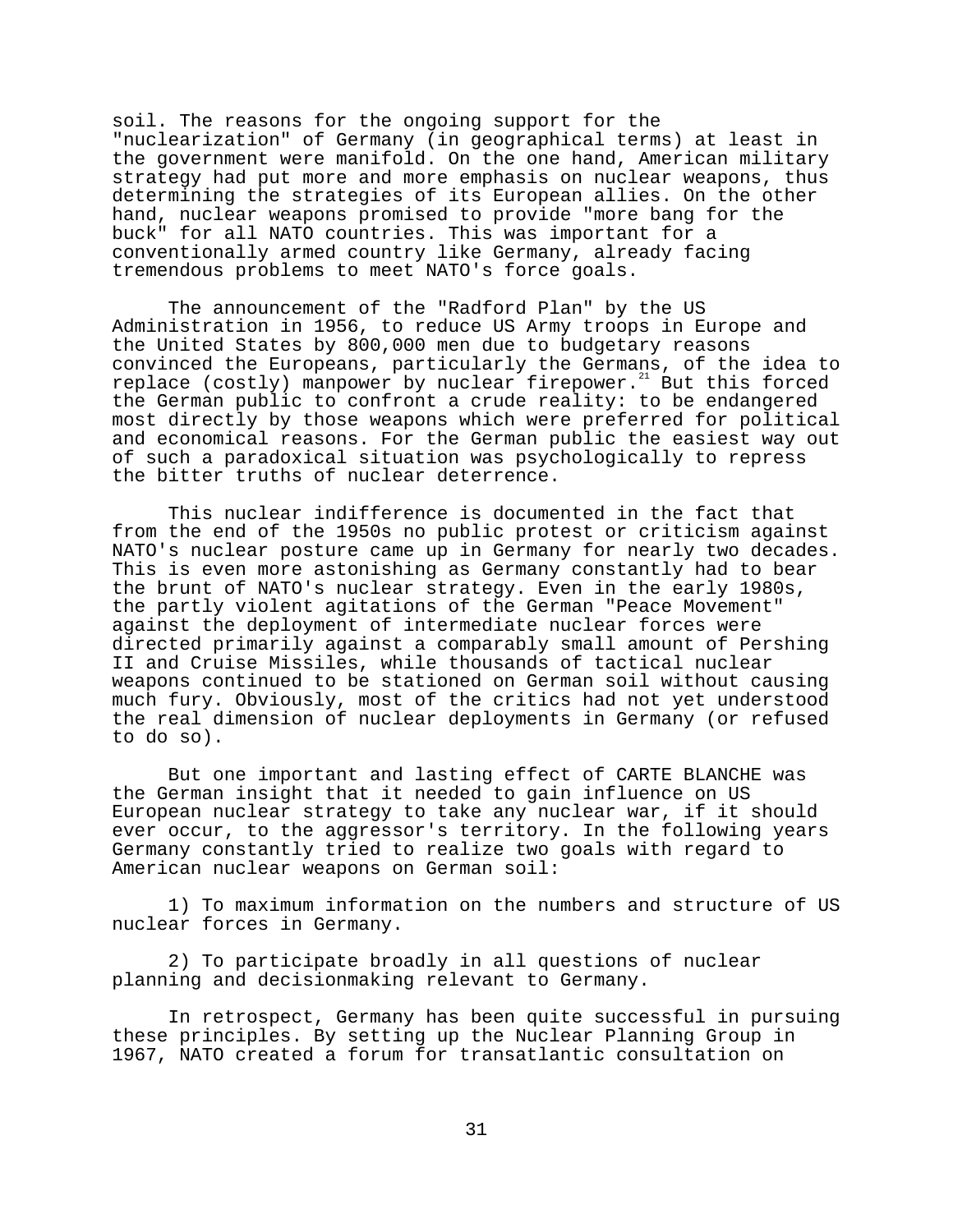nuclear issues.<sup>22</sup> What in the beginning might have been regarded as a sedative for hysterical Europeans, turned out to be a success story, at least from the German viewpoint. The NPG became the cornerstone for European nuclear participation and it gained considerable influence in the evolution of NATO's nuclear strategy in Europe. This included the development of specific "Guidelines for Nuclear Consultation" in 1969 and the definition of detailed procedures for the first use of nuclear weapons and some clarifications on how to execute follow-on nuclear operations in the 1970s. $^{23}$  In each of these steps, the Europeans were increasingly able to insert their ideas and principles in the process of strategy evolution. The remarkably obvious European and German "touch" in the 1986 "General Political Guidelines" for the use of nuclear weapons in Europe clearly revealed the substantial influence of the nuclear "have not" Germany in NATO's nuclear planning. $^{24}$ 

Notwithstanding the pro-nuclear stand of large parts of Germany's political elites in the past, German society is presently characterized by deeply rooted antinuclear emotions. What is more, the group of supporters of nuclear deterrence within the political elites has become smaller. When in 1983 hundreds of thousands were protesting against NATO's "Dual Track" decision on Intermediate Nuclear Forces (INF), a majority of German policymakers, namely the governing conservative-liberal coalition, supported the deployment of US nuclear missiles in Germany and helped to maintain the cohesion of the Western Alliance. Only a couple of years later, in the debate on the modernization of NATO's short-range nuclear forces, parts of that coalition joined the group of nuclear skeptics in Germany and expressed their concerns in the somewhat silly catchphrase "the shorter the range, the deader the Germans."

This anti-nuclear mood is not only visible with regard to military applications of nuclear energy but with respect to nonmilitary nuclear power as well. The 1986 Chernobyl accident has stirred up the German public more than any other Western country, and it is currently nearly impossible to get public support for new civil nuclear reactor programs. One major party in Germany, the SPD, is publicly arguing in favor of discontinuing the use of civil nuclear energy.

In sum, the current German position towards nuclear weapons is quite ambivalent. Unlike for instance in France, where atomic weapons are admired as a key symbol for national grandeur, Germany, at best, regards nuclear forces as a necessary evil. This holds even more true, since the future role of NATO's nuclear forces in Europe needs to be redefined in the years to come anyway. In addition, post-war Germany has traditionally held deep reservations about military power as a political instrument. To change this attitude will take considerable time, as one can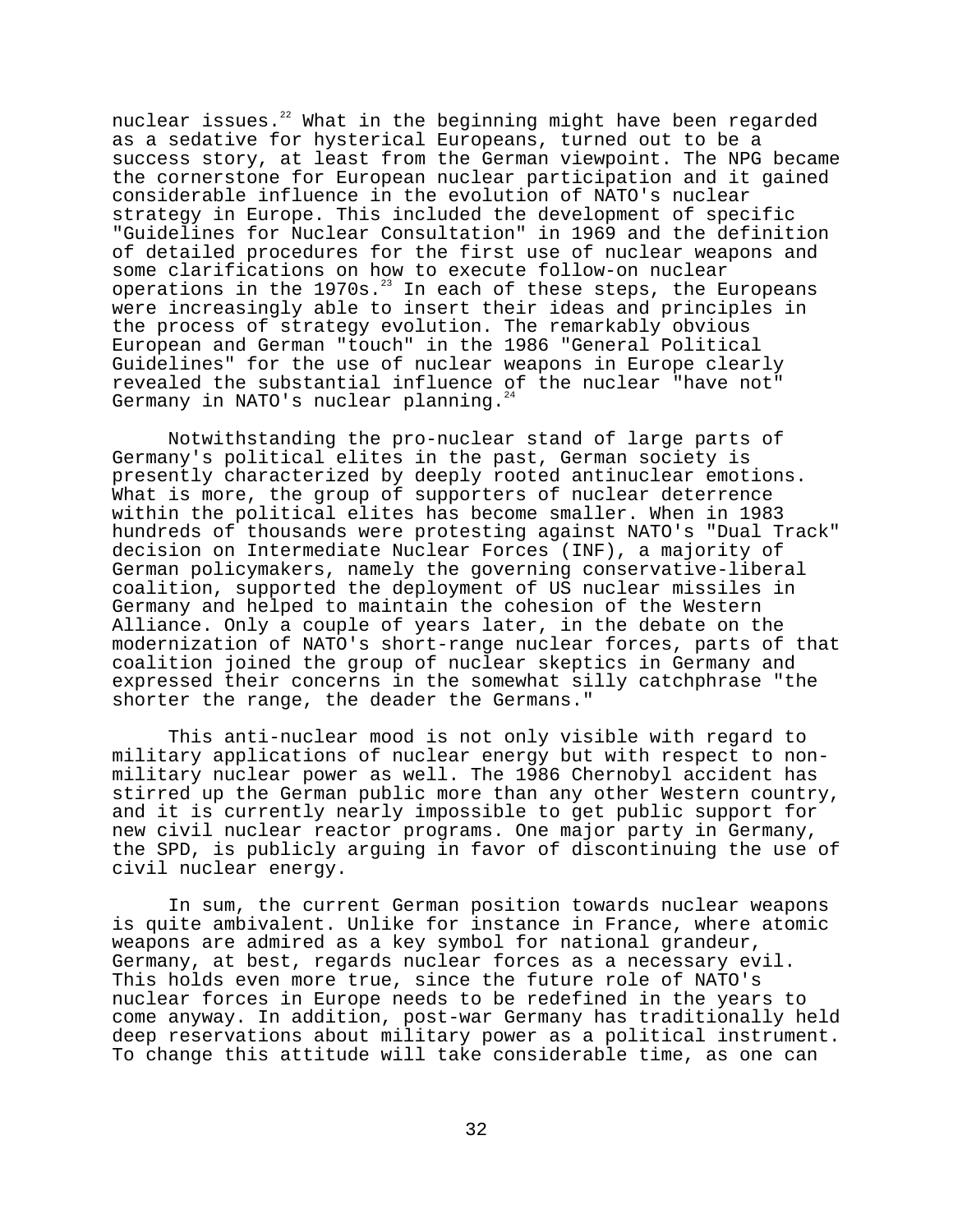see in the German out-of-area debate, which has been dragging on for years.

# **Germany's Views on a European Nuclear Cooperation**

To a certain extent, the creation of a European nuclear deterrence posture lies in the logic of the process of the European political integration. If the politico-strategic entity of a true European Union is ever to be achieved, the nuclear dimension, i.e., the question of how to include the nuclear forces of France and Great Britain in that respective entity, must be addressed sooner or later. Interestingly, in spite of the very dynamics of European integration, which are now already extending the "Europe of the Twelve" to a "Europe of the Fifteen,"<sup>25</sup> the nuclear question still remains on the backburner. However, taking on that issue seems to be all the more urgent, since the nuclear umbrella provided by the United States might not necessarily be taken for granted by the European members of NATO. It is particularly the problem of the durability and solidity of NATO's nuclear deterrence framework which is advanced by many proponents of a European nuclear cooperation. These advocates (particularly in France) consider the increasing renationalization of US nuclear strategy as an unavoidable consequence of the end of superpower conflict in Europe. In the wake of these tendencies of an American "nuclear disentanglement," institutions for exerting a European influence in NATO's nuclear matters, like the NPG, will increasingly lose their importance. In perspective, the United States might de facto (albeit not formally) retract its nuclear commitments to Europe--a scenario for which the Europeans need to be prepared.

Leaving alone the extremely ambitious and remote scenario of a fully fleshed out "United States of Europe" with a centralized structure of political decisionmaking, a nuclear deterrence arrangement for the European Union is imaginable in at least two principal ways. The one is based on the concept of extended nuclear deterrence in a more traditional sense and would have to include three main features: a European Union system for political and military consultation on decisions concerning the use of French and British nuclear weapons; a common European nuclear strategy and nuclear doctrine; and the possible deployment of French and British nuclear forces on the territory of other non-nuclear weapons states of the Union.

The other European deterrence blueprint would be based on the idea of existential nuclear deterrence, which holds that it is the mere existence of nuclear weapons itself and not their specific deployment which provides deterrence. Here, the three factors (European command and control, nuclear strategy, and deployment outside Europe's nuclear powers) would be less relevant than in the traditional model described above, but not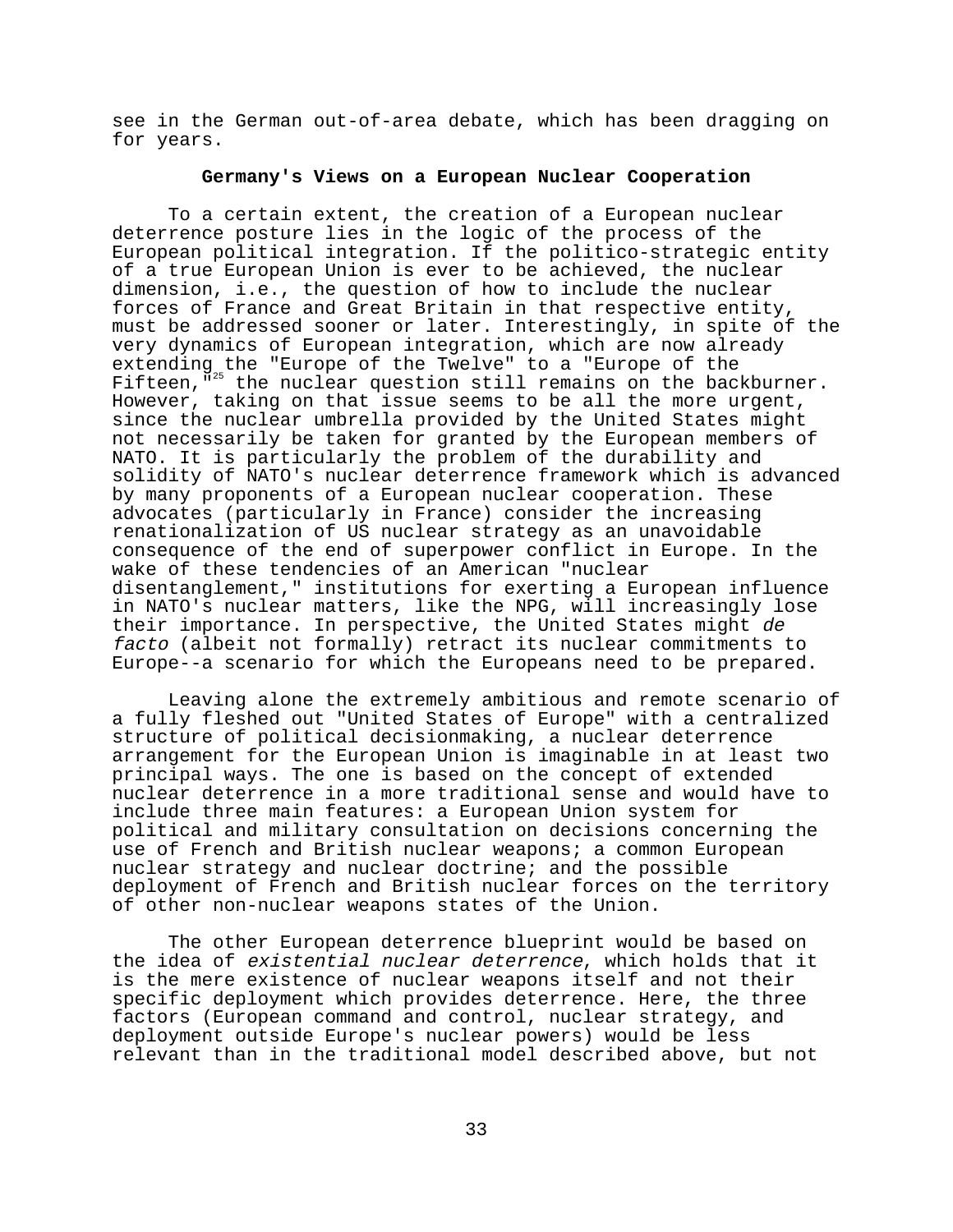totally irrelevant. Some nuclear coordination and cooperation would suffice to cause a deterrence effect on potential aggressors. However, both the traditional and the existential design have in common the fact that in both cases substantial political commitments by the nuclear weapons states to the security of European Union, and thereby to non-nuclear powers, would be crucial in order to be perceived as sufficiently credible.

It cannot be further discussed which of the two models would be the more appropriate one for the specific requirements of the envisaged European Union.<sup>26</sup> But for the purpose of this analysis it is more relevant to ask, why even the quite moderate existential version of European nuclear cooperation meets with no response in Germany?<sup>27</sup> The already-mentioned increasing tendency of anti-nuclear moods within German society, combined with the fact that, unlike in some other nuclear countries, Germany cannot instrumentalize nuclear weapons for national identity or political self-consciousness, is only one component in the complex mesh of possible explanations. At least three other factors, albeit interrelated, can be extracted.

First, Germany (and most of the other non-nuclear West European states) has manifested little interest in a joint West European nuclear deterrent, because of its confidence in US nuclear capabilities and commitments, which still seems to be higher than its confidence in British and/or French nuclear assets and assurances. In that sense, American nuclear guarantees were always regarded not only as a nuclear umbrella protecting Europe from atomic destruction or nuclear blackmail, but beyond that as a cornerstone of US overall commitments for Europe. These commitments have been visibly documented by the deployment of American nuclear and conventional forces on European soil.

From that perspective, any European alternative to US nuclear guarantees would be not only plagued with problems of credibility, but would also lack the advantage of linking a superpower to the European security landscape.<sup>28</sup> This holds all the more true since the United States is the only remaining superpower after the Cold War and since the Europeans are obviously unable effectively to coordinate a course of action in the field of security policy.<sup>29</sup> From the US point of view, nuclear commitments for Europe need not necessarily be regarded only as an "entangling burden."<sup>30</sup> They have had also a self-serving effect by preserving significant US influence in Alliance matters and by bolstering American interest in preventing nuclear proliferation. Credible nuclear guarantees are designed to persuade non-nuclear allies that aspiring to a nuclear status is unnecessary.<sup>3</sup>

Second, a contributing factor to Germany's "nuclear apathy" is the fact that large parts of Germany's political elite seem to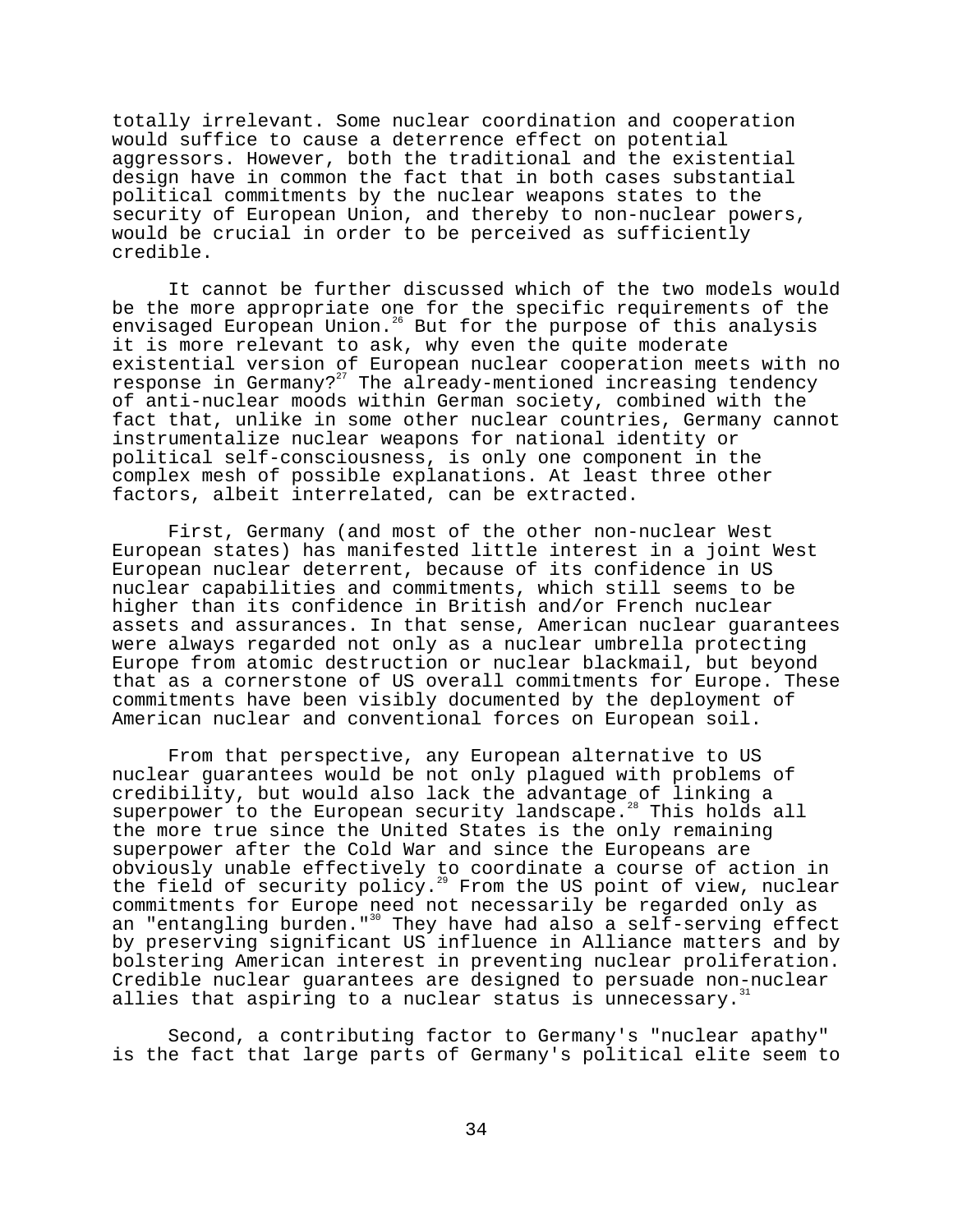consider any wider debate on the future of nuclear weapons as counterproductive to the already shaky acceptance of nuclear deterrence in general. The governing conservative-liberal coalition still regards NATO's nuclear posture, extended deterrence, and the regime of inter-alliance nuclear consultation as crucial for Western security, even if the Soviet threat has disappeared. But any new debate on such a disputed issue might lead to a further erosion of the already fragile German nuclear consensus. Consequently, the present discretion of German policymakers in nuclear issues could be described as a "don't rock the boat" approach that tries to preserve nuclear deterrence in a era of political unpredictability.

This "low profile" approach is all the more understandable, since the variety of economic and social problems, more or less related to German unification, tend to exhaust most of Germany's political energy and public attention. Pressing economic and social problems are regarded as much more important than "exotic" reflections on nuclear weapons in an era in which a direct military confrontation between major powers has ceased to exist. It is presently not clear against what types of threats and dangers Western nuclear deterrence should be directed. On the one hand, Russia remains as the only power which might be able significantly to change the present political configuration in Europe by military means. In that sense, Western nuclear forces are deemed to counterbalance Russian military power. On the other hand, Russia is currently far from posing any direct threat against Western security interests. Instead, at least the present Russian leadership is trying to follow the path toward reform and democratization. As regards to nuclear weapons, however, things might change unexpectedly.<sup>3</sup>

The third factor is related to the process of European integration itself. When the Berlin Wall came down and Germany's neighbors in Eastern and Western Europe realized the perspective of a unification of the two Germanies, suddenly historical apprehensions of German dominance and German nationalism developed again. To dispel these suspicions, Chancellor Helmut Kohl explicitly pursued a strategy of anchoring German unification in an increased process of European integration. This was one of the major motives of the common Franco-German initiative to complement the envisaged European Economic and Monetary Union by a second track of creating a European Political Union, both of which finally led to the Treaty of Maastricht. But the German desire to prove itself as a "Model European" (and the French intention to see Germany as firmly embedded as possible in a European Union) has finally led to a tendency to postpone critical questions concerning European integration, instead of debating them.<sup>33</sup> Thus, one explanation why the problem of the future role of French and British nuclear weapons in Europe had found hardly any resonance in Germany (as well as in other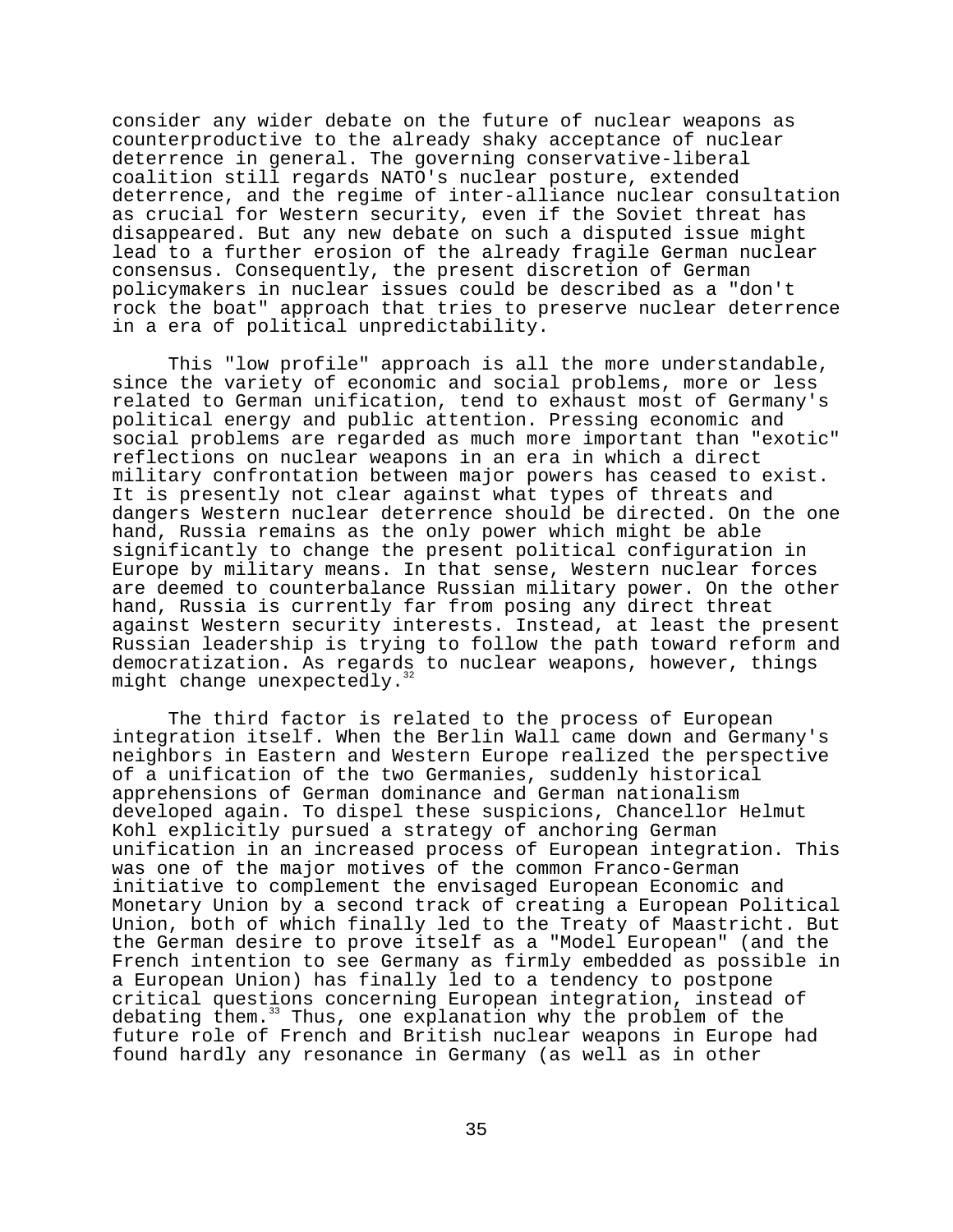European countries) is that it could not be answered quickly and that it might have interfered with the ambitious time-tables of European integration.

Now that support for the European Union has declined significantly, even in Germany, it seems to be even harder to find any attention directed toward the European nuclear question. Differing views on the depth and speed of European integration, the growing impact of "national interests" in foreign policy issues, and an eye-catching European impotence in dealing with security policy matters (e.g., the Gulf War and Bosnia) has caused a severe sputtering of the European motor. It becomes more and more apparent that the European Union is crucially lacking a political identity, and that it has been limited in the past primarily to an economic substance. Hence, at least in public, the question of how to integrate nuclear weapons in a common European foreign and security policy has lost much of its urgency.

All problems of a European nuclear force, like for instance, the hypothetical difficulties of devising politically satisfactory multilateral nuclear control mechanisms among sovereign governments, do not seem likely to become practical problems as long as the whole project of a European nuclear deterrent remains confined to exploratory dialogues between Great Britain and France.<sup>34</sup> Even these bilateral talks seem still to remain at the surface of the problems of European nuclear cooperation since the participants, at least for the time being, appear to be hesitant to go beyond purely exchanging national views and positions. For the purpose of broader nuclear cooperation in Europe, it might be imaginable to enclose nonnuclear countries in such a dialogue on European nuclear issues. With regard to Germany, however, such an option would face two major obstacles. On the one hand, a German voice in nuclear matters might fuel the habitual fears among its allies of Germany coming close to the nuclear trigger. This might, on the other hand, lead to something like a "preemptive compliance" on the German side in a sense that Germany will leave nuclear discussion to its nuclear allies.

#### **Germany and Nuclear Weapons: The Way Ahead**

Given that for years to come the US commitment to Europe appears reasonably credible and reliable, discussions about West European nuclear deterrent cooperation may remain abstract and can be deferred to an uncertain future, at least from a German viewpoint.<sup>35</sup> But what if, for whatever reason, the United States should significantly diminish its engagement in Europe, i.e., by reducing its conventional military presence down to zero and/or by the complete withdrawal of its air-launched nuclear forces presently deployed on European soil on NATO's Dual Capable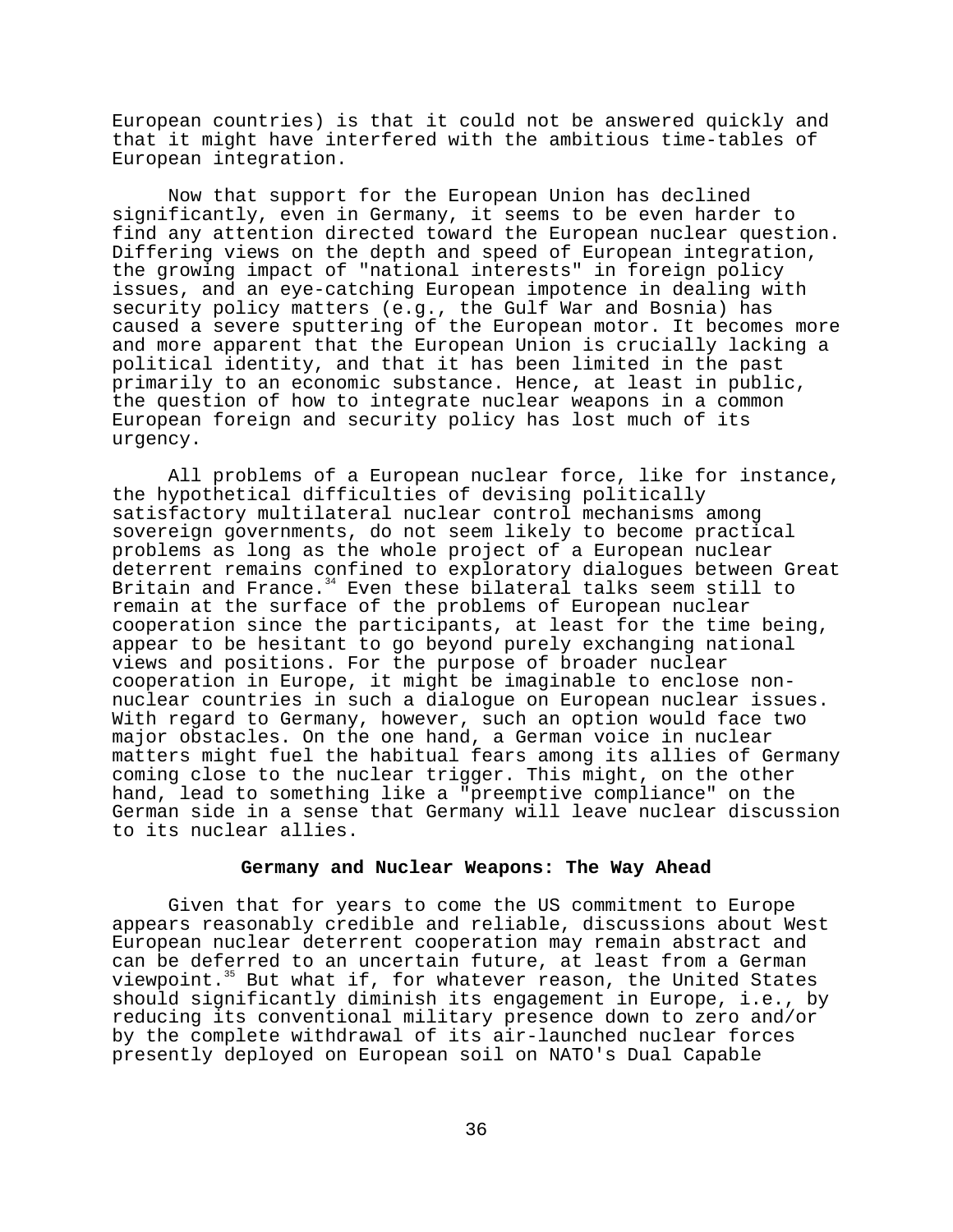Aircraft. Would this lead to a "leadership vacuum" in Europe, to a certain pressure on Germany to fill this gap by assuming a leadership role in European security, and to "an independent German nuclear force . . . at the end of this road," as predicted in a prominent US analysis?<sup>36</sup> Would not a withdrawal of all US forward-based nuclear forces from European soil de facto put an end to European (German) nuclear participation within NATO? And would such an essential reduction of German leverage force Germany to go for a national nuclear capability?

Any evaluation of these questions must necessarily remain highly speculative since there seem to be too many unknowns in the equation.<sup>37</sup> One thing can be said, however. With respect to the last consequence of a nuclear capability, present political trends and historical experiences render such a possibility extremely unlikely. In light of the present anti-nuclear tendencies in Germany, combined with the cautious attitude toward military power in general, the possibility of a majority of Germans striving for a nuclear weapons capability comes close to nil.<sup>38</sup> It is worth noting that there is not a single voice in the German political spectrum, not even on its extreme ends on the right and on the left, arguing for such a decisive step. Instead, in light of past public debates on extended deterrence in Germany, another possibility seems to be much more plausible. If Germany should perceive an impending US disengagement from its nuclear commitments and, therefore, gets the impression of a significant decrease of the credibility of the American nuclear guarantee, it might simply redefine the criteria for that respective credibility, as it did in the past.

Extended deterrence per se is plagued with a credibility problem. But credibility, i.e. the question of whether a nonnuclear country believes in the commitments of its nuclear ally, depends, by definition, on the perception of those under the nuclear umbrella (and, of course, on the perceptions of the party being deterred). The non-nuclear allies finally define (or redefine) whether they regard nuclear insurance as reliable, or whether they require further formal or informal measures like other force postures, different nuclear weapons deployment modes, or additional command and control procedures. For instance, the deployment of INF in the early 1980s served the purpose militarily to implement NATO's Selective Employment Plans, but politically to reassure the European allies of NATO's ability to hold Soviet territory under risk with European based nuclear weapons. This was seen as a basic requirement particularly by the Germans to minimize their credibility problems with regard to US extended nuclear deterrence capabilities. But when the superpowers agreed mutually to withdraw their Pershings, Cruise Missiles, and SS-20s, Germany redefined its conditions for nuclear credibility, by arguing that the remaining Pershing IA missiles (with a range below 500 kilometers) would suffice for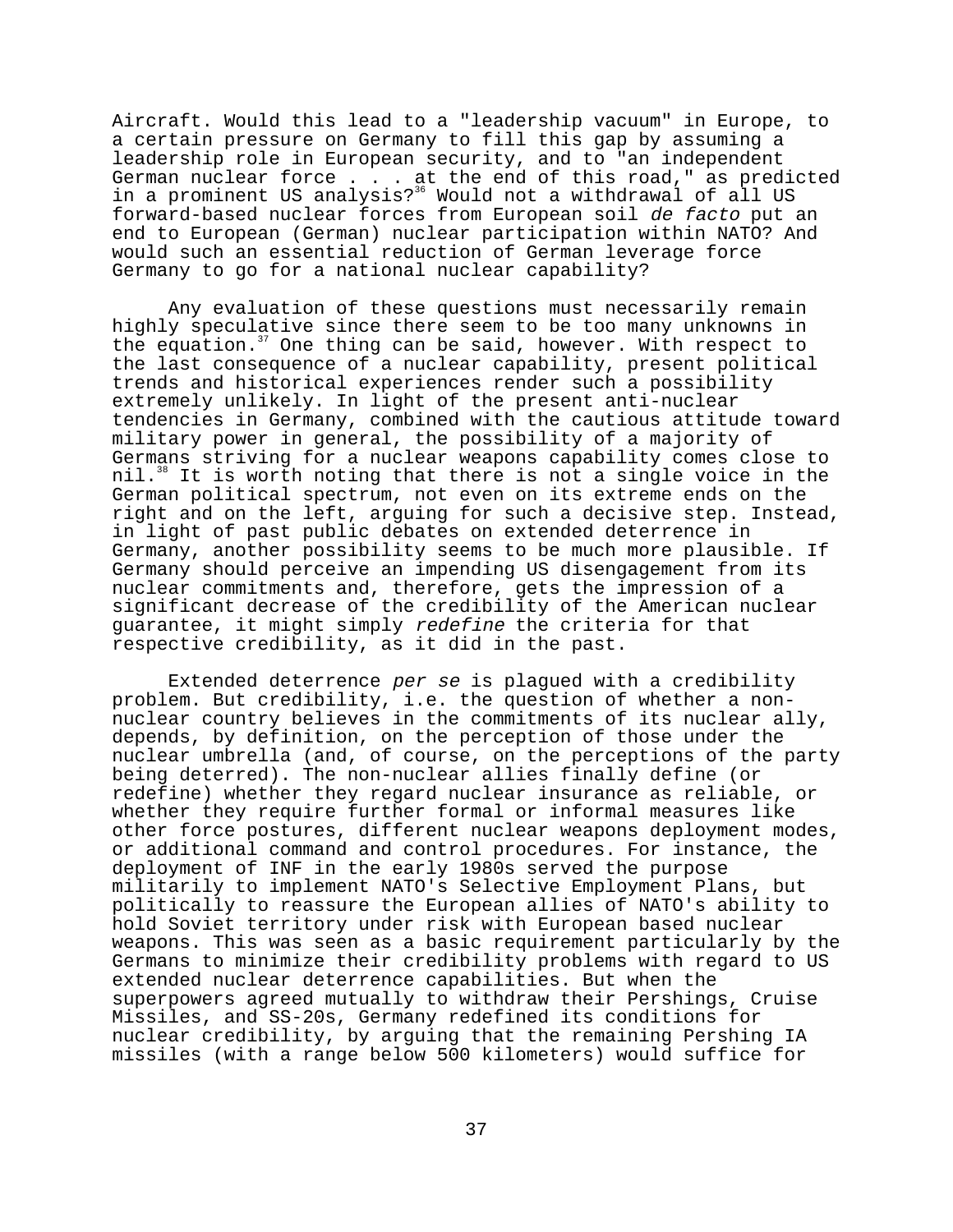extended deterrence purposes. When these weapons were also included in a comprehensive INF Treaty and needed to be dismantled as well, Germany redefined its criteria for credibility again by asserting itself that NATO's air-launched nuclear weapons would be a reasonable symbol for the US nuclear commitment. If these systems would be also withdrawn, Germany is likely to go further in its habit of redefining extended deterrence by stating that the US nuclear umbrella might be reliable even without American forces deployed on European territory.

Germany might bank on the fact that the ongoing process of nuclear reductions in East and West will significantly reduce the US nuclear vulnerability and will therefore increase the dependability of the American assurances. Germany might, perhaps, advocate a concept of "nuclear reconstitution," i.e., the ad hoc transfer of US nuclear forces to Europe in an emergency case, even if the deployment of nuclear weapons in Europe in the wake of a major crisis would be a highly escalatory measure and, therefore, extremely difficult to implement in reality.<sup>39</sup> Such a more "defensive" German behavior seems to be much more plausible than any attempt to "go nuclear."

# **Conclusions**

If the preceding analysis of Germany's nuclear policy proves to be correct, then the perspective of active German participation in a debate on West-European nuclear cooperation seems to look rather dim. The author is far from arguing that such German indifference is desirable, since a fundamental European nuclear debate cannot be avoided in the longer run anyway. The future of the nonproliferation regime, the question of extended nuclear deterrence, and the problems of nuclear status and nuclear legitimacy need to be addressed in a comprehensive manner. But, in their present disposition, political elites and the public in Germany appear to be disinclined to such a dialogue. It is worth noting that the perception of nuclear instabilities in the former Soviet Union, with respect to the disposal of the nuclear legacy of the Cold War (nuclear smuggling, nuclear terrorism etc.), has raised public interest in Germany concerning the safe and secure dismantlement of nuclear forces, but it has not fueled a German interest in European nuclear cooperation.

Obviously, those who endorse a new nuclear strategy debate in Europe have to face the fact that Germany, after years of harsh domestic battles on nuclear issues, now pays much more attention to a wide spectrum of other questions in the field of foreign and security policy and to a variety of domestic problems. However, the positive side effect of the present German passiveness in the debate on the future of nuclear weapons is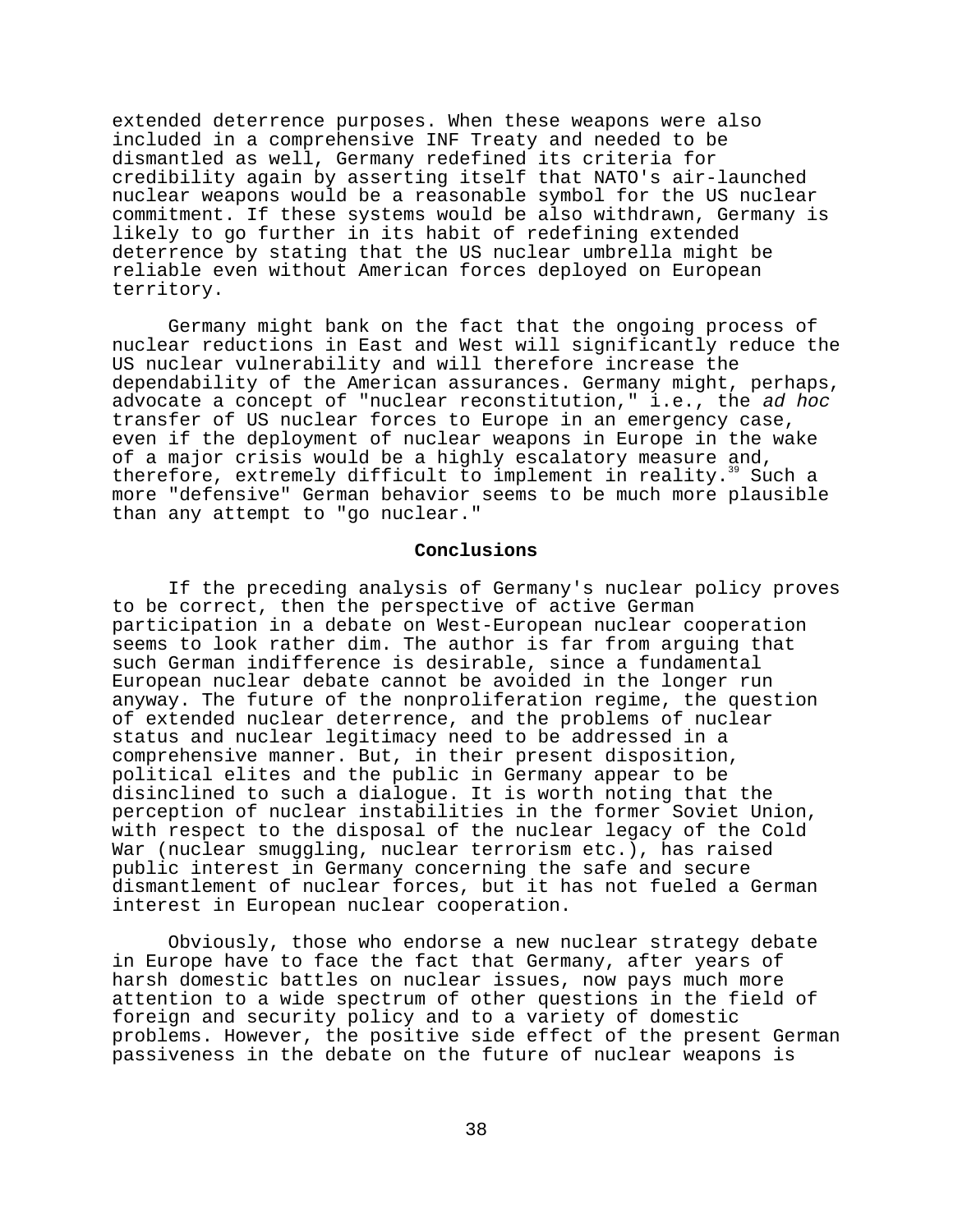that the US nuclear weapons deployed on German soil are no longer an issue of public uproar or even violent protest. This gives those in Germany who still believe in the necessity of a nuclear deterrence capability as a means of insurance in an era of transition the chance to proceed in their strategy of "don't rock the boat," and to keep the American nuclear weapons as long as the political unpredictability, particularly in Russia, remains.

#### **Notes**

1. See for instance, Selig S. Harrison, "Make the World Less Nuclear, With Zero as the Goal," International Herald Tribune (Paris), February 18, 1995. For the opposing view see Kathleen Bailey, "Why We Have to Keep the Bomb," The Bulletin of the Atomic Scientists, Vol. 51, No. 1, January/February 1995, pp. 30- 37.

2. See David S. Yost, "Nuclear Weapons Issues in France," in John C. Hopkins and Weixing Hu, eds., Strategic Views from the Second Tier: The Nuclear Weapons Policies of France, Britain, and China, San Diego: IGCC Publications, 1994, p. 40.

3. See Malcolm Rifkind, "The British Defence Strategy: What Role for Nuclear Weapons?," Speech delivered at the Department of War Studies, Kings College, London, November 16, 1993.

4. See for instance, the new party platform of the governing Christian Democratic Union.

5. In February 1995, a diplomatic initiative by the German government to convince the still hesitant members of the United Nations to agree to the indefinite extension of the NPT was strongly supported by the Social Democratic Opposition. For one of the few critics of that position, see Uwe Nerlich, Toward a New Nuclear Weapons Retime, Ebenhausen, Germany: Stiftung Wissenschaft und Politik, 1993.

6. Indications for these concerns are, for instance, the US decision not to export even small amounts of weapons-grade nuclear material for a German research reactor, or the skepticism on the French and British side when Germany joined the Western efforts to provide technical assistance for dismantling nuclear weapons in the Commonwealth of Independent States (CIS).

7. There were reports in early 1992 of a leaked draft of a US Defense Planning Guidance document that implied that Germany might choose to seek nuclear weapons. See David S. Yost, Western Europe and Nuclear Weapons, Livermore, CA: Lawrence Livermore Laboratory, CSTS, 1993, p. 17.

8. At the same time Germany was urged by its allies to leave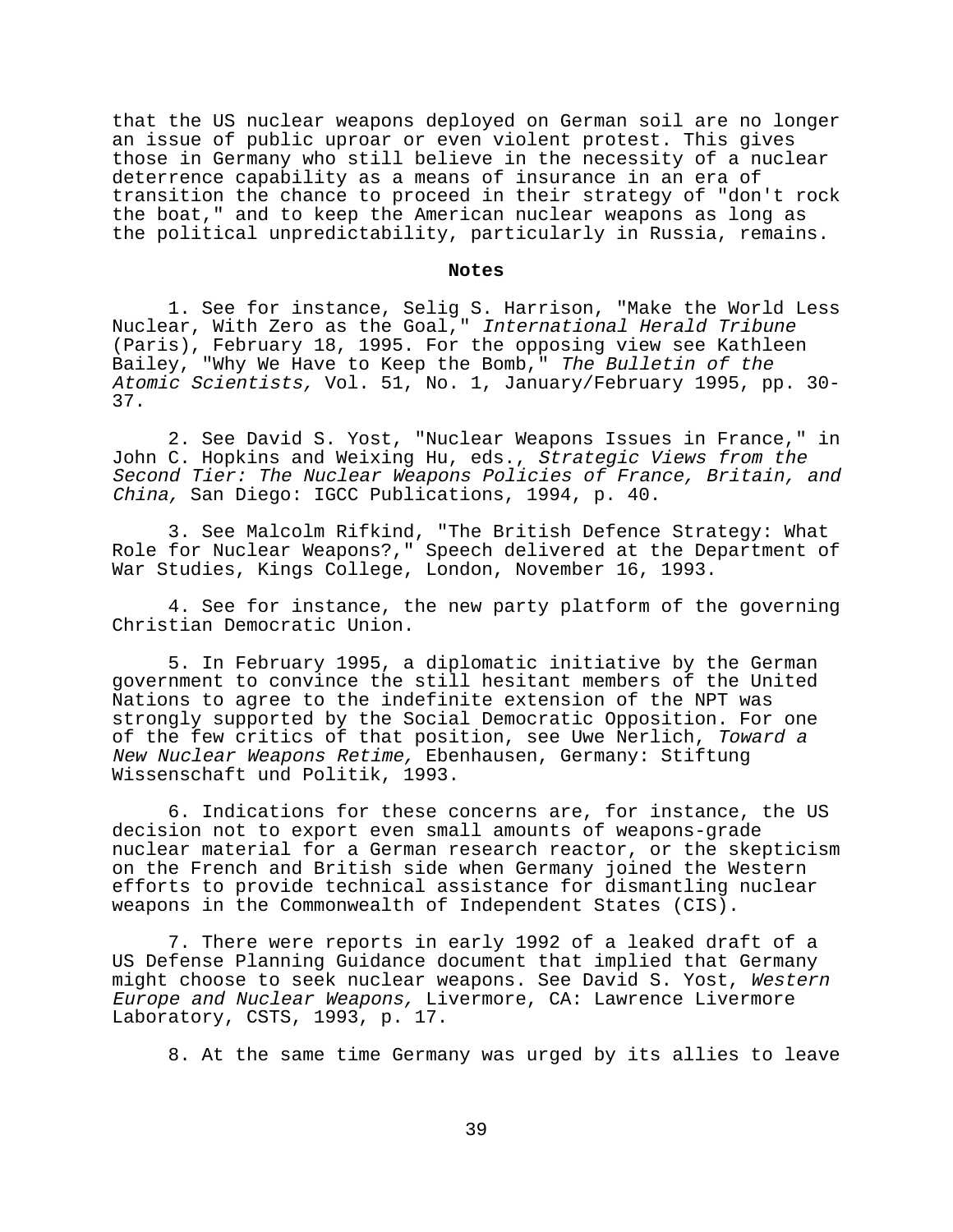its "observer status" in world politics and to show more international responsibility by permitting its armed forces to take part in combat operations beyond NATO's traditional boundaries. See Karl-Heinz Kamp, "The German Bundeswehr in Outof-Area Operations: to Engage or Not to Engage," The World Today, Vol. 49, August-September 1993, p. 165.

9. It should be recalled that it was a German request to the United States to deploy Pershing II and Cruise Missiles in Europe, indirectly formulated by Chancellor Helmut Schmidt in his famous speech at the International Institute of Strategic Studies in London in 1977. When it came to a US-Soviet agreement on the withdrawal of these weapons in 1987, it was Germany that was the most concerned of these nuclear reductions.

10. See Richard Hart Sinnreich, "NATO's Doctrinal Dilemma," Orbis, Vol. 19, No. 2, Summer 1975, pp. 46-476.

11. Reprinted in Dokumentation zur Abrustung und Sicherheit (Documentation on Disarmament and Security), Vol. 1, Bonn: Siegler, 1966, p. 79.

12. It is worth noting that Great Britain was excluded from this project. For more details, see Peter Fischer, "Das Projekt einer trilateralen Nuklearkooperation" (The Project of a Trilateral Nuclear Cooperation), Historisches Jahrbuch, Munchen: Alber, 1992, pp. 143-156. See also the memoirs of the former German Federal Minister of Defense Franz Josef Strauß, Erinnerungen, Berlin: Siedler, 1989, p. 313.

13. See Robert E. Osgood, The Case for the MLF: A Critical Evaluation, Washington DC: The Washington Center for Foreign Policy Research, 1964, p. 37.

14. US Secretary of the Treasury Henry Morgenthau proposed a plan in 1945 for dividing Germany into several small deindustrialized agrarian states. Such a "pastoralization" would, he argued, prevent Germany from becoming once again a threat for the United States.

15. Parallel to the signature, the German government published two documents on the NPT--an official note and a declaration--in which particular German interpretations of the NPT were codified. Reprinted in Dokumentation zur Abrustung und Sicherheit, Vol. 7, pp. 427-428.

16. It is worth noting that a draft version of the German NPT-declaration mentioned above contained an explicit reference to the nuclear components of a Western European defense. For political reasons, this reference was dropped in July 1968 by the German Inter-Ministerial Working Staff. See Mathias Kuntzel, Bonn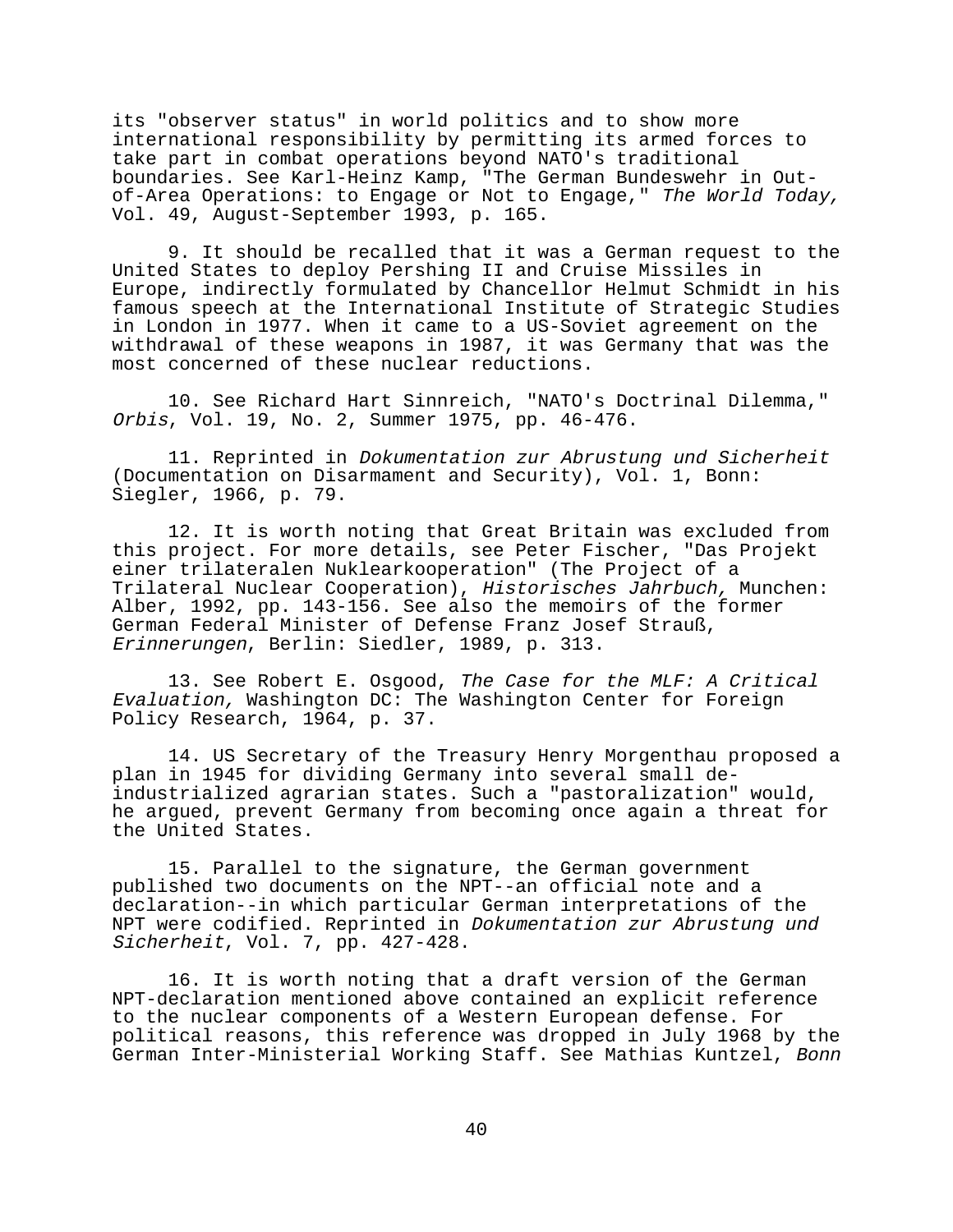& the Bomb, London: Pluto Press 1995, p. 123.

17. See Helga Haftendorn, Abrustungs- und Entspannungspolitik, Dusseldorf: Bertelsmann, 1974, p. 180.

18. The US administration had assured Germany that an all-European federal state would not be bound by the NPT. This was implicitly stated in the declaration by the Secretary of State, Dean Rusk, in a Senate hearing on the NPT on July 10, 1968. See Europa-Archiv, Vol. 25, No. 1, 1970, p. 5.

19. For such an argumentation, see Kuntzel, p. 166.

20. According to a close observer, carte blanche stirred the German press and the Bundestag more than any previous maneuver involving nuclear weapons, or any statement on the atomic defense of Europe. See Hans Speier, German Rearmament and Atomic War, New York: Row, Peterson & Company, 1957, p. 182.

21. After harsh protest by the American military and by the European allies, the "Radford Plan" was finally cancelled.

22. See the fundamental study by Paul Buteux, The Politics of Nuclear Consultation in NATO 1965-1980, Boulder, CO: Westview Press, 1983.

23. For an authoritative source, see Michael Legge, Theater Nuclear Weapons and the NATO Strategy of Flexible Response, Santa Monica, CA: Rand Corporation, 1983.

24. See Karl-Heinz Kamp, Die nuklearen Kurzstreckenwaffen der NATO 1945-1991: Strategie und Politik (NATO's Short Range Nuclear Forces 1945-1991: Strategy and Politics), Sankt Augustin, Germany: Konrad-Adenauer-Stiftung, 1993.

25. According to the results of the referendum of November 1994, Norway will not join the European Union as originally scheduled.

26. As an advocate of the more existential model, see Frederic Bozo, "A West European Deterrence Posture: Prospects and Issues," in Thomas J. Marshall and Jérome Paolini, eds., What Future for Nuclear Forces in International Security?, Paris: Institut francais des Relations internationales, 1992, p. 81. For the traditional view, see Roberto Zadra, "European Integration and Nuclear Deterrence After the Cold War," Chaillot Papers No. <sup>5</sup>, Paris: Institute for Security Studies, Western European Union, 1992, p. 29.

 27. One of the few exceptions: Florian Gerster and Michael Hennes, "Minimalabschreckung durch die Kernwaffen Englands und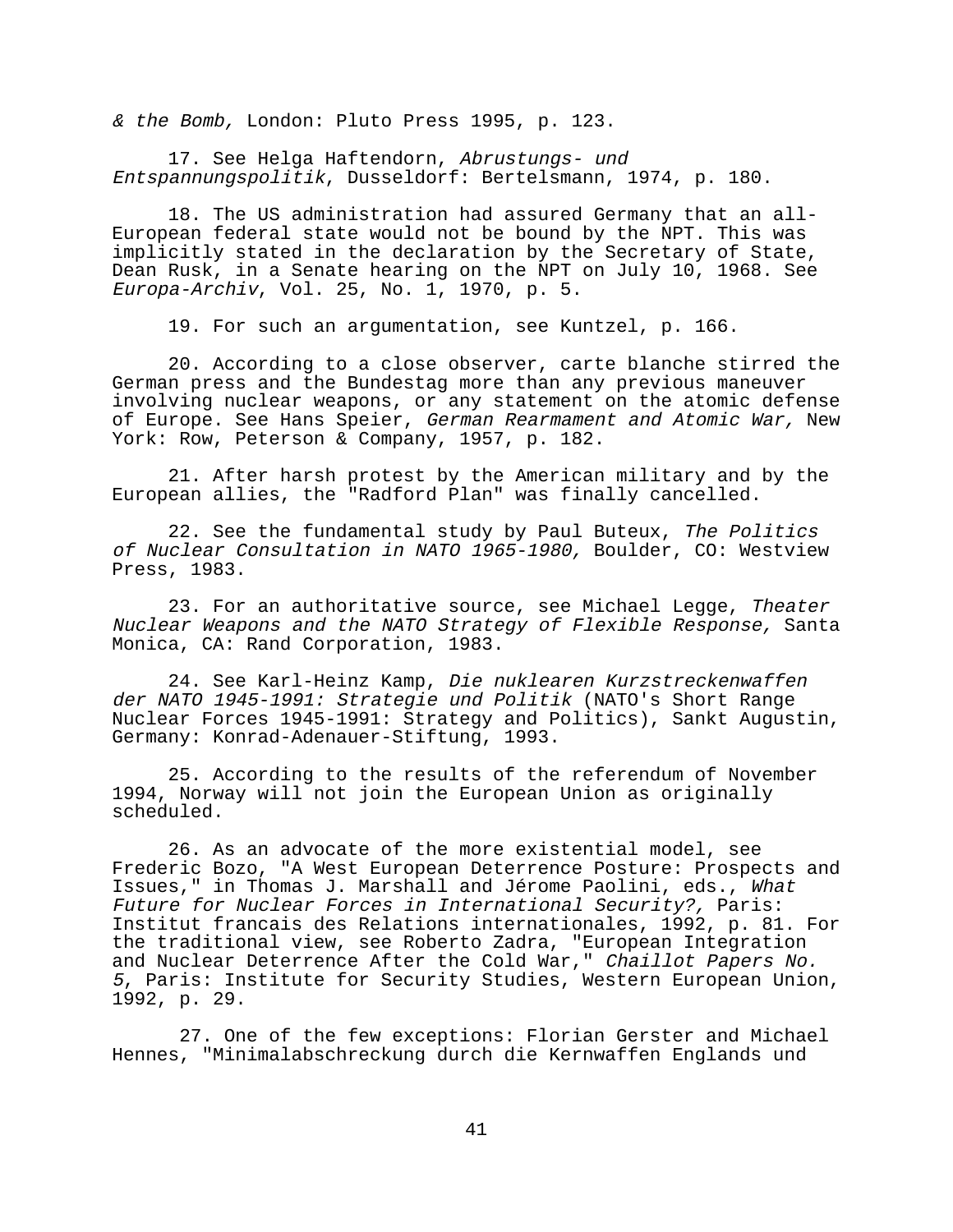Frankreichs" (Minimum Deterrence with France's and Great Britain's Nuclear Forces), Europaeische Wehrkunde, Vol. 34, August 1990, p. 443.

28. It was France, now one of the major advocates of a European nuclear deterrent, that rejected the idea of extended deterrence right from the beginning. From the French perspective, nuclear weapons were only suitable to protect the nation which had the full command and control over the weapons. For decades the French credo had been the catchphrase "La nucléaire ne se partage pas." However, there are signs that the French position is changing.

29. A recent example is the performance of the European Union in the war in the Balkans which came down to a minimalist approach as the "lowest common denominator," which has been limited by and large to humanitarian assistance. See Michael Brenner, "The EC in Yugoslavia: A Debut Performance," Security Studies, Vol. 1, No. 4, 1992, p. 586.

30. On this issue, see the fundamental analysis by Robert E. Osgood, NATO--the Entangling Alliance, Chicago: University of Chicago Press, 1962.

31. In that sense, US nuclear commitments, combined with the nuclear nonproliferation regime, have intended to freeze the given distribution of nuclear weapons, and firmly and formally to render NATO into an alliance of nuclear unequals.

32. "Let me remind you that Russia has little prospect of returning to the kind of conventional force structure that they had at the height of the Cold War due to the collapse of their economy and the change in their political situation. It is a less expensive and less demanding matter for them to return to a much more aggressive nuclear posture. If something goes wrong in Russia, it is likely that it is in the nuclear forces area that we will face the first challenge." John Deutch, former-US Deputy Secretary of Defense, press conference news release by the Office of the Deputy Secretary of Defense for Public Affairs, Washington, DC, September 22, 1994, p. 7.

33. This holds particularly true for Germany, where there has been hardly any controversy on Germany's European course between the government and Social Democratic opposition.

34. Yost, Western Europe and Nuclear Weapons, p. 17.

35. It is telling that in the new White Paper of the German Ministry of Defense, European Nuclear Cooperation is not even mentioned.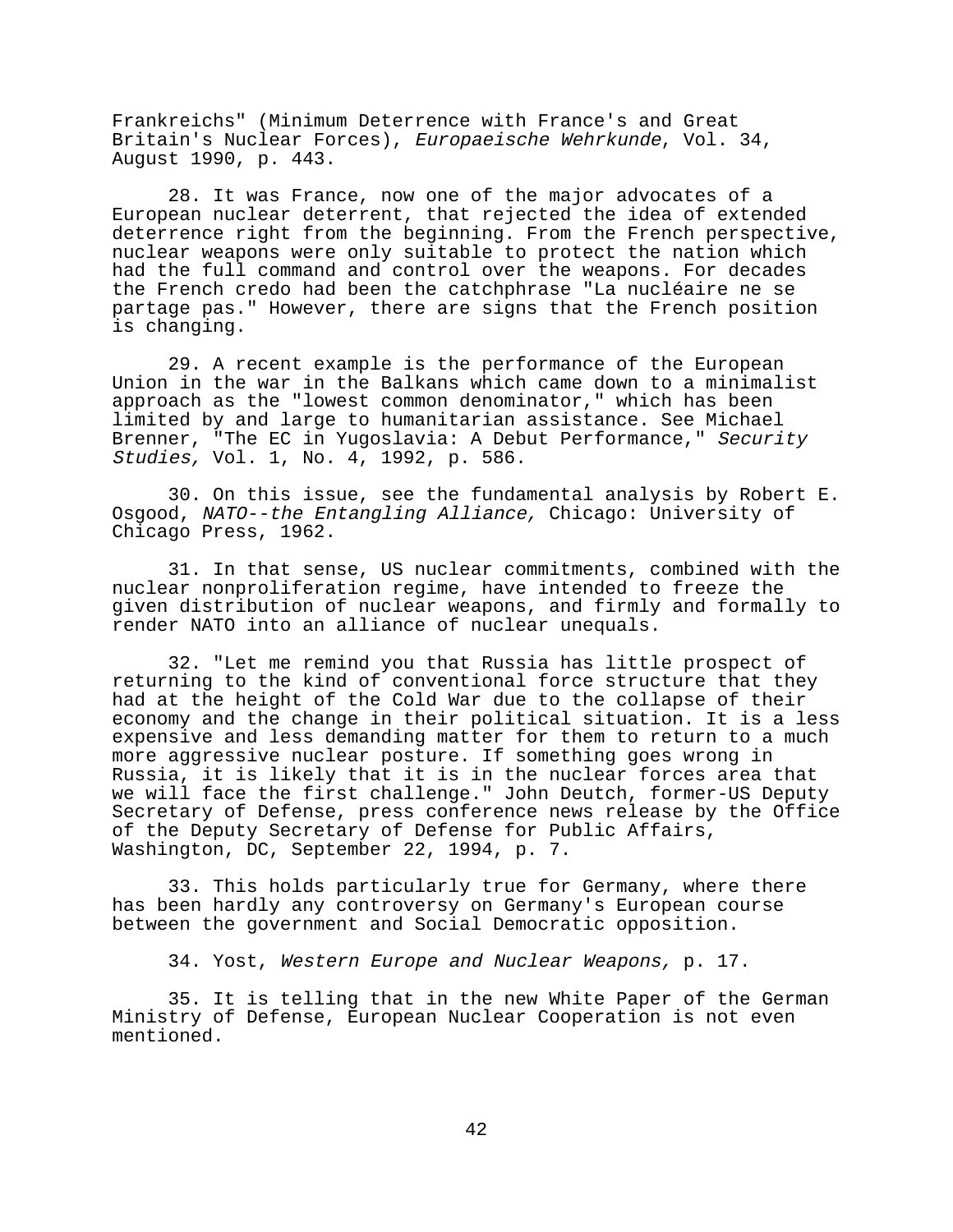36. Johns Hopkins Foreign Policy Institute, The Franco-German Corps and the Future of European Security: Implications for US Policy, Washington DC: Paul H. Nitze School of Advanced International Studies, 1992, p. 2.

37. One of the "unknowns" is the question whether Germany at all in the future perceives at least a "residual threat" in Europe that needs to be contained by nuclear forces. In an (admittedly most unlikely) scenario of a comprehensive democratization of the European continent with successful institutions and structures of collective security, the importance of the nuclear question would decrease significantly. If a contrasting long term scenario should materialize, ending up in a significant increase in nuclear weapons states all around the globe, the German position toward nuclear weapons and nuclear deterrence might be completely different. However, this would require a fundamental change in German perceptions on nuclear weapons.

38. According to a recent public poll in Germany conducted by the American RAND Corporation, only 14 percent of the Germans polled wanted their country to have its own nuclear capability. See Wall Street Journal, February 16, 1993.

39. As an advocate of that concept see Karl Kaiser, "From Nuclear Deterrence to Graduated Conflict Control," Survival, Vol. 32, No. 6, November 1990, pp. 483-496.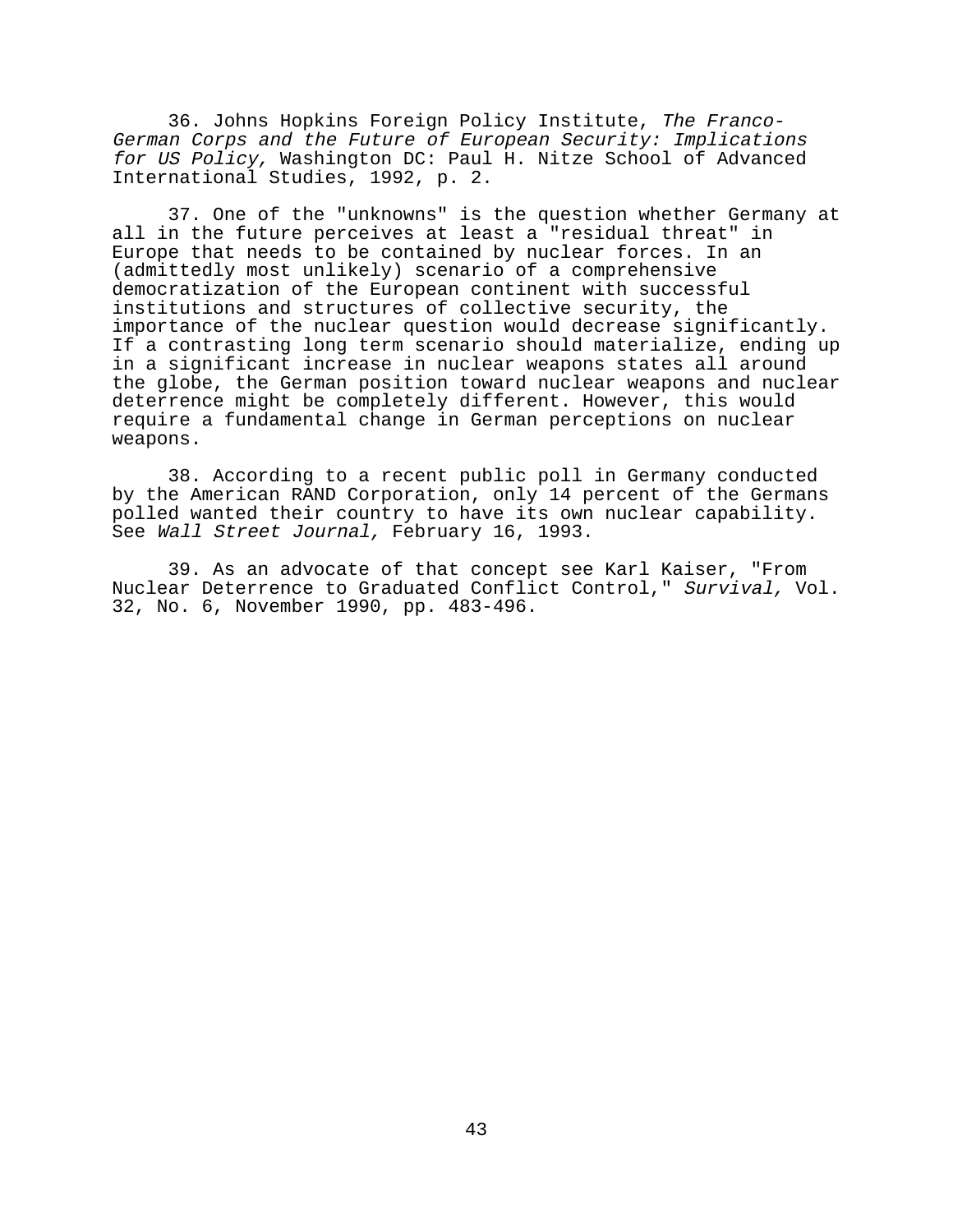## **DEFENSE PLANNING AND THE BUNDESWEHR'S NEW SEARCH FOR LEGITIMACY**

#### Thomas-Durell Young

Recent developments would apparently manifest significant successes for the efforts of the Christian Democratic Union (CDU)/Christian Socialist Union (CSU)/Free Democratic Party (FDP) coalition government to reach a greater degree of "normalization"<sup>1</sup> in the defense structures and policy of the Federal Republic of Germany. Perhaps most significantly, on June 30, 1995, the Bundestag endorsed the government's decision to send elements of the Bundeswehr to participate in United Nations' (UN) peace support operations in Bosnia-Herzegovina.<sup>2</sup> That this act followed almost eight months of, at times, partisan debate which resulted in the end in sizeable support for the government from defectors from the opposition Social Democratic Party (SPD) and the Greens, can be assessed as a major development in the evolution of German defense and foreign policy.

Moreover, the publication in July 1994 of a key defense planning document, immediately following the decision by the Constitutional Court which supported the government's contention that Bundeswehr participation in UN-sponsored peace support operations was legal, outlined the government's plans to restructure the Bundeswehr for the post-Cold War security environment.<sup>4</sup> These developments evince, according to one wellregarded American observer of German security policy, that a new "political and strategic rationale for the Bundeswehr has been embraced" and that a new German attitude has developed toward fulfilling Bonn's security responsibilities as a member of the Western Alliance.<sup>5</sup> Given that (according to one press report) the Luftwaffe in August 1995 was involved in combat air operations over Bosnia-Herzegovina, this thesis would appear to be the case.<sup>6</sup>

However, a review of other less well-known and understood aspects of the ongoing German defense debate could lead to other conclusions. While fully acknowledging that Bonn has made major strides in its ability to exercise its reestablished national sovereignty, significant challenges to transforming the Bundeswehr remain to be addressed. Specifically, these issues include continuing problems in effective defense planning and an, as yet, incomplete political debate and agreement over the future of conscription.

Closely related to these two problems is a potentially greater impediment to effective long term German defense planning: the lack of debate over the need to review the basis of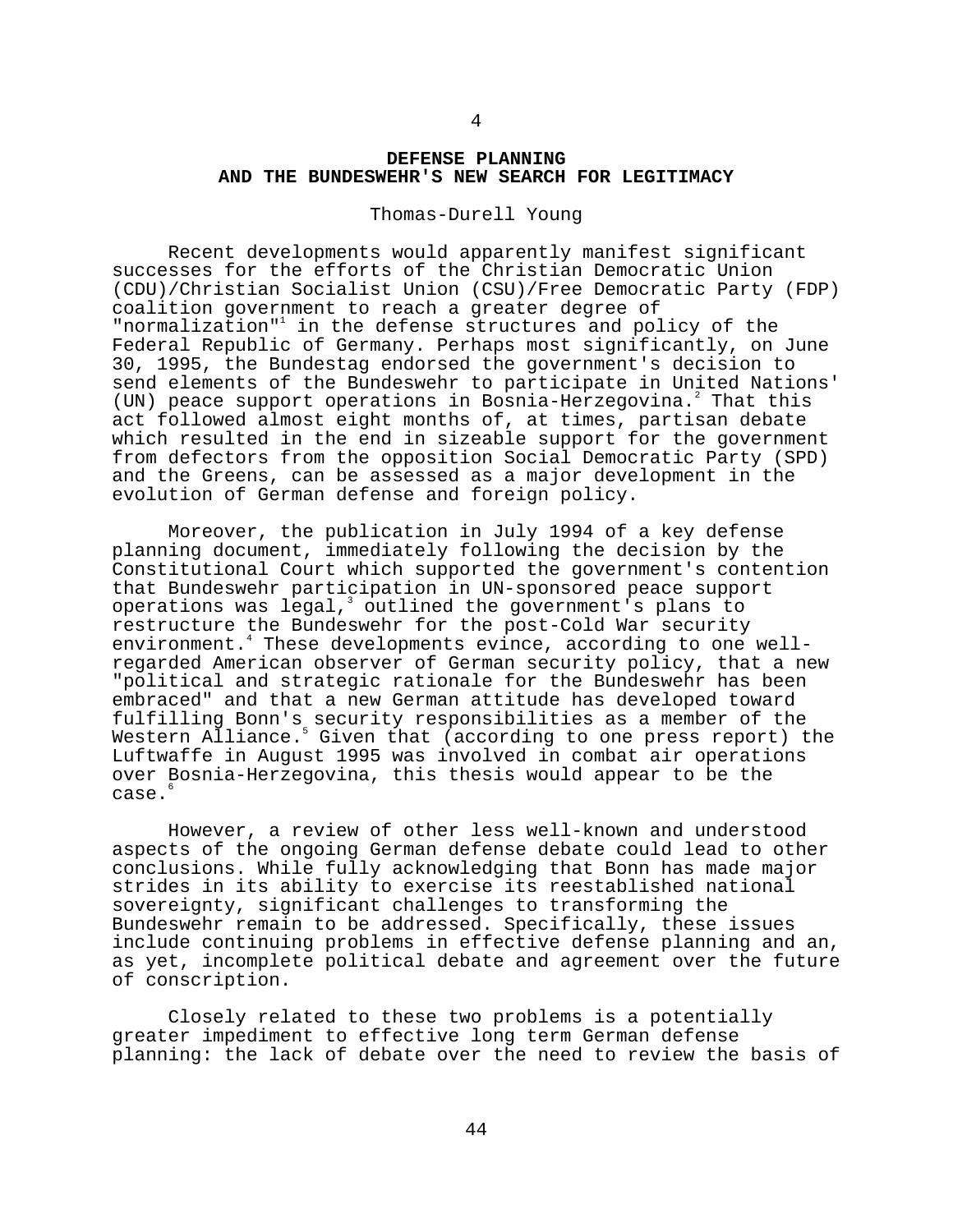the Bundeswehr, i.e., its institutional legitimacy in German society. While perhaps seemingly inconsequential to some, in reality, such a debate is of overwhelming importance for the Bundeswehr, since its creation and until unification, it was founded with the sole mission of securing the defense of Germany. As such, to cite Wolfgang Schlör, ". . . the Bundeswehr has always been less a manifestation of statehood than a means of defending against the Soviet threat. With this threat gone, the very existence of the German military is in question."

What is disturbing about recent defense plans presented by Federal Minister of Defense Volker Ruhe, is that the coalition government has launched what will surely be the most fundamental restructuring of the Bundeswehr in its short history, to enable it to participate in peace support operations which it has heretofore not undertaken. This reorganization is taking place without the necessary political debate to garner multiparty support for this ambitious transfiguration of the Bundeswehr. Rather, the government has followed a slow, incremental policy of participating in new military missions, while transforming elements of the armed forces. While perhaps politically prudent, in the short term, this policy has enabled the government to avoid addressing two fundamental and sensitive questions closely tied with this reorganization: the Bundeswehr's institutional legitimacy and the future of conscription.

This essay will argue that the largest and most modern allied military force on the European continent is being restructured, absent political consensus in the Bundestag. In consequence, given that the Bundeswehr and the military profession have not enjoyed wide public acceptance in the Federal Republic,8 German post-Cold War defense planning is being based upon dubious premises. The purpose of this essay is to assess and critique post-Cold War German defense planning and examine the significant domestic political limitations to the Federal Republic exercising national military power outside its borders. This holds true both for Bundeswehr participation in peace support and power projection operations.

### **Defense Planning: Prospects and Problems**

An initial assessment of current defense planning in the Federal Republic reveals what appears to be forward thinking and rational plans for restructuring the Bundeswehr. All but forgotten are the painful memories of the ill-fated Bundeswehrplanung 94 (Federal Armed Forces Master Planning Document).<sup>10</sup> Published in December 1992, this master planning document was envisaged to provide the basis for the post-Cold War restructuring of the armed forces to a peacetime strength of 370,000 as denoted in the "Two-plus-Four Treaty." Chancellor Helmut Kohl, however, disavowed this structural plan in February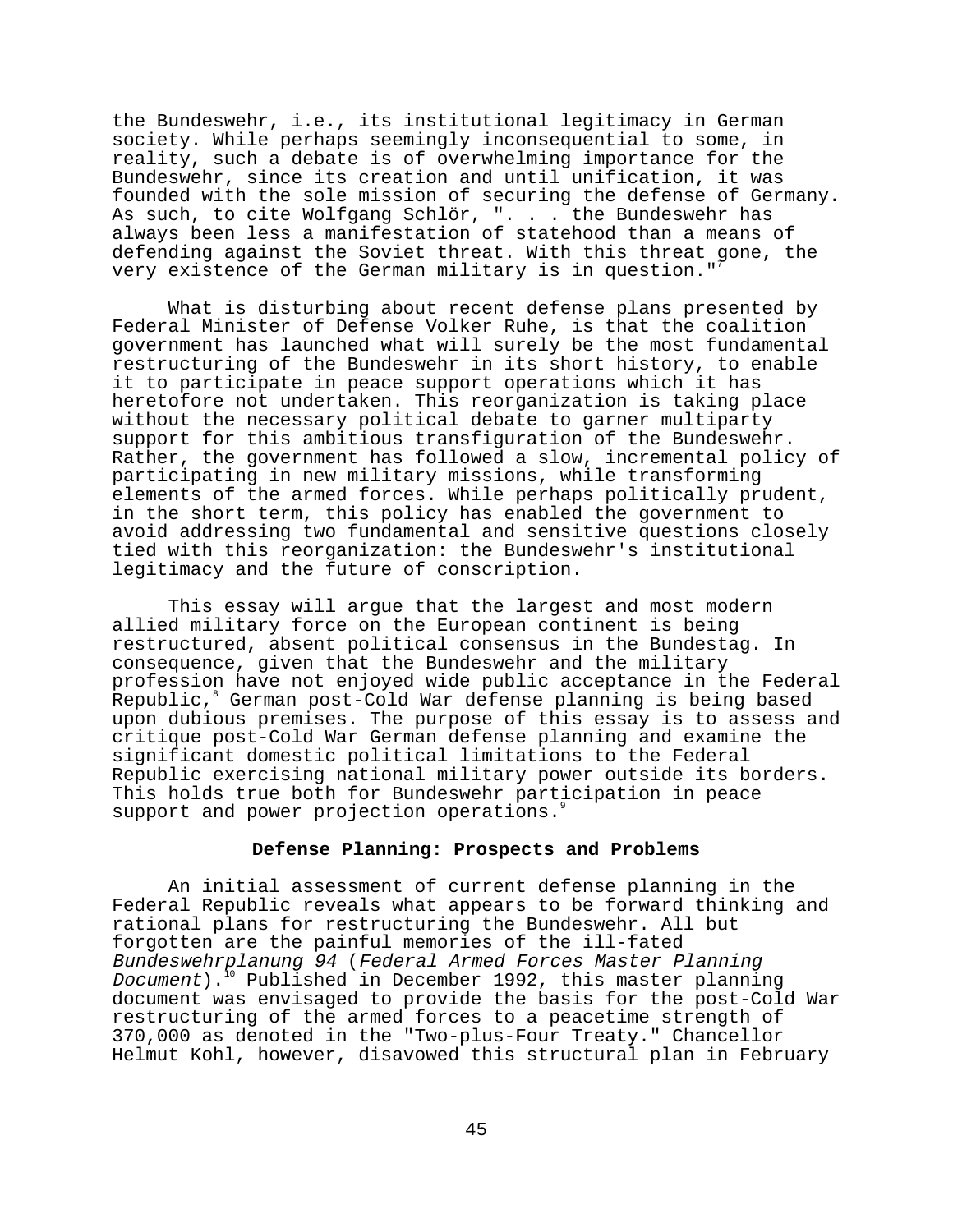1993, because of publicly acknowledged financial shortfalls (and a privately-admitted, unanticipated increase in conscientious objectors) which invalidated many crucial planning assumptions.11 As a result, German defense planning entered into a state of purgatory from which it truly did not reappear until July 1994.<sup>12</sup>

Inconsistent government financial and personnel end-strength guidance complicated long term defense planning after February 1993 (the latter point will be discussed below). Financial expenditures declined from DM 53.6 billion in 1991 to a projected DM 48.4 in 1996, which has been further reduced by an additional DM 1.4 billion for 1997.<sup>13</sup> The need for the Bundesministerium der Verteidigung--BMVg (Federal Ministry of Defense) to expend sizeable sums of money for capital-intensive projects associated with unification (i.e., disposal of enormous East German armament stocks and the need to renovate dilapidated eastern military facilities) further exacerbated financial planning. Given that the size of the Bundeswehr fell from approximately 480,000 in 1991 to below 370,000 in 1994, one could argue the logic for financial reductions. However, a more revealing indicator of this financial impact upon Bundeswehr planning is the percentage of capital acquisition in the defense budget, which has dropped from a Cold War level of 30 percent to a current figure of 21 percent.<sup>14</sup>

Whereas consistent long term financial guidance has been lacking, interestingly, conceptual guidance for restructuring the Bundeswehr has been relatively consistent. Shortly after unification, the BMVg announced a number of service reorganization plans, e.g., Heeresstruktur 5 (Army Structural Plan 5). These plans envisaged shifting resources and personnel from the traditional emphasis of the Bundeswehr, i.e., territorial defense, to the creation of reaction forces. While the force sizes outlined in these plans essentially became irrelevant following the demise of Bundeswehrplanung 94, their conceptual emphases remains very much in effect in their successor service development plans. In other words, there was little question that the Bundeswehr would be restructured with the aim of preparing part of it for new missions outside of the Central Region, as recognized by the Alliance's New Strategic Concept. $<sup>1</sup>$ </sup>

Specific policy guidance for this shift in the Bundeswehr's orientation has been stated in key defense planning documents. Generally overlooked, but possibly the most influential post-Cold War defense planning document has been the Verteidigungspolitische Richtlinien--VPR (Defense Policy Guidelines), published in November 1992. $^{16}$  These were the first defense policy guidelines issued by a German government since 1979, and importantly, they are unclassified. The document is important because it openly addresses the security policies of a unified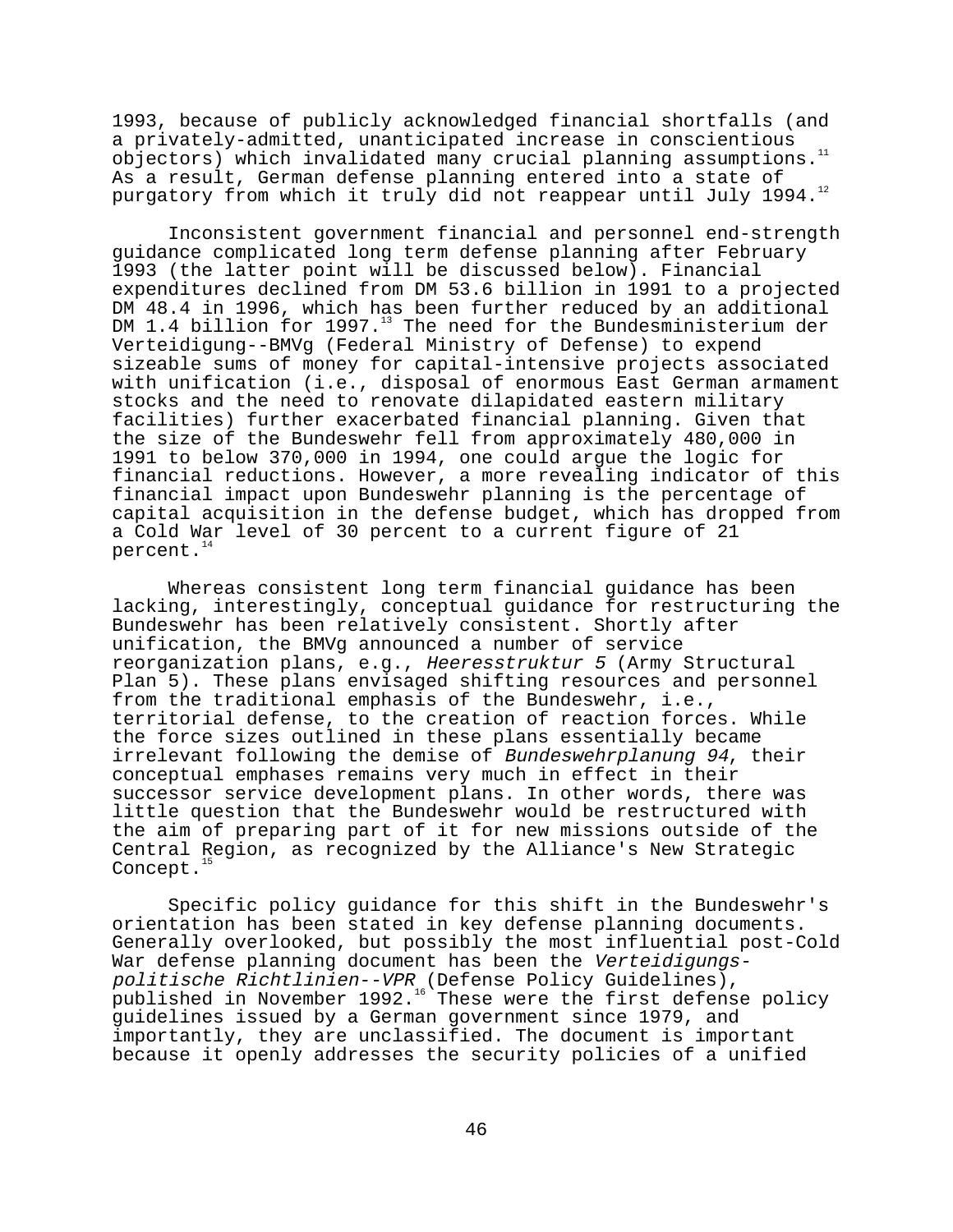Germany and defines German national interests in the post-Cold War world.<sup>17</sup> From a planning perspective, the VPR, therefore, should constitute the primary document for all subsequent force structure planning.<sup>18</sup> Thus, from the VPR, the Militärpolitische Zielsetzung (Military Policy Objective), the Bundeswehr Konzeption (Federal Armed Forces Concept), and finally Bundeswehrplanung should be developed.

While broad in scope but short in detail, the key planning thrust of the VPR is to lay the basis for the future force structure of the Bundeswehr, particularly the need to raise reaction forces.<sup>20</sup> This force structure quidance was continued in the much more publicized document, White Paper  $1994.^{21}$  Reflecting the evolution in the political debate over the future missions of the Bundeswehr since the publication of the VPR, the White Paper explicitly stated the Bundeswehr would participate in peace support operations under the auspices of the United Nations.<sup>22</sup> Information regarding force size are stated only in a broad sense and little mention is made of the future outlook for main defense forces.<sup>23</sup>

Viewing these documents as the conceptual skeleton, the Konzeptionelle Leitlinie zur Weiterentwicklung der Bundeswehr-- KLL (Conceptual Guideline for the Future Development of the Federal Armed Forces) constitutes the flesh in terms of detailed force planning. The KLL provides the government's intentions concerning the projected strength of the Bundeswehr, the role that conscription will play, and the organization of combat forces. On the first point, the KLL stated that force planning would be predicated upon a total force of  $340,000.^{24}$  To man this force conscription would be continued. But, the term of service would be reduced from 12 to 10 months, except for volunteers choosing to serve in reaction forces, who must agree to serve for 13 months.<sup>25</sup> Significantly, the KLL announced that the bulk of the Bundeswehr would retain its traditional main defense mission, but specific organizational structure would be finalized later. Fifty thousand personnel (professionals and volunteer conscripts) would be slated for service in the reaction forces, consisting of:

# Army: 5 1/2 brigades

Air Force: 6 squadrons of attack, air defense, aerial reconnaissance and dual-capable aircraft; 2 mixed air groundbased air defense units; and, 2 to 3 air transport groups

Federal Navy: 2 high-sea operational groups.<sup>26</sup>

The government further clarified its intent on March 15, 1995, with the release of Ressortkonzept zur Anpassung der Streitkräftestrukturen, der Territorialen Wehrverwaltung und der Stationierung (Departmental Concept for the Adaptation of the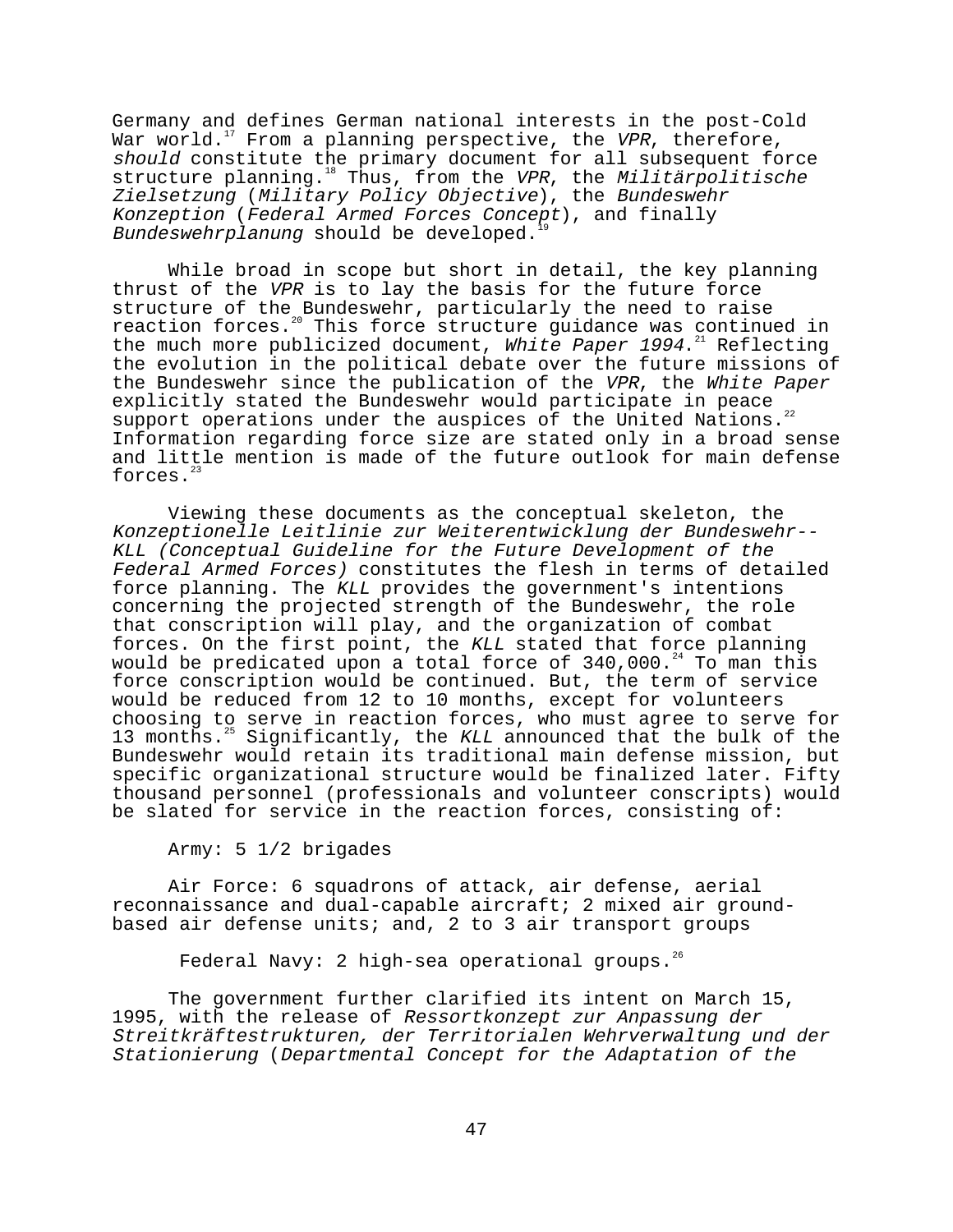Armed Forces' Structures, Territorial Defense Administration, and Stationing) which outlined how main defense forces would be organized.<sup>27</sup> This document provided additional force structure reductions (e.g., under the army's structural plan--Army for New Teductions (c.g., and the dimensional contract of the army will consist of 22 brigades (organized in 7 divisions). However the army will have the ability to expand to 26 brigades in crises. $^{29}$  The Luftwaffe and Bundesmarine were saved from any major reductions or reorganizations.<sup>30</sup>

The above *précis* of post-Cold War German defense planning outlines the basic structural changes of the Bundeswehr. What is less widely known and understood is the bureaucratic backdrop against which these documents were developed. A minor criticism could be made that these documents did not follow the traditional form of long-standing planning processes.<sup>31</sup> Given the end of the Cold War and the massive changes the Bundeswehr had to undergo to adjust itself to the new security environment (and to conform to NATO force structure changes), a strong argument can be made that the modalities employed to effect this reorganization and subsequent results are justifiable. For example, in view of prevailing financial limitations, it is clear that there are insufficient funds to field a Bundeswehr of 370,000, as some officials in the FDP insisted upon maintaining (for unclear political reasons) in 1994. $32$  To do so would have produced a defense force with severe operational limitations and would have inhibited modernization efforts.<sup>3</sup>

However, these new planning modalities and results do point to a less complimentary assessment of the coalition's, or more specifically Federal Defense Minister Ruhe's, handling of this affair.<sup>34</sup> In effect, the Bundeswehr experienced four major restructuring and stationing concepts within almost as many years. These circumstances indicate a lack of far-sighted planning guidance on the part of the ruling coalition. So severe were these problems that in 1993 the civilian and military personnel committee of the Bundeswehr and BMVg sent an open letter to the Bundestag criticizing chaotic military planning and failures in senior political leadership.<sup>3</sup>

The BMVg's senior political leadership also developed these plans in a vacuum. When details of the KLL (with its controversial reduction in military service and overall force structure) were leaked to the press in April 1994, $36$  a major political storm erupted within the CDU/CSU/FDP coalition.<sup>37</sup> The sensitive proposal to reduce personnel to 340,000 and conscription to 10 months had not been discussed in the coalition, let alone briefed to the Bundestag defense committee. The issue of the reduction in the term of military service was not well-received by many CDU/CSU Defense Committee members, because of their fear that such a reduction would undermine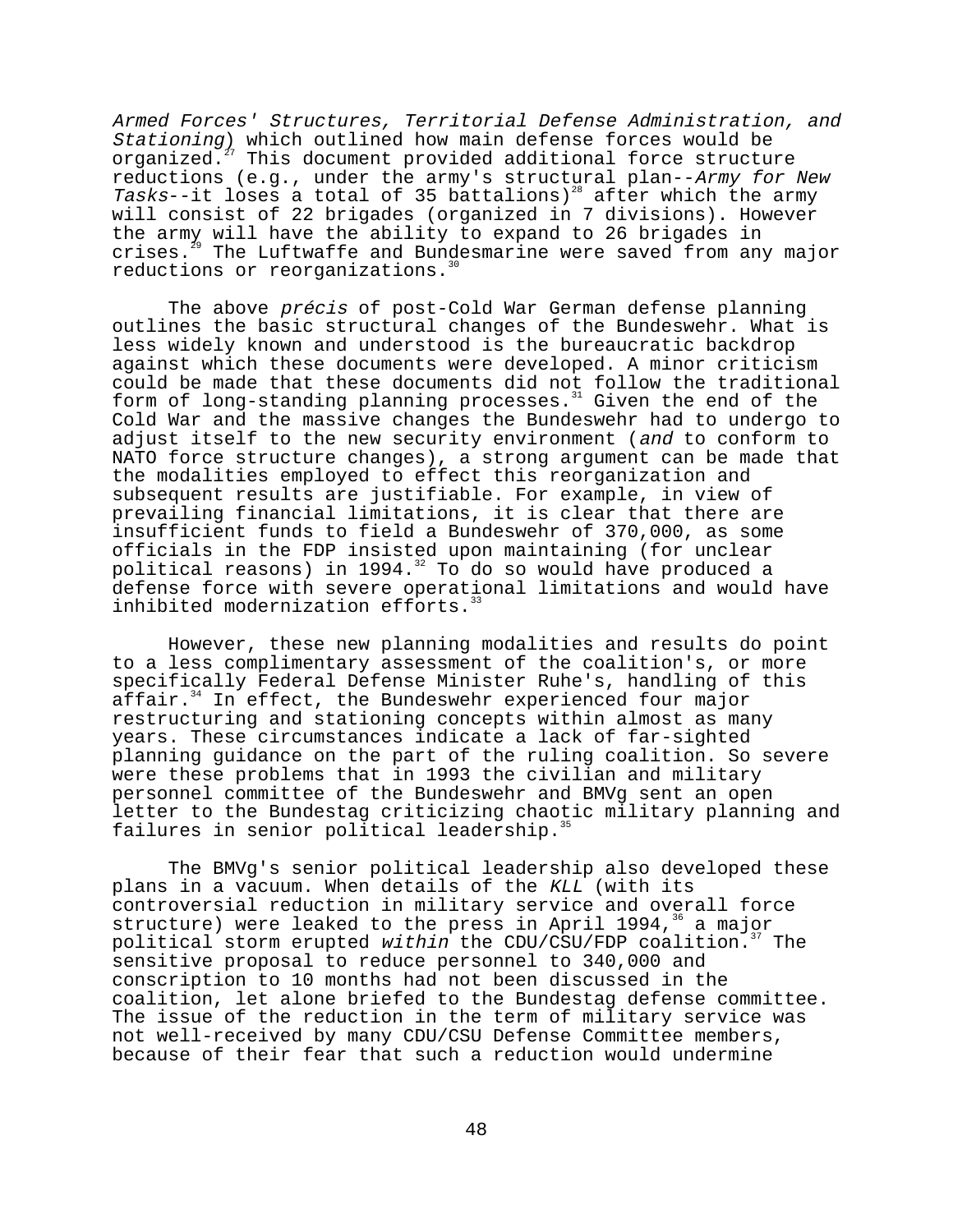conscription and lead to the creation of a professional army.<sup>38</sup>

Given the political uproar surrounding the KLL and the ensuing bureaucratic tempest which struck the BMVg, two important observations are in order. First, apparently these plans were developed without the full expertise and assistance from the responsible division (VI) for force development in the Central/Joint Staff (Fuhrungsstab der Streitkräfte--Fu S VI).<sup>39</sup> Second, and perhaps most significant for this paper, the KLL in particular was developed in isolation from the Defense Committee of the Bundestag. The plans, which were eventually and grudgingly<br>accepted by CDU/CSU/FDP defense experts,<sup>40</sup> failed to take into accepted by CDU/CSU/FDP defense experts, $4$ consideration prevailing political sensitivities over the continuation of conscription. Given the power that the Bundestag and its Defense Committee exercise in the defense decision-making process, that the committee was unaware of the proposals contained in the KLL is surprising, to say the least.

To summarize, the coalition government has effected a number of far reaching planning initiatives to change the structure of the Bundeswehr to meet new post-Cold War missions. However, inconsistent financial guidance, inter alia, has resulted in fractured planning guidance. Equally disruptive and less well understood, has been the inability of the coalition government to come to closure on the end-strength of the Bundeswehr. To be sure, this question is dependent upon finances. Nevertheless, the numerical size of the Bundeswehr is also very much a function of conscription. And, it is to this political pandora's box that this essay must next turn.

# **Staatsburger im Uniform**

That there has been an intense debate in the Federal Republic over the Bundeswehr's potential participation in peace support operations there can be no disagreement. As Robert Dorff describes elsewhere in this compendium, the issue of German participation in these new missions has resulted in a far reaching debate over a unified Germany's place in the world and has produced some interesting domestic alignments in the political constellation of the Bundestag. Yet, while the defense debates have been heated over the issues of finances and the ultimate peacetime size of the Bundeswehr, what has been missing is a discussion on a deeper and more fundamental matter, the future of conscription and who serves and for how long.

Writing in 1991, Geoffrey Van Orden presciently observed that "The debate over conscription goes to the heart of the contemporary German dilemma over the function of the armed forces." $41$  In addition to serving as a cost-effective means of raising manpower, conscription has come to play a pivotal political role in the Federal Republic. Importantly, it has also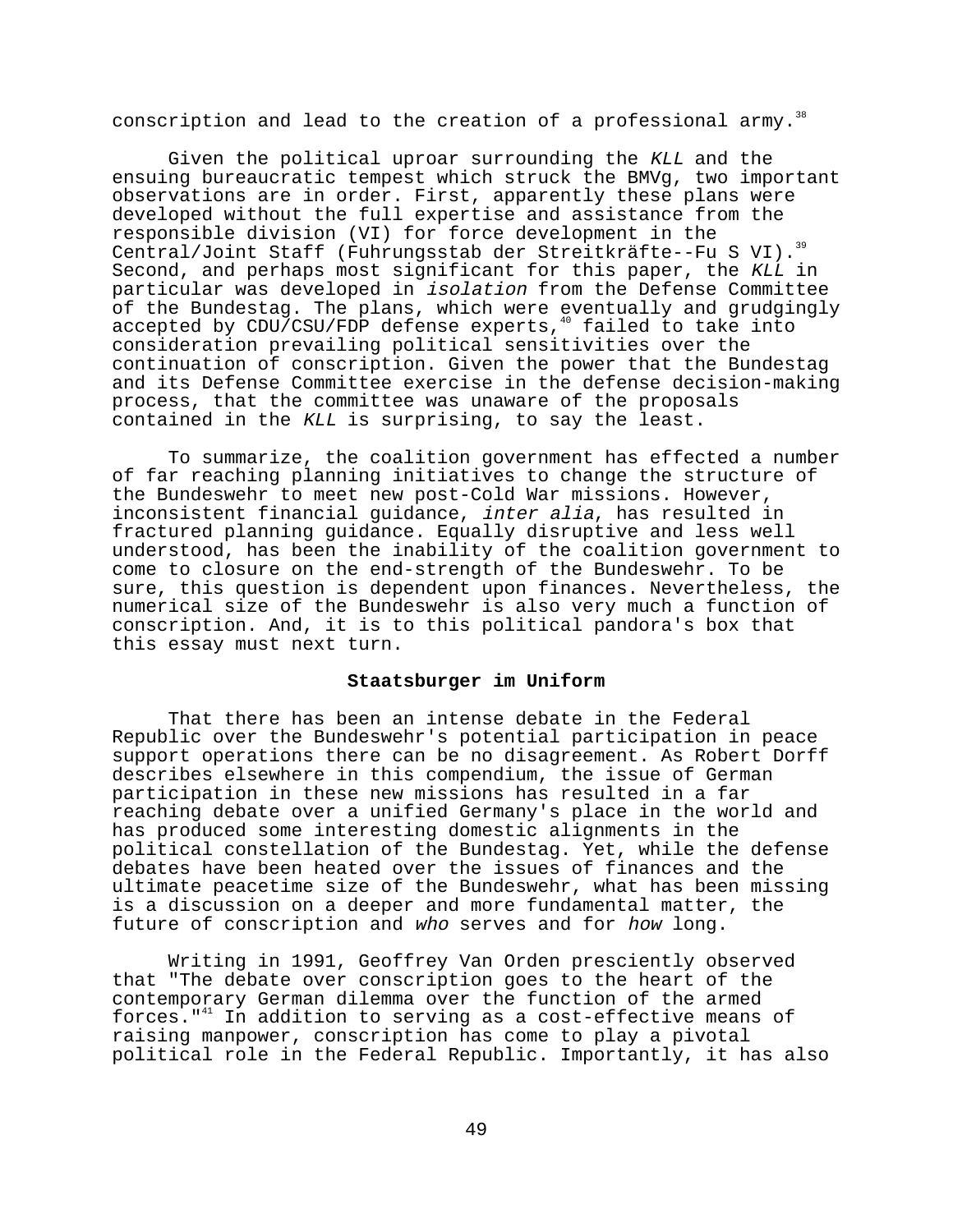served as a crucial legitimizing agent for the Bundeswehr. During the planning for the creation of a defense force, officials of the Federal Republic could find no suitable examples in German history of military institutions serving a democracy which encouraged emulation.<sup>42</sup> The only other army that served a German democracy, the Reichswehr, did not present a suitable model because of the fundamentally anti-democratic attitude of its leadership. Thus, the creation of the first conscript army under a German democratic government served two key roles: to mitigate against the Bundeswehr's isolation from German society and, perhaps most importantly, to ensure that the Bundeswehr would reflect West German societal values.<sup>4</sup>

Given Germans' skepticism of previous German military institutions, gaining acceptance as a legitimate institution in the Federal Republic has been no easy task. It was decided that the key to maintaining a close relationship between the Bundeswehr and German society was for the former to embody the precept, "Staatsburger im Uniform" (citizen in uniform). Modern German military reformers (e.g., Generals Ulrich de Maiziere, Johannes Steinhoff, and Wolf von Baudissin) envisaged that conscription would play an integral part of what was to become the institutional spirit of the Bundeswehr: Innere Fuhrung ("leadership and civic education"). By combining the liberal traditions of German military history and 19th Century Prussian reformers, Bonn hoped that the Bundeswehr would embody the institutional spirit of the state, uphold the immutable human rights of those serving it, and recognize soldiers' responsibilities to a higher purpose--all in the pursuit of national defense. In essence, Innere Fuhrung seeks to overcome the undemocratic traditions and ways of thinking of previous German militaries.<sup>44</sup> Conscription in the Federal Republic, therefore, has a Janus-like characteristic: the "spiritual" (geistig), i.e., providing the institution with domestic legitimacy and public acceptance, and the physical, i.e., inexpensive manpower.

Conscription has presented a delicate problem for the German political debate for a variety of reasons. Fundamentally, it has never been terribly popular. A public-opinion poll in 1993, for instance, showed that 66 percent of respondents were in favor of replacing conscription with a professional army.<sup>45</sup> In spite of its unpopularity with the German public, the principal political parties in Germany have long shared the view that it is important, albeit for different reasons. Conservatives supported conscription because Bonn could meet its collective defense commitments to its Western allies, whereas Socialists were assuaged that a large number of conscripts would ensure a strong and consistent democratic influence over the professional military. Conscription, or rather national service, has also come to provide the government with a large pool of inexpensive labor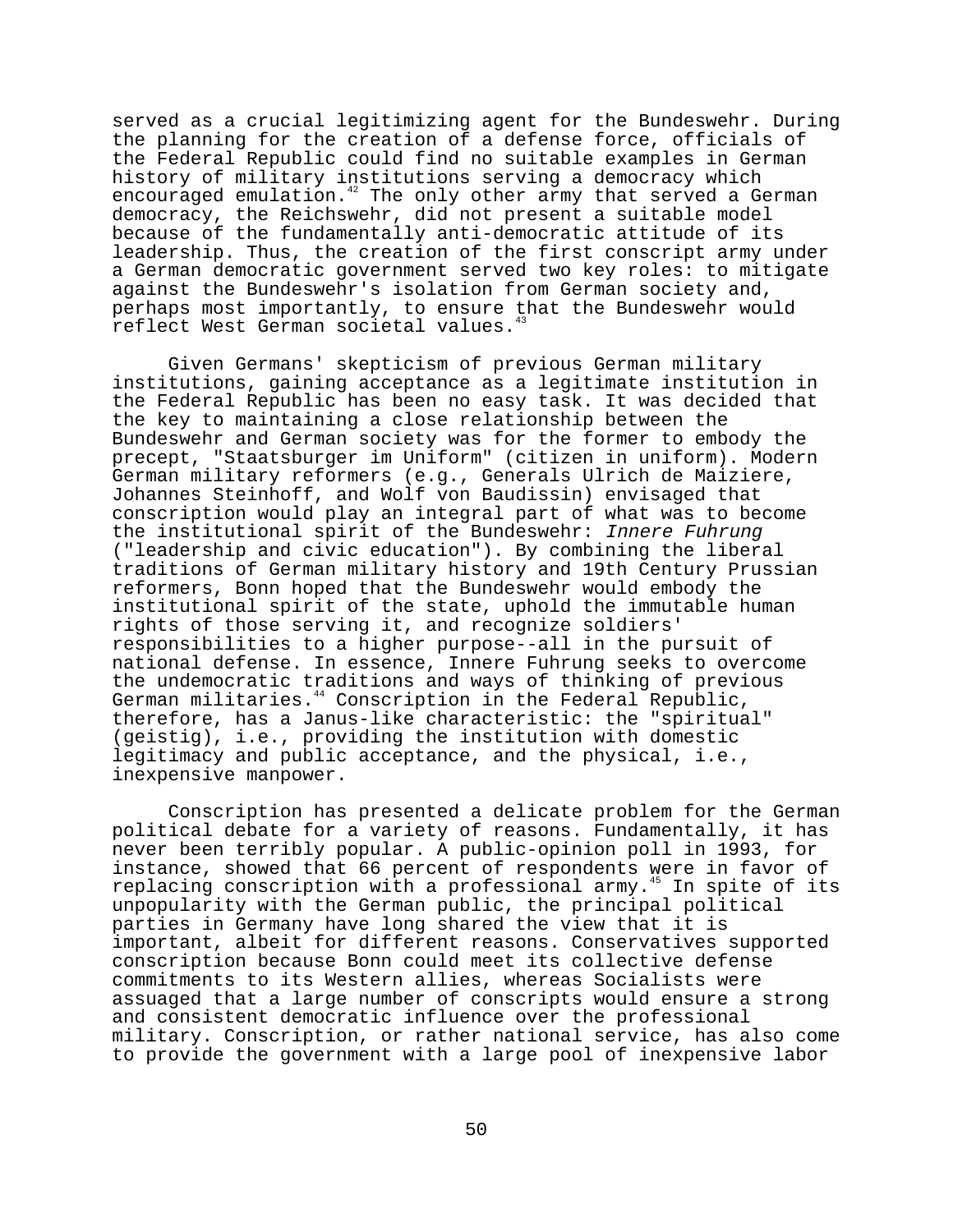for Germany's large (and expensive) social and health-care system--yet another compelling political reason for its continuation.<sup>46</sup>

Of course, conscription's general unpopularity resulted in an understanding amongst political parties not to revisit the issue in public too frequently, out of fear of undermining its fragile support. For instance, it is not surprising that none of the principal political parties was anxious to bring up the issue of the continuation of conscription as a major issue in the fall 1994 federal election campaign. At the same time, one can cynically question the defense planning imperative of the coalition government reducing military service from 12 to 10 months, given that Ruhe announced this policy in the KLL only three months prior to the Federal elections.

From a defense planning perspective, conscription enabled the creation of a modern military establishment and an extensive wartime reserve structure, within acceptable financial limitations. Although during the Cold War the Bundeswehr was largely perceived as being a "conscript army," in reality draftees made up only 45 percent of its strength. This required approximately a 200,000-man annual intake to maintain a force level of 495,000. Given, for example, a registered cohort of 470,000 in 1990, this did not present an insurmountable challenge. Unification and a peacetime force level of 370,000 to be met by 1994, as "mentioned" in the "Two-plus-Four" Treaty, ended defense officials' immediate problems with sharply declining demographic trends.<sup>48</sup> Indeed, the problem which faced German defense officials following unification was how to maintain a viable and equitable system of conscription while reducing the size of the Bundeswehr (with former East German Army personnel) from 538,000 to 370,000 by 1994.<sup>4</sup>

German officials, however, currently face a convergence of declining demographic trends and a growing disinclination by young men willing to serve in the Bundeswehr. These two developments present Bonn with a major problem of maintaining the Wehrgerechtigkeit (equity in the application of the draft) with all of its potentially explosive societal implications. The governing coalition has acknowledged that demographic trends continue to point downward, bottoming out in 1994 (350,000 19 year-olds) and not rising to  $400,000$  until the year  $2000.^4$ order to maintain a projected force structure of 340,000, the government requires an annual intake of 160,000.<sup>50</sup> Yet, not all who are qualified for military service necessarily serve: currently only 38 percent of those eligible actually undertake military service.<sup>51</sup> Ominously, military service is increasingly unattractive to young men, according to the Parliamentary Defense Commissioner (or Ombudsman). In his 1994 report, the Defense Commissioner found a growing inequity between those who perform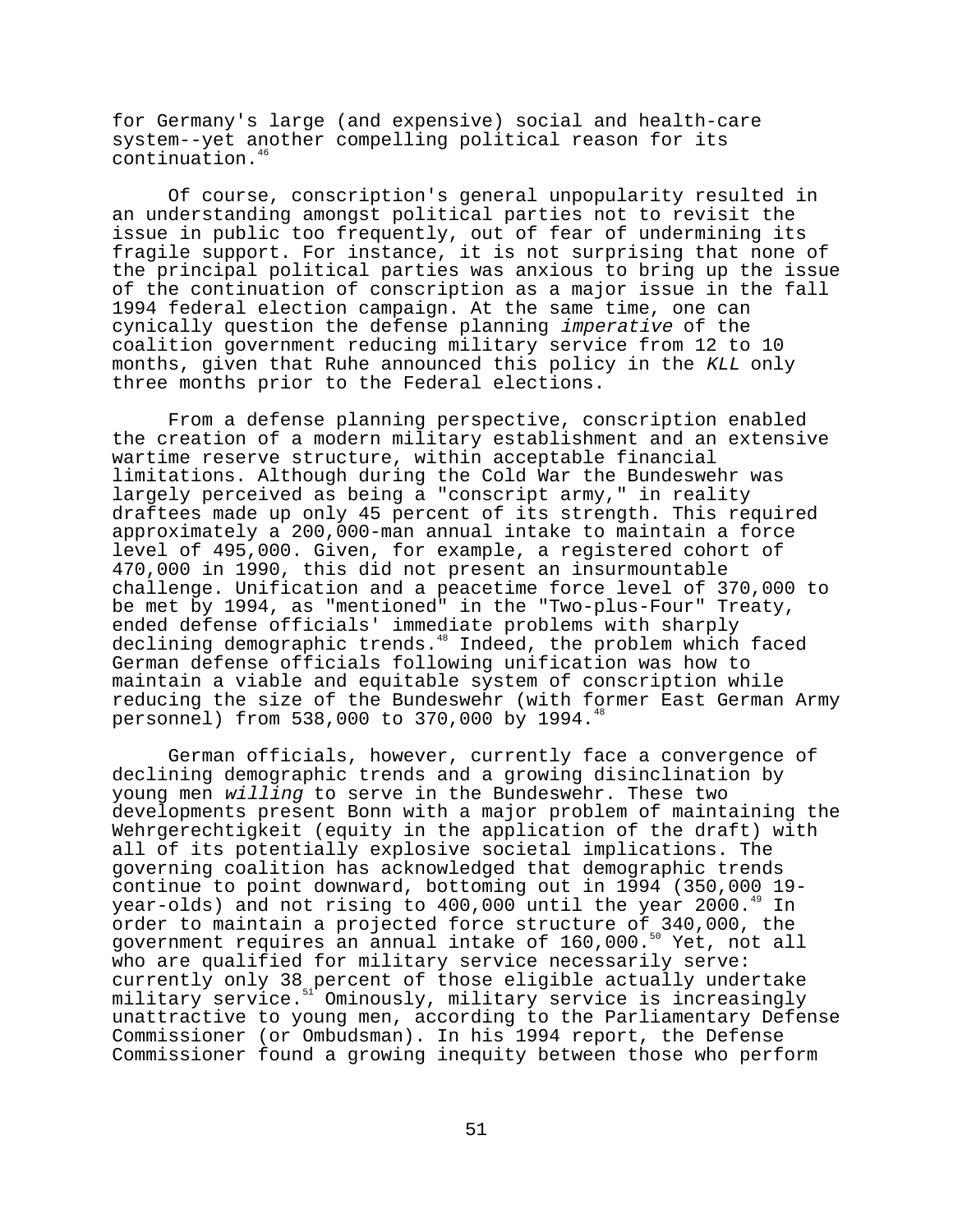military service and those who opt for alternative national service.

Not surprisingly, this negative perception of military service among the public has encouraged an increasing number of individuals to claim conscientious objector status and perform alternative national service. Current defense personnel plans of 160,000 conscripts assumes a conscientious objector rate of 28 percent.53 Yet, by early 1995, this rate of conscientious objectors already has risen to over 30 percent--a tripling over ten years.<sup>54</sup> This trend has led CDU defense expert Klaus Dieter Reichardt to predict that his own party's defense plan of a Bundeswehr of 340,000 will soon fall short by 20,000.<sup>55</sup> Given these projections, one can almost predict that the KLL will repeat the failure of Bundeswehrplanung 94, which was eventually rejected, in part, due to an unanticipated increase in the number of conscientious objectors.<sup>56</sup> Thus the question needs to be posed: can current defense plans be fully implemented with a force of 320,000, or will defense planning return to its previous purgatory.

# **A Two-Class Army?**

One can observe that conscription is losing popularity among the German public, yet to replace it with a professional army is not a politically viable option. The creation of a professional army would severely attack the institutional legitimacy of the Bundeswehr. Simply put, the Bundeswehr was not created upon the "spiritual" basis of being a professional military, with all of its negative connotations to many Germans. From a domestic political perspective, reorganizing the Bundeswehr is necessary; otherwise how can its budget, let alone its mere continued existence, be justified in the post-Cold War Europe?

At the same time, the government is clearly aware of the need to match its consistent statements stressing its unwavering adherence to meet its responsibilities to the Atlantic Alliance, with concrete defense reforms that enable the Bundeswehr to respond to multilateral peace support and power projection missions.57 It is little wonder that Federal Defense Minister Ruhe has consistently stressed the need for the Bundeswehr to develop reaction forces to be capable of participating in these new post-Cold War missions in order to maintain Bonn's bona fides with its allies.

For these compelling domestic political and allied considerations, defense planning since Bundeswehrplanung 94 has provided for the creation of reaction forces. At present, the coalition government envisages the reaction forces to compose 53,600 personnel.<sup>58</sup> Although this figure is for the entire Bundeswehr, this delineation between reaction and main defense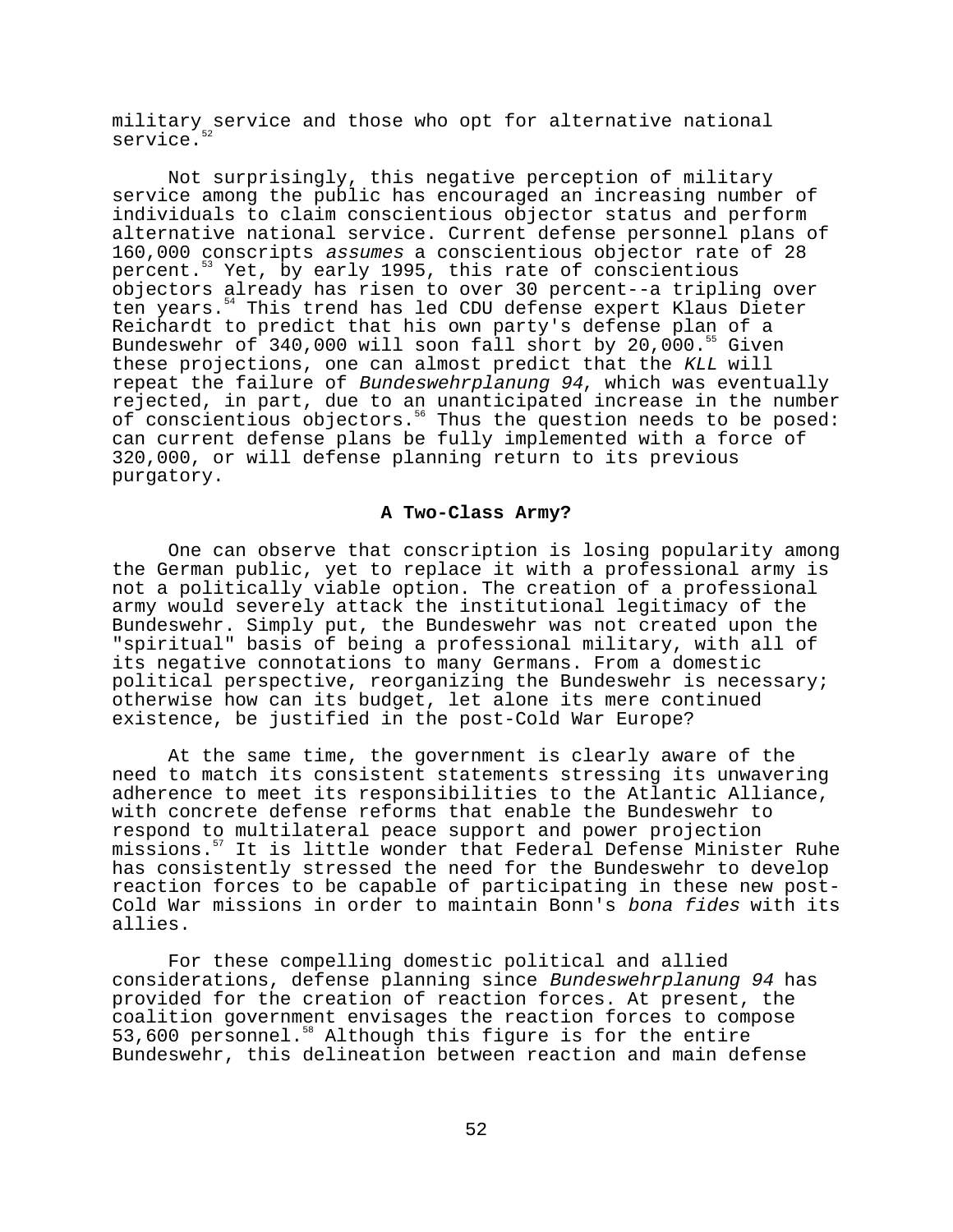forces will be most strongly felt in the army, where five and one-half out of 22 brigades are designated for these missions. In consequence, these units will be made up of professionals and conscripts who volunteer for this duty which requires 15 months of service.<sup>59</sup>

Whereas the defense policy objectives of this planning would appear to make sound sense, the political implications for the Bundeswehr, and for the fragile national defense consensus which presently exists, is less encouraging. As currently planned, the reaction forces (approximately 15 percent of personnel and 25 percent of army brigades) will receive the bulk of new materiél, funding for training, and the most proficient and motivated NCO and officers. On the other hand, the bulk of the army will be in the main defense forces. It will be made up largely of short-term conscripts and have less funding for training and exercises and, consequently, lower training standards.<sup>60</sup> According to the BMVg, this deficiency in funding for main defense forces reached the point in 1994 that they were unable to hold two requisite 7- to 10-day exercises. Insufficient training was noted by the Parliamentary Defense Commissioner who stated that a lack of funding was having a severe impact upon motivation and leadership in the Bundeswehr.

The Bundeswehr, therefore, is inevitably becoming a twoclass military. The net result of this training shortfall, according to Florian Gerster, a former SPD defense expert, is that individual soldiers in main defense units will have little opportunity to train realistically at the company, let alone battalion, level.<sup>62</sup> As the respected defense corespondent Karl Feldmeyer noted, conscripts in the Field Army ". . . will be trained with weapons that are often older than they themselves- not exactly an experience that inspires confidence" (particularly in a conscript army). Feldmeyer goes on to speculate that this will only increase the number of young men unwilling to perform military service since it is unlikely under these circumstances that even main defense missions can be accomplished. $63$  When combined with the fact that fewer individuals are willing to perform military service, it is apparent that the Bundeswehr is increasingly becoming isolated from its tenuous roots in German society. Indeed, there are indications that German society is pushing it out.

# **Reformation of the Bundeswehr's Legitimacy**

The obvious question is how has the coalition government allowed this potentially damaging planning to take place? One explanation is that defense officials have attempted to meet two key, but almost mutually-exclusive objectives. First, the government has agreed to NATO's New Strategic Concept and concomitant force structure reorganization plans. Therefore,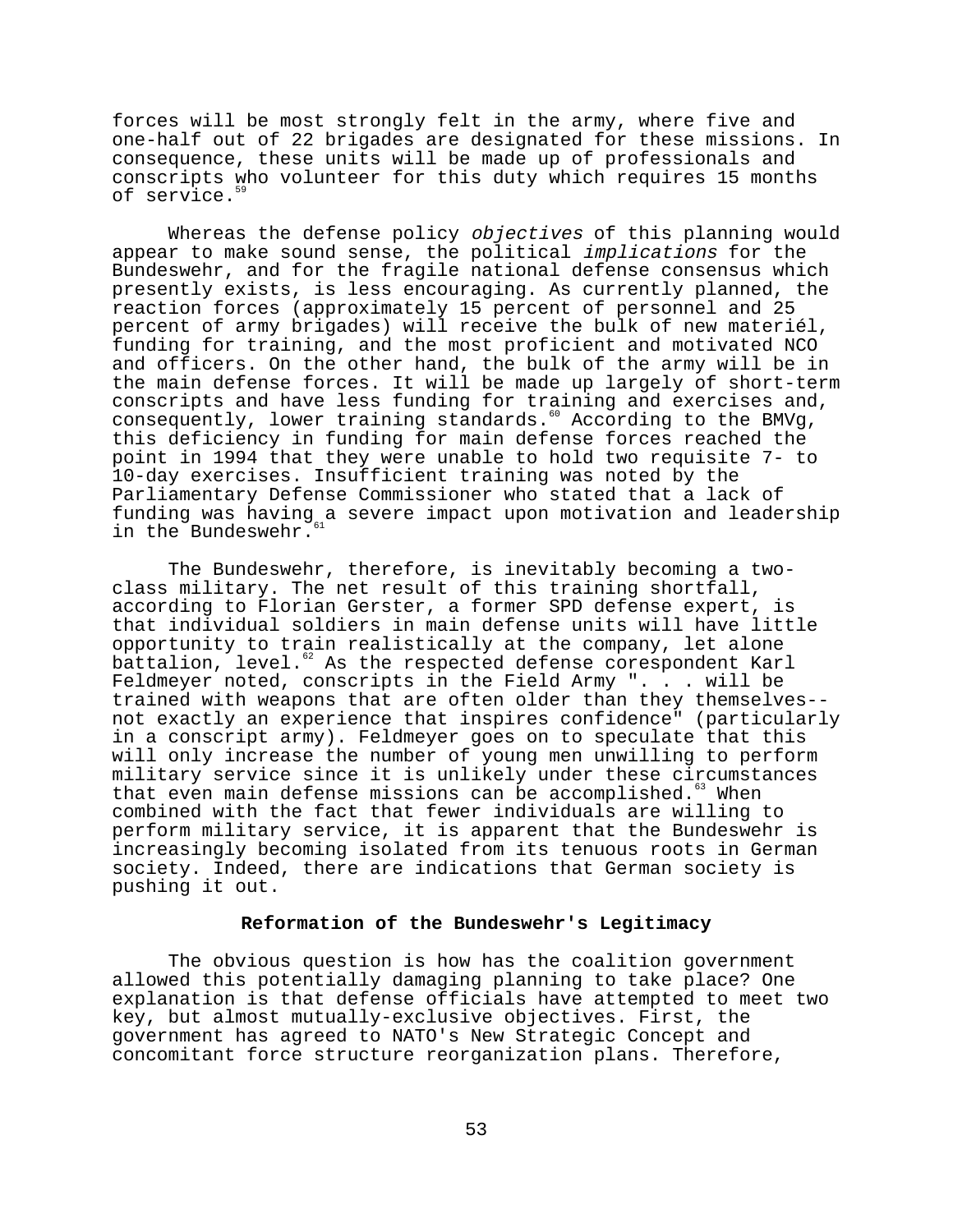there is a stated national requirement to raise and equip reaction forces capable of operating outside of the Central Region, a capability the Bundeswehr has never before been required to field and, until unification, had never even considered. Second, CDU/CSU defense experts have argued adamantly for the continuation of conscription, as well as against Federal Defense Minister Ruhe's move to reduce the time of service from 12 to 10 months.<sup>64</sup> Reducing the length of obligatory military service, these conservative parliamentarians have argued, only encourages the declining popularity of serving in the military.

In short, a major deficiency in defense policy has been the failure to find an acceptable balance between the need to create reaction forces, while maintaining sufficient resources and numbers in the Field Army so as not to undermine further public support for conscription. From an assessment of events to date, Ruhe's planning has placed too much emphasis on creating reaction forces, which has resulted in some unforeseen implications.

One of the prime motivations behind creating reaction forces in both the Alliance and the Federal Republic was to enable all nations, but particularly Central Region armed forces, to effect intra-regional reinforcement of the flanks.<sup>66</sup> Following the Oslo Ministerials in June 1992, the Alliance declared itself prepared to undertake peace support operations within the political and legal context of the United Nations.<sup>67</sup> As Europe has become progressively focused on events in the former-Yugoslavia and Alliance operations there, the allied intra-regional rationale for reaction forces has been lost in the public debate to that of peace support missions.

In the case of the Federal Republic of Germany, two unforeseen problems have developed as a result of the current focus on peace support operations. First, as observed by Michael J. Inacker, the legacy of former Foreign Minister Hans-Dietrich Genscher remains strong in the Federal Republic. Over the years Genscher contributed to ensuring that Bonn's foreign policy is an "international social policy." Reinforcing this policy characteristic is what Inacker refers to as the postwar tradition of "military nonresponsibility," where Bonn reacts not to national interests, but rather to pressure from its European partners. The result of this foreign policy "image" is that it has become fashionable in the Federal Republic to refer to "humanitarian operations" as a legitimation for the Bundeswehr.<sup>68</sup> Yet, there has been no debate over this controversial proposal. In any case, how one could justify the primary existence of a military largely on the basis of humanitarian missions, particularly one that is based on the concept of Staatsburger im Uniform and conscription, is difficult to grasp.

Second, Federal Minister Ruhe discovered, to his surprise,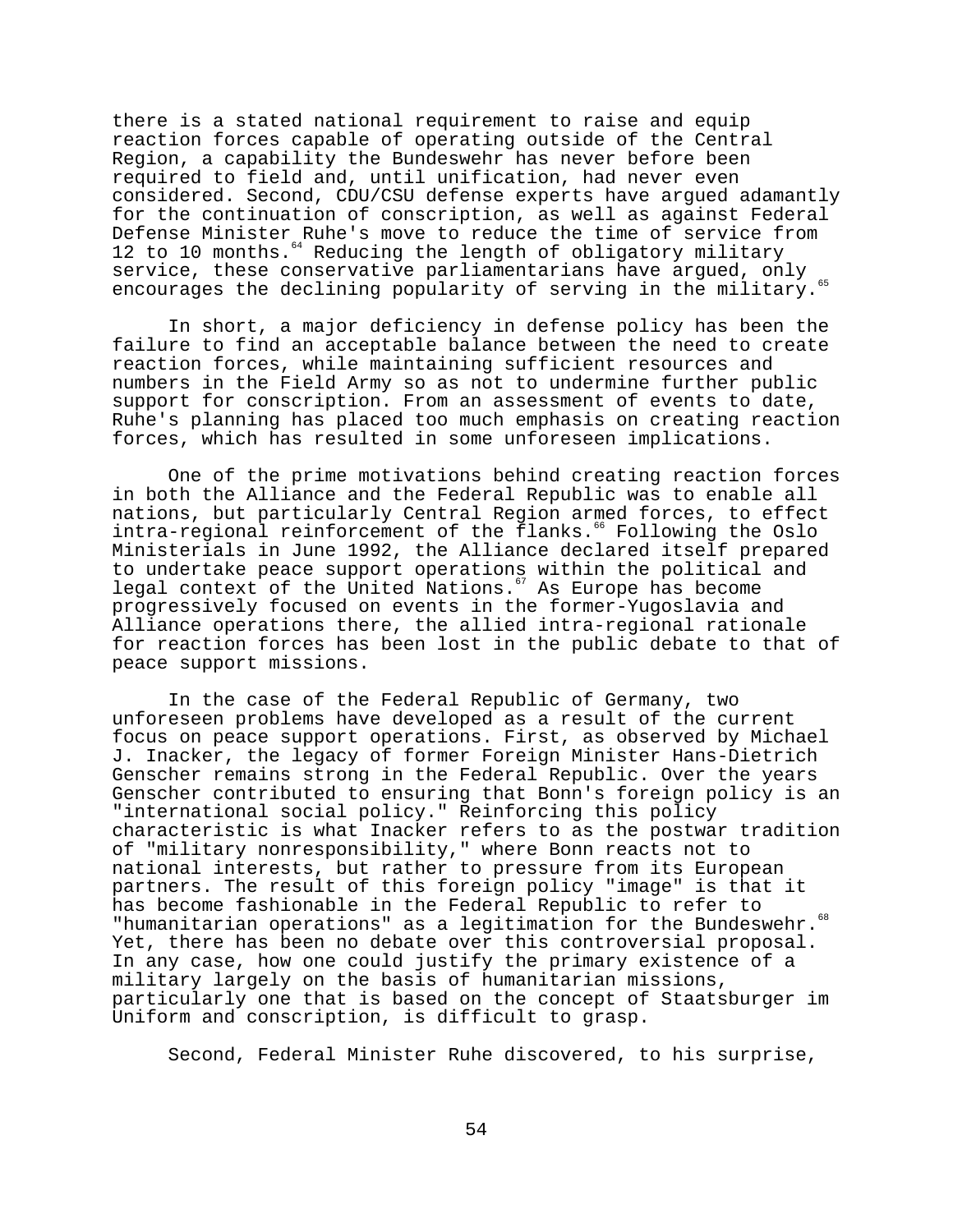that the development of a large reaction force created an unanticipated conflict within the ruling coalition. When UN Secretary General Boutros Boutros-Ghali visited Bonn in January 1995 seeking a German contribution to the proposed stand-by UN peace operations formations, Foreign Minister Klaus Kinkel effusively supported the initiative. Ruhe, on the other hand, opposed the proposal on a variety of grounds, not the least of which that he felt such a open-ended commitment on the part of Germany could take the Bundeswehr out of its primary geographic area of concern, the Euro-Atlantic.<sup>69</sup> However, how does one justify the expense of creating such a large 50,000-man reaction force if elements of it cannot be earmarked for such peace support operations? Perhaps Federal Minister Ruhe has come to understand the potential political liabilities of his reorganization efforts, which explains his surprise decision in May 1995 not to pursue building a multirole support ship, which would be ideal for peace support operations distant from the Central Region.<sup>70</sup> His more recent call for the modernization of main defense forces may also be an example of his growing awareness of these problems.

At the same time, the Federal Republic cannot ignore allied force structure guidelines and the altered security environment in order to maintain unchanged the Bundeswehr's original "spiritual" foundations. The coalition government needs to initiate a debate in the Bundestag over the future legitimizing basis of the Bundeswehr in view of its new out-of-area missions (i.e., not strictly defensive) with a potential for combat. Whether the current incremental policy of the coalition of participating in peace support operations, step by small step, will have the same result is problematic. While this may well habituate the German public to these types of operations, it does not address the issue of the Bundeswehr's legitimizing bases. Hence, it simply is not good enough to argue, as had Chief of Staff of the Federal Armed Forces General Klaus Naumann, that Innere Fuhrung "is increasing Bundeswehr soldiers' motivation to act for the protection of freedom and democracy even beyond Germany's borders. "<sup>72</sup> While such an interpretation may ring true to some, $7^3$  the fact that young men increasingly refuse to undertake military service is indicative of the weakening of the Bundeswehr's support in German society.

In essence, despite the difficulty of the undertaking, the simple question "why the Bundeswehr?" has yet to be addressed in the Federal Republic. Without addressing this fundamental question, it will be difficult to find a new consensus amongst the main political parties over the difficult questions of the future of conscription and alternative national service. Indeed, only after these questions have been addressed, should the composition of force structure truly be assessed. Depending upon the result of this debate, there will then be sufficient guidance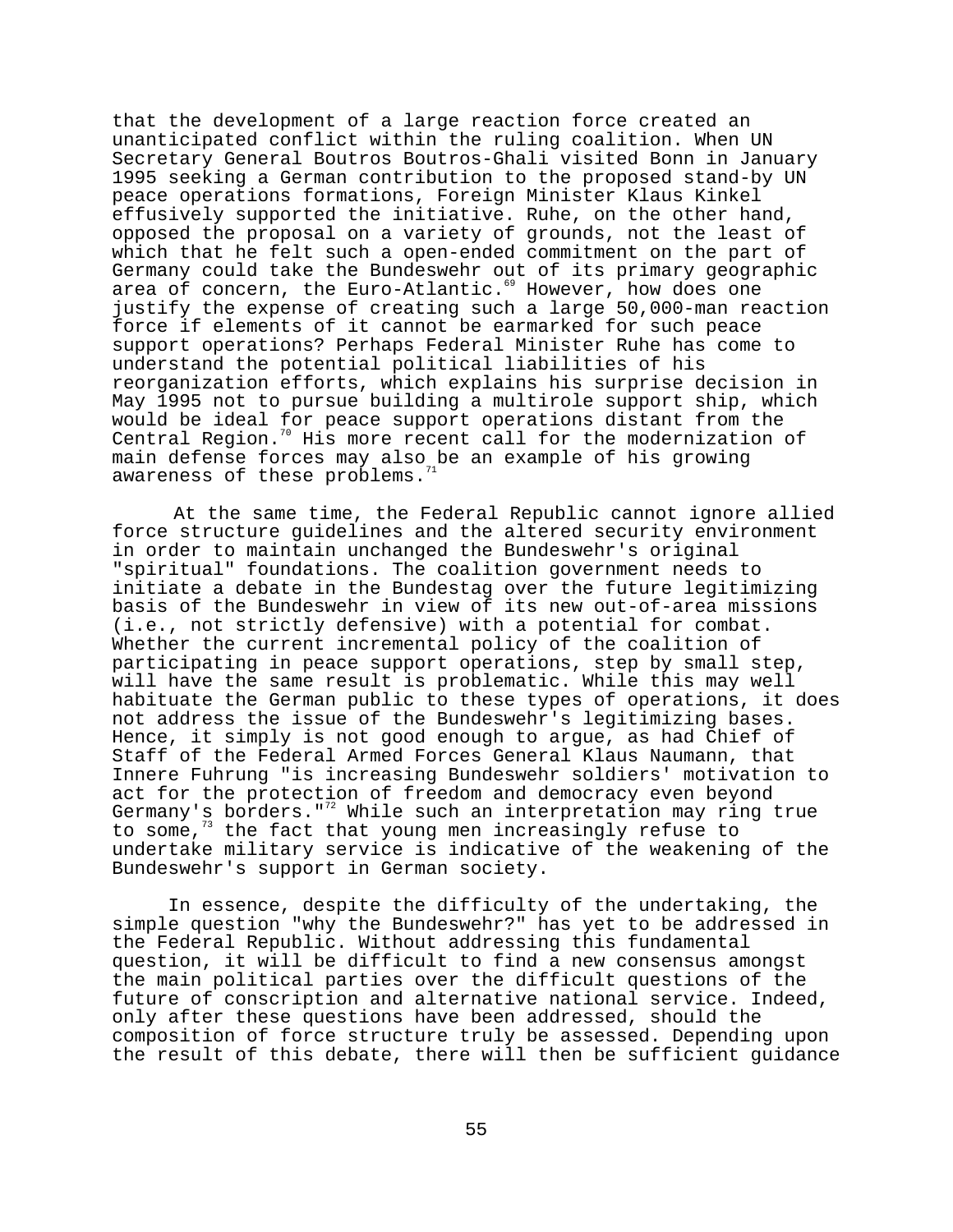for the Bundeswehr to revisit the bases of its societal legitimacy, thereby enabling it to make the liberal traditions of Germany's military history applicable in a post-Cold War armed force.

# **Conclusion**

As currently framed, the Federal Republic of Germany's defense reorganization is incomplete. In consequence, it is still premature to conclude that Bonn has found a new political consensus concerning the future employment of the Bundeswehr outside of traditional NATO Article V (defense of NATO territory) missions. Notwithstanding a variety of government statements on restructuring the Bundeswehr and German participation in NATO peace support operations in the former-Yugoslavia, should projected increases in those unwilling to serve in the Bundeswehr come to pass, proposed organizational structures could require substantial revision.

It is indeed this phenomenon of young men opting not to serve in the Bundeswehr that points to a larger problem, i.e., the future viability of conscription. Should the percentage of conscientious objectors continue to increase, not only will the current force structure plan outlined by Federal Defense Minister Ruhe fail, but this new "ohne mich" (without me) movement reminiscent of the 1950s, will call into question the very basis of the Bundeswehr and its anchor in German society. But, more important is the need for reviewing the basis of the Bundeswehr's legitimacy as an institution, in order to begin its transformation for post-Cold War military missions and to enable it to serve the needs of the post-Cold War German state.

Given these serious planning shortcomings and institutional challenge facing the Bundeswehr, the accuracy of predicting future German participation in peace support operations, let alone power projection missions outside of NATO Article V missions, must be assessed as being problematic. Until such time as there is a full debate in the Federal Republic over issues such as conscription and the provision of a new spiritual basis for the Bundeswehr, accurate predictions of the likelihood of future German participation in military operations will be difficult.

Given these severe limitations on the very basis of potential German national power, one can make two general observations. First, Bonn has not yet ended completely its tradition of nonresponsibility in military affairs. The coalition's incremental approach to defense normalization, which may be successful in the long run, has allowed Bonn to ignore growing problems in contemporary defense planning. The fact that there has been little debate over these fundamental determinants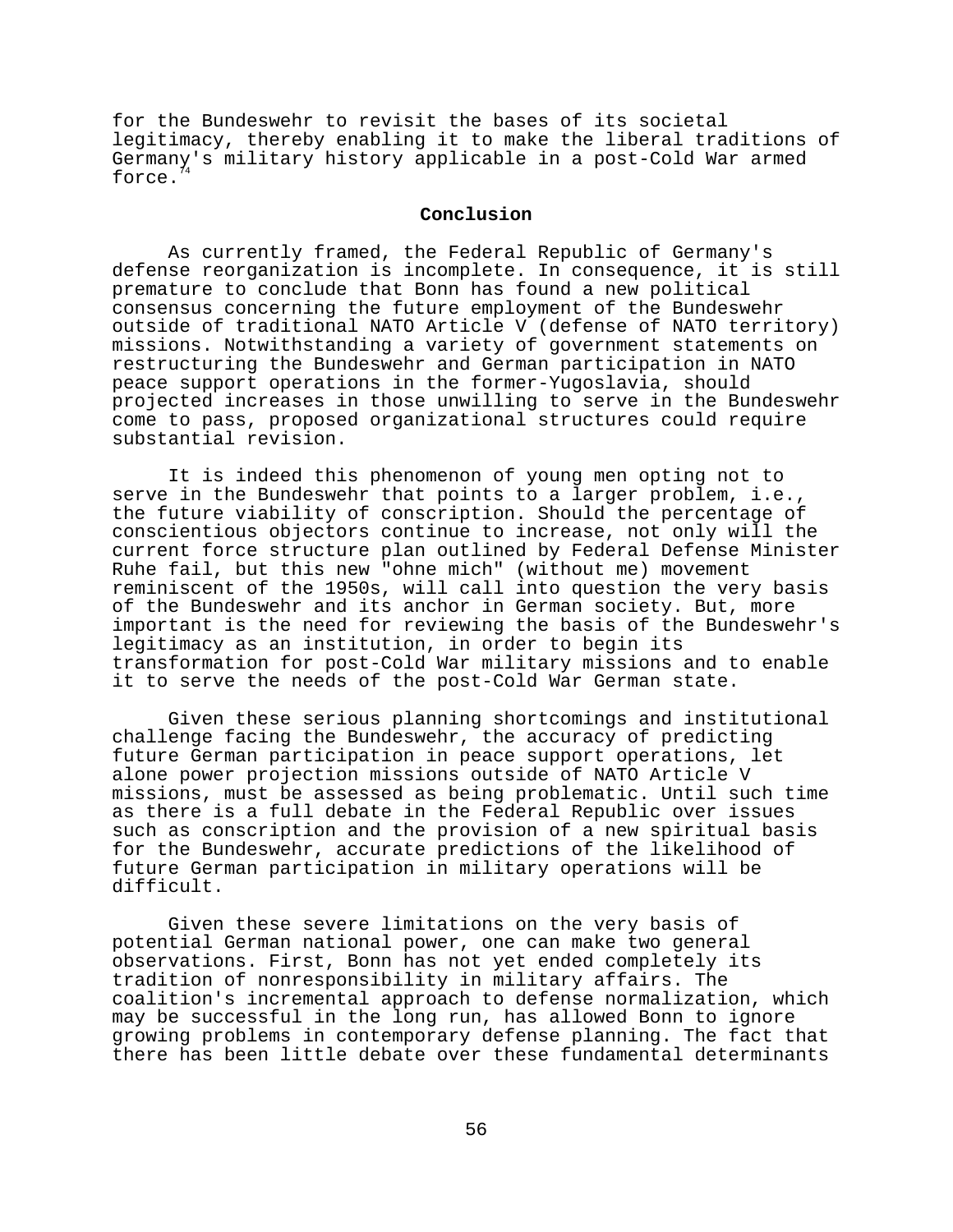of German defense policy evinces a lingering inability to confront the need to speak openly and honestly to the German public of Bonn's new status in Europe. One can only hope that it does not take a national catharsis, i.e., a German "Vietnam," before these shortcomings are addressed and corrected.<sup>7</sup>

Second, the lack of a debate over defense policy fundamentals in the Federal Republic should be seen by the Federal Republic's allies as a crucial indicator of the distance that Bonn still needs to travel before it has arrived at a new and stable basis for a post-Cold War Bundeswehr. Thus, there remains a residual degree of unreliability that will influence Bonn's ability to participate in either peace support or power projection missions.

In short, a focus solely on defense planning ignores the fact that there remains a fragile political consensus within the Federal Republic over defense policy, and significant elements of German society are questioning the long-standing legitimacy of the Bundeswehr. Albeit perhaps impolitic to state as much, it would appear that sociologist Ulrich Beck's observation that the Bundeswehr is a "pacifist army in a pacifist society" still remains to be transcended.

#### **Notes**

Author's note: I would like to express my sincere gratitude to the following individuals for their constructive and insightful comments made on earlier drafts of this essay: Dr. William T. Johnsen, Dr. Robert Dorff, LTC Jack Houchouer, USA (Ret), and David Harding. Donald Abenheim provided considerable encouragement and assistance. Numerous officials in the BMVg and serving Bundeswehr officers provided essential assistance while conducting field work in Bonn.

1. Prior to unification on October 3, 1990, the Federal Republic of Germany did not possess full sovereignty, nor did it opt to exercise its full range of national powers. With unification and the return of its full sovereign powers by the Four Powers, one refers to the process of Bonn reasserting its sovereignty, no matter how cautiously, as "normalization."

2. See The Economist (London), July 1, 1995, pp. 39, 42.

3. See The New York Times, July 13, 1994.

4. Bundesministerium der Verteidigung, Informationsstab, Konzeptionelle Leitlinie zur Weiterentwicklung der Bundeswehr (henceforth KLL), Bonn, July 20, 1994.

5. ". . . German participation in future peace support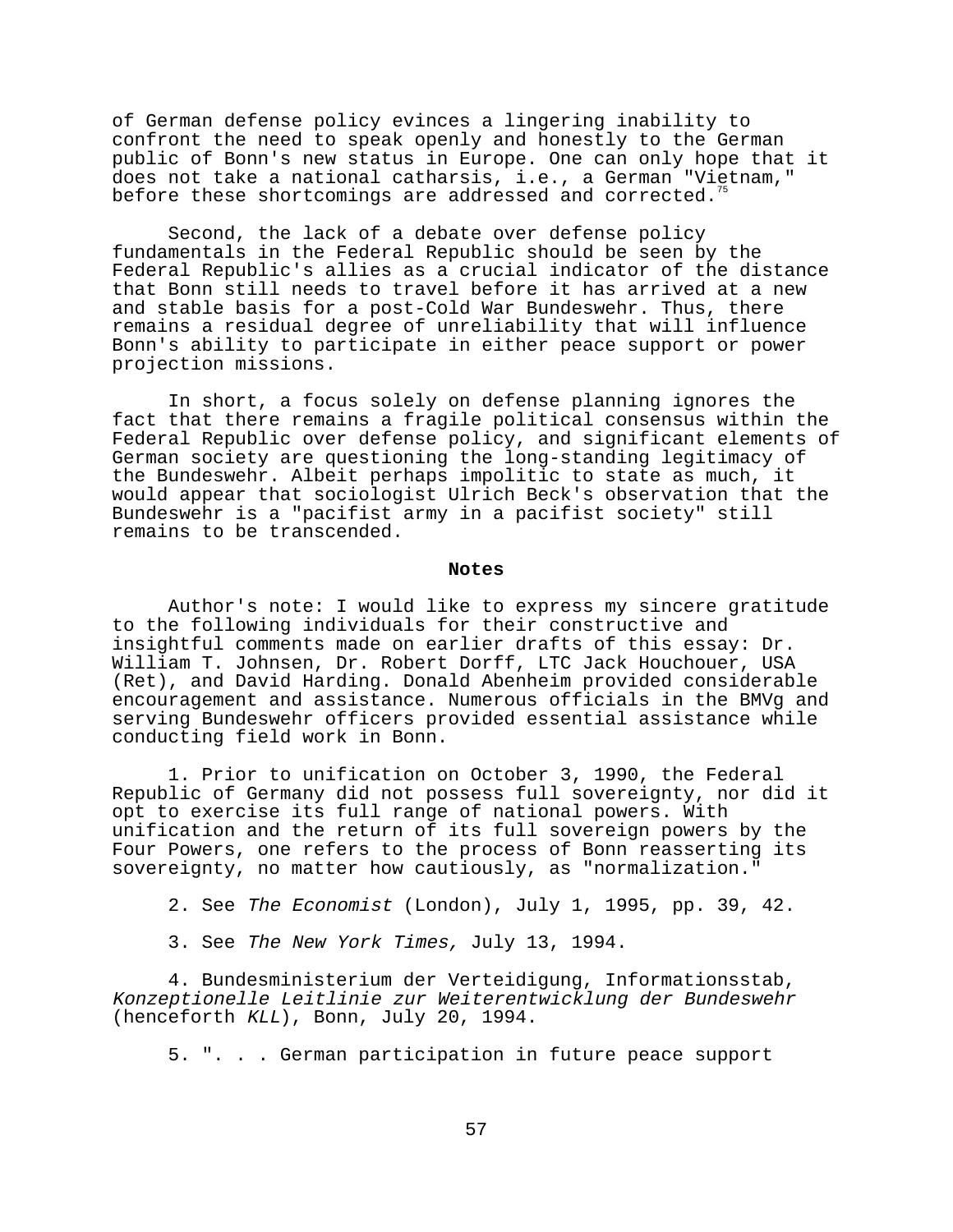operations, as well as combat operations beyond Germany's borders, is no longer a question of whether but when, where, and how." See Ronald D. Asmus, Germany's Contribution to Peacekeeping: Issues and Outlook, Santa Monica, CA: RAND, 1995, pp. vii-viii.

6. See Welt am Sonntag (Hamburg), September 3, 1995.

7. Wolfgang F. Schlör, "German Security Policy: An Examination of the Trends in German Security Policy in a New European and Global Context," Adelphi Paper No. 277, London: International Institute for Strategic Studies, June 1993, p. 18.

8. For example, "A 1992 public-opinion poll revealed that 57% of Germans believe military careers to have a low or rather low reputation. 50% stated that military officers were not important or were even superfluous to society." Ibid.

9. For an excellent assessment of German reservations toward participating in peace support and power projection operations see, Clay Clemens, "Opportunity or Obligation? Redefining Germany's Military Role Outside of NATO," Armed Forces and Society, Vol. 19, No. 2, Winter 1993, pp. 231-251.

10. See Frankfurter Allgemeine Zeitung, December 16, 1992.

11. See The Washington Post, February 6, 1993.

12. Defense officials acknowledged in 1993 that "reliable and future-oriented planning for the Bundeswehr [is] impossible." See Die Welt (Hamburg), December 17, 1993, in Foreign Broadcast Information Service, Daily Report, Western Europe (henceforth FBIS-WEU)-93-242, December 20, 1993, pp. 26-27.

13. See Frankfurter Allgemeine Zeitung, April 6, 1994; and, DPA (Hamburg), September 21, 1995 in, FBIS-WEU-95-184-A, September 22, 1995, pp. 4-5; and, the intereview with Minister Ruhe in Focus (Munchen), June 10, 1996.

14. See Frankfurter Allgemeine Zeitung, May 22, 1995.

15. "The Alliance's New Strategic Concept," Press Communiqué S-1(91)85, Bruxelles, NATO Press Service, November 7, 1991. For a précis of the planning objectives of these plans, see my essay, The "Normalization" of the Federal Republic of Germany's Defense Structures, Carlisle Barracks, PA: Strategic Studies Institute, September 1, 1992, pp. 13-17.

16. Der Bundesminister der Verteidigung, Verteidigungspolitische Richtlinien (henceforth VPR), Bonn, November 26, 1992.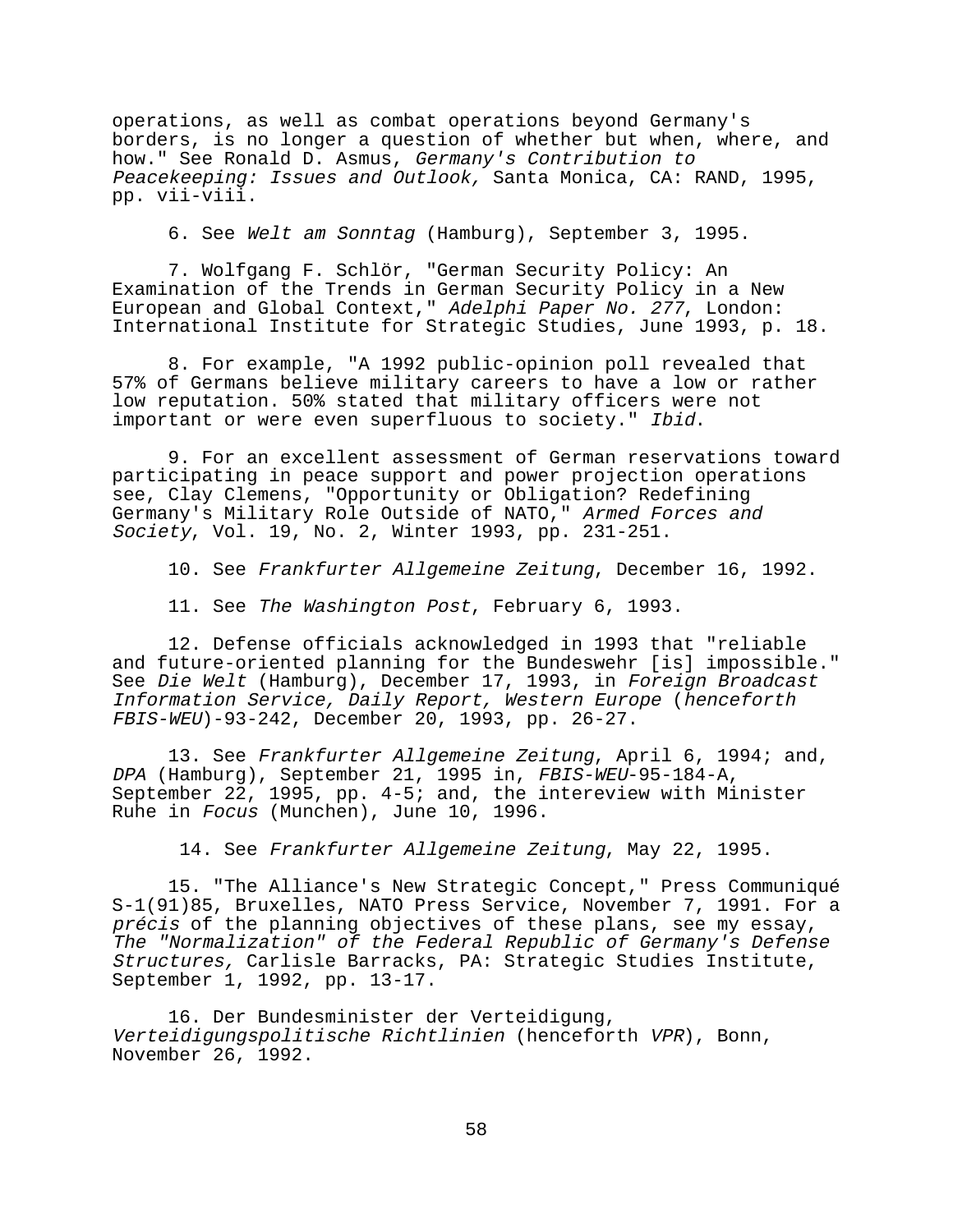17. The VPR were not translated into English and analysis of the document has been limited. For background, see my essay, "Nationalization or Integration? The Future Direction of German Defense Policy," Defense Analysis, Vol. 11, No. 2, 1995, pp. 109-120.

18. In the past, the VPR established a binding basis for subsequent Bundeswehr planning and force development.

19. Young, "Nationalization or Integration?," p. 112.

20. VPR, point 51, p. 32

21. Federal Ministry of Defense, White Paper 1994: White Paper on the Security of the Federal Republic of Germany and the Situation and Future of the Bundeswehr (henceforth White Paper <sup>1994</sup>), Bonn, April 5, 1994.

22. Ibid., p. 84. 23. Ibid., pp. 109-110. 24. KLL, p. 9. 25. Ibid., p. 8. 26. Ibid., pp. 6-7.

27. Der Bundesminister der Verteidigung, Ressortkonzept zur Anpassung der Streitkräftestrukturen, der Territorialen Wehrverwaltung und der Stationierung, Bonn, March 15, 1995. For base closures see pp. 15-17. Of political importance, this document identified which military bases would be closed down in this reorganization. This information was either not determined, or not publicly released in the KLL in July 1994, because of the politically negative implications it would have for the October federal elections.

28. For information on the restructuring of the army see, Fu H IV I [Army Staff, Department 4: Organization] "Das deutsche Heer," Bonn, BMVg, June 12, 1995, particularly points I-V. I am indebted to Jack Houchouer for providing me with a copy of this document.

29. Ibid., pp. 6-10.

30. For example, the Bundesmarine in its "Marine 2005" structural planning concept will lose the organizational level of squadrons.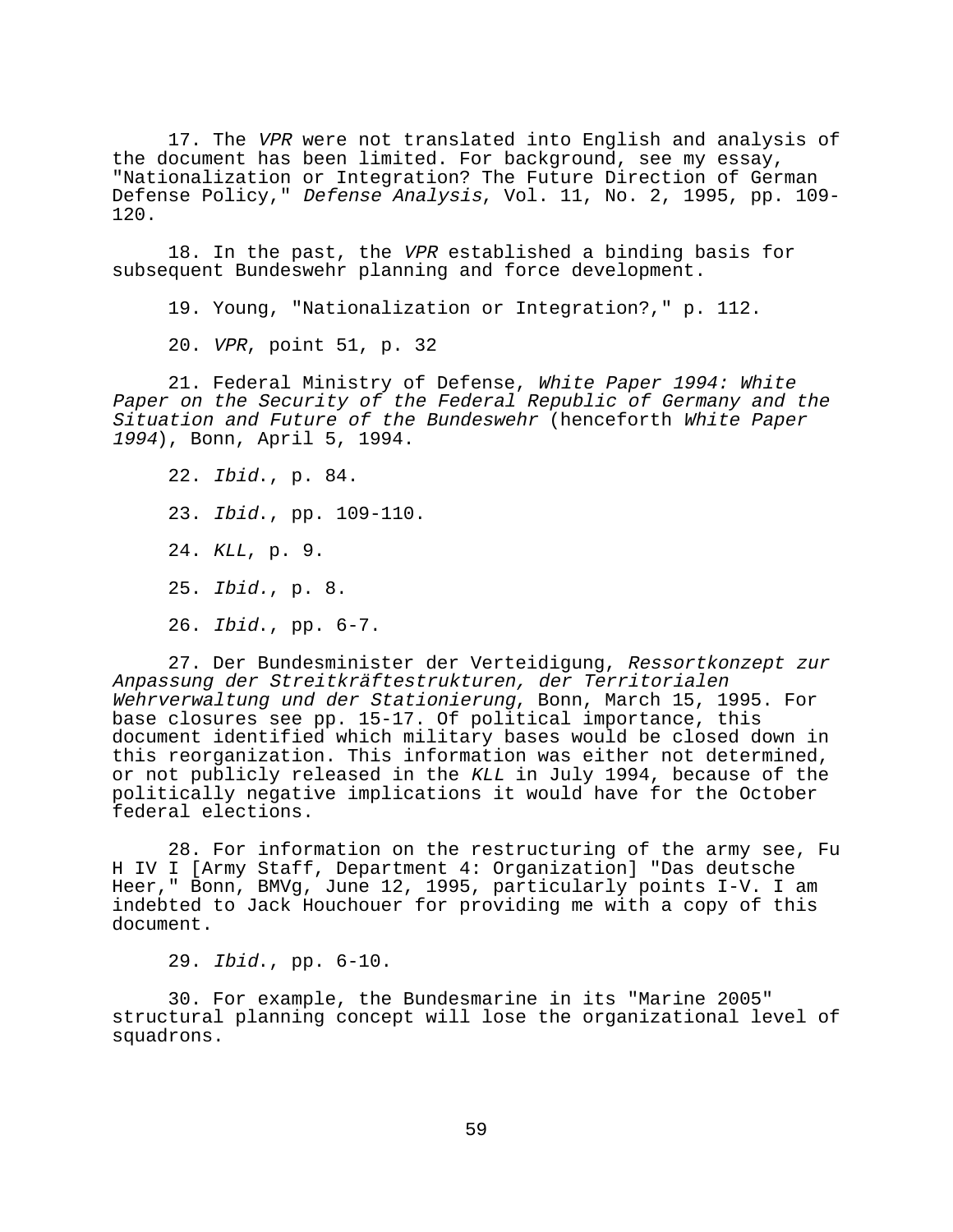31. See Fu S VI [Joint/Central Staff, Department VI: Department of Force Development/NATO Planning Branch], "Armed Forces Planning and Programming Procedures," Bonn, BMVg, n.d.

32. See Welt am Sonntag (Hamburg), October 30, 1994.

33. As argued by Generalinspekteur der Bundeswehr, General Klaus Naumann, Suddeutsche Zeitung (Munchen), April 23-24, 1994.

34. For an overview of the damage this controversy caused Ruhe, see Focus (Munchen), July 24, 1994.

35. See The Financial Times (London), February 17, 1993.

36. See Welt am Sonntag (Hamburg), April 10, 1995.

37. See Bild (Hamburg), April 18, 1994, in FBIS-WEU-94-075, April 19, 1994, pp. 7-8.

38. For an assessment of the cold shoulder the KLL received from the CDU/CDU Defense Group in the Bundestag, see Frankfurter Allgemeine Zeitung, April 21, 1994.

39. See Suddeutsche Zeitung (Munchen), July 1, 1994; and, Frankfurter Allgemeine Zeitung, July 1, 1995.

40. It is important to note that Ruhe claims that his defense restructuring proposals had been outlined in the defense white paper which had been accepted by the coalition government. Nonetheless, the April meeting between Ruhe and the CDU/CSU in Siegen to reach consensus on these matters did not, in the words of Paul Breuer, CDU/CSU defense policy spokesman, go well. See Suddeutsche Zeitung (Munchen), April 26, 1994.

41. Geoffrey Van Orden, "The Bundeswehr in Transition," Survival, Vol. 33, No. 4, July/August 1991, p. 364.

42. For an excellent discussion on the subject of military institutions in German society and German history, see Gordon A. Craig, The Germans, New York: Penguin Books, 1982, pp. 237-260.

43. Van Orden, p. 363. For the best overall treatment of the role of spirit, tradition and conscription in the creation and development of the Bundeswehr, see Donald Abenheim, Reforging the Iron Cross: The Search for Tradition in the West German Armed Forces, Princeton, NJ: Princeton University Press, 1988.

44. See Abenheim, pp. 121-122, 231-255; idem, "The Citizen in Uniform: Reform and its Critics in the Bundeswehr," in Stephen Szabo, ed., The West German Armed Forces and Western Defense, London: Macmillan, 1980; and, Eric Waldman, The Goose Step is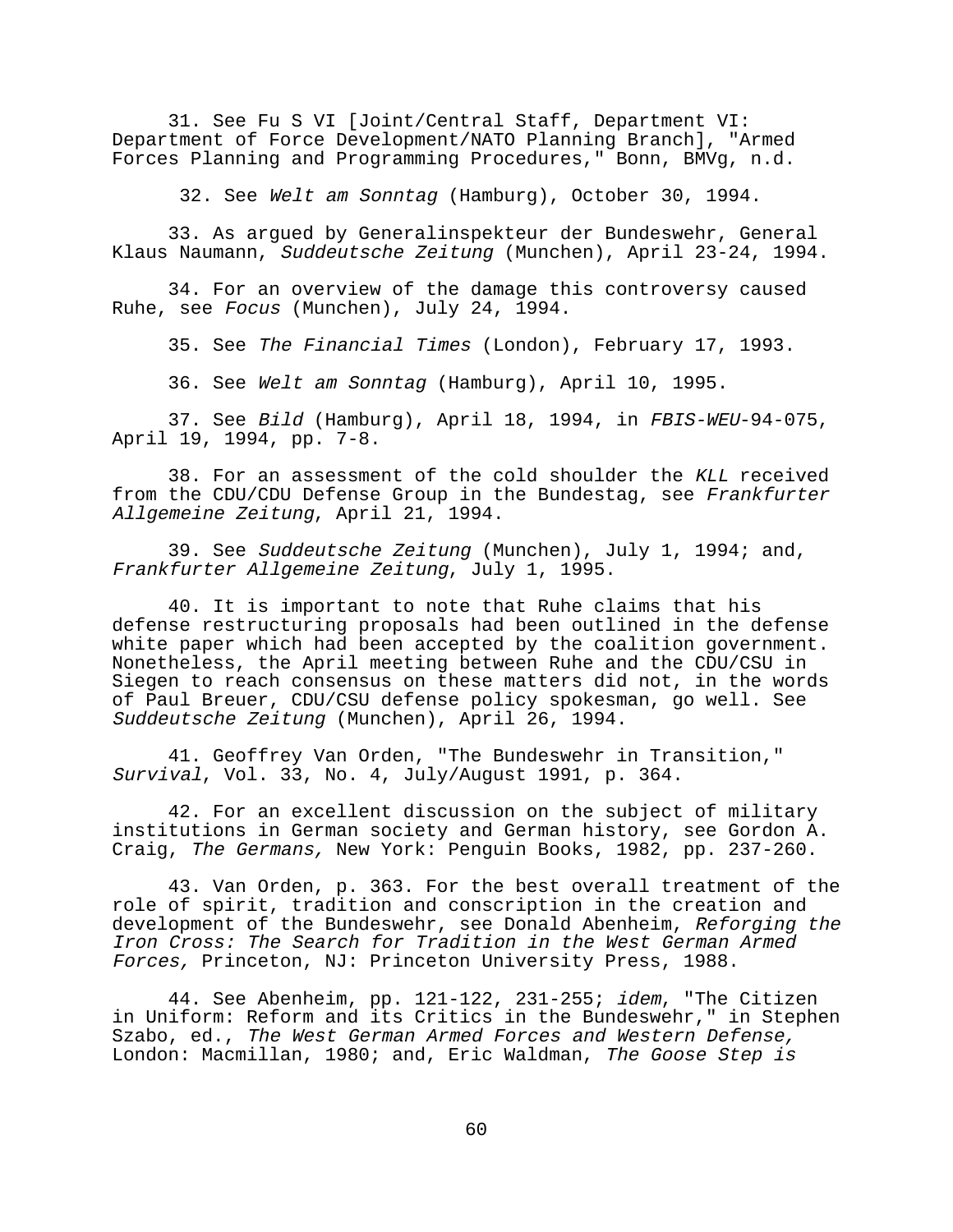Verboten: The German Army Today, New York: The Free Press of Glencoe, 1964, pp. 62-66, 101-130.

45. See Suddeutsche Zeitung (Munchen), July 11-12, 1993.

46. For an excellent discussion on this point, see Schlör, p. 19-20.

47. The limit of 370,000 in the Bundeswehr was announced by officials of the Federal Republic of Germany and the German Democratic Republic at the Negotiations on Conventional Armed Forces in Vienna on August 30, 1990 and acknowledged in Article 3 (2) in the "Treaty on the Final Settlement with Respect to Germany," Moscow, September 12, 1990.

48. See Van Orden, pp. 363-364.

49. White Paper 1994, p. 93.

50. See KLL, p. 9.

51. See Frankfurter Allgemeine Zeitung, July 18, 1994.

52. See Welt am Sonntag (Hamburg), May 1, 1994.

53. Klaus Naumann, "Bundeswehr vor neuen Herausforderungen," Soldat und Technik, Vol. 38, No. 1, January 1995, p. 14.

54. See Frankfurter Allgemeine Zeitung, July 18, 1994.

55. See Welt am Sonntag (Hamburg), June 7, 1995.

56. Information provided by German defense officials.

57. "Germany will not enjoy a secure future in peace and freedom unless we continue to make our contribution, as a member of the Euro-Atlantic community of shared values with a common fate, to preventing war and averting dangers and to building a just and stable international order in which human and minority rights are effectively protected." See "Foreword by the Federal Chancellor [Helmut Kohl]," White Paper 1994, p. vi.

58. See DDP/ADN (Berlin), June 14, 1995, FBIS-WEU-95-115, June 15, 1995, p. 9.

59. KLL, pp. 6-8.

60. See Michael J. Inacker's interview with General Klaus Naumann in Welt am Sonntag (Hamburg), December 11, 1994.

61. See Die Welt (Berlin), August 27, 1994, in FBIS-WEU-94-

61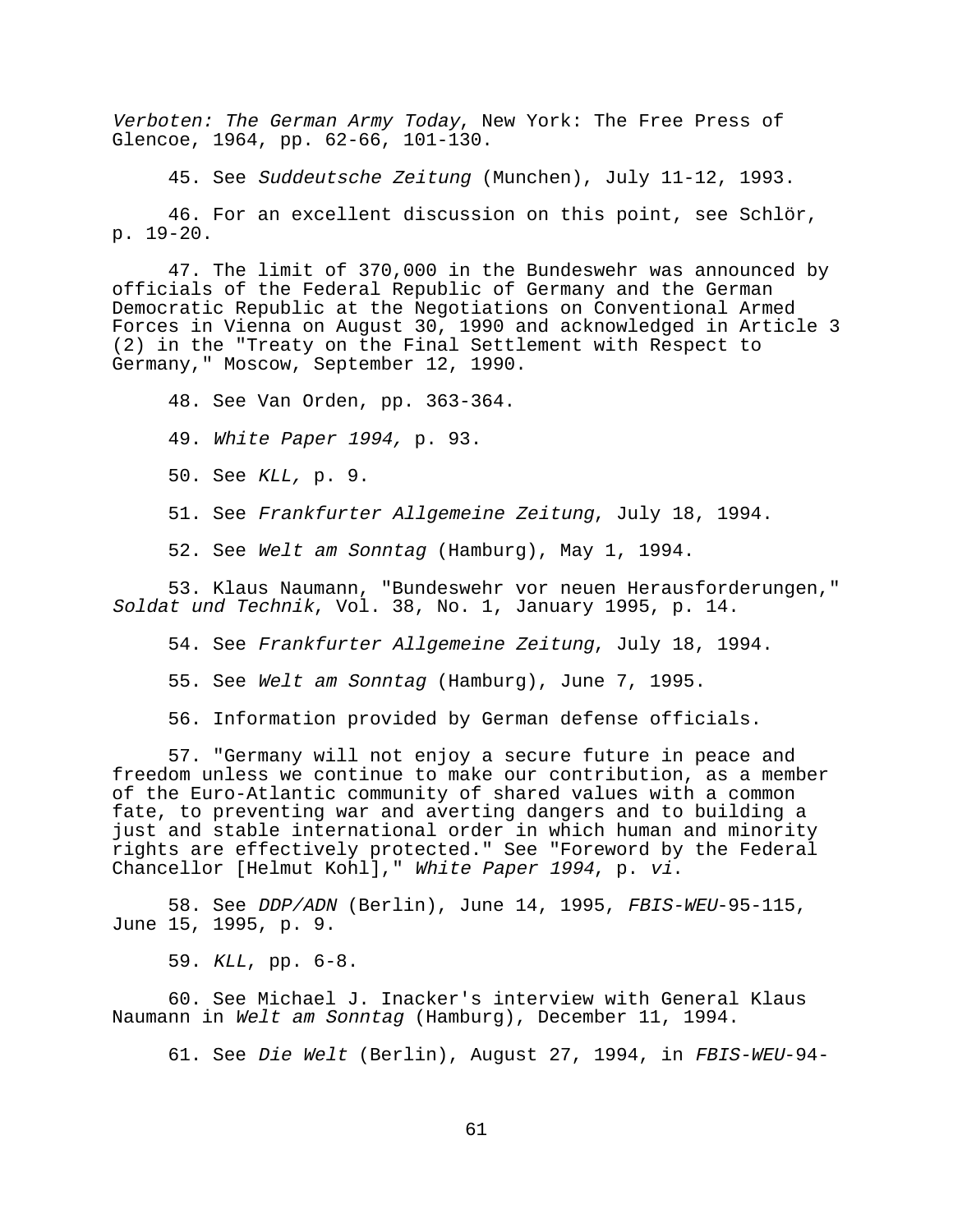167, August 29, 1994, p. 19.

62. See Frankfurter Rundschau, April 6, 1994 in FBIS-WEU-94- 068, April 8, 1994, p. 25.

63. See Frankfurter Allgemeine Zeitung, July 18, 1994.

64. These officials have been at odds with Ruhe over a number of key defense issues, but probably not as much as this one. For a biting assessment of Ruhe's poor working relationship with his CDU/CSU Parliamentary colleagues, see Focus (Munchen), July 25, 1994, pp. 18-20.

65. See Frankfurter Allgemeine Zeitung, April 21, 1994.

66. See "The Alliance's New Strategic Concept."

67. See Ministerial Meeting of the North Atlantic Council, Oslo, June 4, 1992, Press Communiqué M-NAC-1(92)51, Bruxelles, NATO Press Service, June 4, 1992.

68. See Michael J. Inacker's op-ed piece in The Wall Street Journal Europe (Bruxelles), July 3, 1995.

69. See Der Spiegel (Hamburg), January 23, 1995, pp. 25-27.

70. See Suddeutsche Zeitung (Munchen), May 3, 1995, in FBIS-WEU-95-087, May 5, 1995, p. 16.

71. See Volker Ruhe, "Auf dem Weg in eine gesicherte Zukunft," Das Parlament, No. 36-37, September 1-8, 1995.

72. See Frankfurter Allgemeine Zeitung, June 8, 1995, in FBIS-WEU-95-111, June 9, 1995, pp. 18-19.

73. Although the government has acknowledged that the changing security environment has had a major change in a serviceman's "self-image," it appears unwilling to initiate a formal review of Innere Fuhrung with the aim of revising it to support future missions of the Bundeswehr. See White Paper 1994, pp. 132 and 133-134.

74. To be sure, such a debate will not be easy. When an otherwise moderate official such as former SPD federal manager Gunter Verheugen argues that the SPD should gain public profile by portraying itself as a party of "peace" (in contrast to the ruling coalition), one can be assured that finding consensus on this matter will be difficult. See Suddeutsche Zeitung (Munchen), July 26, 1995.

75. See The Wall Street Journal Europe (Bruxelles), July 3,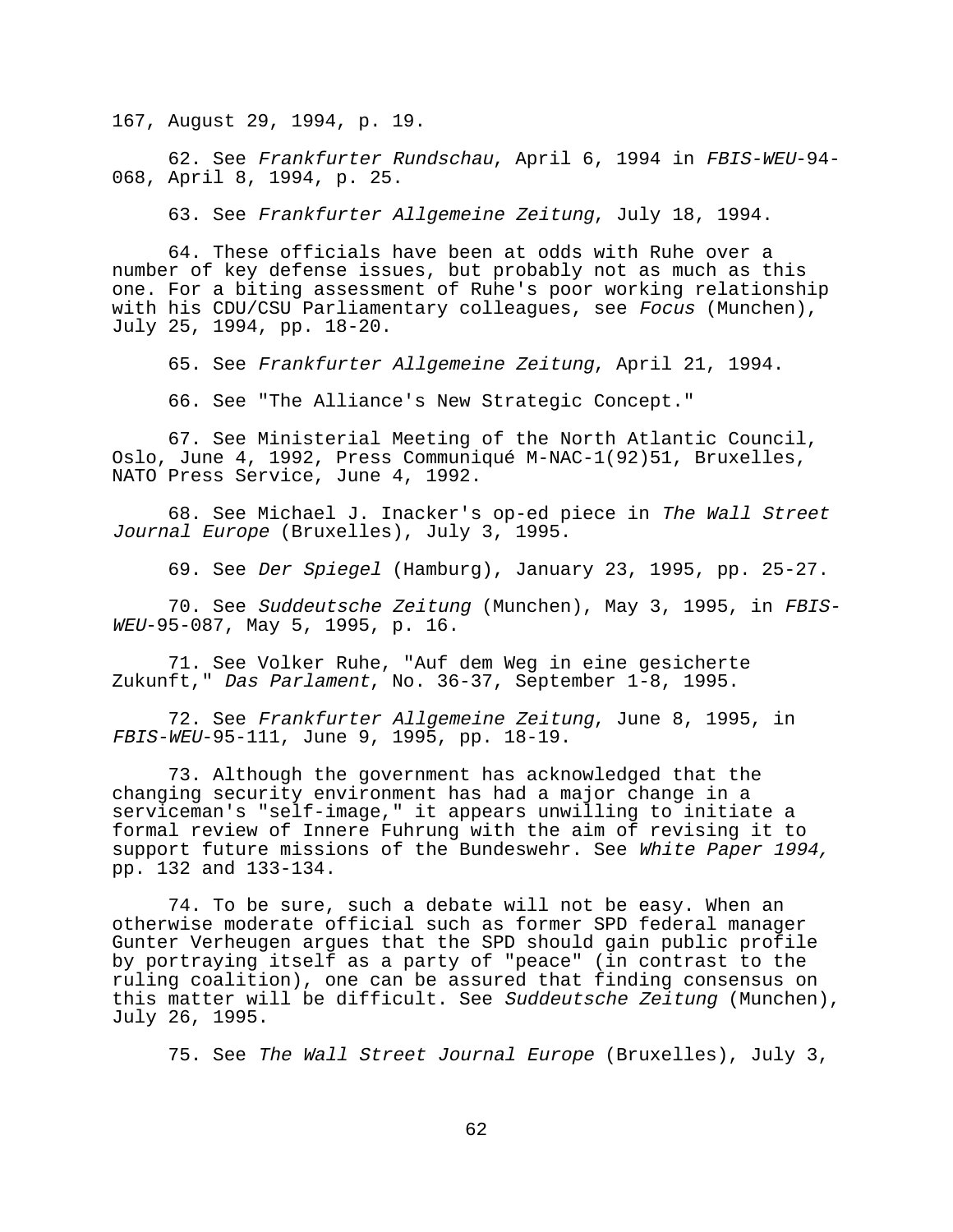1995.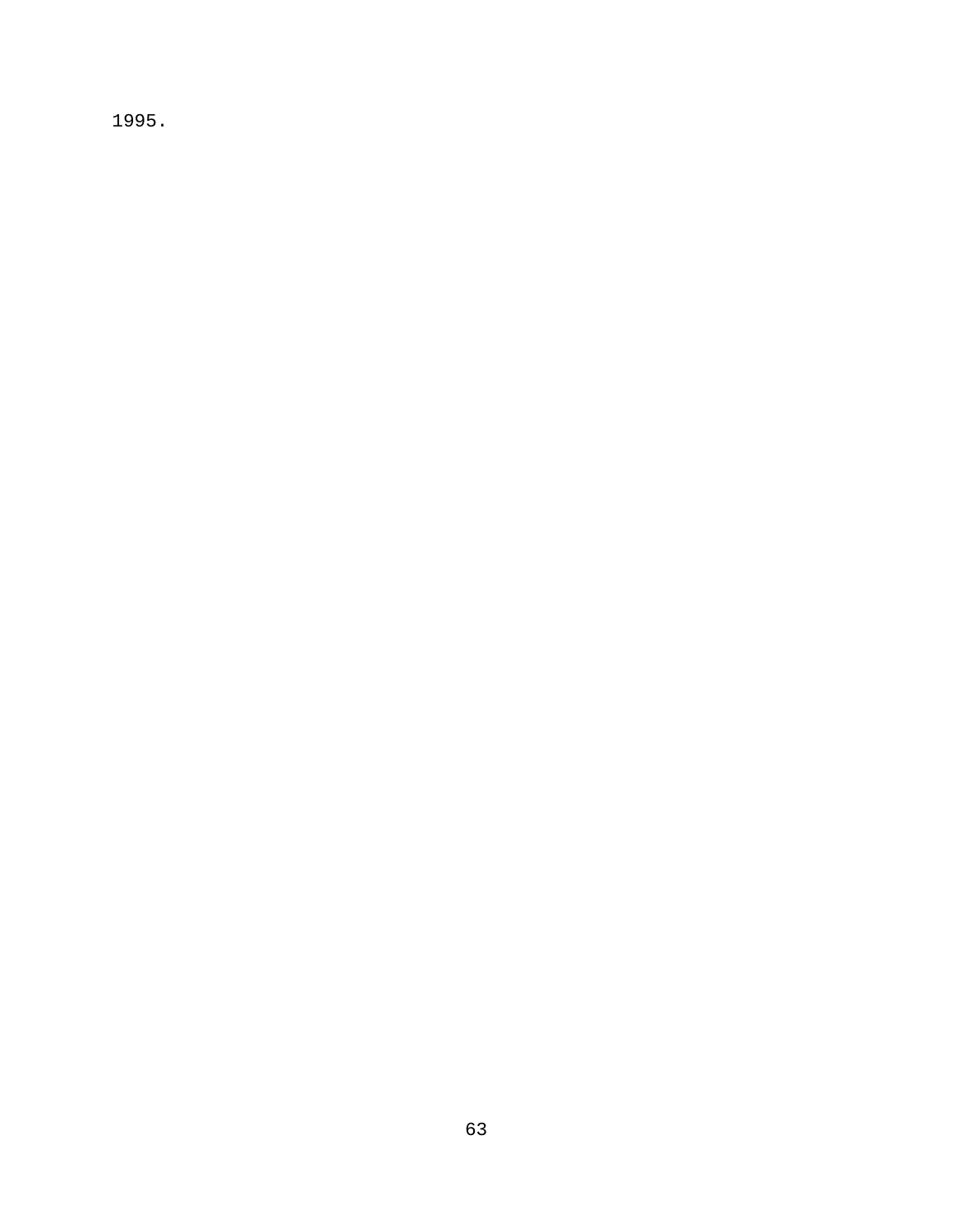#### **GERMAN POLICY TOWARD PEACE SUPPORT OPERATIONS**

# Robert H. Dorff

Few countries were as profoundly affected by the changes in the post-Cold War international system as the Federal Republic of Germany. While the overall international trend has been toward fragmentation and disintegration, with countries like the Soviet Union and Yugoslavia dissolving, Germany grew larger with unification. Moreover, the end of the Cold War brought a formal end to the occupation of Germany by the World War II victors, in effect restoring full sovereignty to the rehabilitated German state. This restored sovereignty combined with the sweeping changes in Central and Eastern Europe to press the Federal Republic of Germany very quickly, perhaps too quickly, into the limelight of international foreign and security affairs. Germany's geopolitical position, as well as its obvious economic strength, guaranteed a central role for it in the unfolding events. The only questions concerned the precise form and nature of that emerging role.

A central purpose of this collection of essays is to examine that role, specifically in the context of the emergence of Germany as a "normal" actor in the post-Cold War international system.<sup>1</sup> Because the re-emergence of a fully sovereign Germany coincided with the explosion of peace support operations under the auspices of the United Nations (UN), attention quickly focused on the role Germany would play in such operations. This particular chapter addresses the emergence of Germany as a normal international actor from the perspective of its evolving policies regarding peace support operations.

The focus on peace support operations is important because it affects issues related to United States and allied military operations. Military leaders from these countries need to know more about what to expect from Germany in future contingencies. It is also important to the strategic community because it is at the heart of a perplexing set of issues currently on the international agenda, namely the kinds of conflicts generating a need for such operations and the appropriate responses and requisite capabilities to address them.

In the context of a general examination of German peace support operations, this essay argues that it is a mistake to draw sweeping conclusions from the June 1995 Bundestag decision to contribute to the UN Reaction Force in Bosnia-Hercegovina. What is occurring in Germany today is a serious and profoundly difficult debate about its new identity and what the world expects from it. External forces and events are pushing Germany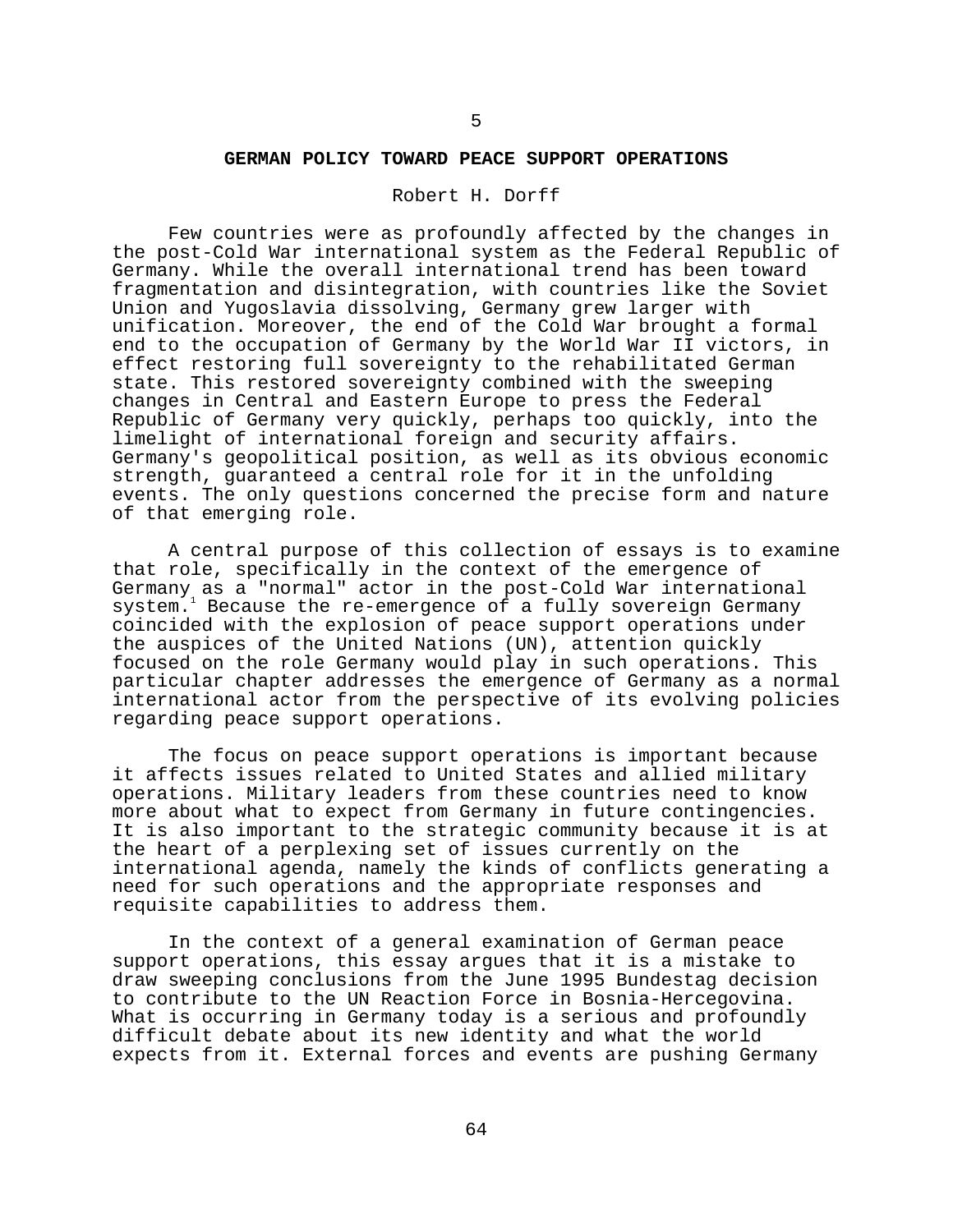at a time when its leaders and people would prefer to go much more slowly. The real world will not allow them that luxury, and hence we see a policy process that is filled with tensions and even contradictions. Those outside Germany must understand something of the mix of external and internal forces at work in order to understand what to expect from Germany today and in the near future.

# **Background**

As post-Cold War conflicts began to appear, Germany initially had an easy answer to the questions about the role it would play. Its constitution (Grundgesetz or "Basic Law") prohibited it from actively participating in military operations outside of Germany and NATO. So while it might contribute a substantial sum of money in support of the coalition allied against Saddam Hussein, $^{\bar{z}}$  it would not have to debate whether it should send troops. Yet even then, most observers felt that the constitutional issue would be rather quickly resolved, at which time the debate about the new German role in international security affairs would begin in earnest. And indeed, on July 12, 1994, the German Constitutional Court in Karlsruhe handed down its ruling that would, in future, allow for the use of the Bundeswehr in "out-of-area" operations. And, rather than putting an end to the debate, the Court's ruling was actually the starting point; now the issues would have to be discussed, debated, and decided in the domestic political arena without the protection of a constitutional prohibition on which to fall back. The issue had been fully joined. What views would the German government articulate on the use of military force in international affairs generally and in support of peace operations specifically?<sup>3</sup>

The events in Yugoslavia played a significant role in the debate. Feeling the economic, social, and political effects of the transformations in Eastern Europe perhaps more acutely than any other West European country, Germany under Chancellor Helmut Kohl had moved quickly to articulate its views about the necessity of expanding Western institutions, such as the European Union (EU), eastward. Eager to express its support for liberal international principles such as self-determination, and perhaps somewhat frustrated by the slowness of its European allies to respond to the very real threat of massive refugee movements, Germany was the first to grant formal recognition to Croatia and Slovenia in December 1991.

A wave of criticism and analysis followed. Was this the sign of the new, independent Germany? Would it press its foreign policy desires unilaterally? While in retrospect much of this debate appears exaggerated and a bit alarmist, the repercussions for Germany have been apparent. As the crisis in the former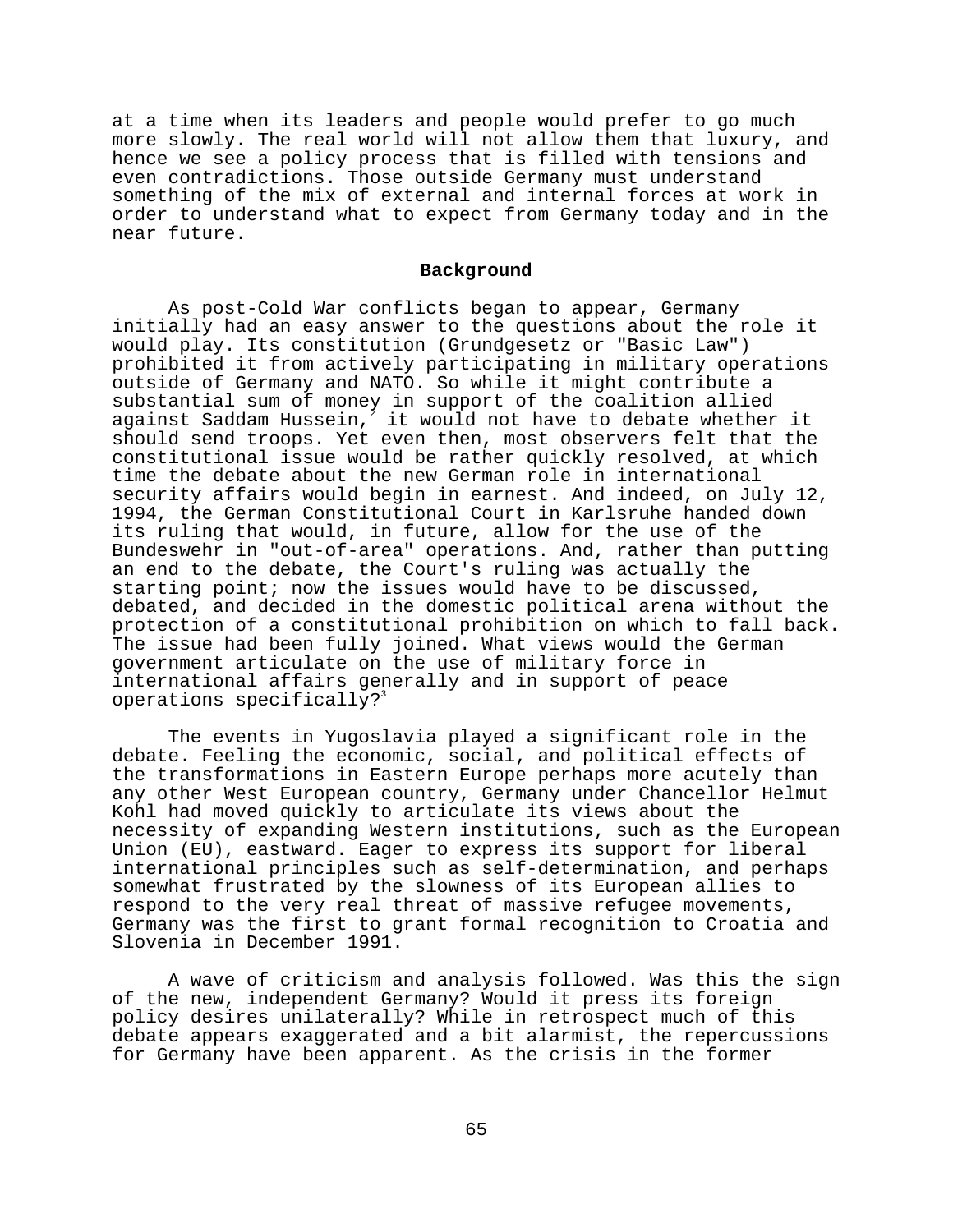Yugoslavia worsened, and the calls for Western intervention intensified, Germany found it increasingly difficult to hide behind its constitutional prohibition. If the new Germany was going to take foreign policy initiatives on its own (so went the logic at the time), then it would have to become a full partner in all international affairs, including paying the full costs (not just financial) of political-military follow-ons to those initiatives. Whether the Germans wanted to or not, the shroud of the constitutional prohibition would have to be lifted. It was not simply a matter of domestic politics; the issue had been fully internationalized.

### **Official Policy Statements**

Although written prior to the Federal Constitutional Court ruling of July 1994, the White Paper 1994 contains the most current and comprehensive official statement of German policy concerning peace support operations.<sup>4</sup> Yet, there is no section devoted solely to that topic. In fact, there is no chapter or sub-chapter heading referring to such operations or even to crisis management. Rather, one finds references to such operations interwoven throughout the discussions of the contemporary international situation, the concept of German security and defense policy, and the role of Germany as a country firmly committed to, and embedded in, a set of multilateral security institutions. The search for official German policy on peace support operations begins with this document.

In their Forewords to the White Paper, Chancellor Helmut Kohl and Federal Minister of Defense Volker Ruhe both acknowledge the importance of peace support operations to German security policy by pointing to the contributions already made by German forces.<sup>5</sup> Both make overt references to the manner in which those contributions have been received by the international community. Notably absent is any clear reference to German security interests served by these operations. Further evidence of the extent to which the issue of German involvement in such operations had been internationalized appears throughout the White Paper, most obviously in the frequency with which it acknowledges the new and broader role that Germany must play in international security affairs. The language is clear, if not direct: Germany is "called upon" and "expected to" contribute to and share in the responsibility.

Yet the regional analyses, as well as important qualifying language throughout the document, make it clear that German interests are primarily, if not exclusively, located in Europe.<sup>7</sup> Although responding to external pressures to assume greater international responsibility, German security policy seems to be laying the groundwork for limiting that responsibility to Europe and circumscribing the possible range and scope of operations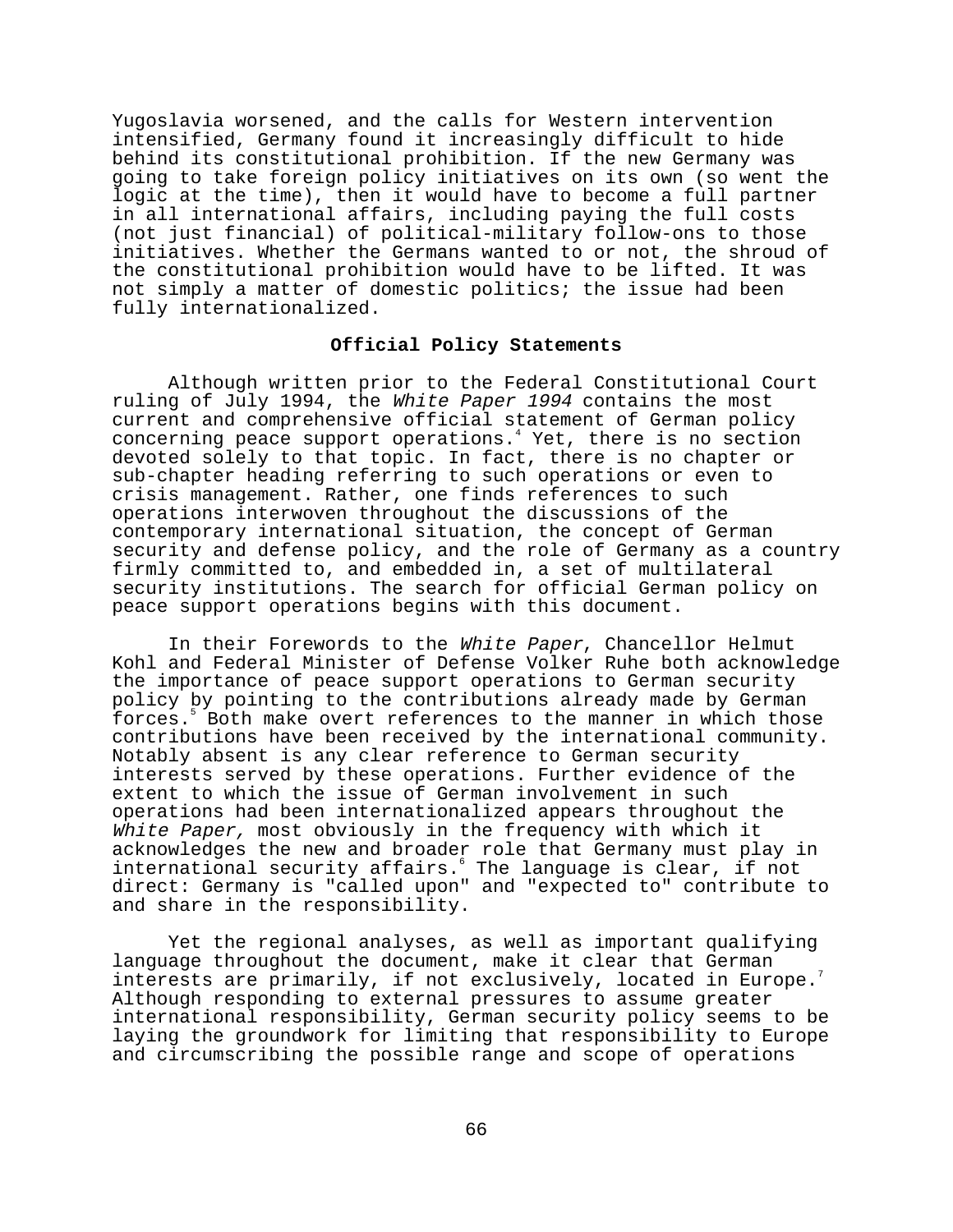into which the Bundeswehr might be drawn. It is as though Germany is defining a role for itself as a willing, but not too able, partner.

This broader tension is evident throughout the document. On the one hand, rhetoric abounds about the need for more effective and comprehensive international conflict prevention and crisis management mechanisms, including the possible use of military force.<sup>8</sup> On the other hand, qualifications about the German role in such international mechanisms appear with equal regularity. At times they appear to contradict the argument that Germany will now play the role it is "called upon" or "expected to" play, either by limiting that role geographically or in kind.

Finally, there is an inherent tension in the approach toward crisis and conflict management and prevention as advocated and the procedures Germany would employ in arriving at a decision to participate in peace support operations. The White Paper implies that Germany would use essentially the same criteria for deciding as are required for similar Western European Union (WEU) decisions. This includes provisions that a WEU resolution be unanimous, and that each member state remain "free to decide on the basis of its constitution whether or not to participate."<sup>10</sup> It is hard to imagine how such procedures can be used in support of a crisis management system; timely, decisive action is the hallmark of successful crisis management, a commodity rendered virtually unattainable in such a system of individual political decision-making. Each member will review any proposed action on a case-by-case basis, and that review will include a full domestic debate and decision. For Germany, already seeking to set limits on its contributions, the process almost guarantees that the Bundeswehr will not be "ordered into action under WEU command" any time soon.<sup>11</sup> By implication, German participation in peace support operations will occur only after intense public deliberation.

In sum, the White Paper, as a formal statement of German policy in regard to peace support operations, contains unresolved tensions and perhaps contradictions. There is ample acknowledgement of the changing nature of international conflict in the post-Cold War world. The proliferation of ethnic and religious conflict, and its emergence in the form of civil wars and the collapse of governability, represent increasing threats to international security and the security of Europe and Germany. Similarly, the discussions frequently address the need for more effective systems of conflict and crisis management to deal with such threats, including the willingness and capability to use force if necessary. And finally, there is substantial awareness of the growing expectation that Germany must play a greater role in, and share the responsibility for, the operations that support such systems. However, the caution in circumscribing just what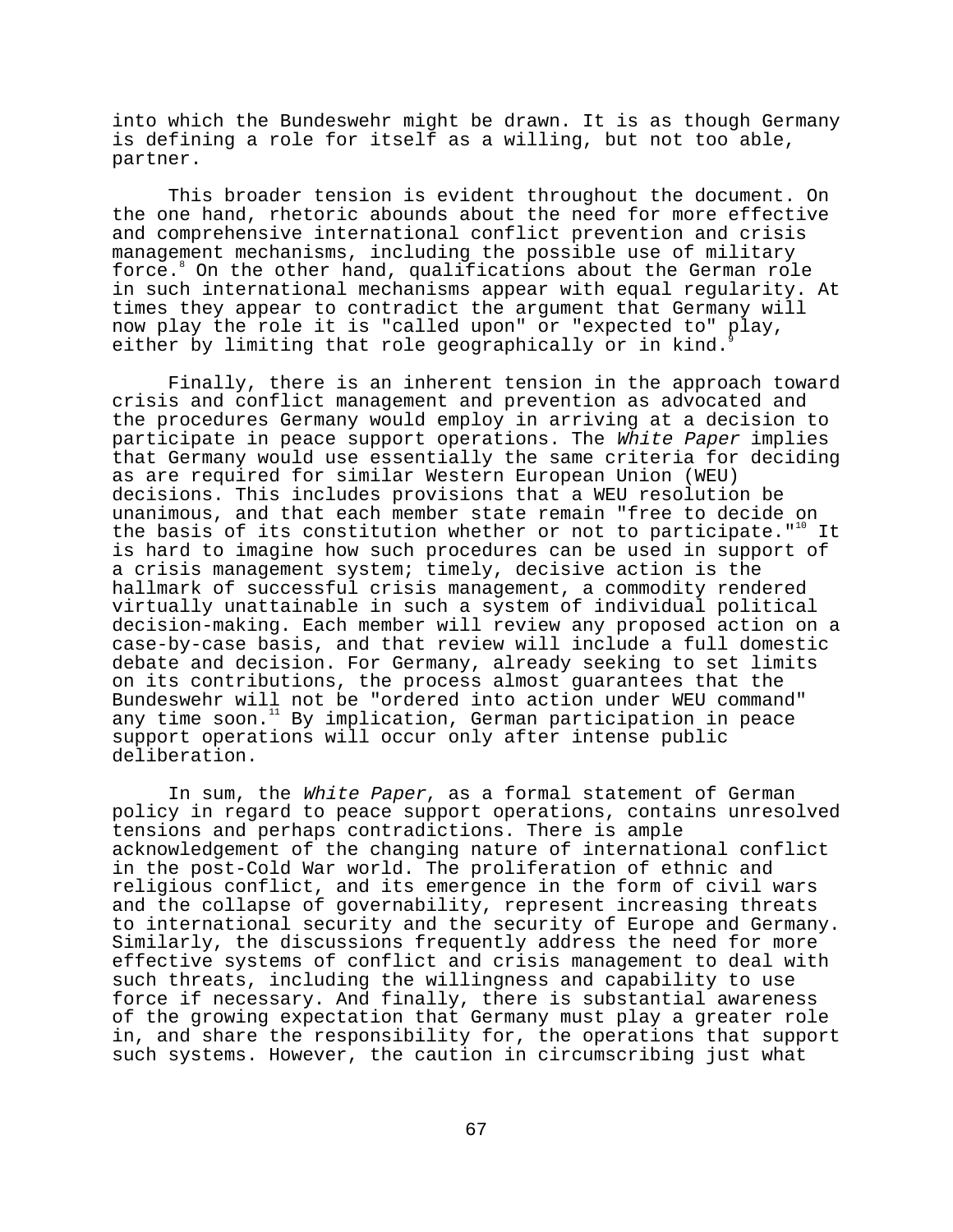that role might be for the Federal Republic of Germany in general, and the Bundeswehr specifically, seems at times to run counter to the acknowledgement that Germany must assume its full share of the responsibilities. Because this document was written prior to the Federal Constitutional Court decision of 1994, it is necessary to examine what has happened since that decision was announced to see if some of the potential tensions have been resolved or clarified.

## **The Tornado Controversy**

The decision by the Federal Constitutional Court was announced on July 12, 1994. For supporters of an expanded German role in international security affairs, the decision represented a completion of the transition to full sovereignty which was begun with the unification process and the "Two-plus-Four" agreement. To others more critical of such a role, the decision opened the way to a "remilitarization" of German foreign policy. Two subsequent developments deserve attention, the first a general development in the debate about German military involvement "out-of-area" and the second a specific policy issue that arose late in 1994.

The general development was already in evidence prior to the Court's decision, but became more apparent in the months thereafter. This was the increased use of the "history" argument against German involvement "out-of-area," especially in the former Yugoslavia. The argument, expressed simply, is that the reappearance of the German military would be counterproductive and potentially disastrous for peace efforts in parts of Europe occupied by the Wehrmacht during World War II. Initially referring specifically to the Serbs in the Bosnian crisis,  $\frac{13}{11}$  this argument grew and expanded over time. By June 1995, there was a recognition that this had become for many the substitute for the constitutional prohibition argument. As one member of the Bundestag put it, in words used nearly verbatim by a retired senior Army officer and former member of the Defense Ministry staff one day later, such an argument would mean that "there would be virtually no place in all of Europe that the Bundeswehr could be deployed."14 Although this argument has apparently lost some of its resonance recently, SPD politician Rudolf Scharping observed during the June 30, 1995 parliamentary debate on allowing German combat planes to be sent to Bosnia that ECR-Tornados with the Iron Cross would only heat up the conflict rather than diffuse it.<sup>15</sup> The reference to the "history" argument was clear.

The specific policy issue resulted from a request made by the SACEUR, General George Joulwan, for Luftwaffe Tornados.<sup>16</sup> On November 30, 1994 General Joulwan approached the German government about providing six electronic combat and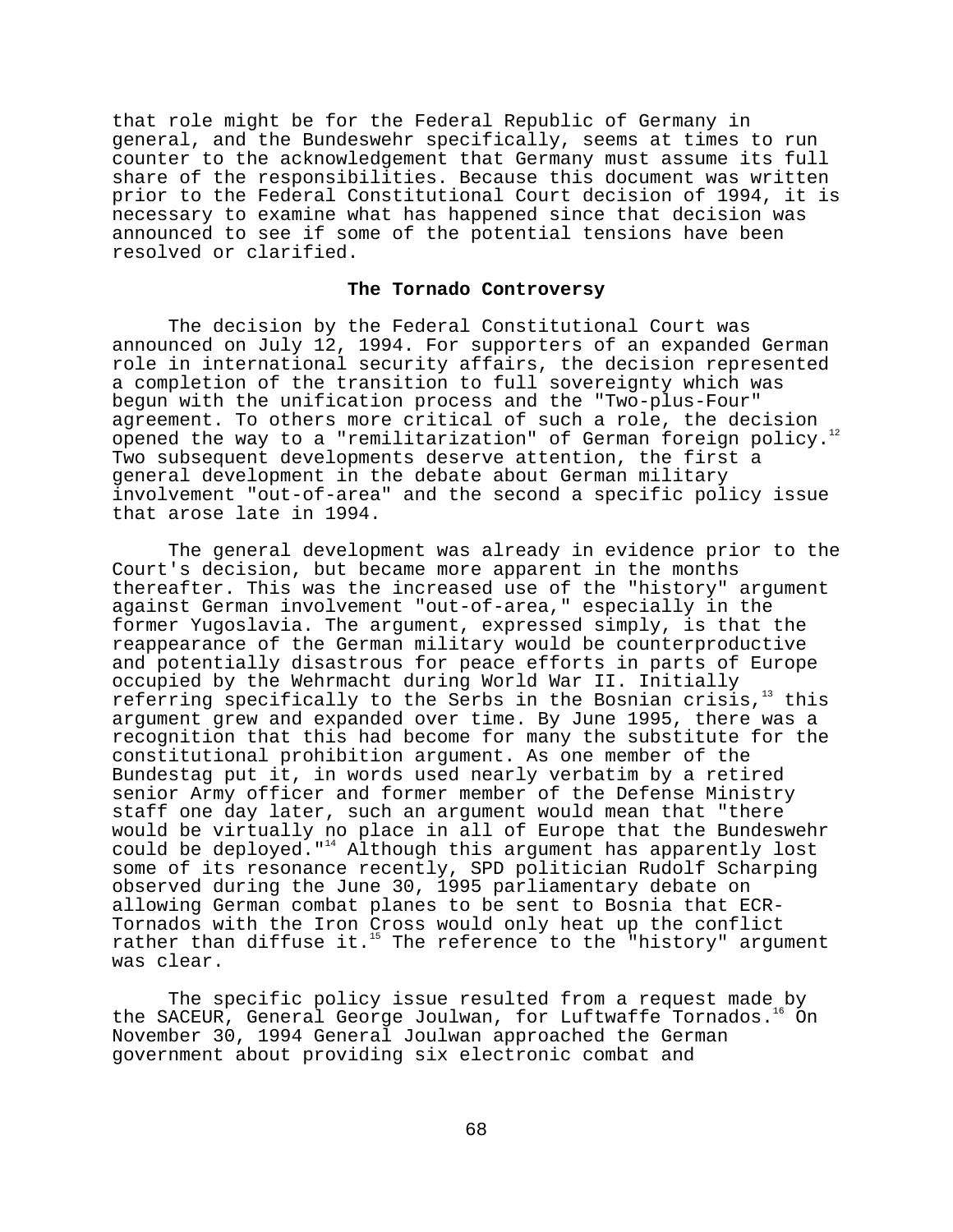reconnaissance Tornados to be used by NATO. The Serbs had a growing surface-to-air missile capability around Bihac, and the Tornados offered a favorable counter-threat capability. But Bonn was not yet prepared to deal with such a request. Following the Karlsruhe decision, there was no attempt to initiate a broadranging discussion of the appropriate roles and missions for the Bundeswehr in peace support operations. In fact, political leaders generally wanted to avoid such a discussion. The political climate at the time made some of that reluctance understandable; national elections coming up in October cast long shadows, making members of all the major parties unwilling to risk an emotional and divisive debate. And for a country new to such debates, the example of the US anguish over the Haiti decision could not have offered much encouragement. Why launch such a debate if no concrete situation made it necessary?

What ensued was a very interesting, even entertaining, exercise in creative diplomacy. In effect, the German government chose not to respond to General Joulwan's request. Classifying Joulwan's action as an "informal inquiry" rather than a formal request from NATO, Bonn simply gave no answer. This removed any immediate necessity to initiate a debate, either within the government or in parliament. And to bolster the non-decision further, members of parliament and the government pointed out that NATO was unlikely to order any military mission involving the German Tornados; therefore, as the CDU/CSU parliamentary group leader Wolfgang Schäuble stated, a "decision in reserve" was unnecessary.

What is clear from these developments is that the question of German participation in peace support operations had become fully politicized. Under the oft-cited constraints of the constitutional question, Germany could avoid the perplexing debates about whether to participate in such operations and, if so, under what conditions. Once the legal issues were clarified, it was only natural that political considerations would take over. The question then is whether the political debate will be a full and open one or more like that which followed General Joulwan's request in November 1994. In that debate a host of political considerations led to some amazing antics on the part of the German government to avoid giving any clear answer at all. The "history" argument was simply one of many justifications offered up as a logical, non-political explanation for what is and always will be a very political (and difficult) decision for any country.

# **Current Policy Perspectives**

This section examines the perspectives of several key players in the German policy-making process, including the military, the political parties, the government, and public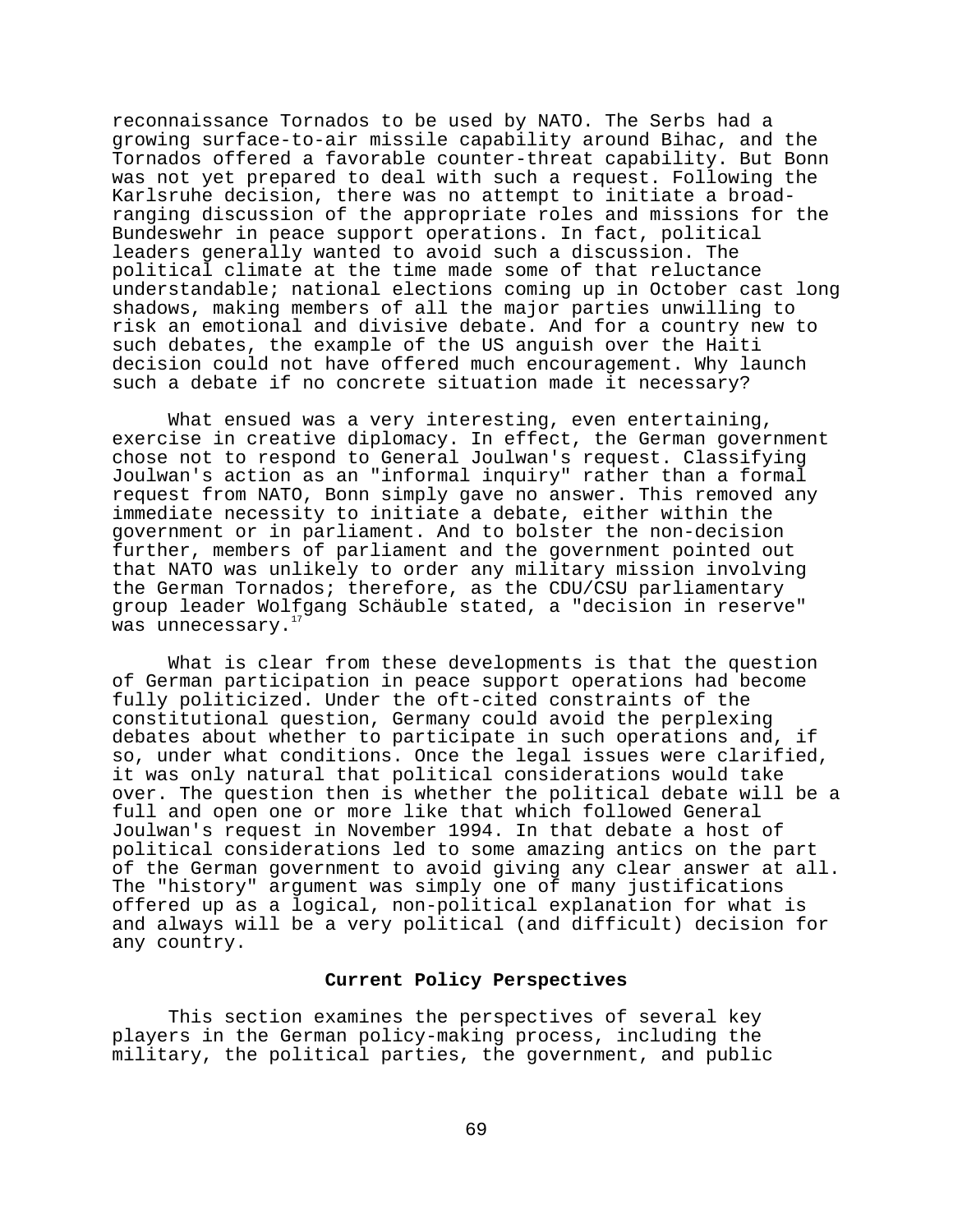opinion. The purpose is to provide a brief sketch of the views that obtain within each grouping; this is not an attempt to present a thorough delineation of all views, nor to decide which view currently prevails.<sup>18</sup> This section begins with the defense planning community, turns next to an overview of public opinion, and finally examines the contemporary political landscape.

The Ministry of Defense. It is not surprising that some of the clearest statements and policies on German peace support operations are found among the military and the civilian planners within the Bundesministerium der Verteidigung (BMVg). The German defense planning system requires thinking on such issues to develop without a highly publicized political debate. Of course, once those policies are outlined and presented to the cabinet, prior to a recommendation going to the full parliament, they become the object of intense public scrutiny, and political leaders are identified as being responsible for them. But prior to that point policy discussions often occur in relative quiet. This helps explain why some of the clearest statements about emerging security policy, including potential problems, exist within the BMVg.

One document in particular provides an interesting overview of current BMVg thinking on German peace support operations. Written in July 1994 and circulated publicly, it is entitled Konzeptionelle Leitlinie zur Weiterentwicklung der Bundeswehr (Conceptual Guidelines for the Future Development of the Federal Armed Forces).<sup>20</sup> The KLL attempt to build a bridge between the wide- ranging analysis of the 1994 White Paper and actual force planning. It distinguishes between two missions for the Bundeswehr: traditional territorial defense and crisis reaction. The document points out that while the traditional defense mission remains an important focus of German defense planning and force structure, it is ironically the greatest threat but the least likely contingency in the post-Cold War security environment to which the Bundeswehr might have to respond. On the other hand, crisis reaction is the most likely operation, but the one for which the Bundeswehr is the least well prepared.<sup>21</sup> It then discusses the kinds of changes anticipated in reconfiguring the Bundeswehr to meet the requirements of a fundamentally changed strategic situation. Particularly significant is the assessment that the current strategic environment allows for a noticeable reduction in the forces-in-being devoted to territorial defense, and hence their re-allocation to the crisis reaction mission.<sup>2</sup> Although not released until after the Karlsruhe Court ruling, the thinking behind this document obviously was underway well before the constitutional issue was clarified.

The most recent BMVg thinking was evident in interviews and discussions in June 1995, and undoubtedly appeared in some form in the Bosnian policy recommendation and subsequent debate later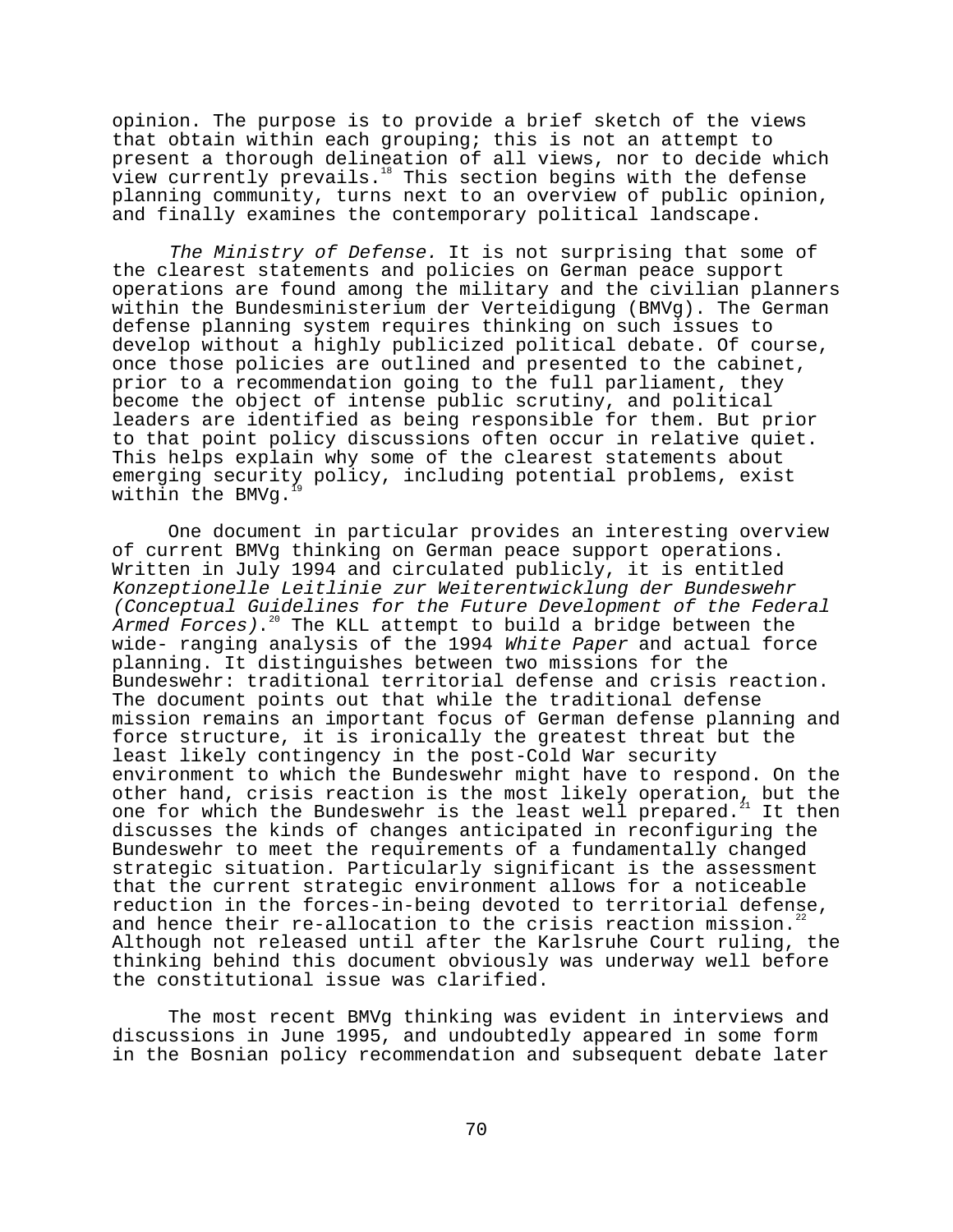that same month.<sup>23</sup> Referencing "interests and objectives of German foreign and security policy," as well as German "responsibilities as an alliance partner," several individuals referred to what can be stated as basic principles underlying emerging German policy. First, everyone interviewed made clear references to a case-bycase decision process, always involving public debate and parliamentary approval. Obviously, domestic political processes will dominate; there will be no automatic formula for German participation. Second, some of the views are carryovers from previously articulated guidelines, such as the general limitation of German support to conflict management in the European region, and the requirement for multinational participation and international mandates in support of such operations. Third, there must be a clear, credible political strategy that leads or contributes to the resolution of the conflict, and the military operation must have a definable end state and exit strategy. Fourth, there must be compelling reasons for the use of force under Chapter VII of the UN Charter, and the threat to German security, European stability, or international peace must be evident. Finally, there is a strong rejection of the "history" argument against German participation, at least as a sui generis limitation. On the surface at least, current BMVg thinking appears to reflect significant progress in the development of Germany as a "normal" international actor, reacting to significant changes in the international security environment and attempting to define some criteria to be used in reaching decisions about where, when, and how to participate.

However, some caution is in order about this interpretation, and it relates directly to the role and influence of the BMVg in the overall political processes. In short, it is difficult to say in advance how much of the BMVg staff view will prevail in the end. As Catherine Kelleher observed more than ten years ago, the German defense organization is quite idiosyncratic and most often dominated by the personality and style of the Defense Minister.<sup>2</sup> Certainly Ruhe has demonstrated a willingness to go outside the established bureaucratic procedures when he deems it necessary or desirable, which means that he may or may not accept his own Ministry's positions and arguments. Moreover, he must ultimately convince the Federal Security Council of the Cabinet and the parliamentary Defense Committee, which may require substantial modification of the original BMVg views.<sup>25</sup> And historically, the BMVg (as distinct from the Defense Minister) has not been especially powerful or influential in determining overall policy.26 So, despite the generally high quality of the work being done there, one should be cautious in assessing the significance of BMVg thinking for the future of Germany as a "normal" international actor. The key will be how much influence such thinking has on Ruhe and the Government.

Public Opinion. Analyses and commentaries frequently point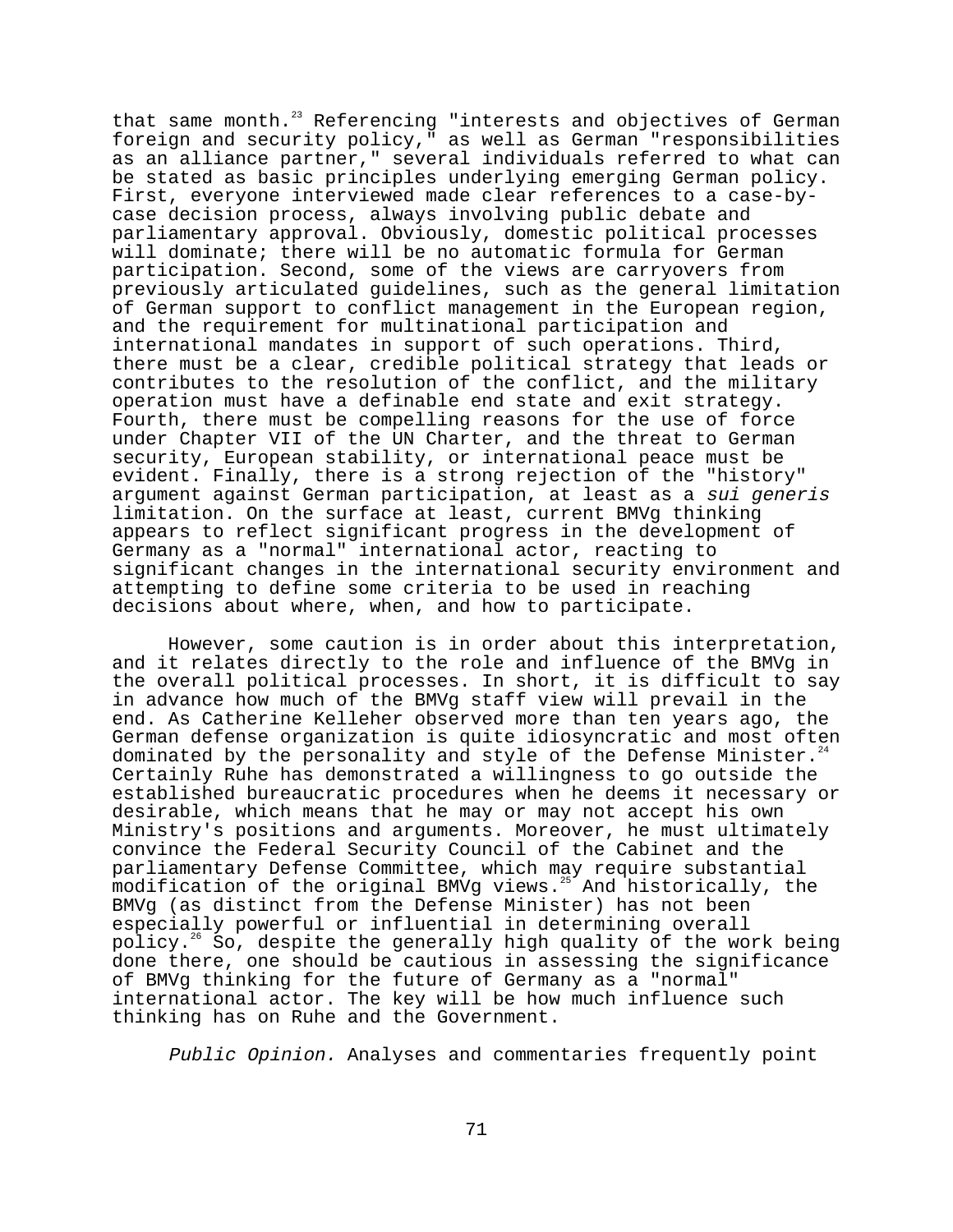to the reticence of the German public to accept any departure from the traditional "culture of restraint" in post-WWII West German foreign and security policy. This has generally included maintaining a low profile for Germany in the power politics of international affairs, particularly in crisis management, and especially in the use of force. One of the central issues in the question concerning Germany's evolution into a "normal" international actor, then, is whether public opinion will allow or accept such a change. For the purposes of this chapter, it is necessary to examine public opinion briefly as it pertains to the role of Germany in international peace support operations.

The skepticism of the German public about an activist international role for their country is well documented, as is a pervasive aversion for power politics. In the recent debate concerning German participation in the UN Reaction Force, numerous references were made to what the public would or would not support, with members of the coalition and the opposition frequently citing the limits of public support as justification for their positions.<sup>27</sup> While the public remains generally skeptical of such operations, recent evidence suggests that subtle, but important, shifts in public attitudes and opinions are underway.

Support for continued German ties to NATO is very strong; a recent Institut fur Demoskopie Allensbach survey found that 69 percent considered NATO membership important compared to 70 percent at the beginning of the 1980s (arguably at the height of the Cold War).<sup>28</sup> In fact, the escalating instability and crisis situations in the former Soviet Union have increased public desires for NATO to remain both intact and strong, going from 57 percent in 1991 to 71 percent today. And Meiers notes that 74 percent of the public support "NATO involvement in new crises on Europe's periphery."<sup>29</sup> However, 55 percent of those same respondents "agreed that the Bundeswehr's role should remain limited to territorial defence and that Germany's allies must assume responsibility for such missions [crisis management] themselves."<sup>30</sup>

The same Demoskopie survey found that the participation of German soldiers in international peacekeeping troops of the United Nations was supported by a majority only in the former West Germany; in the former East Germany only 29 percent favor such participation whereas 52 percent are opposed.<sup>31</sup> Meiers also cites the results of a poll conducted by Infratest Burke Berlin after the 1994 national elections in which as many as 75 percent of the German public supported the use of military force for humanitarian purposes and traditional peacekeeping missions. However, he observes that this support declines "when specific scenarios including combat missions were put to Germans."<sup>32</sup> In principle the German public supports peace support operations,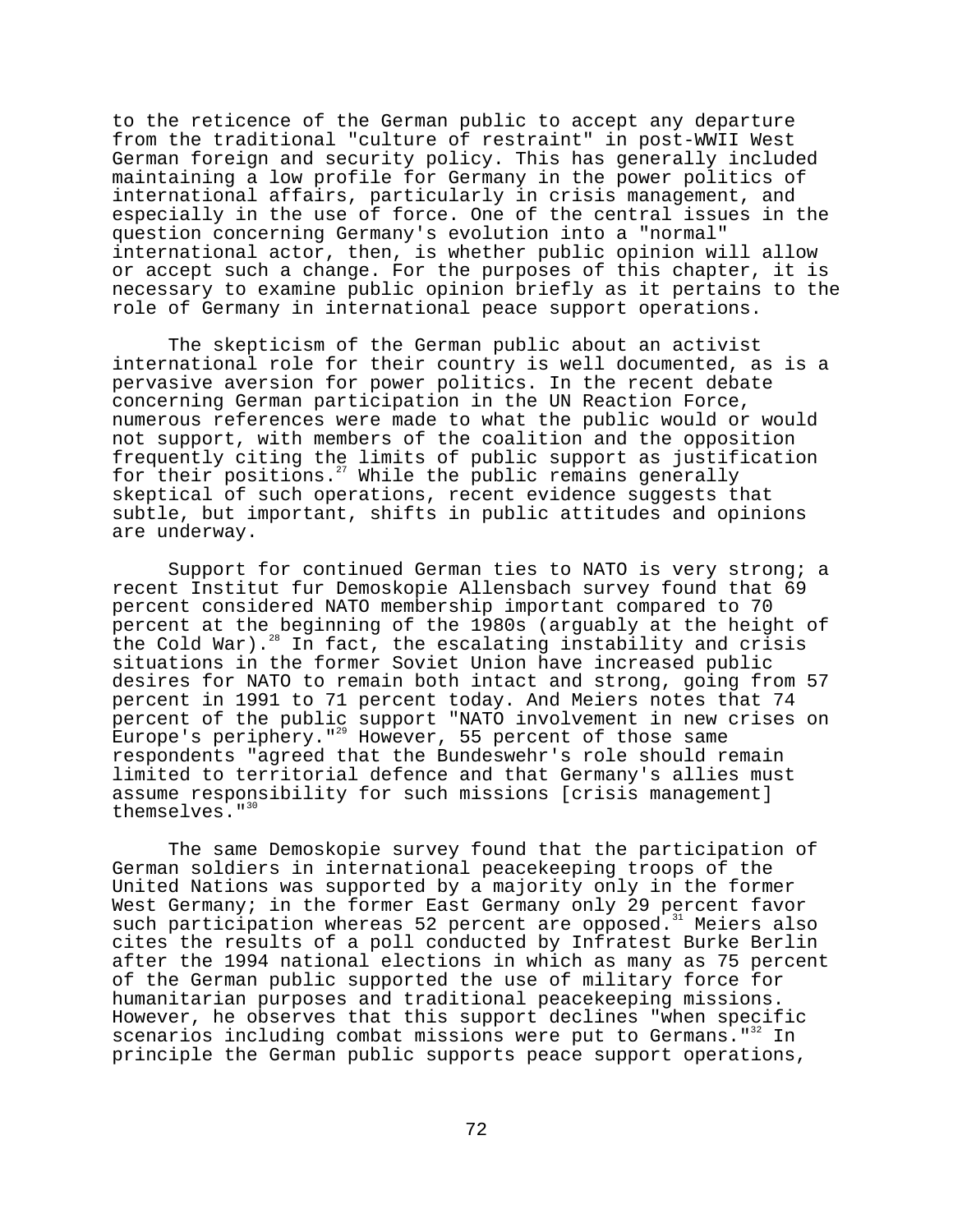including the use of military force if necessary; in practice, however, they seem less inclined to support specific operations and especially Bundeswehr involvement in them.<sup>3</sup>

Yet it appears that German public opinion has begun to acknowledge, at least in part because of all the media coverage of crises, civil wars, and human tragedy around the globe, that the end of the Cold War and the dissolution of the Warsaw Pact do not mean that the world is necessarily a safer place. This shows up most clearly in the reversal of public attitudes about military service. Whereas a majority of the German public had by 1993 concluded that obligatory national service was more important to society than military service (i.e., conscription), by 1995 this view had shrunk to 32 percent in the former West German Länder (from 50 percent) and to 33 percent in the former East German Länder (from 60 percent). $34$  The trend is toward a view of the world and German society that on the surface seem compatible with a more activist international role for Germany, including, if necessary, the use of military force. However, there is still a prevailing view that such military action can be left largely to Germany's allies, especially the United States.

Nonetheless, current opinions suggest there are increasing opportunities for German leadership to convince the public that "out-of-area" peace support operations are necessary and that they support German and European interests. But, the necessity for Bundeswehr participation in such operations, whether to protect those interests or to respond to external calls for greater German responsibility and burdensharing, seems to have registered only weakly in the minds of the public. This represents the challenge for German political leadership: to convince the public, which is increasingly inclined to see the dangers and threats of post-Cold War conflicts (especially those close to home), that the Bundeswehr is "called upon" and "expected to" participate in operations to meet those threats and counter those dangers. Is German political leadership up to that challenge?

The Political Landscape. One word summarizes the overall political landscape in Germany in the realm of peace support operations: divided. As one senior retired Bundeswehr officer put it, the "main problem is that there is no unified German position" on what policy should be. These divisions exist not only between the coalition and the opposition, but within the coalition itself, within the government and the ministries, and even within the individual parties. Given the historical emphasis on consensus decisions, and the special requirement for overwhelming consensus when it comes to issues involving the possible use of military force, it is hardly surprising that Germany has found it so difficult to devise a policy with clear guidelines.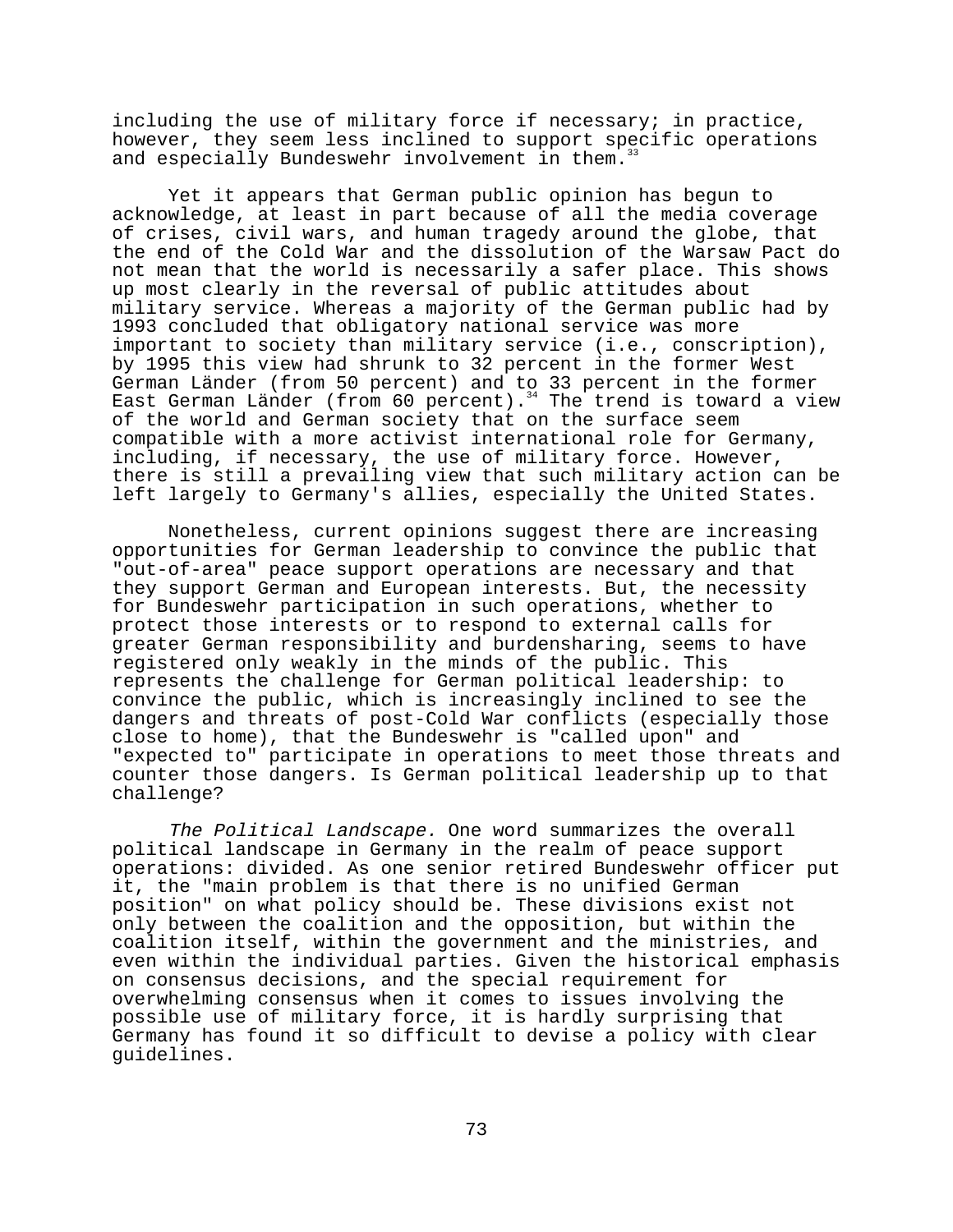The Government. Although the Kohl-led CDU/CSU/FDP government has taken the lead in forging some consensus on peace support operations generally and the Bosnian policy specifically, the road to this consensus was anything but smooth. Rifts have appeared within the coalition and even within the Chancellor's own party. Policy has appeared to vacillate and change dramatically almost over night. Kohl has been variously characterized as, on the one hand, craftily leading Germany down a path toward militarizing German foreign policy and, on the other, as allowing German policy to drift aimlessly as he plays games with the allies, desperately seeking ways in which to avoid making any commitments or giving any clear answers. Neither statement is accurate, for the truth lies somewhere in between these two extremes. Simply put, Kohl's political margin for error is so narrow following the 1994 parliamentary elections that he cannot afford a major policy disaster. Particularly in an area fraught with so many emotional time bombs as this, being caught too far out front or too far behind elite and mass opinion could seal the coalition's, as well as Kohl's own, political fate. At the same time, the external pressures from allies, bound together with questions about the future of NATO and the EU, also place stresses and strains on the government. Extreme caution is the guiding principle behind the Kohl approach.<sup>35</sup>

The political problems within the coalition are illustrated by the challenges facing the FDP, a coalition partner. It is not only divided on the issue of peace support operations, it is badly split over a variety of key issues. In fact, the FDP is in the throes of a struggle for its very political survival. Having watched its support in the national elections dwindle dangerously close to the minimum threshold of five-percent for remaining in parliament, it faced a series of embarrassing losses in state elections in early 1995. Its performance in elections in North-Rhine Westphalia and in Bremen were so poor that they prompted Foreign Minister Klaus Kinkel to resign as party leader. Kinkel continues to serve as Foreign Minister and Vice-Chancellor, but at a time when he will need to be a forceful spokesperson for any future deployment of the Bundeswehr in peace support operations, the precarious situation of the FDP works strongly against him and his ability to provide that much-needed support.

The FDP's problems are also problems for Kohl, who must be concerned about the coalition's future. The risks involved in peace support operations generally are magnified by these political risks, creating an environment in which such operations will be carefully scrutinized for their potential political impact at home and on the coalition. Given the divisions within the government and the parties, it will not be easy to forge a clear, common policy approach to peace support operations in the near future.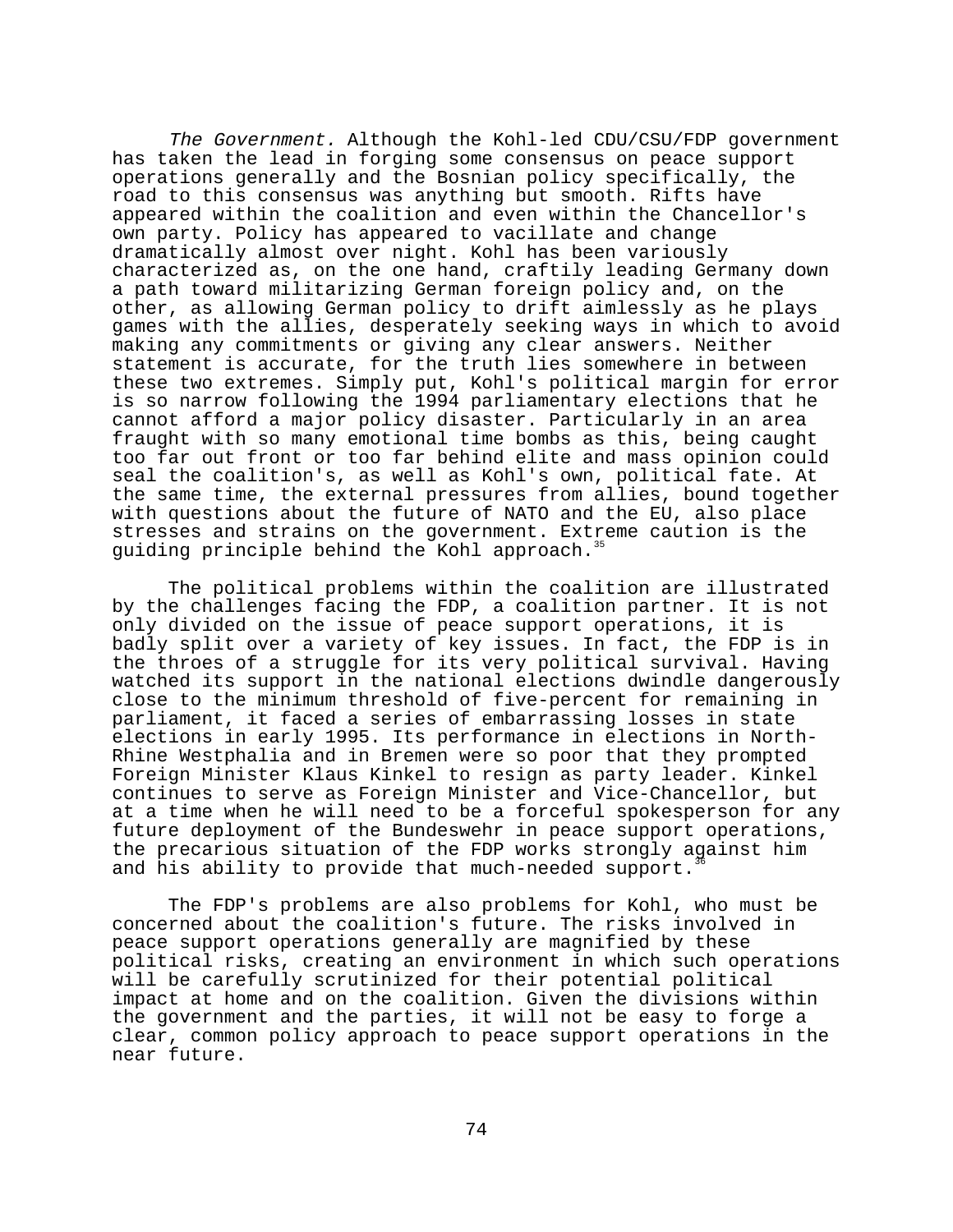Within the cabinet, differing views on peace support operations have also emerged. For example, at least until early 1995 there was a very apparent difference between the views of Foreign Minister Kinkel and Defense Minister Ruhe. Kinkel has generally espoused a view of German peace support operations that is broader and more global than Ruhe's. When Boutros Boutros-Ghali visited Bonn in January 1995, he asked the German government to contribute Bundeswehr troops to a stand-by UN peace operations unit. Kinkel reacted positively to the request, and in a number of public statements indicated that Germany was ready, willing, and able to make such a contribution. In late-1994 he had stated as much, writing that "the Bundeswehr can in future fully participate in UN, NATO and WEU missions" and that "[t]his is not limited only to peacekeeping missions but also clearly includes peace-making operations."<sup>3</sup>

Ruhe was typically more guarded, and he opposed the assignment of Bundeswehr soldiers to the UN. His opposition rested on the grounds that the Bundeswehr was not yet ready for such missions, and that German interests and responsibilities lay in Europe and jointly with its Euro-Atlantic allies. A general commitment of German troops to the UN would mean that they might be sent anywhere in the world, far exceeding what Ruhe felt was a legitimate mandate for their use. In the end the Ruhe position won out and Germany did not provide the UN Secretary-General with a list of ear-marked troops.<sup>38</sup> In retrospect one can see that these events in mid-January led to the closing of ranks around the criteria for Bundeswehr participation in peace support operations.<sup>39</sup>

Of course, in June 1995, Kinkel and Ruhe appeared much more unified in their presentation and defense of the government proposal to support the UN Reaction Force.<sup>40</sup> Both made strong statements to the Bundestag in support of the proposed policy. Yet the points of emphasis of each speech suggest that the differences have not disappeared. Kinkel stressed the need for Germany to show solidarity with the UN Security Council, NATO and the EU; the German interests that are involved; the need to expand the concept of security in German thinking; and the expectation that Germany would "actively share in protecting the international order . . . . "<sup>41</sup> Ruhe emphasized the limiting features of the policy: the mission was to help people and nothing more; the collapse of the UN mission must be prevented; and the ECR Tornados would be used only in the event of an attack against the Blue Helmets--and then only to protect the aircraft of other countries.<sup>42</sup> While Kinkel continued to suggest much broader reasons for German participation in such operations, Ruhe seemed to be concerned with delineating the limitations on this mission so that no broader implications could be drawn. This is a fundamental difference of views that is unlikely to disappear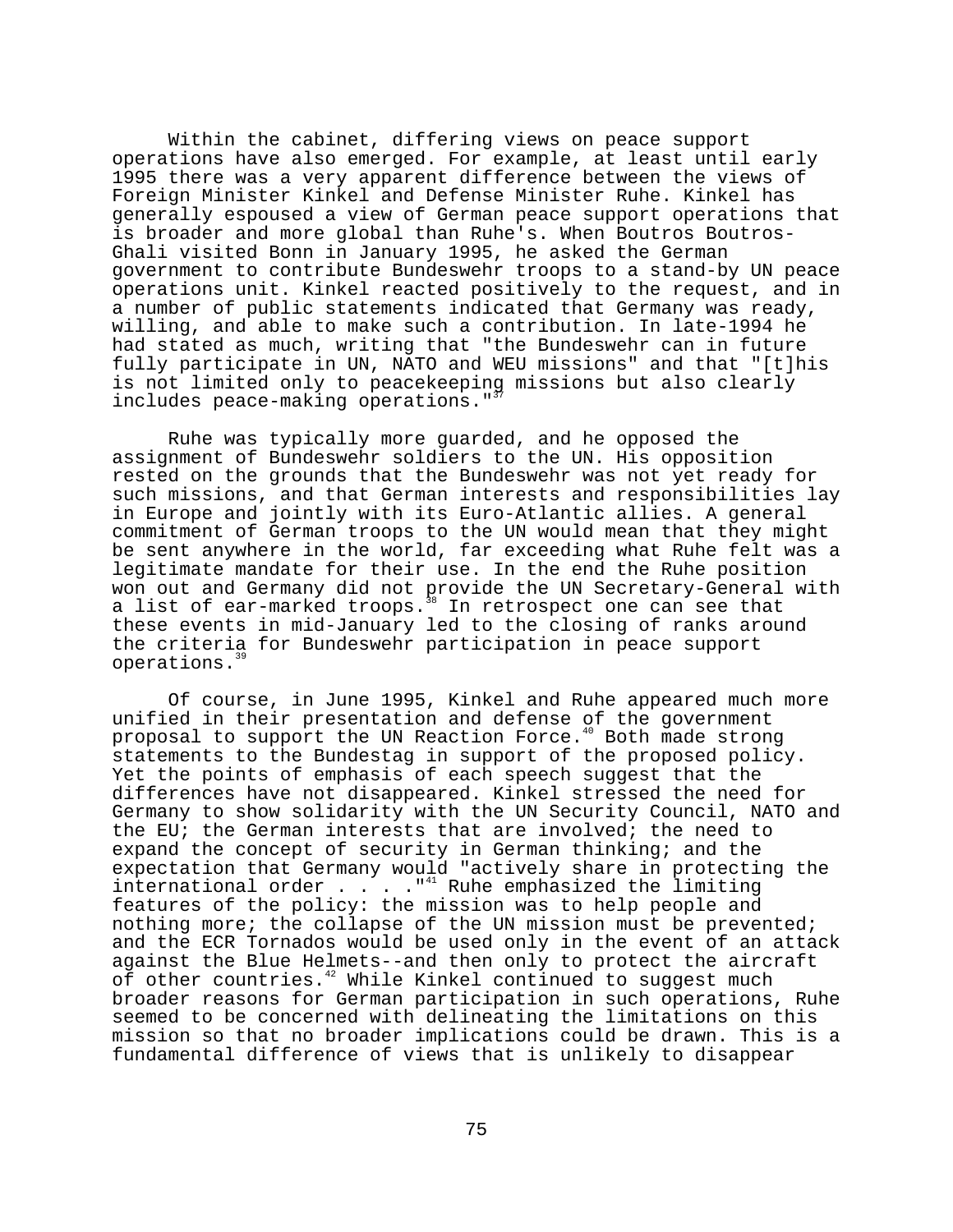soon, not only between these two cabinet ministers but within Germany generally.<sup>43</sup> Moreover, the current political realities confronting the FDP are likely to exacerbate such differences on security and foreign policy, given Kinkel's tenuous position within the party as well as the party's tenuous position among the electorate.

Within the CDU parliamentary group, similar differences have appeared. Although nearly all agree with the official government position on peace support operations, there is disagreement on the implications of that policy, as was evident in the aftermath of the vote on the UN Reaction Force. Karl Lamers, CDU/CSU Bundestag Group spokesman on foreign policy, indicated in a radio interview that if Germany were now asked by NATO to provide ground troops in support of a UN withdrawal from the former Yugoslavia, it "would be obliged to do so . . . . " In his view, there were wider-ranging implications of the UN Reaction Force decision that set precedents for future actions. Yet at the same time, Paul Breuer, CDU/CSU Bundestag spokesman for defense policy, took a sharply different view, warning against "demanding too much from German public opinion and the Bundeswehr with further military missions." For Breuer the immediate mission was enough and "everything else would be unwise." $44$ 

Social Democratic Party (SPD). Although the SPD enjoys a stronger electoral position than the FDP, it is badly divided on three different levels. The first level is overall party leadership, where there is a serious, acrimonious, and public challenge to party leadership.

But the challenge goes beyond infighting between Oskar Lafontaine, Gerhard Schröder and Rudolf Scharping. Polls show that since the middle of May 1995 support for the SPD among voters is eroding; from the 36 percent level of last year's parliamentary elections, it is now rapidly approaching 30 percent. A recent survey conducted by Emnid at the end of June 1995 indicated that among voters Scharping is viewed as less competent, less effective, less creative, and more hesitant than Schröder. Only 25 percent want to see Scharping continue as Party Chairman, and 40 percent view Schröder as a better choice. Even among his own party members Scharping barely enjoys an advantage over Schröder (38 to 36 percent).<sup>45</sup> The SPD membership, therefore, is divided not only on the issue of peace support operations but on party leadership as well.

The SPD parliamentary delegation, the third level in this analysis, is also divided. The divisions were apparent in the parliamentary debate on the German contribution to the UN Reaction Force, as they have been in all of the discussions about German peace support operations. For more than two years a small but significant minority within the SPD has sided more with the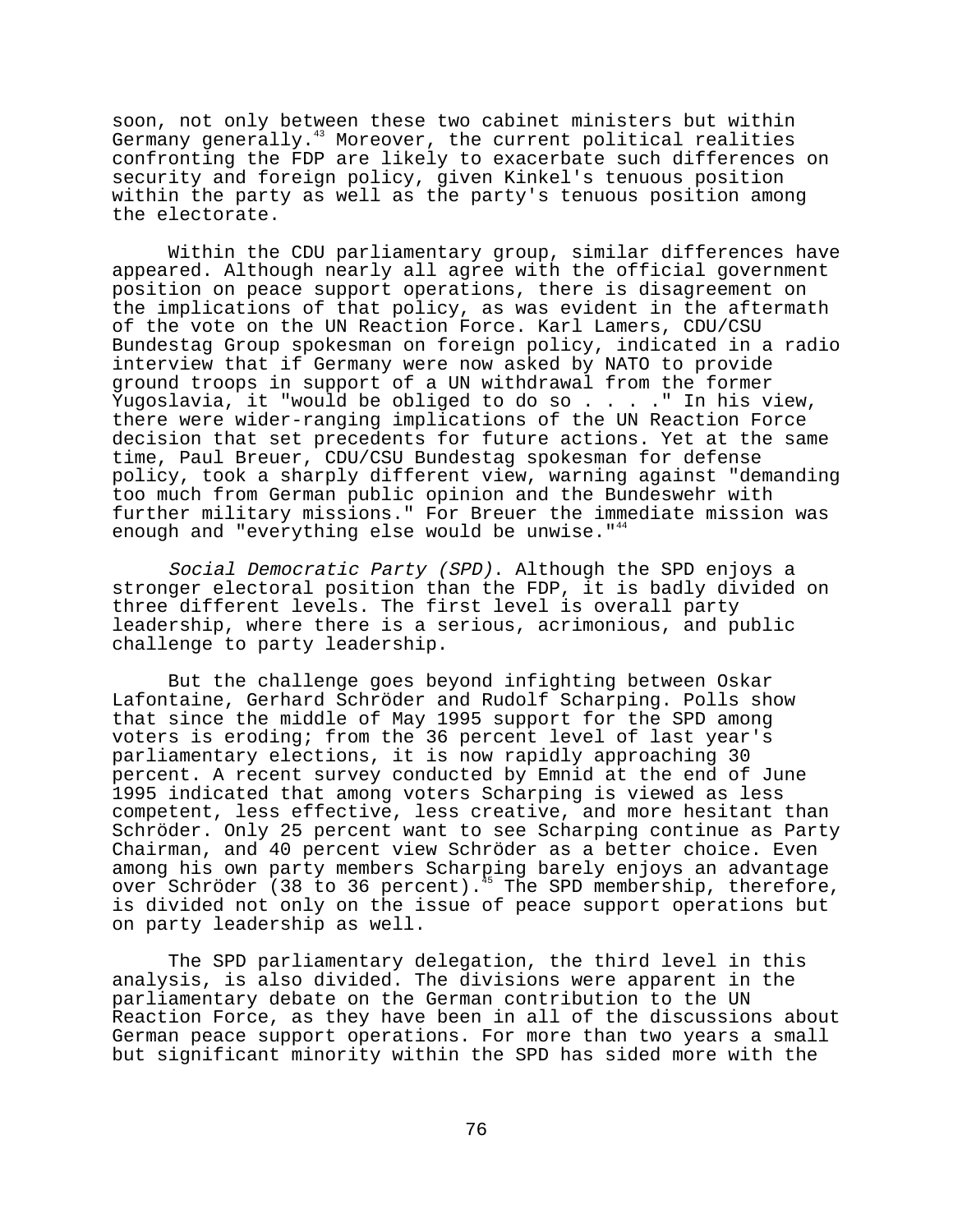coalition government than its own party on the issue. Karsten Voigt, former-SPD party spokesman on foreign affairs, is one of the more visible and vocal members of this group. Considered by some to be one of the few "realists" in contemporary German politics, Voigt openly expresses his views on the need for Germany to take on a more internationalist role and for the Bundeswehr to be a part of that role in peace support operations. Although a minority, Voigt saw his party leadership role as pushing that minority position within the SPD until it eventually evolves into a majority position.<sup>4</sup>

In the days leading up to the parliamentary vote of 30 June 1995, all of these splits within the SPD were in evidence. On June 27, "69 SPD deputies made it clear that, contrary to their party and Bundestag group's position, they would also vote for the deployment of Tornado aircraft to support the European Rapid Reaction Force." In effect, this meant that "well over one third of the 150 or so SPD deputies present complied with the government position."<sup>47</sup> Although some SPD members are opposed to any German combat troop involvement in Bosnia or other peace support operations, the party position is that each case must be reviewed and decided on its own merits. In this case, Scharping stated the party view that Germany should contribute only medical and logistical support for the UN Reaction Force.<sup>48</sup> The party position continues to reflect the "history" argument against the deployment of the Bundeswehr.<sup>49</sup> And finally, the SPD position opposes the use of conscripts in peace support operations unless they have specifically volunteered. This whole issue concerning the use of conscripts is under review and has not been formally decided, although the government's proposal on Bosnia did not exclude their use. In the final Bundestag vote, 45 members of the opposition voted with the government, and 35 SPD delegates publicly acknowledged their defection.<sup>5</sup>

The Alliance 90/Greens. Although there is general opposition among the Alliance 90/Greens group to the use of the Bundeswehr for anything other than strictly humanitarian operations, the situation in Bosnia has proven difficult for them, too. The reason is that the ongoing war and associated atrocities have become a human rights issue for many of their members. And the picture of the West, including Germany, standing on the sidelines and not using force to stop the aggression against innocent civilians runs counter to even a pacifistic sense of what is right.<sup>51</sup> In the run-up to the Bundestag debate, the group decided to reject the deployment of combat units and instead to call for "'massive German support' by nongovernmental organizations for humanitarian aid shipments."52 The leader of the Alliance 90/Greens group, Joschka Fischer, was apparently relieved that this decision avoided a major dispute by satisfying those who wanted to support humanitarian aid by the Bundeswehr. But three members of the group voted against this "common policy" position,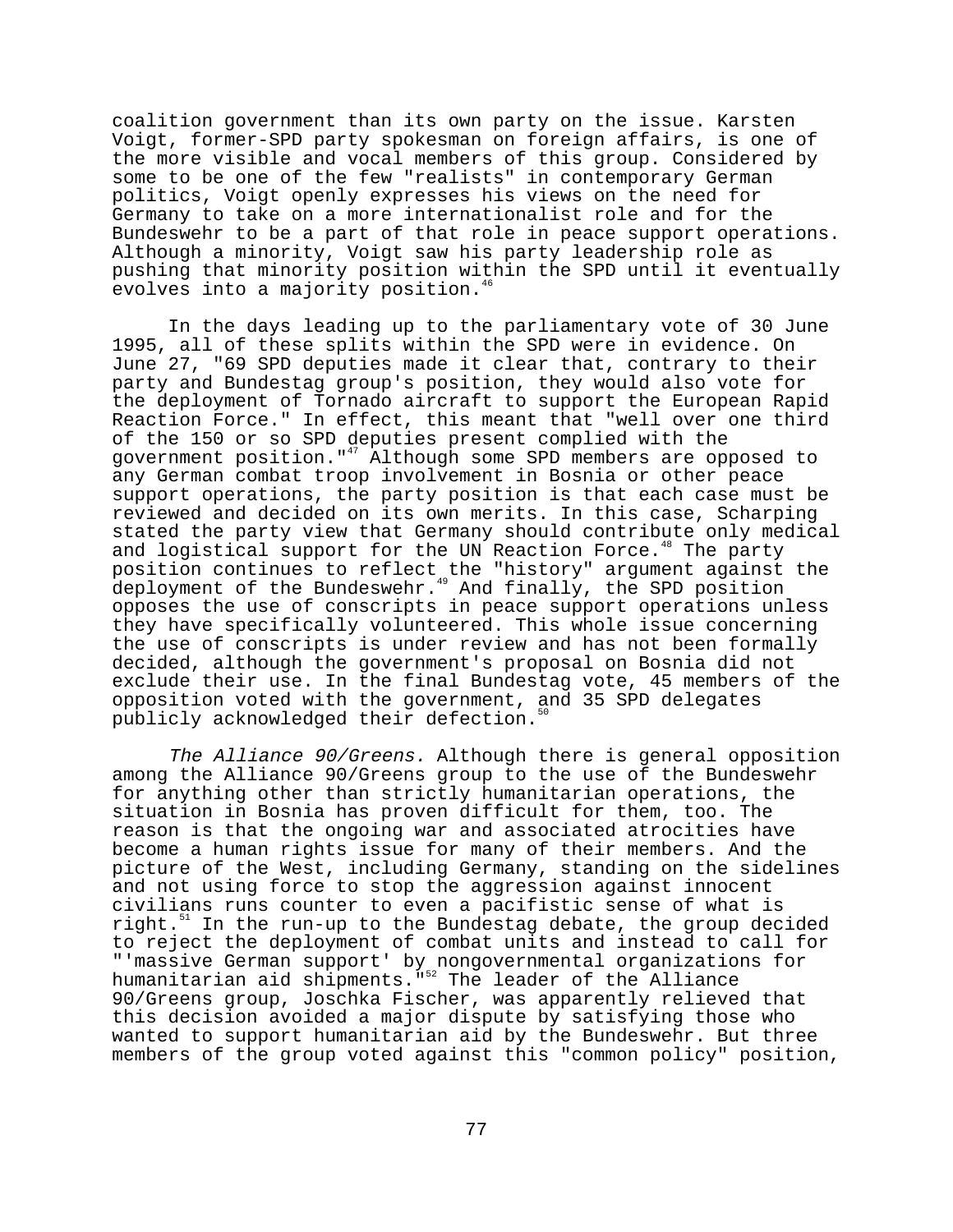and in the final Bundestag vote three members openly acknowledged that they voted with the government.

The growing tension and division finally surfaced officially in early August 1995 when Fischer circulated a policy paper in which he called "for a redefinition of the Greens' foreign policy principles." He spoke "openly in favor of an expansion of UN involvement in Bosnia," including "surface and aerial protection for the remaining UN safe zones. "<sup>54</sup> He personally believes that it is time for the party to move away from rigid opposition to the use of force. At a minimum the Fischer paper will ensure a bruising debate within the party on this fundamental question, and the divisions are likely to grow before they begin to disappear. At the same time, it is clear that the party's desire to be a genuine force at the national level, including as a possible coalition partner for the SPD, requires a more generally applicable and acceptable approach to foreign policy than a simple renunciation-of-force policy will allow.<sup>5</sup>

Assessment of the Political Landscape. All of the major parties are therefore split to varying degrees on issues pertaining to peace support operations generally and Bundeswehr support of the Blue Helmets in Bosnia specifically. Further, the entire electoral environment is highly uncertain for the CDU, the FDP, the CSU, the Greens, and the SPD. When combined with the (at best skeptical) attitude of the German public and the stillprevailing "culture of restraint," this electoral uncertainty creates a situation in which any bold, new policy initiative in the area of peace support operations is highly risky with unclear benefits. The result is that all of the parties and their major personalities will probably continue to be extremely cautious in developing policy, choosing general statements and case-by-case delimiters over broad, clear policy directives or guidelines. Careful coalition building will prevail. Building consensus and compromise reduces the opportunities for opponents to exploit any public perception of a policy that is out of step with German opinion. In that environment, it seems highly unlikely that the leadership required to forge a broad public consensus on peace support operations will be forthcoming any time soon. This does not mean no progress will occur; rather, it suggests that German policy will develop slowly and incrementally, and the case-bycase approach will be preferred by almost all of the political players.

#### **Conclusions**

This overview of German policies for peace support operations indicates that external influences have moved Germany subtly but noticeably toward a clearer and more forthright recognition of the need for military power in the post-Cold War international system generally, and for a German contribution to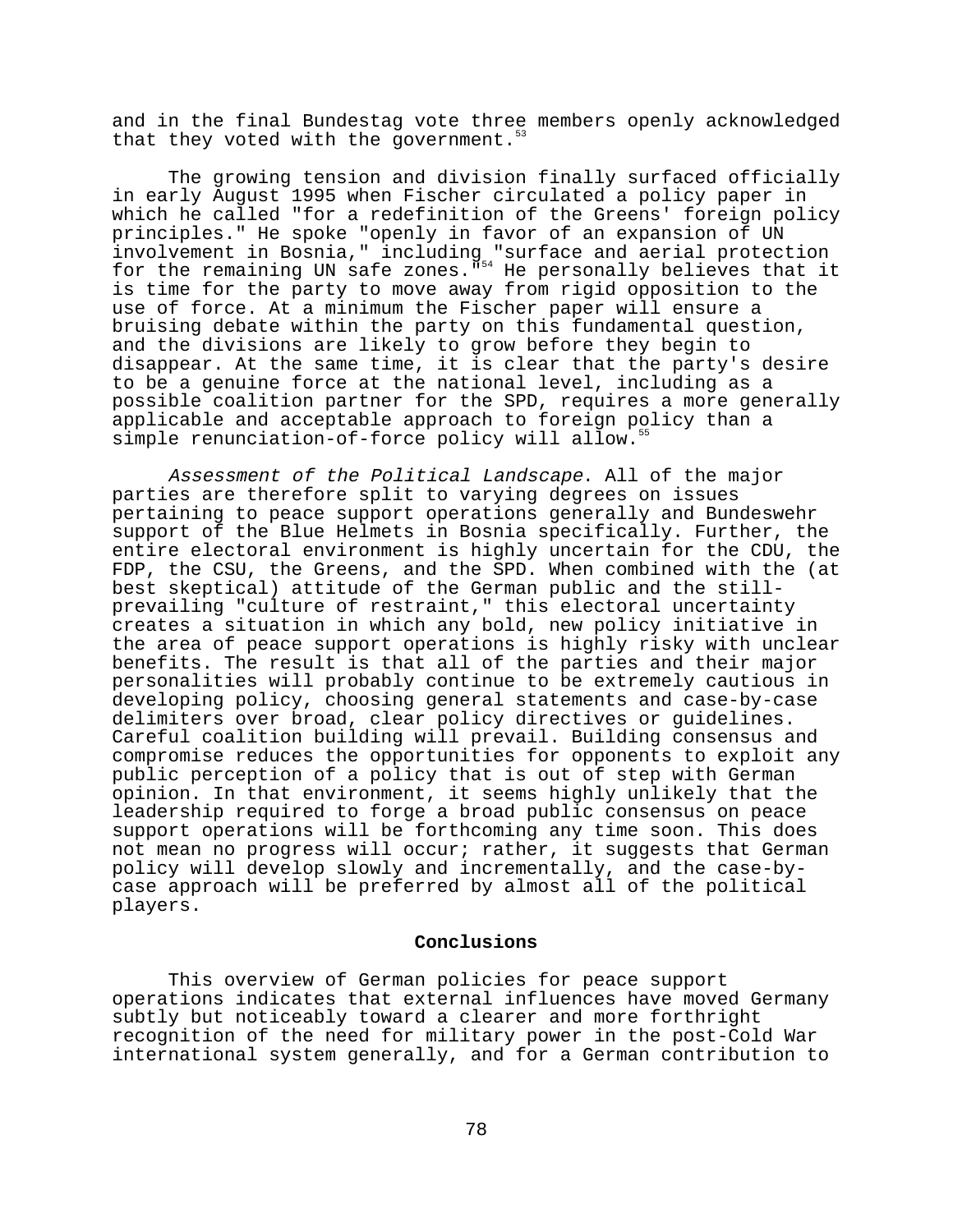that capability. Among those external influences, the ongoing tragedy in the former Yugoslavia is certainly paramount. The German public and political elites have seen constant images of the atrocities, and they have witnessed the recurrent and complete failure of all attempts to control the violence through non-military means. These failures in Europe's own backyard have helped push the debate in the direction of recognizing the need for an effective international military capability. Among the military and political professionals, one hears frequent and blunt references to the failures of the UN, and especially the "dual key" approach of NATO military power serving UN operations. Such criticism was virtually unheard of as recently as two years ago.

The external pressure from allies and international opinion has also continued. The frequent references to what Germany is "expected" and "called upon" to contribute provide ample evidence. The US decision to remain significantly on the sidelines in the Bosnian crisis, at least until the NATO air strikes began in earnest in late August 1995, certainly contributed to the pressures on Europe generally and on Germany specifically. It is painfully evident to many Germans today that the days of American military action making German action unnecessary are gone, unless there is a happy coincidence of interests.<sup>5</sup> As frustrations with the lack of effective action to counter the violence in Bosnia have grown, they join with the humanitarian argument for the justifiable use of military force. This in turn is reinforced by German desires not to be isolated from its allies and to demonstrate solidarity with them. Moreover, the perhaps idealistic view that the UN can be an effective guarantor of international security, thereby continuing the trend toward de-nationalizing security policy, gives Germany few alternatives but to try to strengthen the flagging image of that organization. There seems little doubt that all of these factors were at work in the decision by the Bundestag on June 30, 1995, approving Bundeswehr participation in the UN Reaction Force.

Does all of this mean that Germany is now a "normal" international actor, or at least well on its way toward becoming one? This conclusion remains at best premature. The decision to participate in the UN Reaction Force, although significant, still includes many conditions and qualifications that are hardly "normal." Only time and the specific unfolding of events will reveal the extent to which Germany is both willing and able to make a genuine and significant contribution to peace support operations in the post-Cold War world.<sup>5</sup>

Yet it would also be unfair and inaccurate not to acknowledge the movement of Germany in the direction of "normalcy." For one thing, Germany is attempting to develop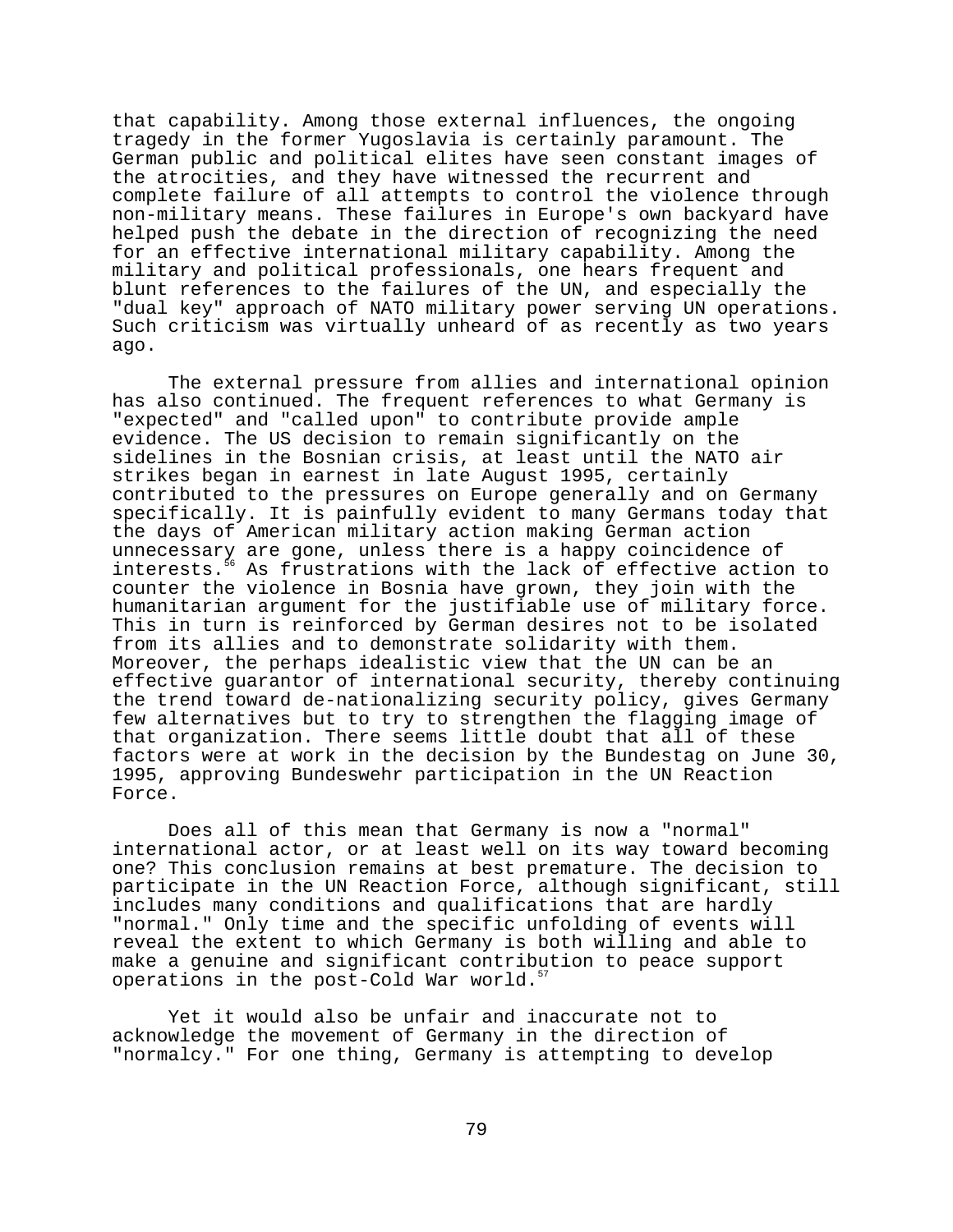policies and procedures for participating in multinational peace operations at a time when the world's only superpower, the United States, appears to be disengaging itself from such operations. It hardly seems appropriate to judge Germany as not having done enough when the United States is itself paralyzed by domestic politics and a lack of consensus on foreign and security policy. Moreover, there has been a detectable shift in the substance and the rhetoric of the debate in Germany. Although the Kohl government has been careful to continue the consensus-building, coalition approach to policy making that has long characterized German foreign and security policy, one hears more references to "German interests" and the concepts of power politics than at any time in the recent past.<sup>58</sup> And even the Greens have apparently launched an internal debate about the possible irrelevance of their party's rigid principle of non-violence for post-Cold War international affairs, certainly another indicator of movement toward "normalcy."

But German policy in the realm of peace support operations will continue to be characterized by considerable tension and even contradiction. How it evolves will be determined to a large extent by the perceived success or failure of German participation in the UN Reaction Force specifically and Western policy toward Bosnia generally.<sup>59</sup> Others in the West must not expect too much, too soon from a country whose domestic inclinations and political forces make it very difficult to break with strongly held convictions about its role in international affairs. Yet it would be equally, and perhaps more misguided to expect too little. The domestic situation in Germany is such that external expectations and pressures are absolutely essential to the further evolution of that country as a "normal" international actor. The process Germany intends to use for deciding on participation will make it very difficult for it to respond in a timely and decisive manner, and its allies need to recognize this fact and work to influence the process. But as one member of the SPD confidently put it, Germany will eventually assume a full role in support of international peace operations. "It will go slower than many, especially the US, want to see. But German policy will and already is moving in that direction."60

In the end, however, the events reviewed here suggest that the German decision on Bosnia is not a general indicator of evolving German policy on peace support operations. The sequence of events and decisions that comprise the "Bosnia policy" of Germany is remarkable and unique. German decisions on Bosnia have been heavily driven by external factors and pressures, made all the more possible by a sense both outside and inside the country that the German decision to recognize Slovenia and Croatia in<br>1991 was at least partly responsible for the current mess. <sup>1</sup> And 1991 was at least partly responsible for the current mess.<sup>61</sup> as current attempts to lay out some guidelines for that policy indicate, German participation in peace support operations will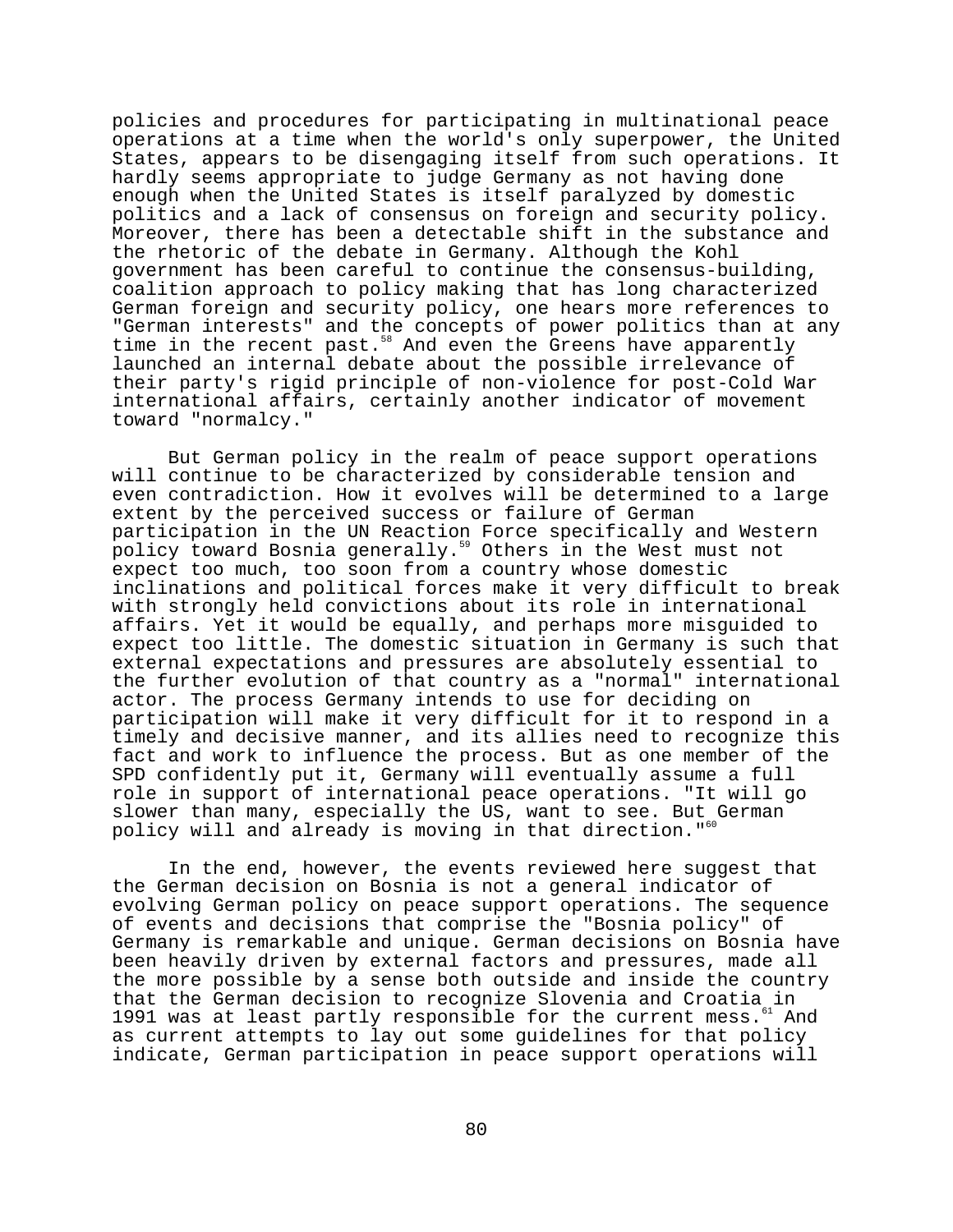be decided on a case-by-case basis and with the full participation of the parliament. Those features alone should make us skeptical of any attempt to discern a general German policy, and especially to predict just what kinds of actions Germany will take in the future. For some time to come, Germany will continue to be caught, as Clemens observed in an earlier period, "between its commitment . . . to demilitarization and its growing recognition that military strength can contribute to a more stable, humane post-Cold War order."<sup>62</sup>

Finally, this analysis makes it apparent that an understanding of current and future German policy in peace support operations requires an understanding of external and internal factors and processes. No systemic-level explanation focusing solely on German national interests and structural characteristics of the international system will provide even a reasonably accurate, let alone full understanding of German actions. Much the same can be said of the general research question about the emergence of Germany as a normal international actor. The external events and forces acting on Germany are indeed significant, but so, too, are the domestic forces. For those who wish to understand the future role of the Federal Republic of Germany in international peace support operations and its development as a normal actor, the answers lie in that nexus between international events and domestic political exigencies.

# **Notes**

Author's Note: The author wishes to acknowledge the financial support of the US Air Force, Institute for National Security Studies (LTC Jeffrey A. Larsen, Director), under whose auspices a research grant was provided, and the generosity of the many individuals who so graciously gave of their time to be interviewed. The assistance of the following individuals in helping to arrange interviews and provide important contacts is especially acknowledged: Dr. Thomas-Durell Young, Dr. Franz-Josef Meiers, Mrs. Jeannet S. Frössinger, numerous officials in the BMVg, and serving and retired Bundeswehr officers. Of course, the author alone remains responsible for all errors of ommission and commission in this essay.

1. Gordon describes the "normalization" of German foreign policy as "the gradual attenuation of the particular restrictions that have influenced and constrained Germany's international actions since, and because of, World War II." See Philip H. Gordon, "The Normalization of German Foreign Policy," Orbis, Vol. 38, No. 2, Spring 1994, p. 225.

2. For a wide-ranging and thorough analysis of the different dimensions of the German contributions to the Gulf War alliance, see Michael J. Inacker, Unter Ausschluss der Öffentlichkeit: Die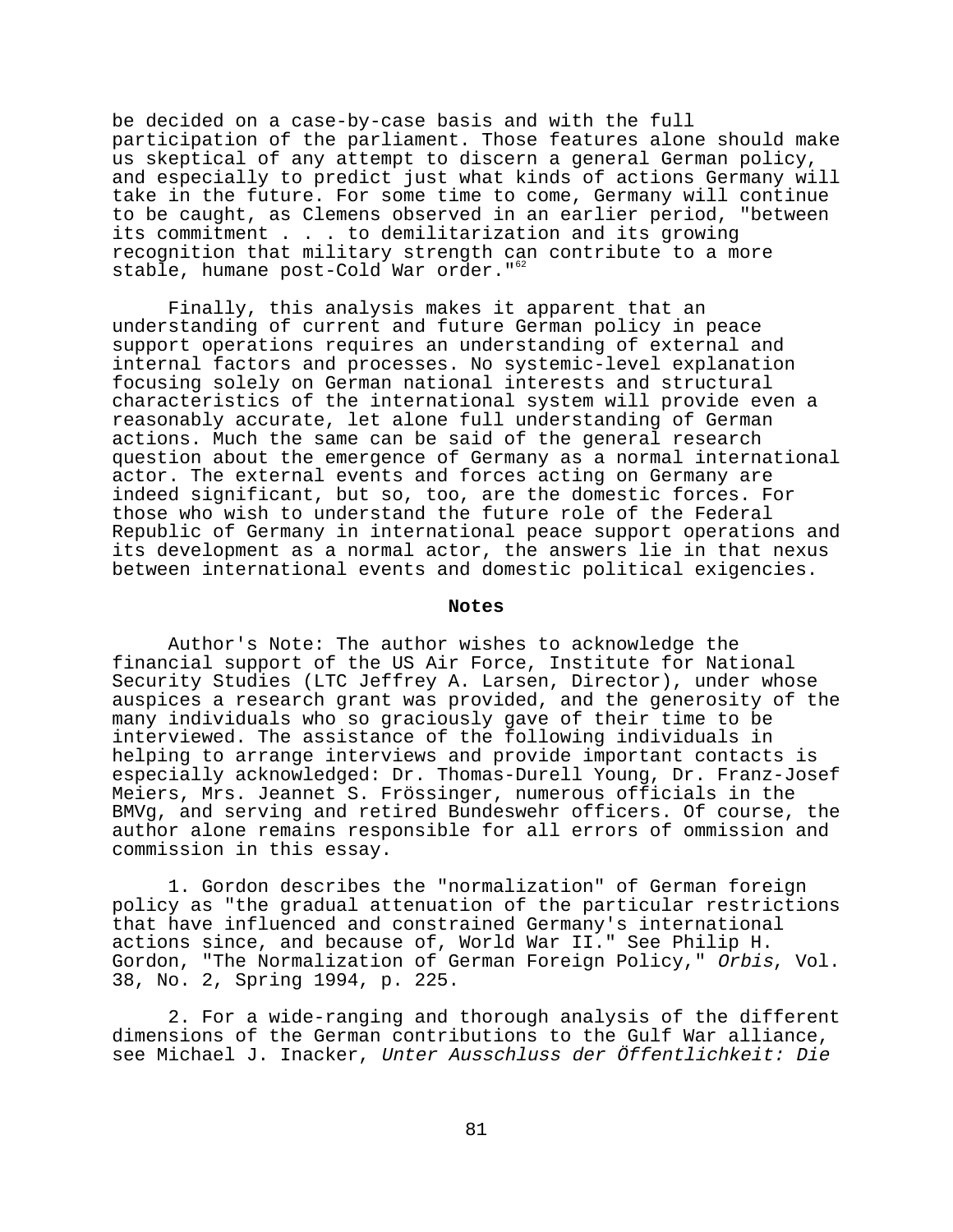Deutschen in der Golfallianz, Bonn: Bouvier Verlag, 1991. Inacker places the total German contribution at DM 17 billion (p. 106).

3. The potential limiting effects of this prohibition on German support of its allies had long been recognized and debated conceptually in the context of NATO and "out-of-area" operations. However, until the end of the Cold War simultaneously reinstated full German sovereignty and refocused international attention on conflicts requiring peace support operations, this debate was largely "academic." The Persian Gulf crisis of 1990-91 first raised the issue in the context of a full and fair share of international military responsibility for a Germany now seen by many as a major power.

4. White Paper 1994: On the Security of the Federal Republic of Germany and the Situation and Future of the Bundeswehr, Bonn: Federal Ministry of Defence, 1994.

5. Chancellor Kohl observes: "In international peace missions, the exemplary conduct, personal dedication and skill of our soldiers, sailors and airmen have enhanced Germany's standing in the world." Ibid., p. vii. Ruhe notes that the Bundeswehr ".. . is participating with great success in international peace missions" . . . and "has greatly enhanced its reputation by its activities in Cambodia, Iraq, the former Yugoslavia and Somalia." Ibid., p. ix.

6. For example, ". . . Germany must assume new international responsibility. By virtue of its political and economic strength, it has a key role to play in the development of European structures and is called upon to make a contribution to the resolution of future problems throughout the world." Ibid., p. 24. And in reference to strengthening collective security through the United Nations and its worldwide peacekeeping task: "Germany is rightly expected to bear its share of responsibility and to participate. The Federal Government is prepared to assume this responsibility." Ibid., p. 43.

7. So the statement, "Today, Germany has greater international responsibility, especially as far as security in and for Europe is concerned." Ibid., p. 40.

8. Consider the following statements: <R> ". . . conflict prevention and crisis management in a widened geographical setting, with a mandate legitimizing such activities under international law, must be at the forefront of preventive security measures." Ibid., p. 37.<R> "In a political framework that aims at solving crises and conflicts by tackling their roots and causes, it may also be necessary to employ military means to prevent, confine or terminate violence or war." Ibid., p. 37.<R> "Even after the end of the East-West conflict, lasting peace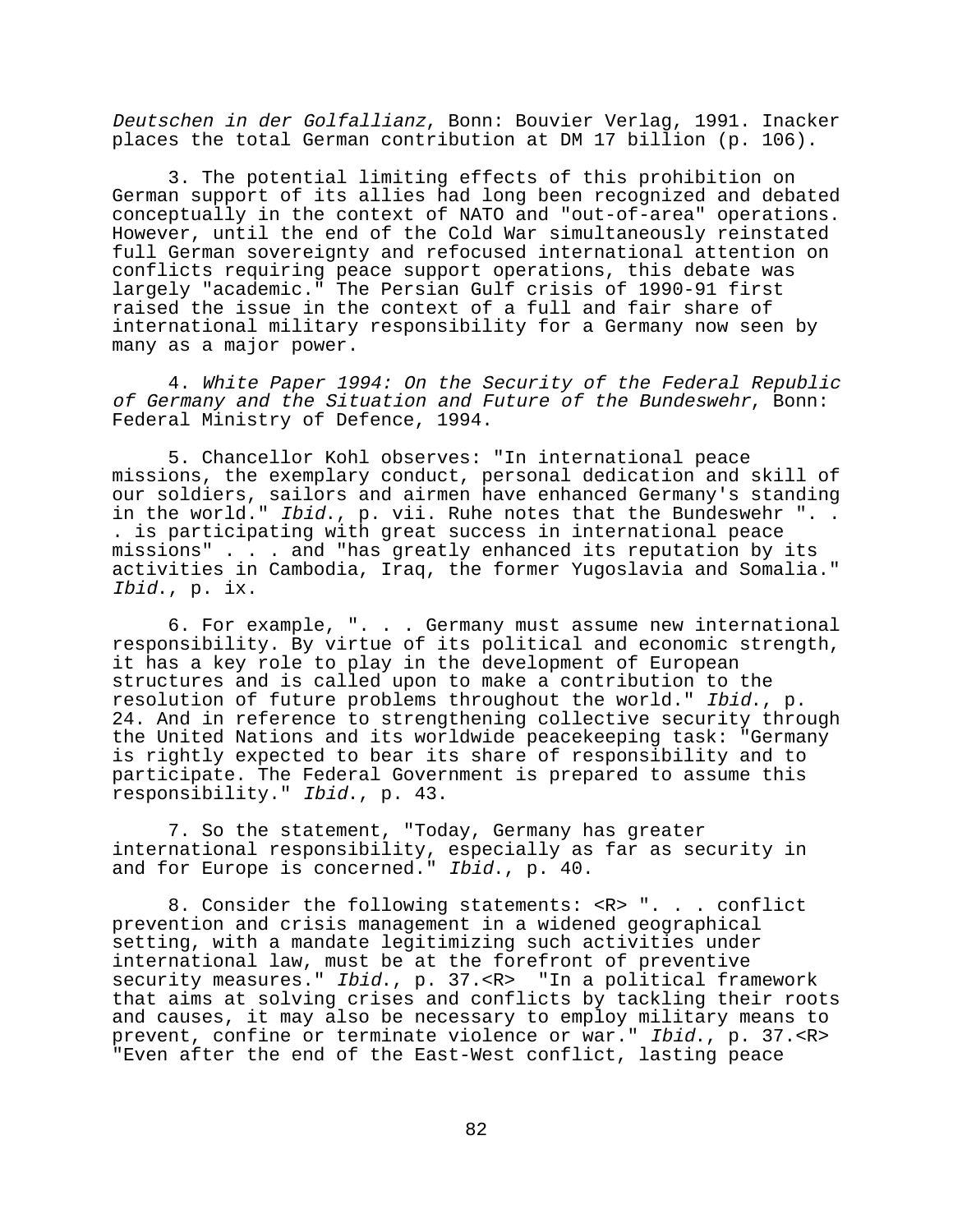cannot be guaranteed without the possibility of employing armed forces if necessary." Ibid., p. 43.<R> For a country that has consistently denied or played down the role of force in international relations, these references are no small matter. See, for example, the discussion in Clay Clemens, "A Special Kind of Superpower? Germany and the Demilitarization of Post-Cold War International Security," in Gary L. Geipel, ed., Germany in a New Era, Indianapolis, IN: Hudson Institute, 1993, pp. 199-240. See also the arguments by Franz-Josef Meiers, "Germany: The Reluctant Power," Survival, Vol. 37, No. 3, Autumn 1995, pp. 82-103.

9. Geographically, "Germany has greater international responsibility, especially as far as security in Europe is concerned." Ibid., p. 40. In kind, "Even after the question of conformity with the constitution has been settled, Germany's contribution towards the preservation of peace will continue to be primarily of a political and economic character, and not of a military one." Ibid., p. 65.

10. See the discussion of the WEU in White Paper 1994, p. 59. Further stipulations require harmonization with provisions in the UN Charter and with the military obligations of the Atlantic Alliance.

11. It is interesting, and perhaps telling, in this light to examine this statement on p. 59: "The Federal Government is committed to the idea that the WEU be just as capable of managing crises as NATO." Given the opinion held by some policy makers and analysts about the inadequacy or incapacity of NATO in this area, particularly as it relates to the pre-Dayton phases of the Bosnian crisis, this statement may ring true but in a very ironic way!

12. This was the criticism most frequently cited by members of the opposition, especially in late-1994 and early-1995, and was pointed out to the author in several interviews in June 1995. Evidence that the criticism had some impact is found in one of German Foreign Minister Klaus Kinkel's earliest public statements about German foreign policy after the Karlsruhe decision. Arguing that defense of the international order sometimes requires the use of force, Kinkel quickly added, "This does not, however, mean a militarization of German foreign policy; the culture of restraint will be maintained." See Klaus Kinkel, "Peacekeeping missions: Germany can now play its part," NATO Review, Vol. 42, No. 5, October 1994, p. 4.

13. In fact, Foreign Minister Kinkel expressed this view in the aftermath of General Joulwan's request for German Tornados (see the following discussion), and it was subsequently referred to as the "Kohl Doctrine." See "Keine Bodentruppen ins bosnische Kampfgebiet," Suddeutsche Zeitung (Munchen), December 5, 1995.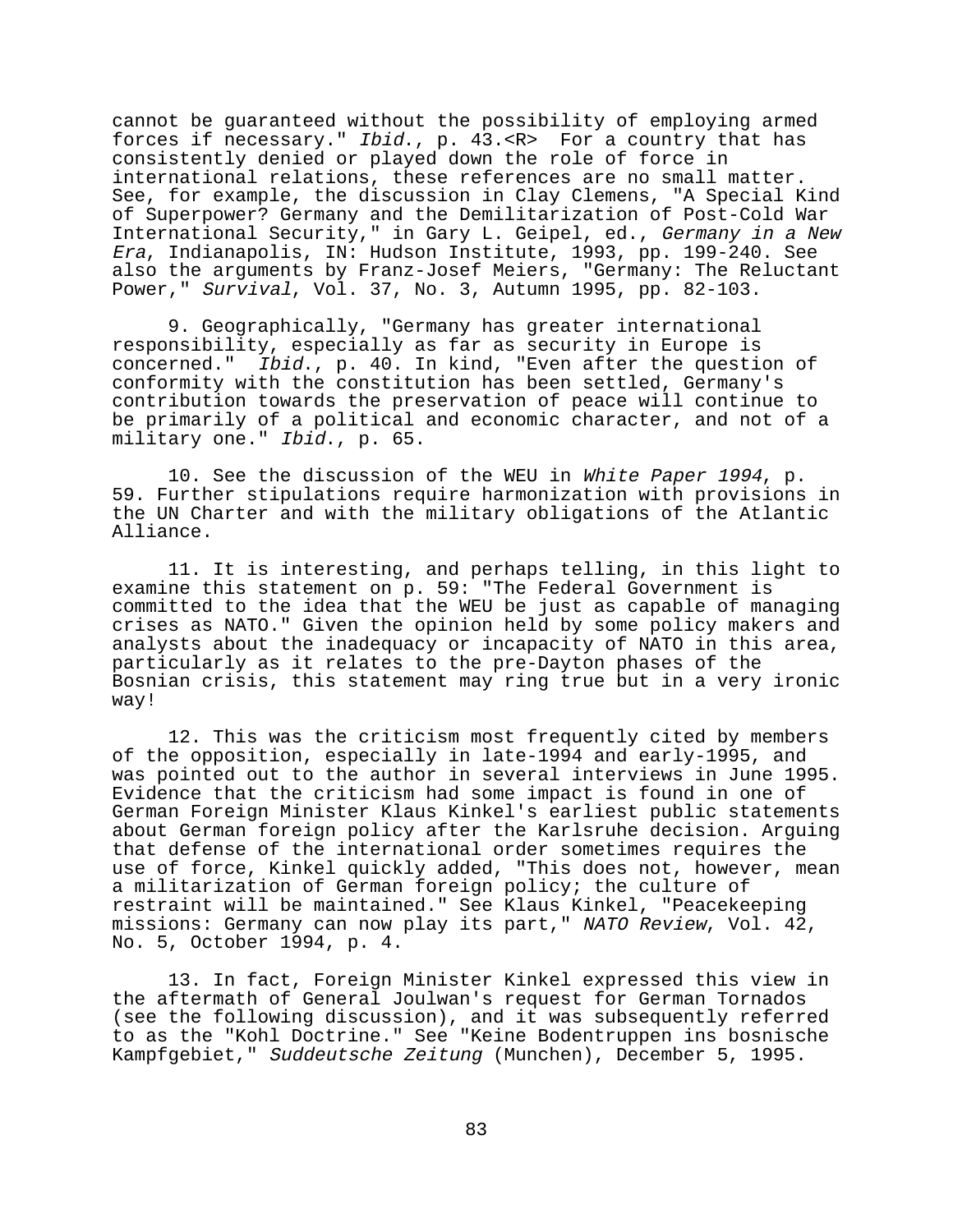14. From an interview with the author on June 19, 1995.

15. See Der Spiegel (Hamburg), July 3, 1995, p. 26.

16. See the discussion of the Joulwan request in Meiers, "Germany: The Reluctant Power," especially pp. 85-87.

17. Schäuble is quoted in Meiers, p. 86, note 16, citing Udo Bergdoll, "Aus Bonn ein vernebeltes Nein," Suddeutsche Zeitung (Munchen), December 8, 1994, and "Bonner Versteckspiel im Tornado-Dilemma," Neue Zurcher Zeitung, December 9, 1994.

18. Much of this section is based on interviews conducted by the author between June 15-June 24, 1995, in Germany.

19. It is also a reason why one must be extremely cautious in imparting too much significance to BMVg views. Precisely because the policies have not yet been subjected to the preparliamentary and parliamentary phases of debate, policies at this stage may hardly resemble what eventually emerges. As Clemens observes, "analysts who approvingly or disapprovingly cite the readiness of Bonn's military establishment to prepare Germany for the role of a 'normal' power in world affairs may underrate the political obstacles blocking such a policy in the first place." Clemens, "A Special Kind of Superpower?," p. 200.

20. Konzeptionelle Leitlinie zur Weiterentwicklung der Bundeswehr, Bonn: Informationsstab, Bundesministerium der Verteidigung, July 12, 1994. This document was made public immediately after the Karlsruhe decision, a conscious effort by Ruhe to preempt the public debate.

21. Ibid., p. 2.

22. The text reads, "Die strategische Lage erlaubt es, die Präsenz der Streitkräfte fur die Landesverteidigung deutlich zu verringern." Ibid., p. 4. It goes on to argue, of course, that this conclusion is based on the assumption that there will be adequate warning time to shift some of the crisis reaction forces back to homeland defense should the need arise.

23. Some of those interviewed at the BMVg indicated that a new document was in the works with a tentative title "Guidelines for the Use of the Bundeswehr in the Framework of International Peace Missions." It was apparently not written as part of the Bosnia decision of June 30, 1995, but this document would certainly reflect the thinking and analysis going on at that time. The reader should recall that the groundwork was being laid for a cabinet recommendation to parliament (subsequently made on June 26, 1995) that Germany contribute to the protection of the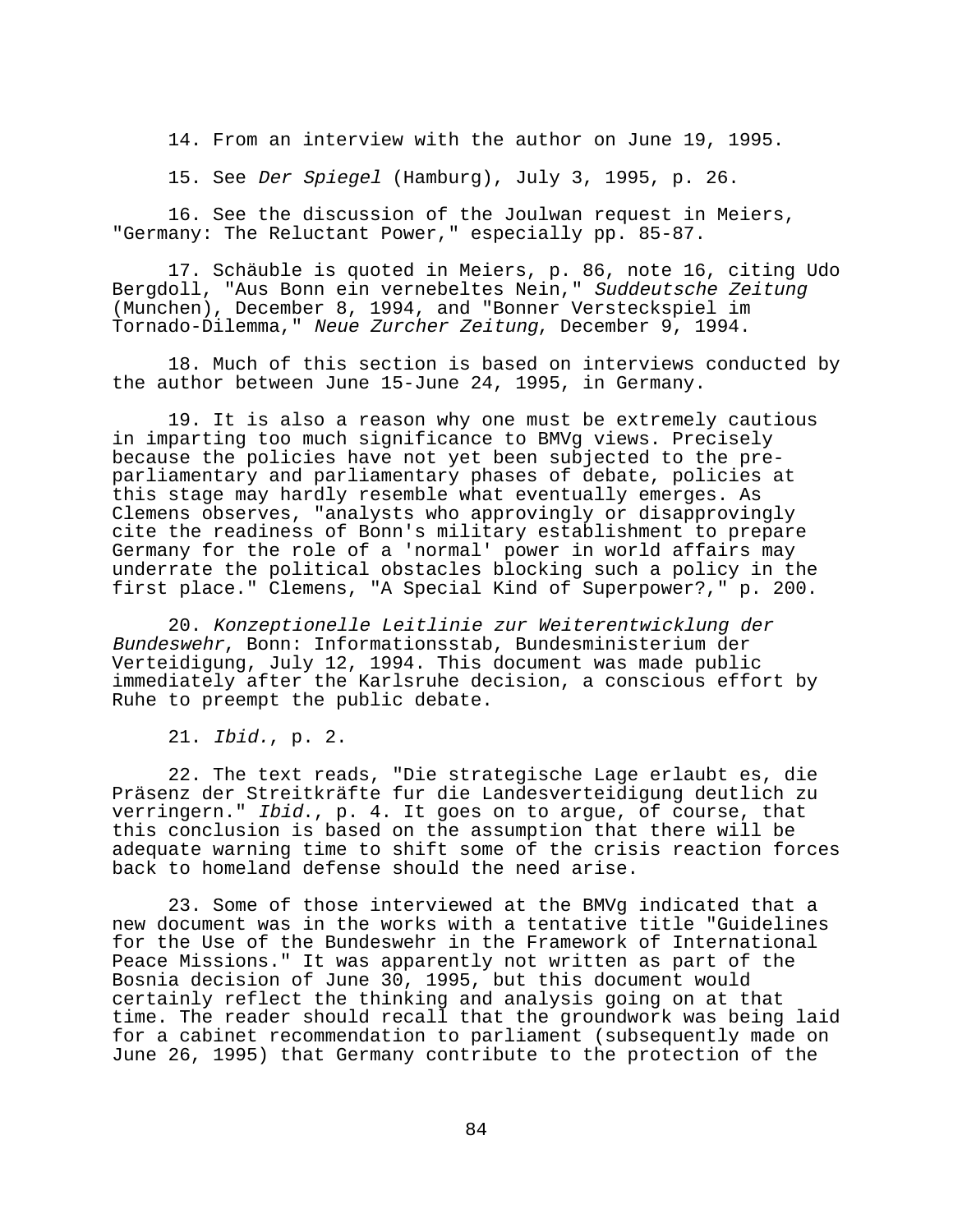UN Blue Helmets in the former Yugoslavia, including the assignment of 14 ECR Tornados.

24. Catherine McArdle Kelleher, "Defense Organization in Germany: A Twice Told Tale," in Robert J. Art, Vincent Davis, and Samuel P. Huntington, eds., Reorganizing America's Defense: Leadership in War and Peace, Washington, DC: Pergamon-Brassey's, 1985, pp. 82-107. Kelleher observed: "Until now, the German central defense organization has functioned more often as an 'unstructured structure,' dependent more on the harmonization of personalities and political styles than on formal rules for ultimate decisions." Ibid., p. 83.

25. See the caution in this regard by Clemens, cited earlier in note 20.

26. This is the result of both design and the personal policies of past Defense Ministers. See Kelleher, especially pp. 91-96.

27. See, for example, the interview with CDU/CSU defense policy spokesman Paul Breuer in Welt am Sonntag (Hamburg), July 9, 1995, in the Foreign Broadcast Information Service Daily Report, Western Europe (henceforth FBIS-WEU)-95-132, p. 7. See also the speeches to the Bundestag by Foreign Minister Kinkel, June 30, 1995, FBIS-WEU- 95-126, pp. 13-16, and by SPD party leader Rudolf Scharping, June 30, 1995, FBIS-WEU-95-127, pp. 10-14.

28. The results of this recent survey are discussed in an article by Dr. Renate Koecher, "Unerwartete Wende," Frankfurter Allgemeine Zeitung, June 14, 1995, p. 5.

29. Meiers, p. 84. 30. Ibid. 31. Koecher, p. 5. 32. Meiers, p. 85.

33. The same Demoskopie survey found a similar kind of agreement in principle but disagreement in specifics concerning the expansion of NATO. Thirty-three percent favor expansion generally, 25 percent are opposed, and a very high 42 percent are undecided. When Poland, Hungary, and the Czech Republic are specifically mentioned as candidates for admission, support climbs dramatically to 47 percent while opposition declines to 20 percent. However, the same survey found that the public does not make the connection between including these countries in NATO and being bound to go to their defense if they are attacked! When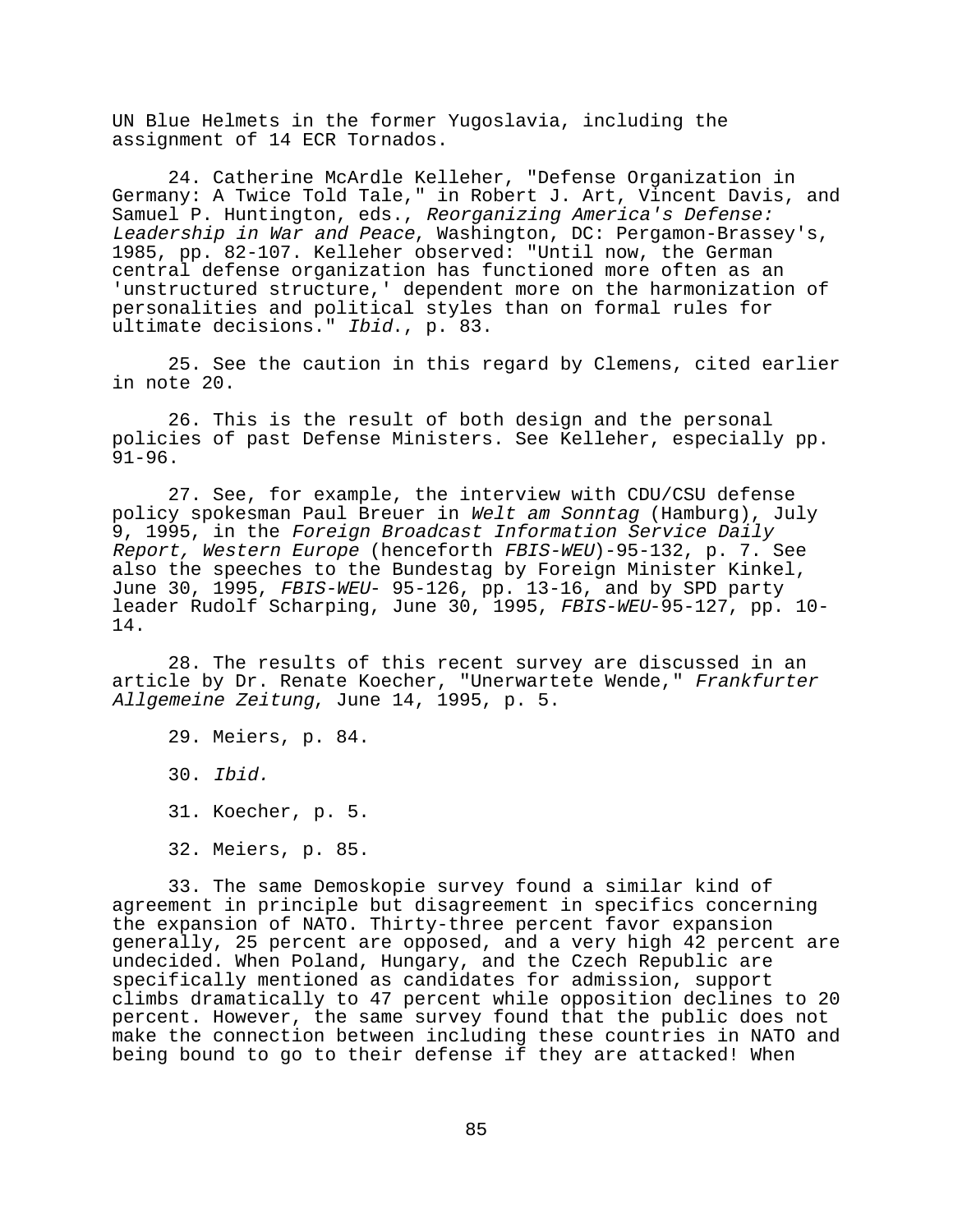this point is made, support for NATO expansion drops precipitously, so much so in fact that 41 percent are now opposed and only 27 percent in favor of NATO expansion. Apparently the public is willing to support efforts to address some of the post-Cold War challenges to international security, but only so long as there are no real demands made on Germany! Koecher, p. 5.

34. Ibid. Similar statements about the public and parliamentary perceptions of the Bundeswehr and military missions generally can be found in Rick Atkinson, "Luftwaffe's Wings Clipped in First Action Since 1945," Washington Post, August 19, 1995.

35. This view was evident in almost all of the comments of people interviewed in the foreign and security policy community, including the CDU staff.

36. This point was made in more than one interview, including one member of the German Foreign Ministry.

37. Kinkel, p. 3.

38. In fact it was reported that the Deputy Chief of the German Mission to the UN, Ambassador Gerhard Henze, was forced to cancel a speech at the last minute in which he was to announce German willingness to provide troops for future UN peace operations. The embarrassment was magnified by the fact that the text of the speech had already been made public. For this and other details of the request by Boutros-Ghali and the differing views of Kinkel and Ruhe, see "Ganz heiss," Der Spiegel (Hamburg), January 23, 1995, pp. 25-27. See also the discussion in Meiers, pp. 92-94.

39. See the previous discussion of the Ministry of Defense.

40. One article observed that the two presented the government case "with rare harmony." "Letzter Versuch," Der Spiegel (Hamburg), July 3, 1995, p. 26.

41. Kinkel, in FBIS-WEU-95-126, pp. 13-16.

42. This latter point has not been very widely discussed in the US. According to the parameters established in the government recommendation and approved by the Bundestag, the Tornados can be used only in very specific circumstances. As reported in Der Spiegel (Hamburg), these conditions do not "fit with Ruhe's statements about solidarity" with the allies. For example, the article notes, a British request for the Tornados to accompany transport planes carrying powdered milk to Sarajevo would be denied. So, too, would a request to provide security for a rescue mission should another US pilot be shot down. As one CSU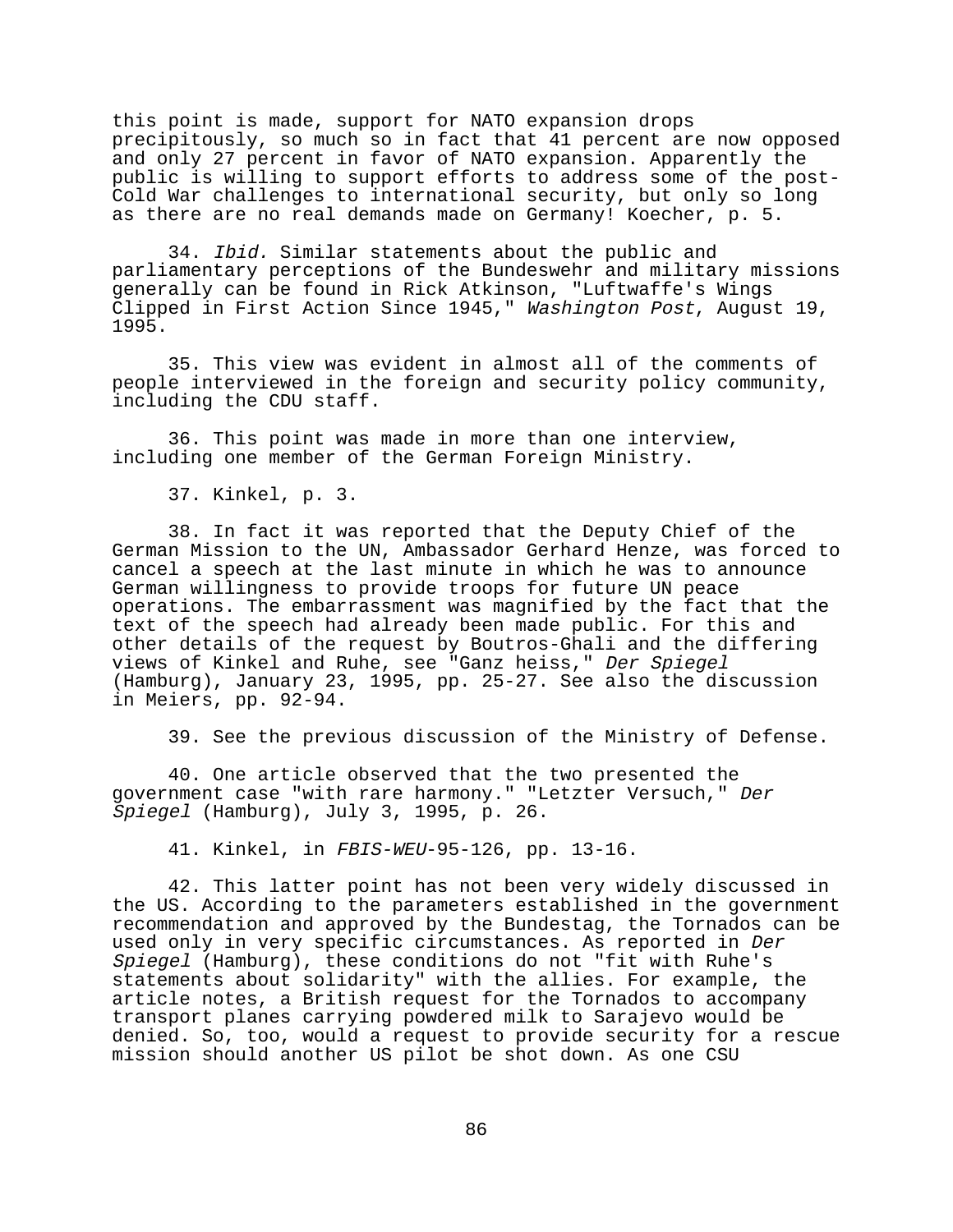politician put it, "Woe be unto us if an American pilot is shot down because then the mood [of the NATO allies] will turn against us." "Letzter Versuch," Der Spiegel (Hamburg), July 3, 1995, p. 26. See also Atkinson, "Luftwaffe's Wings Clipped . . . ., The Washington Post, August 19, 1995.

43. Of course, one should note that these differences are logically related to the two offices and the different perspectives they have. Kinkel, as Foreign Minister, is expected to articulate the broader foreign policy views and to be subjected to more of the external pressures from his foreign affairs counterparts. Ruhe rightly views himself as the "protector" of his soldiers, fighting to limit the scope and range of operations they might be called upon to perform. This is probably the more fundamental source of the differences as opposed to pure personality or political philosophy.

44. Welt am Sonntag (Hamburg), July 9, 1995, in FBIS-WEU-95-132, July 11, 1995, p. 7.

45. For example, Schröder recently observed, "Sometime the people will ask themselves which elections the SPD has won with Scharping as the [party] Chairman." Der Spiegel (Hamburg), July 3, 1995, p. 28.

46. From an interview with the author on June 19, 1995. It is worth noting, however, that Voigt failed in his attempt to be directly reelected to parliament in 1994. Having been rejected by his own voters, he was only able to remain in the Bundestag through the efforts of the party to get him on the party list of candidates. Those efforts were not without detractors. The point is that Voigt became the focus of some controversy precisely because of his views on security issues, and he was eventually unable to maintain support among his constituents. Voigt's influence within the SPD may be limited not only by this political weakness, but by the fact that he has also opposed other key party positions.

47. Suddeutsche Zeitung (Munchen), June 29, 1995, in FBIS-WEU- 95-126, June 30, 1995, p. 16.

48. For this position see the discussion in The Week in Germany, "Bundestag Approves German Participation in UN Rapid Reaction Force," July 7, 1995, p. 2.

49. See the speech to the Bundestag by Scharping, ZDF Television Network (Mainz), June 30, 1995, in FBIS-WEU-95-127, July 3, 1995, p. 13.

50. See The Week in Germany, July 7, 1995, p. 1.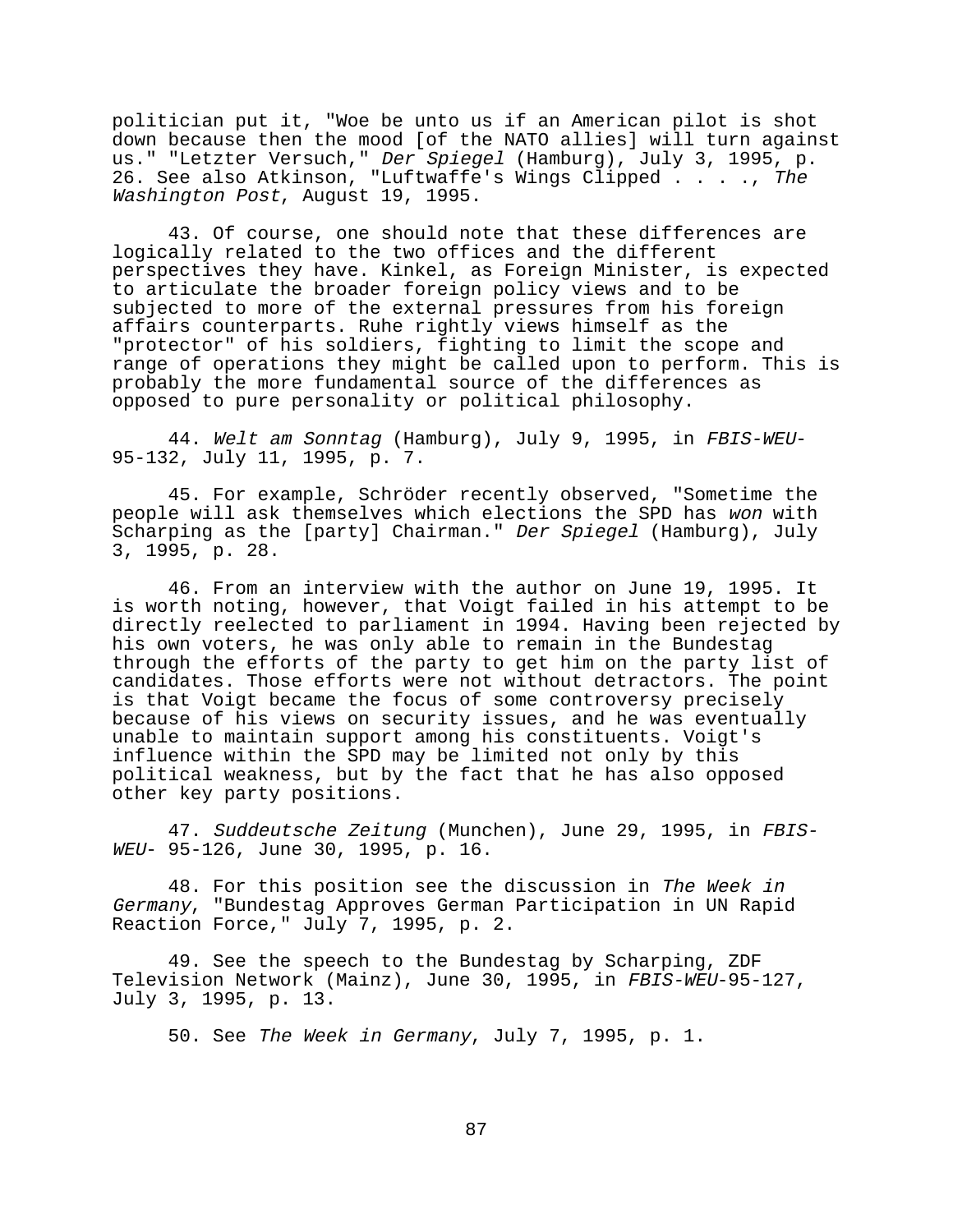51. This became obvious in the group discussions leading up to the parliamentary debate, as discussed below, and was mentioned by a member of the CDU foreign policy staff in an interview.

52. Suddeutsche Zeitung (Munchen), June 29, 1995, in FBIS-WEU- 95-126, June 30, 1995, p. 16.

53. See The Week in Germany, July 7, 1995, p. 1.

54. Suddeutsche Zeitung (Munchen), August 1, 1995, in FBIS-WEU- 95-147, August 1, 1995, p. 13.

55. See FBIS Media Note, in FBIS-WEU-95-167, August 29, 1995, pp. 10-11.

56. One editorial bluntly stated, "The bitter lesson: The American World policeman will swing its billyclub only when its national security interests are threatened. And they are evidently not for the Americans in the Balkans." Bild-Zeitung (Hamburg), July 19, 1995, as quoted in Deutschland Nachrichten, July 21, 1995, p. 3.

57. It appeared that Germany faced a dilemma similar to the United States. A withdrawal by the UN would conceivably bring an unqualified request from NATO for Germany to honor its commitment to provide forces in support of that action. Therefore, it would continue to do whatever is necessary to ensure that its "bluff" would not be called. In a somewhat ironic twist of policy fate, Germany had to contribute to the UN Reaction Force in part to increase the likelihood that the "Blue Helmets" would remain in Bosnia and thereby obviate the need for Germany to provide Bundeswehr forces in support of a large-scale NATO action (a UN withdrawal). President Clinton tried to make a similar point to the Republican opposition in Congress that pressed for a lifting of the arms embargo against the Bosnian government; lifting the embargo would lead to a UN withdrawal which the United States was committed to support, including the provision of large numbers of ground forces.

58. Kinkel's address to the Bundestag on June 30, 1995 is notable in this regard. "But what is asked in the decision we have to make today is not only solidarity, but this is also about our very own German interests and the consistency and credibility of our German policy . . . . It is we who would have to take in the major flow of refugees in the event of a withdrawal of the UN troops." ZDF Television Network (Mainz), June 30, 1995, reported in FBIS-WEU-95-126, June 30, 1995, p. 14. While no one, least of all this author, argues that Realpolitik is the driving force behind German peace support policy today, the unwritten taboo on talking about German national interests is weakening, a point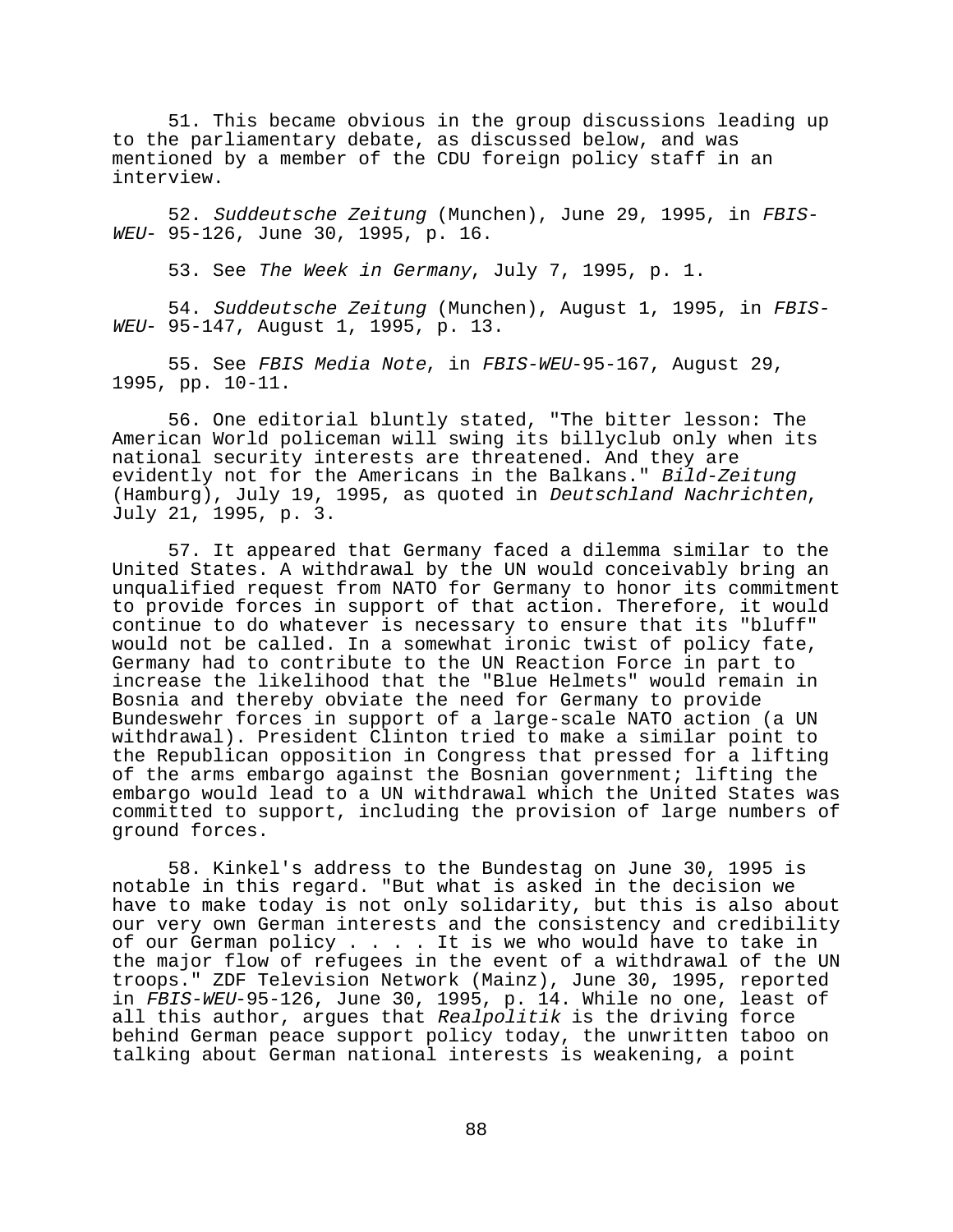made by more than one individual in interviews.

59. A reasonably successful outcome of German participation in NATO operations in Croatia and western policy generally will reinforce positive developments in Germany, whereas a clear failure or disaster could well result not only in the defeat of the policies and the government that enacted them, but in an anti-internationalist backlash that would see Germany close itself off even more from the power politics of the West. One hopes that leaders in the United States and other western countries see such a development as profoundly not in their best interests, and definitely as something to be avoided. To date they have not demonstrated such an understanding.

60. This statement was made in an interview on June 19, 1995, well in advance of the Bundestag vote on the UN Rapid Reaction Force, and even prior to the cabinet recommendation.

61. Scharping minced no words on this issue in his speech to the Bundestag on June 30, 1995, in which he stated, ". . . the course that was set in 1991 was wrong, and it damaged the trust in Europe and toward Germany. The policy of quick and early recognition put pressure on the states in the EU to follow the German example. That contributed to the failure of the Yugoslavia policy and the messed-up situation in Bosnia." ZDF Television Network (Mainz), June 30, 1995, reported in FBIS-WEU-95-127, July 3, 1995, pp. 10-11.

62. Clemens, p. 228.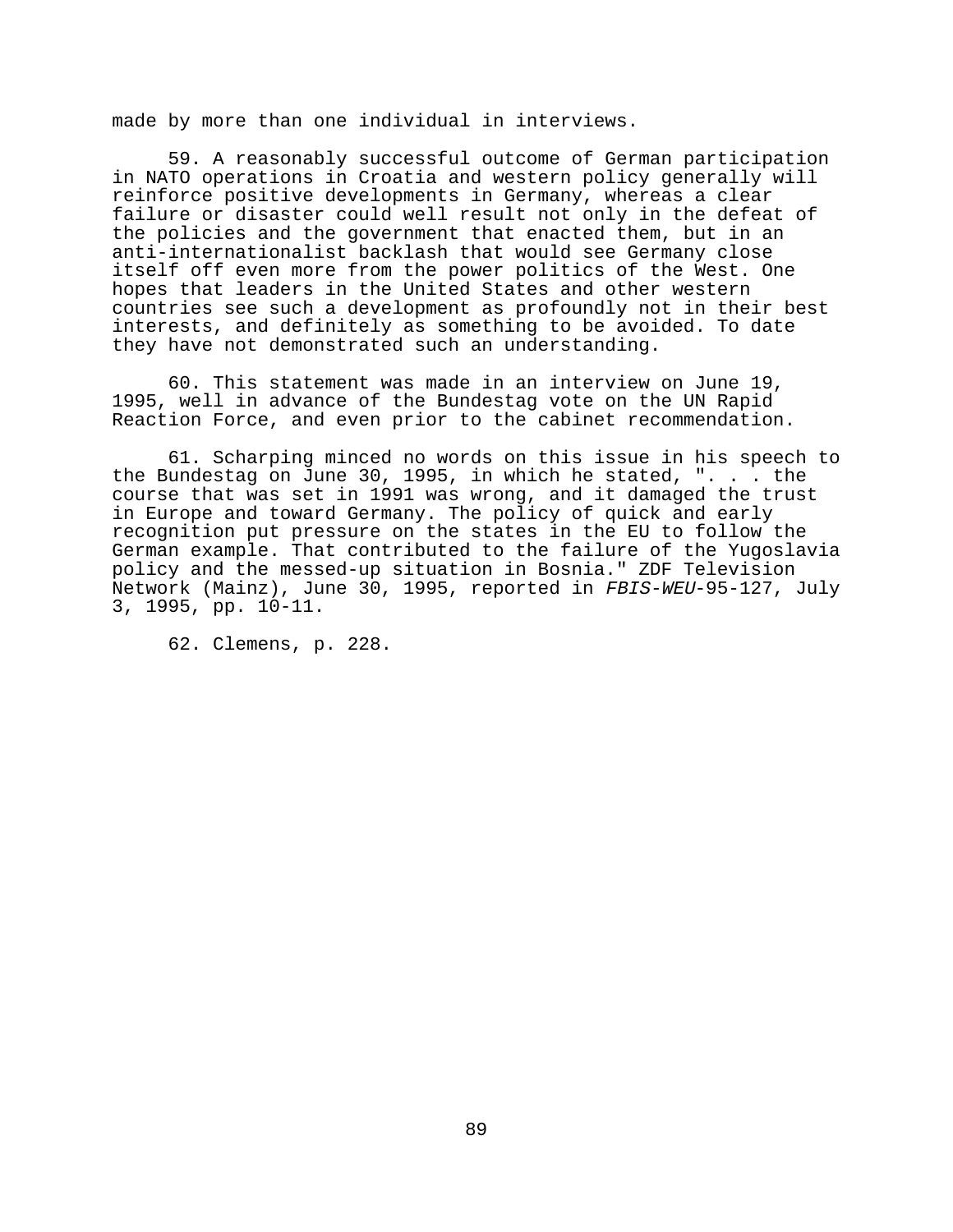## **POWER AND MORALITY: ON A NEW GERMAN SECURITY POLICY**

Michael J. Inacker (translated by Daniel Weisbaum)

German foreign and security policy has suffered a painful loss since 1989. This has been the loss of inter-allied security, i.e., the end of the German national anomaly. Germany can no longer hide behind the illusion of collective defense and, in this connection, Bonn must now take responsibility for its own security and politico-military affairs. While the German political class has gradually become aware of these external changes, they are still a long way from drawing the proper conclusions for the determination of a sovereign German policy and discerning national interests which support it. Directly related to this is the concomitant necessity of recognizing the changed basis of German defence policy, as well as Germany's relations with its own armed forces, the Bundeswehr.

Until 1989, German security policy limited itself to a sort of "contribution policy," Germany rendered first and foremost contributions to the West's common interests. These contributions were in the form of solidarity pronouncements, the Bundeswehr's commitment (but perhaps not the will to actually use it in battle), and of placing its own territory at the disposal of allied armed forces. German foreign policy was, in large part, nothing more than the co-administration of Alliance policy.

In terms of security and politico-military affairs, divided Germany was mostly just along for the ride. This Cold War mentality of "non-responsibility" was at first encouraged by Bonn's alliance partners and international security organizations; later, though, it was only tolerated. The Gulf War showed that other capitals were no longer inclined to accept Germany's ducking when military decisions had to be made. Also, in July 1994 the Constitutional Court ended the Social Democratic Party's (SPD) and the Free Democrat Party's (FDP) living a lie in foreign policy, i.e., that the Bundeswehr could not participate in military operations outside the NATO area.

Germany was, and still partially is, also on probation in terms of foreign and security policy, since it is consistently under external and internal political pressure of having to prove its peacefulness. German and European history have been first and foremost, wrote Thomas Kielinger, the history of political rehabilitation. "The probationer from time to time makes soothing and reassuring avowals, which served to signify that he has used his probationary period well and has become a thoroughly changed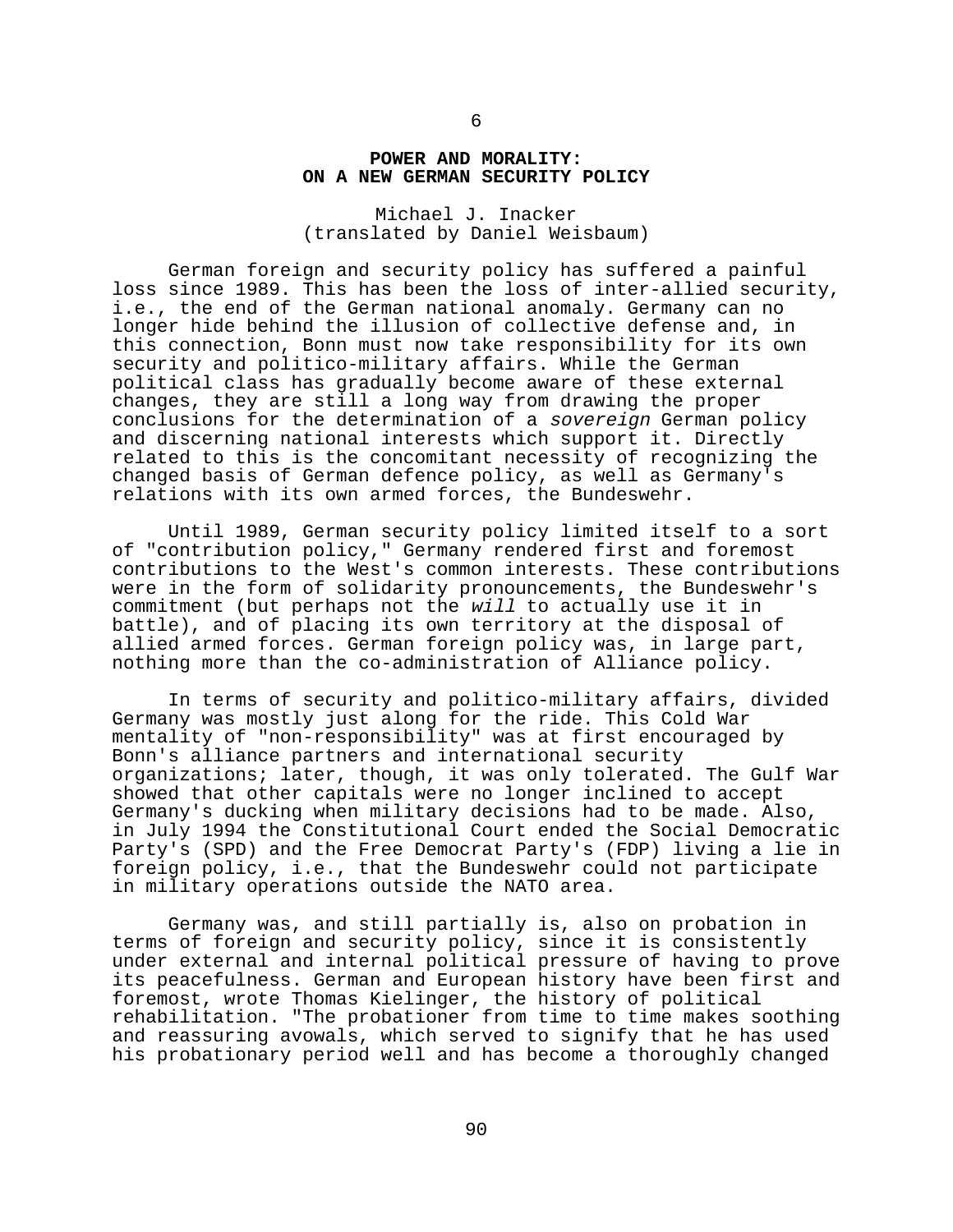and reformed member of the 'Family of Man.'"<sup>1</sup> If the wellgroomed, pin-striped pacifism of German diplomacy was, until the end of the Cold War, a prerequisite for the international acceptance of the growing economic power of Germany, this became, in the second half of the 1980s, more and more of a collective excuse as far as the assumption of military responsibility is concerned.

Uncomfortable truths, allegedly contrary to the contemporary mood, are still kept from the nation. The impression, moreover, of dishonesty intrudes, especially in connection with Germans' attitude toward the acceptance of their own military responsibilities in the Balkans War. Because German soldiers caused so much harm and suffering in the Balkans during World War II, a deployment there was supposed to be taboo, or is now--after the deployment of German fighter aircraft to Italy and a medical unit to Split--still sensitive. Yet, by this argument, any future Bundeswehr deployment could not be justified anywhere in and around Europe, and these regions are the most important for German security. In short, the German political class inflates "guilt" in order to decline military participation. Only the Germans, as a partner in the Western Alliance, allow themselves this absurdity, according to the historian Hans-Peter Schwarz. "After almost 50 years since the end of the war Germans are vulnerable to propaganda about the war and still psychologically blackmailable. More precisely, they are not blackmailed, but rather they blackmail themselves by constantly raising the specters of the Second World War." $^{\overline{2}}$  The fact is, however, what happens and can happen in war is always deplorable and hideous. But, as the basis of a new German defense policy, it remains extremely questionable, as Hans-Peter Schwarz goes on to write, "to allow contemporary foreign policy to be influenced by collective feelings of long-past occurrences, in which our grandfathers' generation was involved."<sup>3</sup>

Above all, the younger generation is more receptive than published opinion would have us believe. At least, it is difficult to get across to them why, of all countries, the one that was partly established with the avowal "never again" stands aside when once again states' right of self-determination (as in Kuwait) or the human rights of ethnic groups (as in former Yugoslavia) are disregarded. "The lesson of our history cannot be that we content ourselves with bewilderment . . . when other nations on our continent are prepared to act collectively to maintain peace or protect threatened lives" writes the Chief of Staff of the Bundeswehr, General Klaus Naumann.<sup>4</sup>

It is required, therefore, to begin by picking up the threads of "positive orientation points" of German history, as described by the contemporary historian Karl Dietrich Bracher,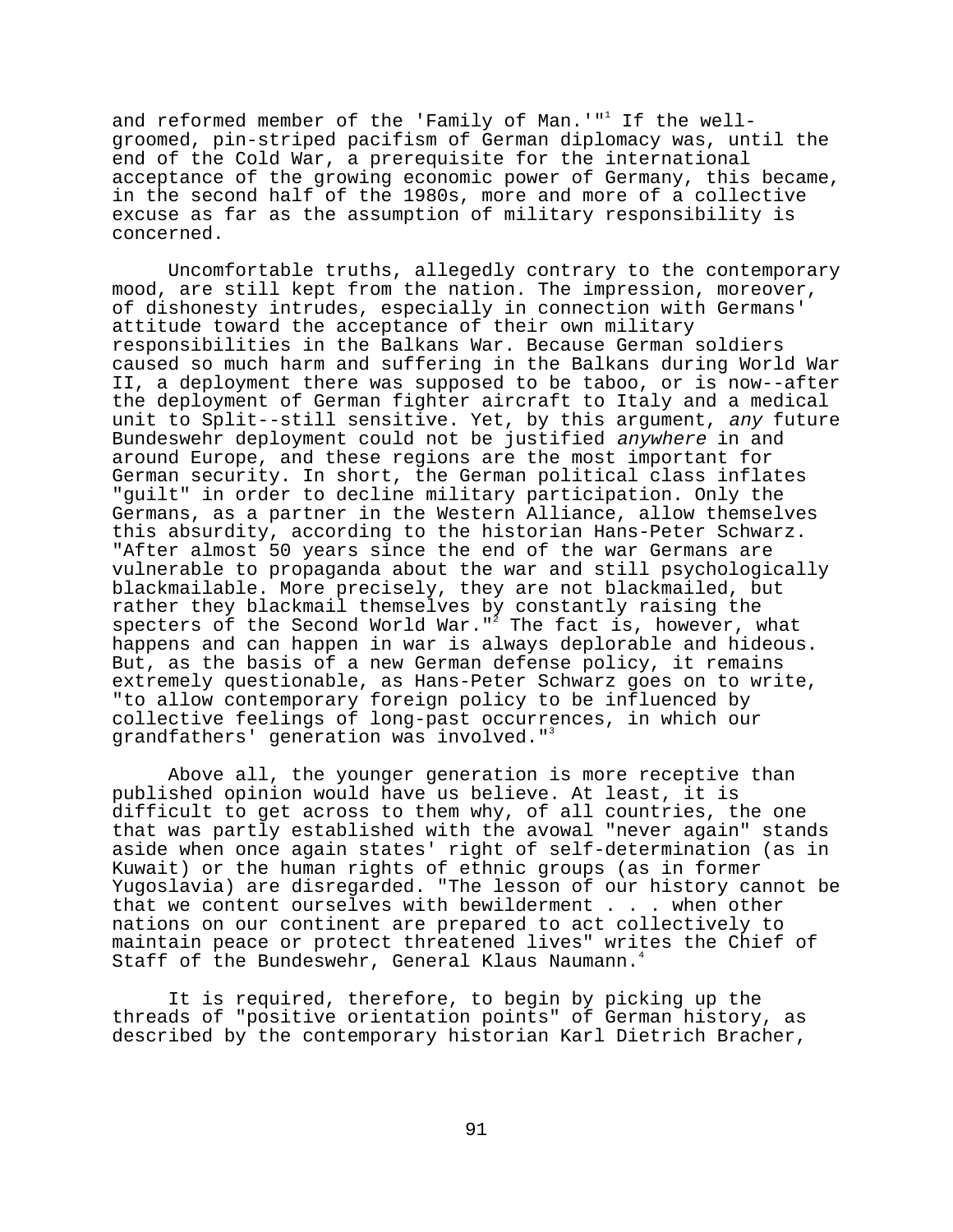The negative lessons from the period 1933-1945 were certainly decisive for the older generation, foremost as negative lessons of an earlier period of history. They were motivating to make efforts to do it better; they stood in constant contrast to the experiences of the Weimar Era and the German dictatorship. Of course, the same does not apply to that majority of the population that has since been born. The majority has another historical-political frame of reference. Their different breadth of experience coincides with the natural desire to want positive orientation points, even in a fractured history.<sup>5</sup>

For German security policy, this means finding a way back to the dignity and composure with which the political classes in Great Britain, France and the United States are wont to act in times of crisis.

The very foundation of the Bundeswehr was not based, or only partly, on patriotic legitimation. German defence policy and the Bundeswehr owe their legitimacy to the West's collectivelyperceived threat from the East Bloc. The Bonn jurist Josef Isensee, an expert in constitutional law, pointed out the purely functional legitimation. The establishment and mission of the Bundeswehr, wrote Isensee, were

not ascribed to the Federal Republic as an individual state, but rather to the Western alliance, in which the Federal Republic was included from the outset. Whatever remained of the Federal Republic's decision-making powers, her armed forces were subject to supranational control from the beginning; the Bundeswehr always existed in a supranational context. The Bundeswehr was not created for the sake of the Federal Republic; rather, for the sake of the West.<sup>6</sup>

With that, the question of national self-assertion and the identity crisis brought on by Germany's own divided statehood was resolved in the framework of worldwide alliances and conflicts. Yet to the extent that this global conflict has been overcome and replaced by a web of international power and national interests of a rather classical character, to the extent that normal statehood has been created for the Germans, substantial prerequisites have been met for the normalization of the consideration of defense policy matters in Germany.

It is correct, of course, that the heroic pathos of national sacrifice be worn out. A hedonistic society has become unfamiliar (the Bundeswehr was created under the slogan Primat der Politik- the primacy of politics--domesticated and even pacified) with the former interpretation that military force is not just a means of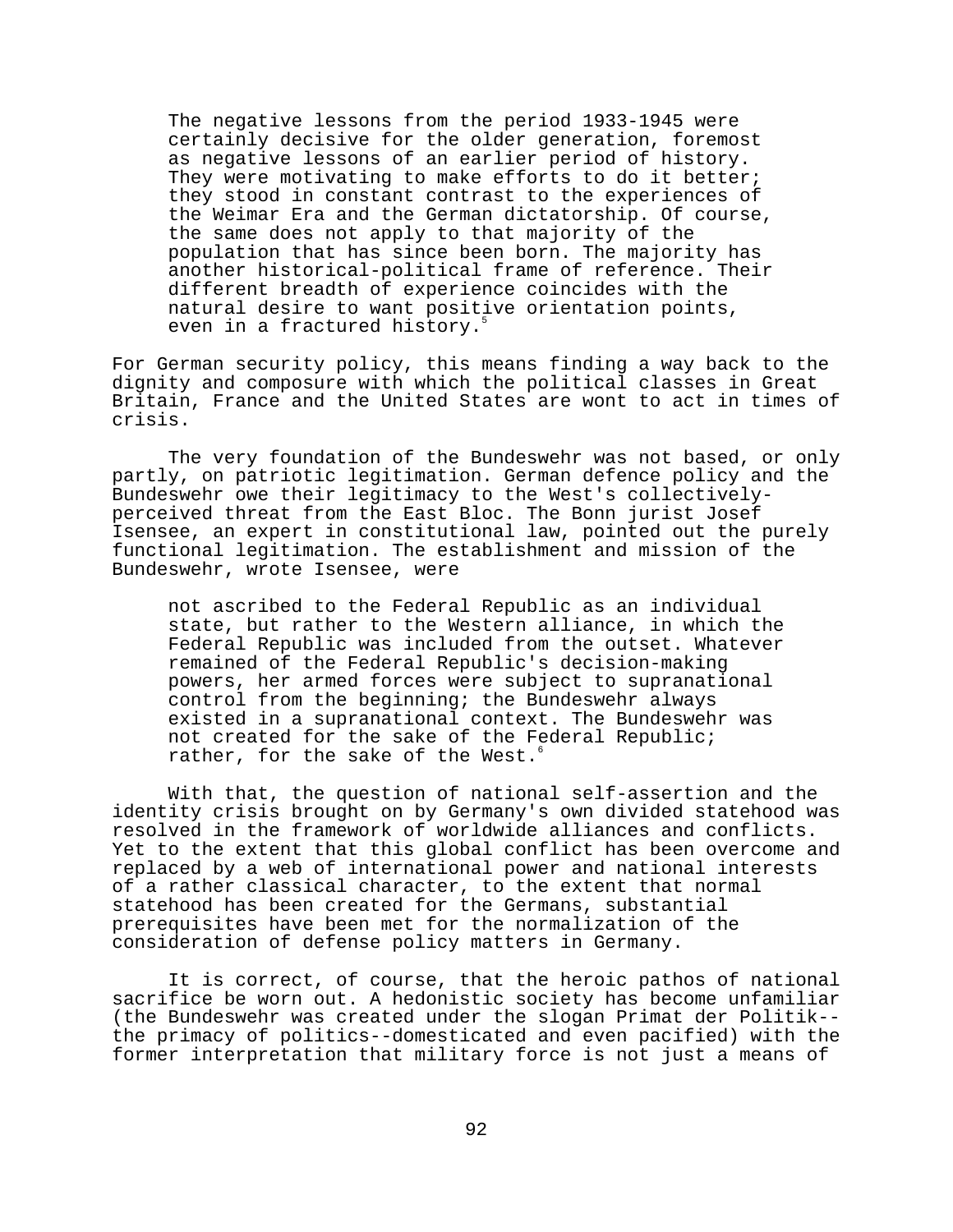keeping external order, but at the same time, the moral engagement itself of the nation. Yet, absent such a national conscientious, the political class and citizens are dependent on the understanding of their country as a strong democracy which is necessary to protect and maintain society.

The Bundeswehr is, and will remain, the instrument, and above all the symbol, of a protective and self-maintaining society. It gives the nation its external form; as a society with a common fate (according to Wolfgang Schäuble, the leader of the Christian Democratic Union (CDU)/Christian Social Union (CSU) faction in the Bundestag) and--as the ultima ratio of politics its main virtue. At the same time, the political philosophical concept of a strong democracy for the individual citizen becomes visible and tangible in the armed forces. The Bundeswehr removes the abstraction from the ideas of self-maintenance and risksharing and makes it a vivid process. The belief in the state as a society bound by fate can also give political power back to the concept of patriotism. It can also promote the public association and helps to convey to the people, as the pillar of a democracy, the sense of unity. This, of course, presupposes the renunciation of the negative patriotism of the old Federal Republic, which was chiefly coupled with the flight from national self-preservation, and questioning the legitimacy of the Bundeswehr by advocates of such a creed.

Of course, in a time of increasing potential for conflict at the edges of Europe, of modern long-range missile technology and the spread of weapons of mass destruction, national selfpreservation remains firmly tied with NATO and an alliance with the only remaining superpower and most faithful friend of the Germans, the United States. Only in an alliance of like-minded nations sharing common values can the global-strategic dangers to national sovereignty be overcome. This necessitates an equal partnership within the Western Alliance; i.e., neither privileges for one, nor special rights of abstention for others. The inclination toward self-preservation is not, therefore, a means for a nationalist-isolationist German defense policy. Rather, the first requirement for a equal and sovereign Germany is participation in international politics through active participation in key security organizations, i.e., NATO, European Union and United Nations.

Nation-Europe-Western Alliance: Germany's foreign and security policies follow from this triad. General Naumann formulated this connection in the following manner: "The Germans need...a healthy measure of patriotism, to hold their own in the international community. We can guarantee integration and multinationality of the armed forces only if we acknowledge ourselves as Germans."<sup>7</sup> Yet, this inclination towards selfassertion, writes Hans-Peter Schwarz in his book on the forgotten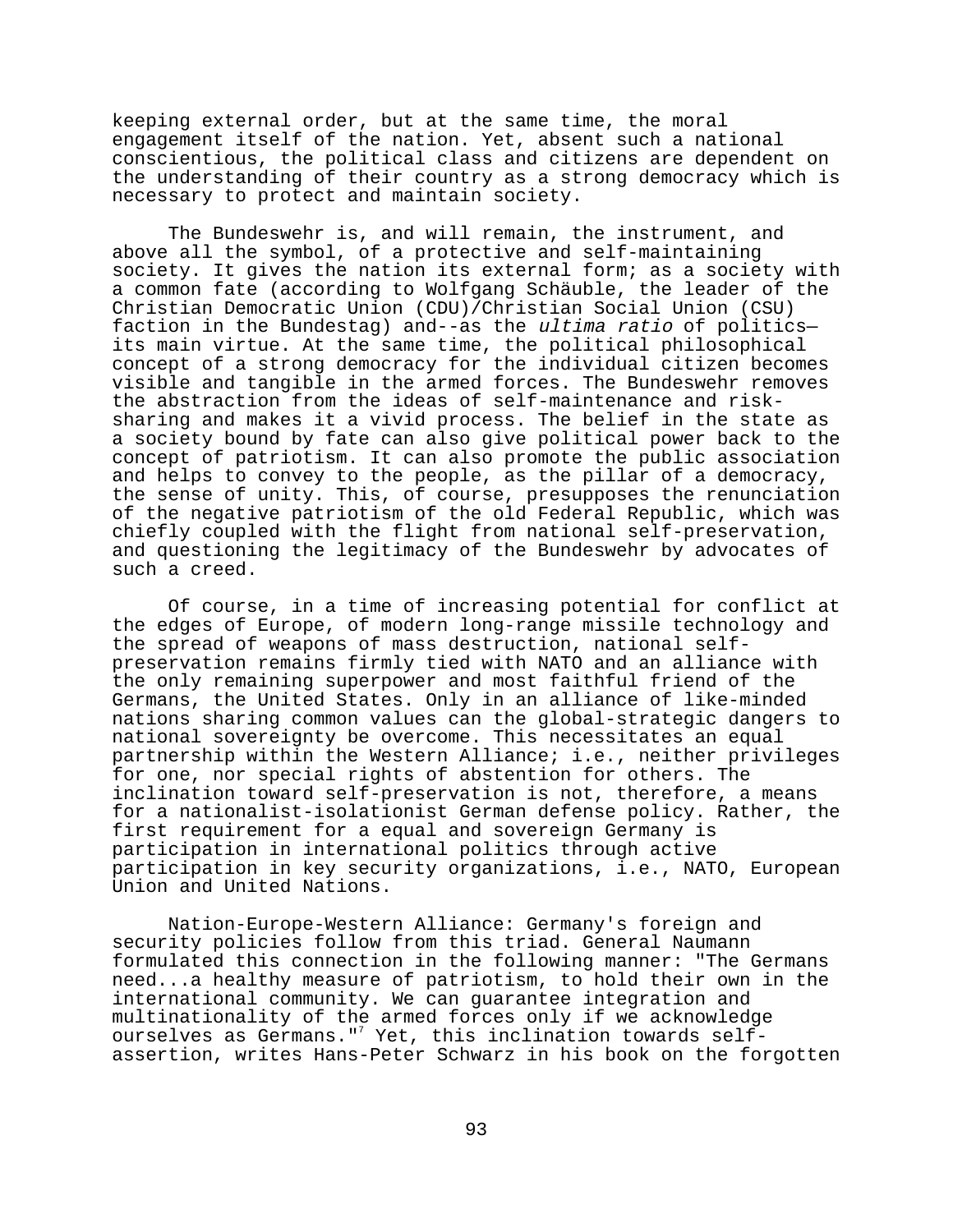use of power amongst German elites, presupposes just such a "love of the Fatherland."

That is also the willingness to sacrifice and take risks. Where the old republican virtues are forgotten, however, where they are only cause for mockery or concern, it cannot be expected that a people stands firm in the maelstrom of power politics in the long run.8

Germany is a steadfast member of the Western Alliance. Without NATO, every German government would lack the foundation for sovereignly-designed foreign and security policies. Both as a non-nuclear power and a medium military power in the centre of Europe, Germany remains dependent on a common and partially integrated security and defence policies.

But do the armed forces and command organizations of NATO and the Bundeswehr accurately reflect the altered political landscape? Will Germany, measured by its military contributions to Alliance defence, be treated as an equal amongst equals? Or, are not adherents of the old school of thought to be found, primarily in the armed forces, whose views are stamped by mistrust of the democratic maturity of Germans and therefore integrate the Bundeswehr more into NATO formations, even more than is militarily necessary, than all other armed forces in the Alliance?

NATO was organized multinationally at the command and control level for good reason. With the end of the Cold War, command and control should have been assigned to the largest western formation, the corps; when necessary, at the division level. However, neither in NATO's Southern nor in the Northern Command Regions is there any sign of multinational corps being organized; only in the Central Region <F"NewBrunswick">--<F255> in Germany. Although multinationalism is advocated by all NATO members, Germany remains the only country in Europe in which foreign ground troops are stationed in great numbers. The result is that on the territory of the old Federal Republic, the Bundeswehr no longer has a single corps designated solely for national use. Only in the new eastern states, and then only as an interim measure, does an all-German combined army/home defence corps exist, due to the "Two-plus-Four" Treaty. Germany,

has fallen into a situation which the federal government always wanted to avoid: Germany being the odd man out. Only in Germany do large numbers of foreign troops remain stationed, and only German corps lose their homogeneity through the resolution to establish multinational corps.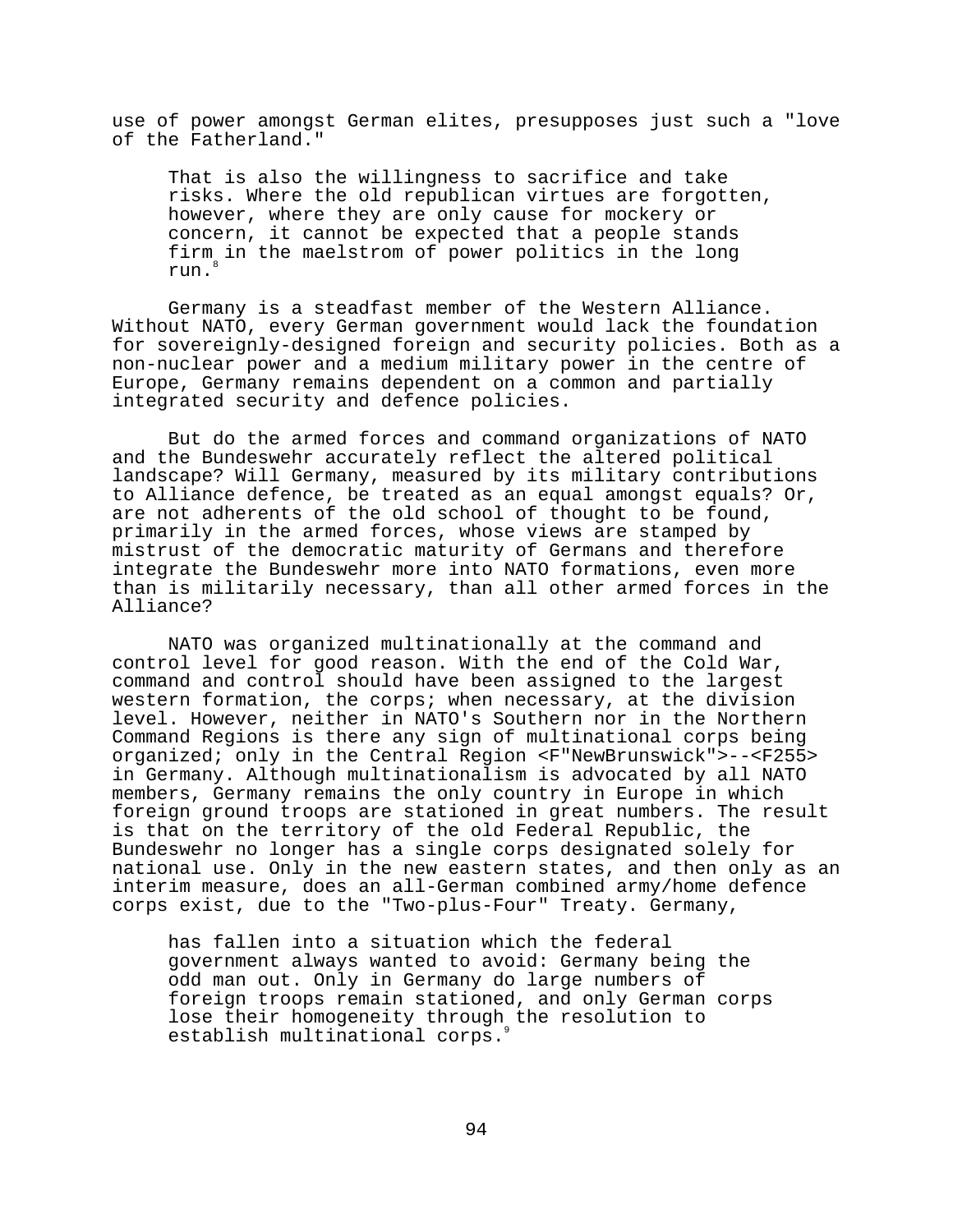Other nations within NATO are giving up their national corps organizations, but these are without exception countries with small land armies. In this context of multinationality, the Bundeswehr adheres to one future principle above all else: contributions to large multinational units. These large units are the ones which other nations, having radically reduced their own ground forces, allow themselves to occupy General Officers' positions that, based on the size of their armies, they have no claim to. No other army in NATO has their units in such a confusion of attachments to other units as the Bundeswehr. This means that the German army, besides having to deal with the reduction from formerly 42 to 22 standing brigades, must also accomplish the mission of the hitherto organized 12 divisions and three purely German army corps.

The Bundeswehr also has to deal with a military multiculturalism, which goes to the core of the armed forces' conviction. Just as parts of the Maastricht Treaty consider Germany's integration for its own sake (and to reassure other European countries following unification), and thus place a burden on Germany for the thoroughly-reasonable idea of "European unification," there exists a similar situation regarding military integration. The Bundeswehr will be so integrated that it is threatened with losing its own German identity. In essence, the Bundeswehr has become not an instrument of the alliance and for the sovereign reshaping of German foreign policy and interests; rather, it is part of an anonymous and opaque military apparatus.

This all results in a weakening amongst the troops (and especially in the officer corps) of the conviction of service to the Fatherland, of serving in an important institutional part of society. Whether the Bundeswehr, already financially strapped, can attract those people it would like to recruit is questionable. There is a similar concern about the convictions of society. The further the Bundeswehr is detached from society's purpose of national self-preservation and is internationalized, the more its underlying social ethos and patriotic foundation will be weakened.

The question of militarily-superfluous integration of the armed forces also implies a further question, namely, the national command capabilities of the Bundeswehr. During the Cold War, when only the Bundeswehr's deployment as part of NATO in the Central Region was imaginable, there was no need for extensive national command and control. Yet here, too, the decisive turning point in 1989 brought with it a drastic change. In the meantime, international deployments of the Bundeswehr in the Gulf region, in aiding the Iraqi Kurds, in Cambodia, and Somalia make clear that the Bundeswehr needs its own planning and command organizations in addition to the NATO integrated command structure. It is simply incomprehensible that the largest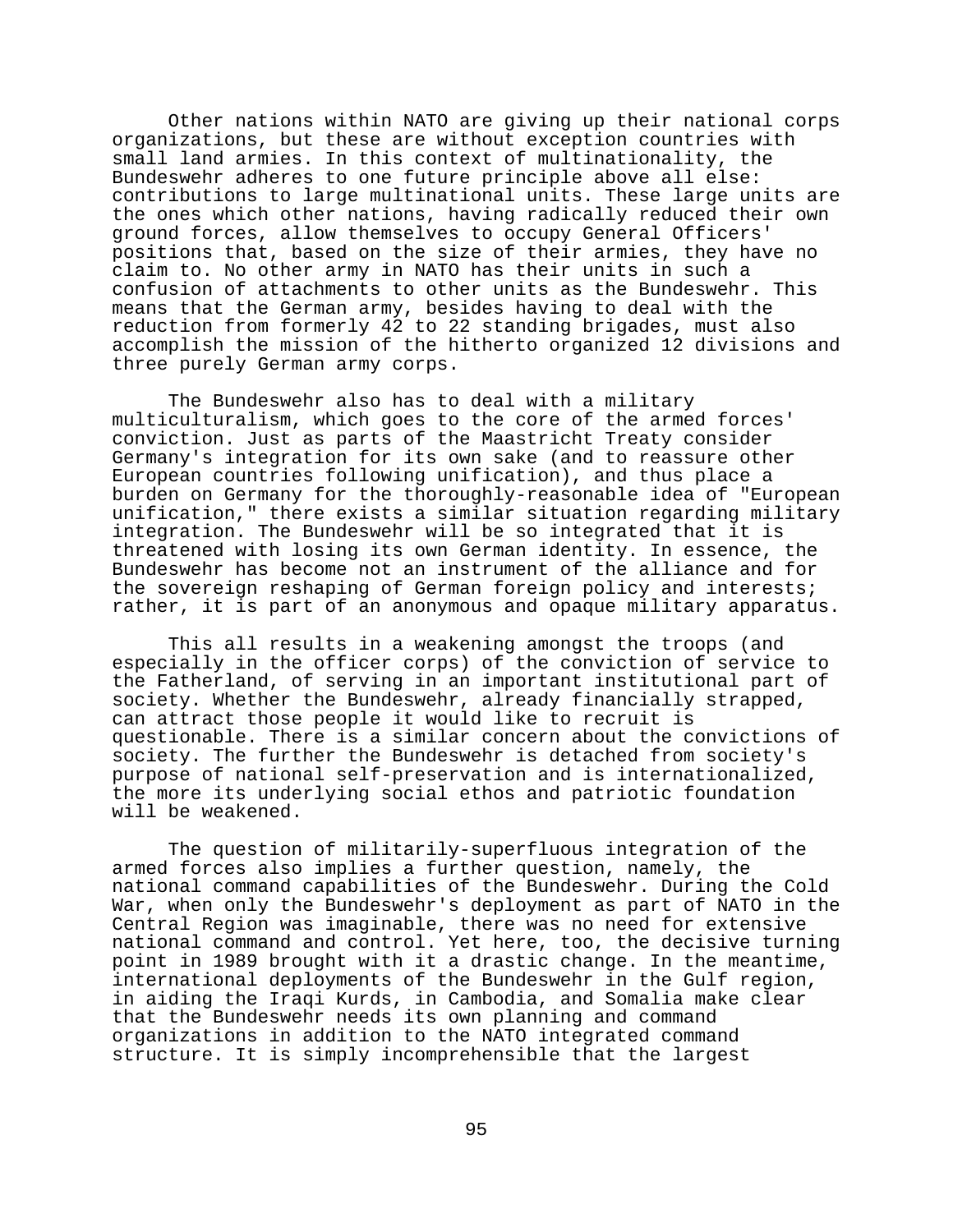industrial nation in Europe conducts its operations outside NATO from various sections within the Ministry of Defense, without a standing "J-3" operational staff. The individual services have, in the meantime, established operational commands of their own, but a command organization encompassing all branches of service, better known as a General Staff, is lacking. Also missing are extensive strategic reconnaissance capabilities. For the sake of Germany's ability to act internationally, politicians must finally come to grips with the question of a central, national armed forces command (i.e., a J-3) with a national military commander at its head.

In a system threatened by power, an opposing power is indispensable for self-preservation and stability. The use of force and power in the protection of freedom places an obligation on a democracy, is an integral part thereof, and belongs to European tradition since the Declaration of Human and Civil Rights of 1789, whose twelfth Article states: "The guarantee of human and civil rights requires military forces. This authority is thus to be employed for the common good, not for the private use of those in command of this authority." The German constitution, or Basic Law, has incorporated this tradition by making all governmental authority, including military power, serve to protect the dignity of man.

This part of the tradition of enlightenment and humanism, the descendants of which they like to characterize themselves as, was disavowed by the German Left and the FDP with their Parlor-Progressiveness. The former Foreign Minister and leading FDP politician, Hans-Dietrich Genscher (Bonn's foreign minister for fair-weather international politics), especially tried to construct a distinction between bad "power politics" and good "responsible politics". This distinction was cultivated to the limit by a political class that has forgotten the use of power. Moreover, the desire for self-preservation, the protection of national interests, and a sovereignly-designed security policy are tightly bound up with an enlightened and normal understanding of responsible power politics.

Such power politics do not mean a return to inept "Wilhelmine" German statecraft, but rather to an orientation of one's own development of power toward the values of peace, freedom, and human-rights, as well as the protection of the outer shell of sovereign freedom, i.e., the state and therewith the maintenance of national and alliance self-determination. To this extent, patriotism and constitutional patriotism should merge to form the foundation of society's right to act. Patriotism and the concept of a stable democracy externally and internally derived from "constitution patriotism," love of one's own liberal constitution, complement one another. Then primarily this conviction of democratically legitimate stability, taught and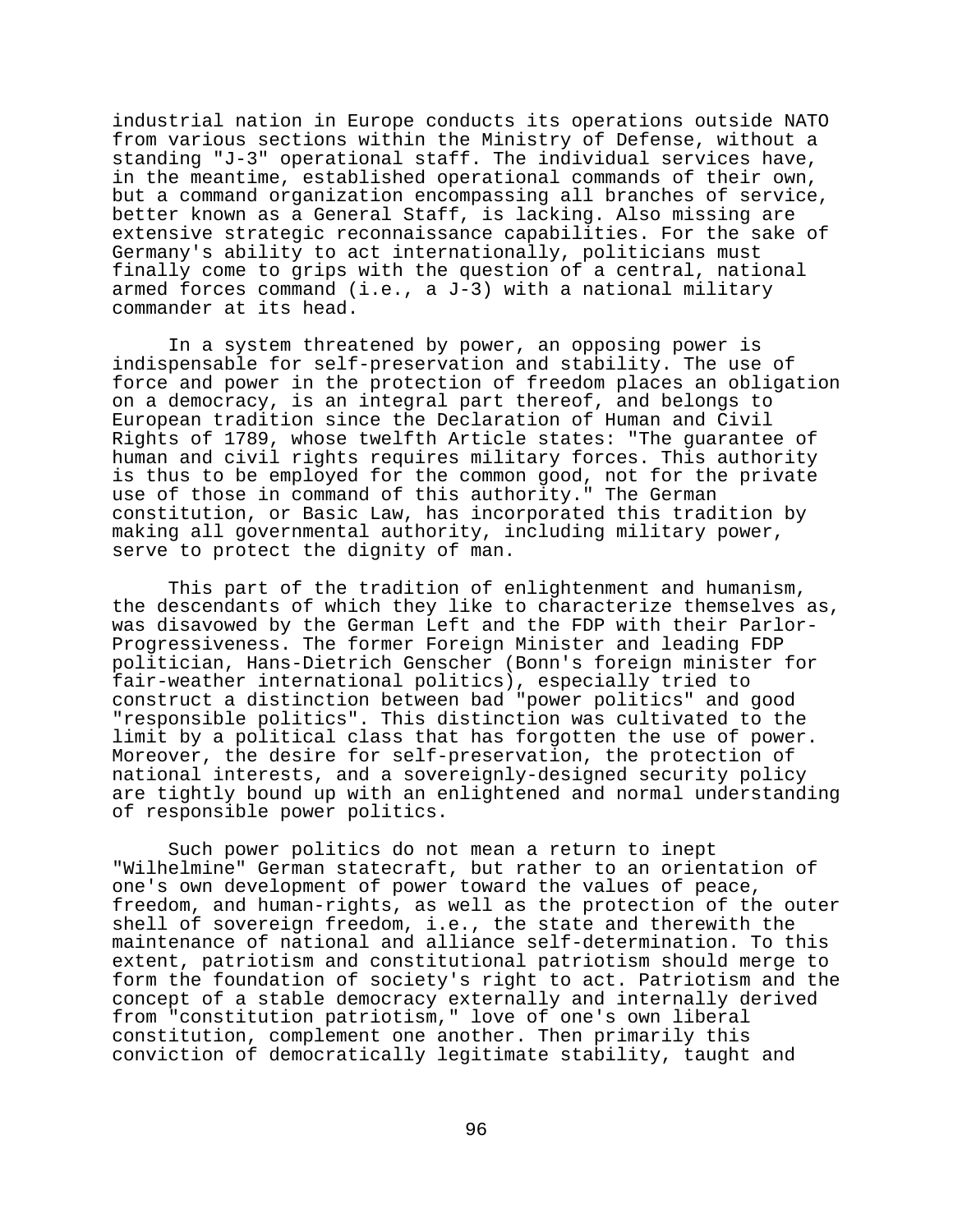cultivated in schools and universities and protected from the irresponsible media, is the non-waiveable basic condition of life in all open societies.

In international relations, only legitimated power can create and secure the conditions of a nation's own liberty, in which rules are made and enforced so that the liberty of one state can co-exist with the liberty of another. This requires a renunciation by the political class of the concept of the state as a domesticated leviathan, from considering it as a collective colony of sharecroppers. The political class needs to return to that democratic strength that is characteristic of all historically-anchored democracies, as it, and it alone, can protect a society from extremism, whether internal or external.

But as long as security policy is managed primarily with a small-group mentality, a new German attitude towards the politics of power is not possible. Hans-Peter Schwarz writes in his analysis of Germans' understanding of power that

small-group mentality and morality have, of course, their high, positive significance; in family circles, amongst friends, in the neighborhood, in the work place, in the company of those politically like-minded or of the same faith. But their naïve transference has a corruptive effect on political institutions, on the state and on relations between states. There, a different ethos is required: watchfulness, battlereadiness, capability of enforcement, a sense of justice and power relations and rationality, prudent assessment, imperturbability. $10$ 

These principles, within the framework of a new German security policy, need to be transmitted to society. The extent to which substantial portions of the pertinent university education, of so-called "peace research," of political education, of the churches and their affiliated institutions, predominantly develop and pass on moralizing, unrealistic, distorted ideas about international power cannot be overlooked.

Germany needs a clear voice regarding real-life balance of power, the risks to its existence, and the necessity of developing its own power nationally and in the European-Transatlantic alliance. If the broadest possible consensus about the foundations of policy, with the balance of power at its centre, can be attained, then the acceptance of the resulting defence burdens, the deployment of the Bundeswehr, as well as the deployment and preservation of the Western Alliance, can also be attained. For example, a public convinced of the need for a military operation in Bosnia may be more likely to accept increased levels of flight training or other military exercises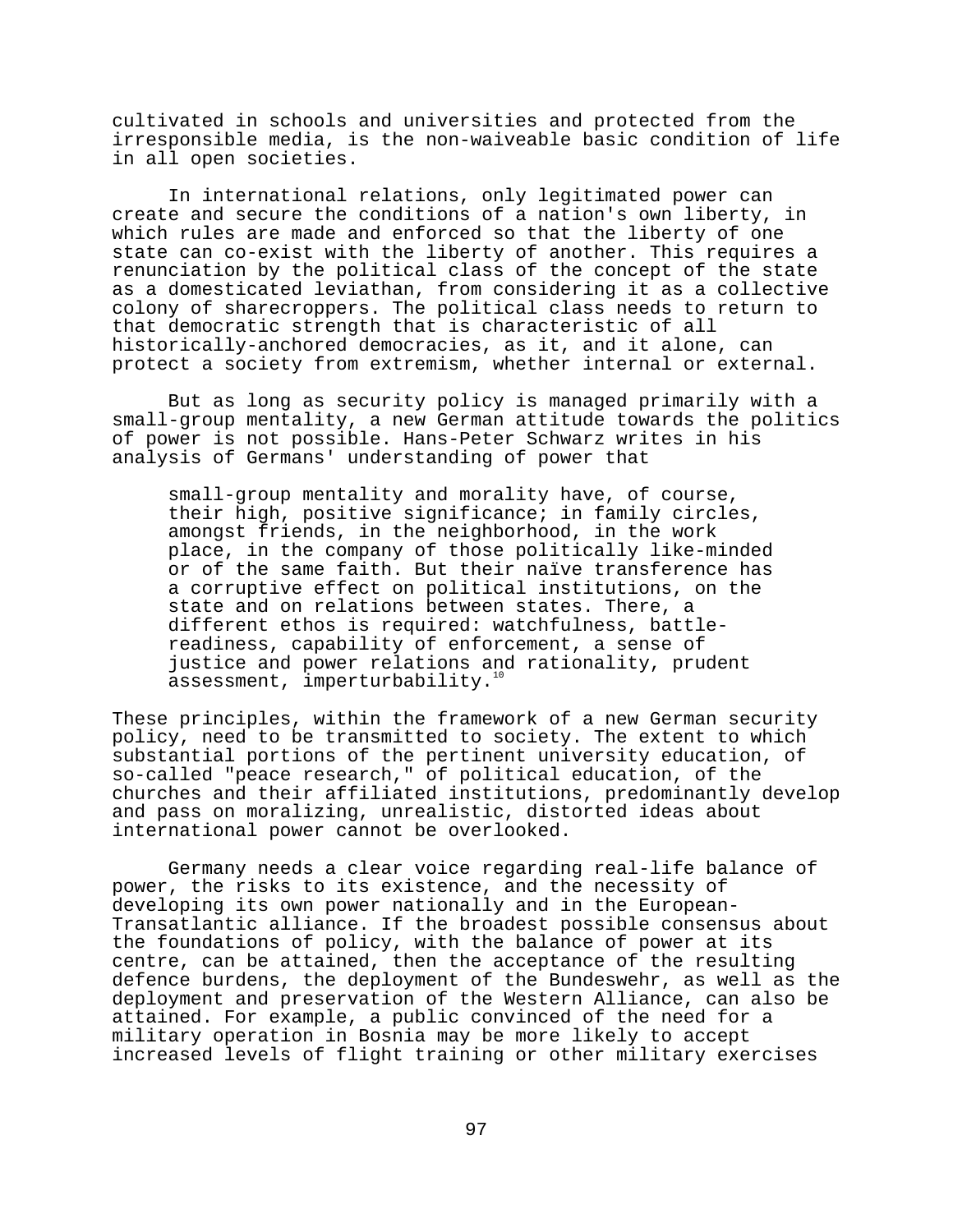in their own country.

Alas, one hesitates to speak of uncomfortable things. This is why a large segment of the political class in Germany has lost the understanding of war as an ultima ratio, as sometimes the only remaining alternative to the impotent tolerance of foreign aggression. Just as with George Orwell's New-Speak, all military terms and even allegedly-military symbolisms are embellished, demilitarized and in part made taboo. With the Neue Wache (the national memorial) in Berlin, a game of hide-and-seek is being played with the Bundeswehr and an honor guard. A national command bunker, such as all normal countries possess, is now thought to be superfluous by SPD and CDU politicians; even the conservative Defence Minister Volker Ruhe prefers to speak not of defense policy and politico-military affairs, but (in the spirit of the times of political-correctness) of a "defense culture." Perhaps in the future the idea of military operations, of the fight for one's own existence on the field of battle, will be changed to the phrase "battle culture"?

This changing phraseology reveals the warped self-esteem of German security policy: the Germans are responsible for peace and other nations for war. Faced with conflicts beyond its own horizons, German foreign policy, especially those on the German Left, reacts charitably and rhetorically; usually, resolutions are demanded from international organizations, as well as aid for the victims of violence and the population suffering from war; i.e., international humanitarian aid. Amongst the German political class, wars are understood as catastrophes, not as a process whose causes and the inherent test of forces often make a peaceful settlement impossible. Accordingly, German policy searches for peaceful solutions even in those cases where only soldiers can help to end the violence.

 This German idiosyncrasy, to understand foreign policy as a sort of international "social work," has just as negative an effect on the political understanding of the use of military power as it does on the self-esteem of the Bundeswehr. More and more, "humanitarian operation" is spoken of as a pretence for the existence of the Bundeswehr, while its primary military mission and the consequences of its use are suppressed. The result is that the Bundeswehr is increasingly becoming a sort of technical relief organization in battle dress. Such an understanding of the Bundeswehr is morally extremely chic; humanitarian "troops" settle the conscience of those politically responsible ("We sent German soldiers to the aid of the suffering") and simultaneously relieves politicians of the perhaps difficult but necessary decisions of war and peace. Humanitarian aid, however, presupposes a certain amount of order which, in turn, cannot be established by humanitarian means.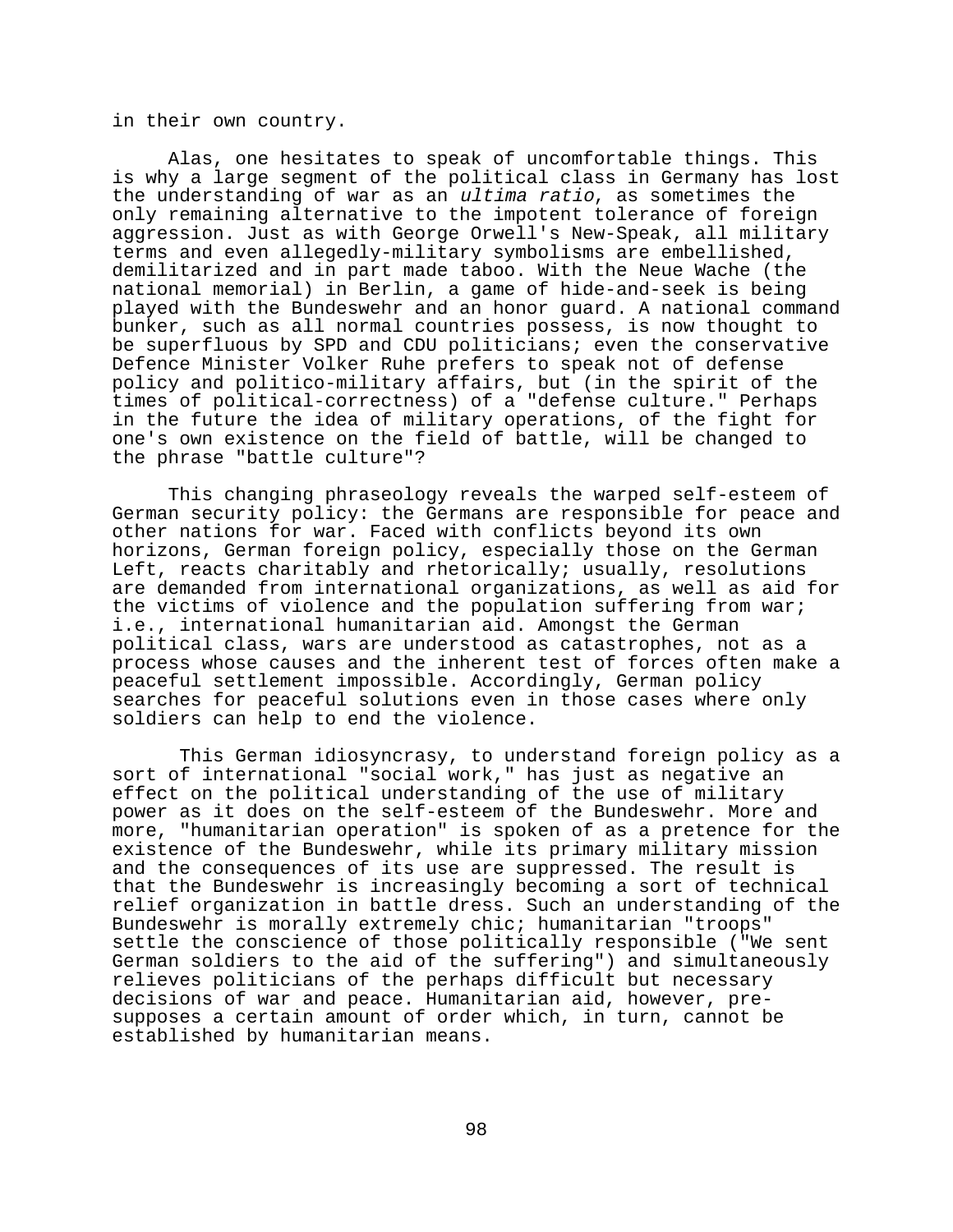The misfortune of humanitarian aid for the victims of war in the recent past is that some third parties do not want to bring about order, but only to help in "humanitarian" ways. The trend is growing stronger to use the armed forces to air-drop supplies, procure them by ship, and distribute them by soldiers. Yet the cause for this operation, aggression, is something no-one wants to directly oppose.

In short, the phrase, "the armed forces on a humanitarian mission" is nothing more than an expression to help the Left and Bundeswehr-critics, but which causes needless confusion; armed forces exist, as the name implies, for fighting in armed conflicts. They can provide assistance through technical means after natural catastrophes, which one could call "humanitarian." When third parties intervene in armed inter- or intranational conflicts to end the war, this can only be understood in a further sense of "humanitarian intervention." But if traditional German foreign policy shrinks away from that and wants the Bundeswehr to do solely charitable work, then this is nothing more than a flight from responsibility and the realities of international politics and a denial of the essentil role of armed forces--to use force to deter war or bring about a decisive end to the conflict.

Beyond that, a break with another taboo is necessary for a new German defense policy: the assertion that having national interests is something for morally second-class nations. Especially in the German Left, the impression is aroused that the use of military force is legitimate only when it no longer follows from national decision-making, but rather results from a collective organization. The United Nations especially, by this argument, receives the rank of a supranational court of justice. Undoubtedly, the UN remains an important international influence on potential hot-spots. Yet, the main point is that, whoever sets his stock in "world domestic policy" and demands a UN resolution for every Bundeswehr and NATO out-of-area operation must know to what and to whom he is making his policy hostage. The concept of a "world domestic policy" means, in the final analysis, forgoing the essence of one's own sovereignty in foreign and security policy, as Raymond Aron has defined it. According to Aron, sovereign states are political units, which claim the right to be their own judge and sole master of the decision to fight or not to fight.<sup>11</sup> Certainly, German membership in the European Union and NATO means the transference of sovereignty in foreign and security policy to an international organization, yet here it is considered much more as a democratic legitimation, the possibility of exerting influence and control, as well as sharing a fundamental identity of values, and especially interests.

But in the course of a "world domestic policy," Germany would be laying its freedom of decision-making about the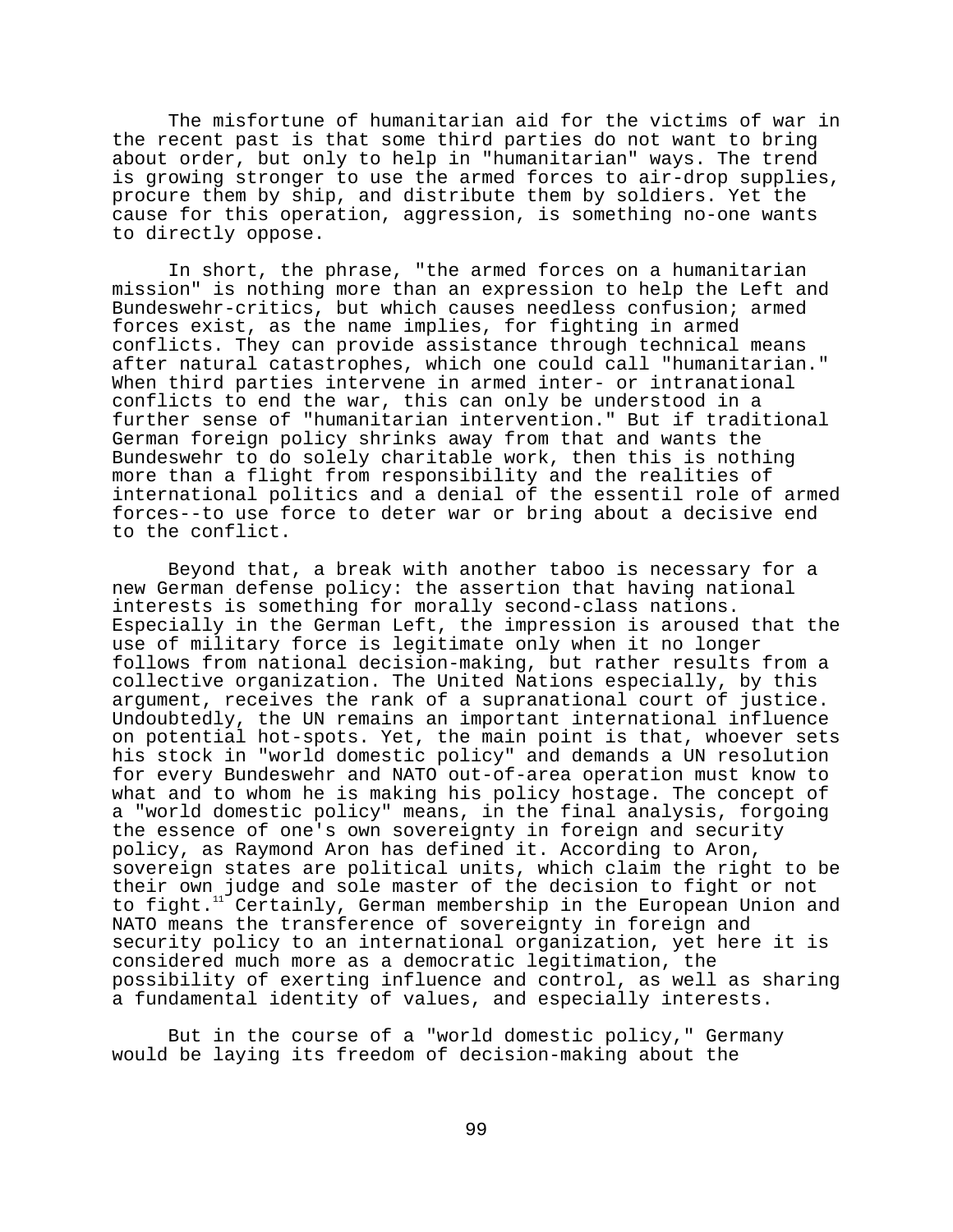protection of German and Allied interests in a body in which, of the almost 180 members in the General Assembly, the majority represent dictators and authoritarian regimes, and in whose Security Council such potentially difficult nations as Russia and China can use their veto at any time; their veto against measures that could possibly be of great importance to German, European, or transatlantic interests. What is thus required is the removal of the UN from its pedestal, and the enlightenment of the German public that the UN is nothing more than a body for the channeling of diverse interests on the basis of an international law inclined toward euphemism. But in this game, only he who has a clear idea of his national interests can participate and codetermine the rules.

If, nevertheless, one listens to the Leader of the Opposition in the Bundestag, the SPD politician Rudolf Scharping, then only "other nations undertake specific interventions out of national interests." Germany, however, according to the SPD politician, who assumes the attitude of a morally-pure politician, "ought to differ from this."<sup>12</sup> Thus, according to this view, national interests are, in principle, reprehensible. One can thus awaken uneasiness and fritter away one's international reputation as a reliable alliance partner; then the international uneasiness about German policies that arises from time-to-time comes from the suspicion that an excess of idealism in politics is either a sign of being out of touch with reality or a strategy of camouflaging interests that one does not really want to talk about.

It is an old German phenomenon to hold itself politically and morally above its alliance partners, who are corrupted by their interests and political pragmatism. Alliance partners are especially disconcerted by this verdict and react with mistrust to a Germany that rejects that normality, as British Foreign Minister Douglas Hurd has characterized it for his country: "British foreign policy has the task of protecting and promoting British interests. Despite the changes in the world, this fundamental truth has not changed. The question, what Britain's interests are, must be answered by each generation anew. $1^{13}$ 

This normality, in the context of its own interests, is central to the understanding of German security policy and politico-military affairs. That this normality has not yet been reached is less a question of morality, but rather fear of the possible consequences; the determination of national interests leads to the necessity of actively shaping the international surroundings, on which the security and prosperity of the Germans depends. It also leads to the necessity of having to act or decide on a sovereign basis, including the risk of making the wrong decision. The determination of national interests leads directly to a changed understanding of military power and the use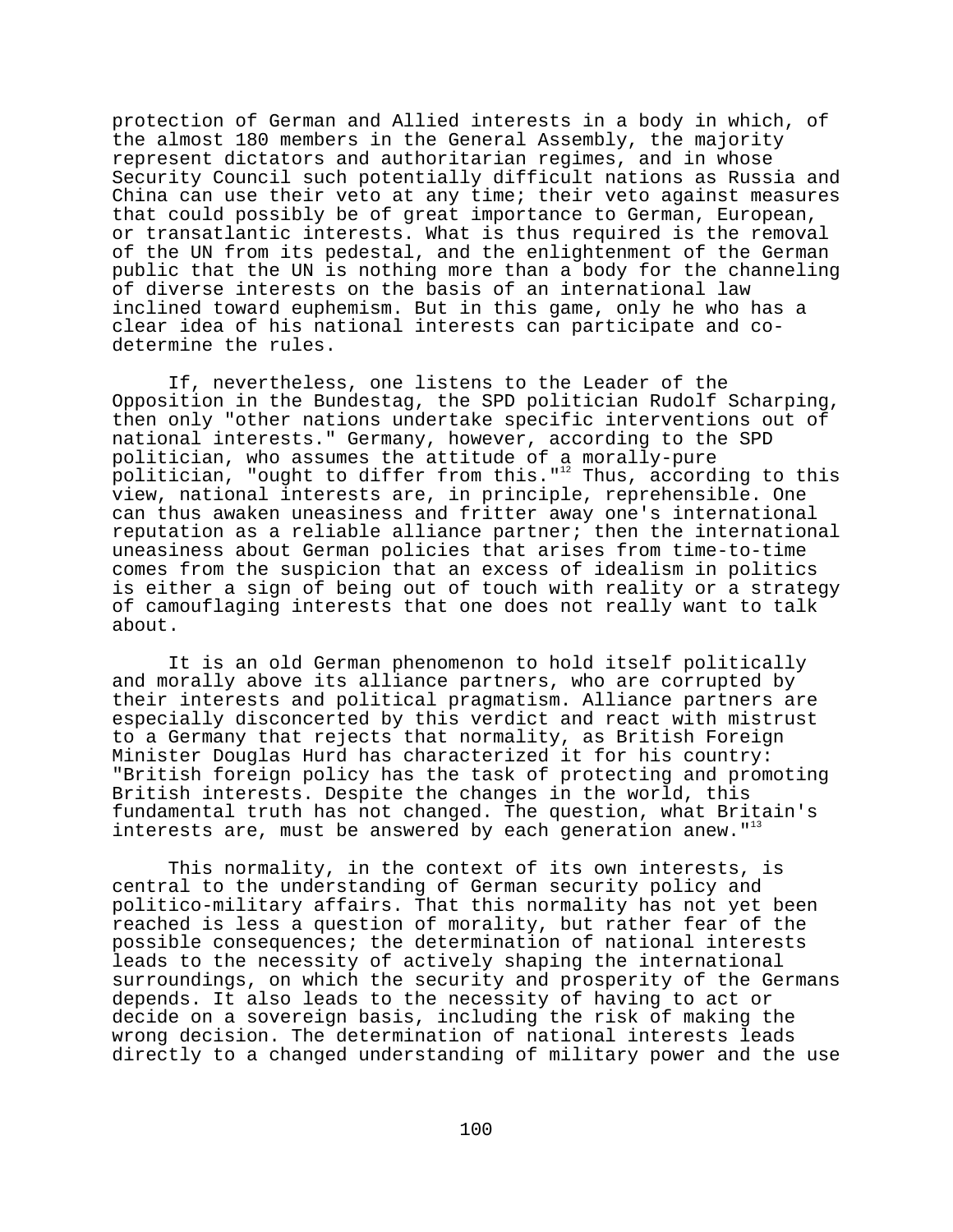of the armed forces, as well as how they are to be equipped and financially supported. Such a new German defense policy will be more expensive; this is what deters a nation that draws its sense of self-worth from the growth-rate of its leisure time, and from the recognition of its political normality.

## **Notes**

Author's Note: This essay is an updated and modified version of an earlier work which appeared in German as "Macht und Moralität: Uber eine neue deutsche Sicherheitspolitik," in Heimo Schwilk and Ulrich Schacht, eds., Die Selbstbewusste Nation, Berlin: Ullstein, 1994. The essay was translated by Mr. Daniel Weisbaum through the generous support of the US Defense Nuclear Agency.

1. Thomas Kielinger, "Der Golf-Krieg und die Folgen aus deutscher Sicht," Aussenpolitik, Vol. 42, No. 3, 1991, pp. 244- 245.

2. Die Welt (Hamburg), March 1, 1994.

3. Ibid.

4. Klaus Naumann, Die Bundeswehr in einer Welt im Umbruch, Berlin: Siedler Verlag 1994, p. 215.

5. Karl Dietrich Bracher, "Zeitgeschichte Erfahrungen als Actuelles Problem," Aus Politik und Zeitgeschichte, Vol. B11/87, March 14, 1987, p. 6.

6. Josef Isensee, "The Law and the Liberty of the German People,"G4 in Dieter Wellershoff, ed., Frieden ohne Macht, Bonn: Bouvier 1991, p. 66.

7. Naumann, p. 211.

8. Hans-Peter Schwartz, Die Gezzaehmten deutschen: von der Macht bessesseheit zur Macht vergessenheit, Stuttgart: DVA, 1985, p. 163.

9. Frankfurter Allgemeine Zeitung, August 24, 1993.

10. Schwartz, p. 165.

11. Raymond Aron, Peace and War: A Theory of International Relations, trans. by Richard Howard and Annette Baker Fox, Garden City, NY: Doubleday, 1966, p. 8.

12 Die Zeit (Hamburg), September 3, 1993.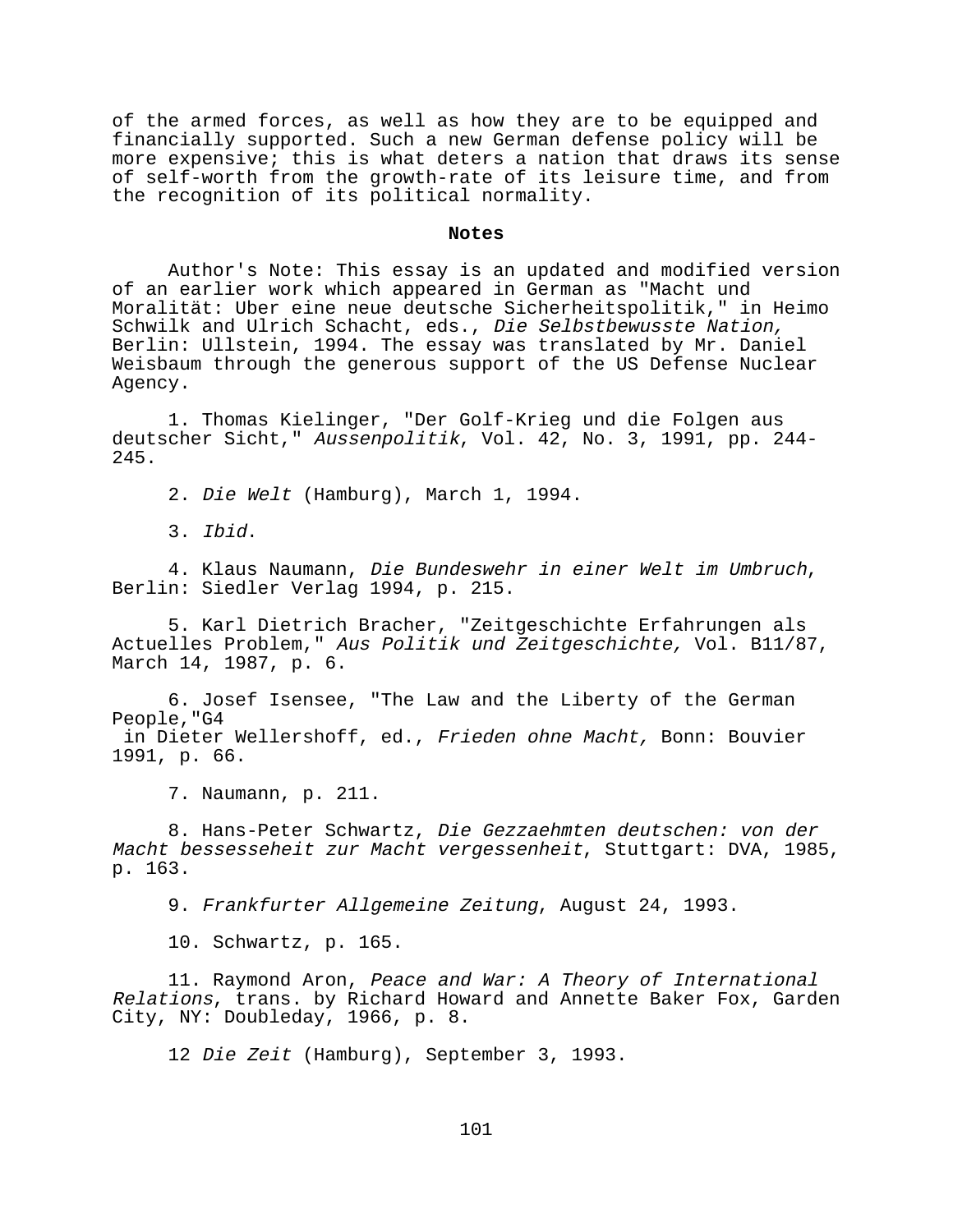13. Frankfurter Allgemeine Zeitung, March 25, 1993.